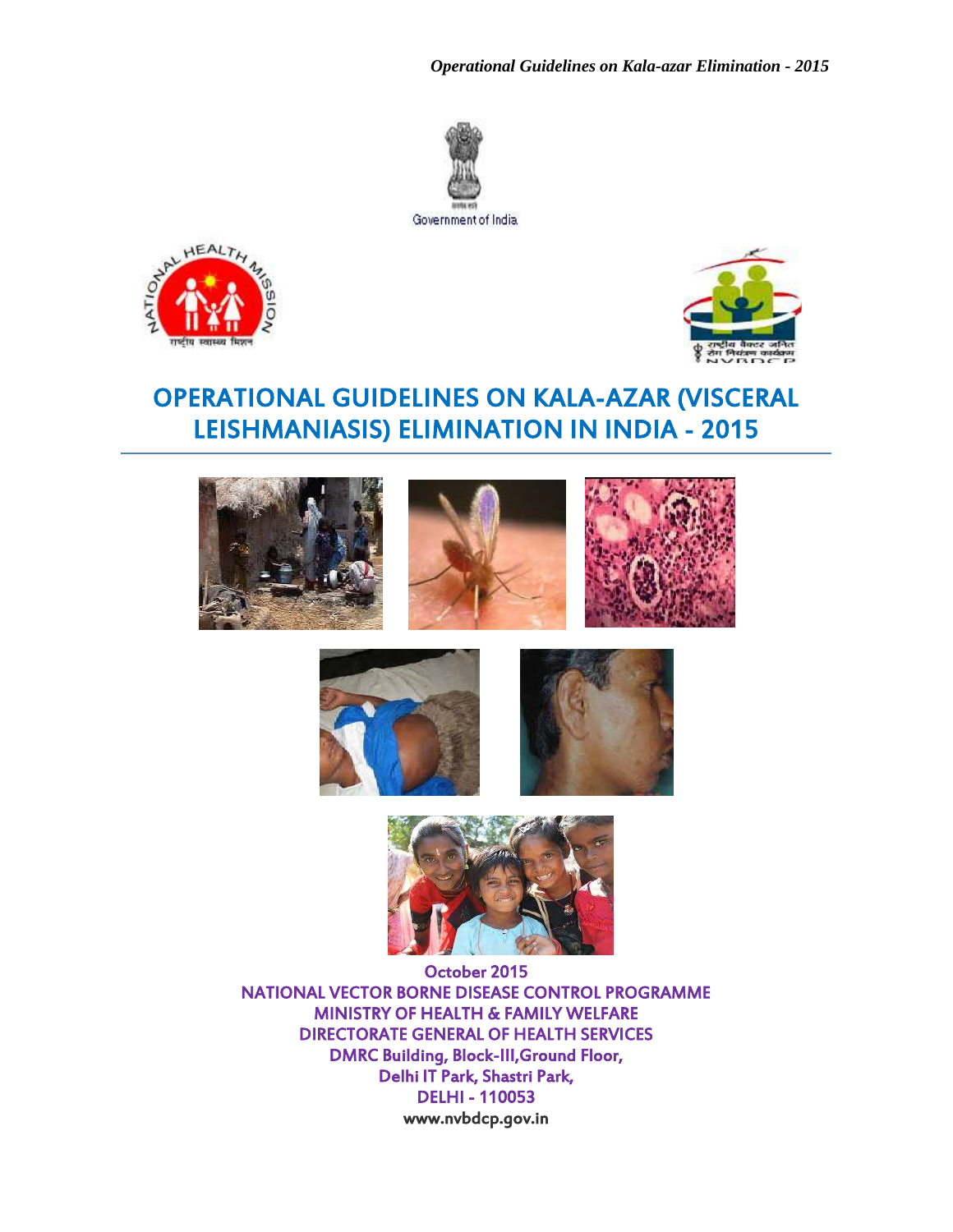# **Kala-azar has been declared as "Notifiable disease" in Bihar and West Bengal**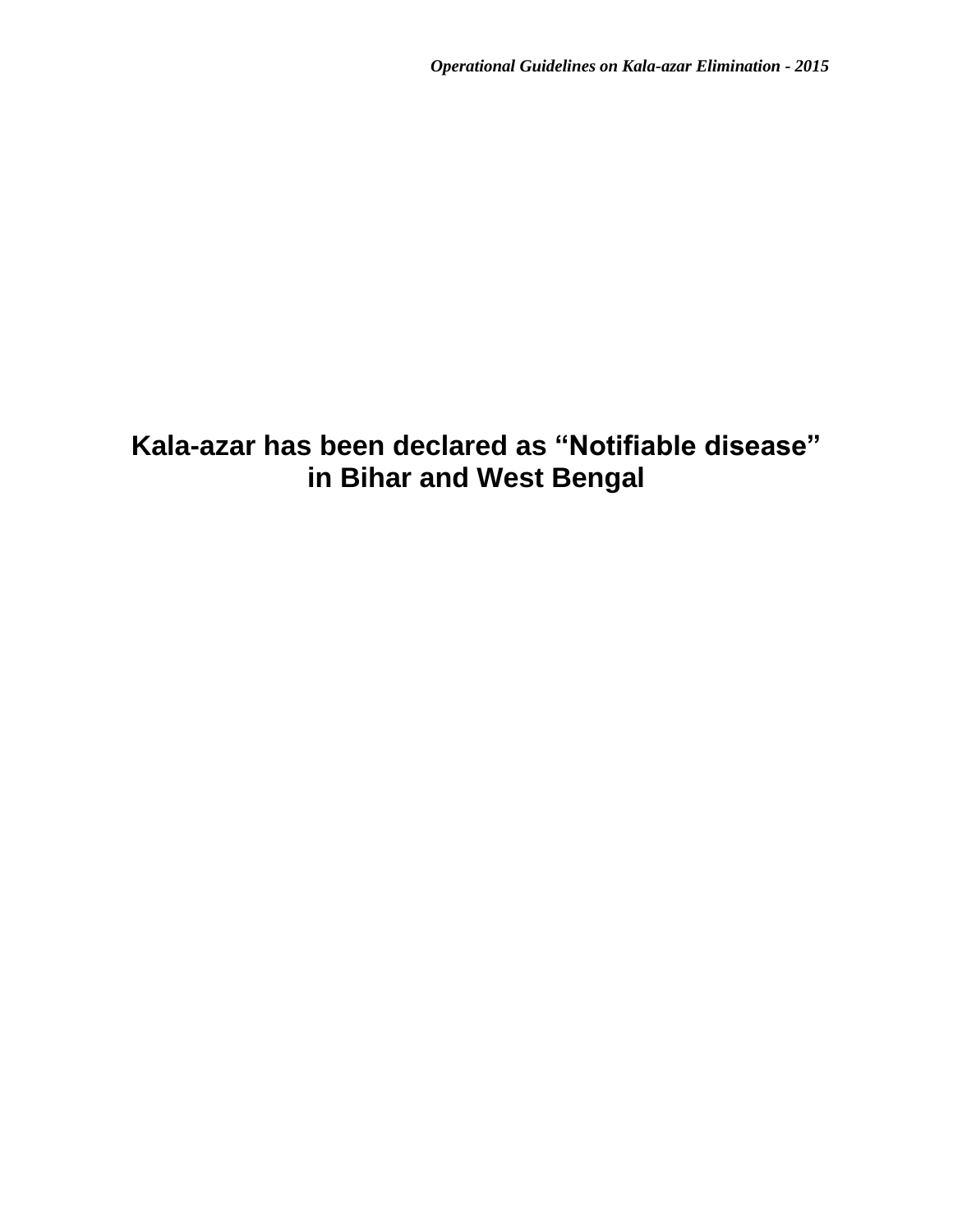### **Preface**

Visceral Leishmaniasis commonly known as Kala-azar is a parasitic disease prevalent in 4 states with approximately 130 million population living in the endemic areas and at the risk of acquiring infection. Of the four states namely Bihar, Jharkhand, West Bengal and Uttar Pradesh, Bihar alone contributes more than 60% of the cases.

Currently 54 districts in the states of Bihar, Jharkhand, Uttar Pradesh and West Bengal are endemic for Kala-azar. Due to intensified efforts by the centre and the participating states, significant reduction in the number of Kala-azar cases and deaths has been achieved at the end of 2014

It is needless to emphasize that GoI is according top priority towards Kala-azar elimination and the states are also providing ownership to the programme. Kala-azar programme strategies have seen significant changes on account of introduction of newer tools (Diagnostics and drugs) that has necessitated changes in the strategy and development of revised guidelines for use at all levels of implementation.

Based on these developments, it was felt that comprehensive technical guidelines on Kala-azar elimination be developed encompassing all the programme components so that the implementation of the programme strategies becomes user friendly at all levels.

I am sure that these guidelines shall prove to be very useful to all those intensely involved in programme implementation.

Last but not the least, I would like to appreciate NVBDCP officials who devoted their time and energy in preparing these guidelines which I believe shall be widely used in the field.

(Jagdish Prasad)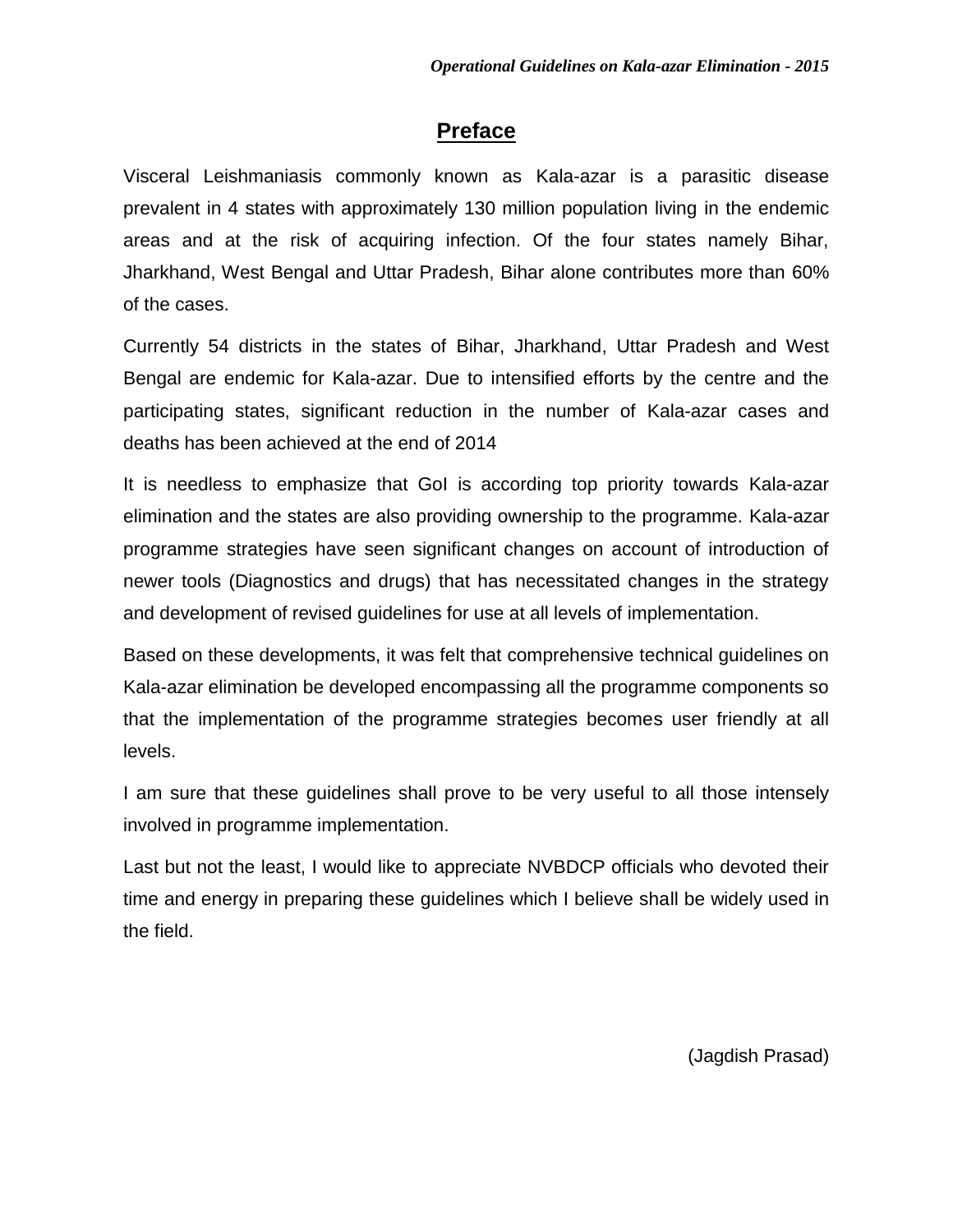### **Acknowledgement**

Elimination of Kala-azar is a national priority and is therefore receiving the appropriate attention by GoI. Kala-azar elimination programme has made a significant progress in the endemic states, which are following the programme strategy aimed at elimination of the disease from endemic areas of the country.

Guidelines by NVBDCP in the past have been developed and shared with the states, however since newer tools have been introduced from time to time like introduction of Rapid diagnostic kits, single dose single day treatment regimen of injection Liposomal AmphotericinB, changing insecticide from DDT to Synthetic Pyrethroid in selective districts there was a felt need to develop the newer guidelines in consonance with these developments.

It is a great pleasure for me to share the Kala-azar technical guidelines not only with the participating states but with all the stakeholders who are also working hard for effective programme implementation to realize the national goal of elimination.

I would like to thank NVBDCP officials for preparing these guidelines & making them available for use by the states.

I am sure these guidelines shall emerge as user friendly and will help all those who are working in Kala-azar elimination programme in the field, in appropriate manner.

The support of our development partners like WHO India, RMRI (ICMR) Patna, NCDC, Patna, BMGF/CARE India /DNDi/ KalaCORE/PATH is also acknowledged

 **(A C Dhariwal)**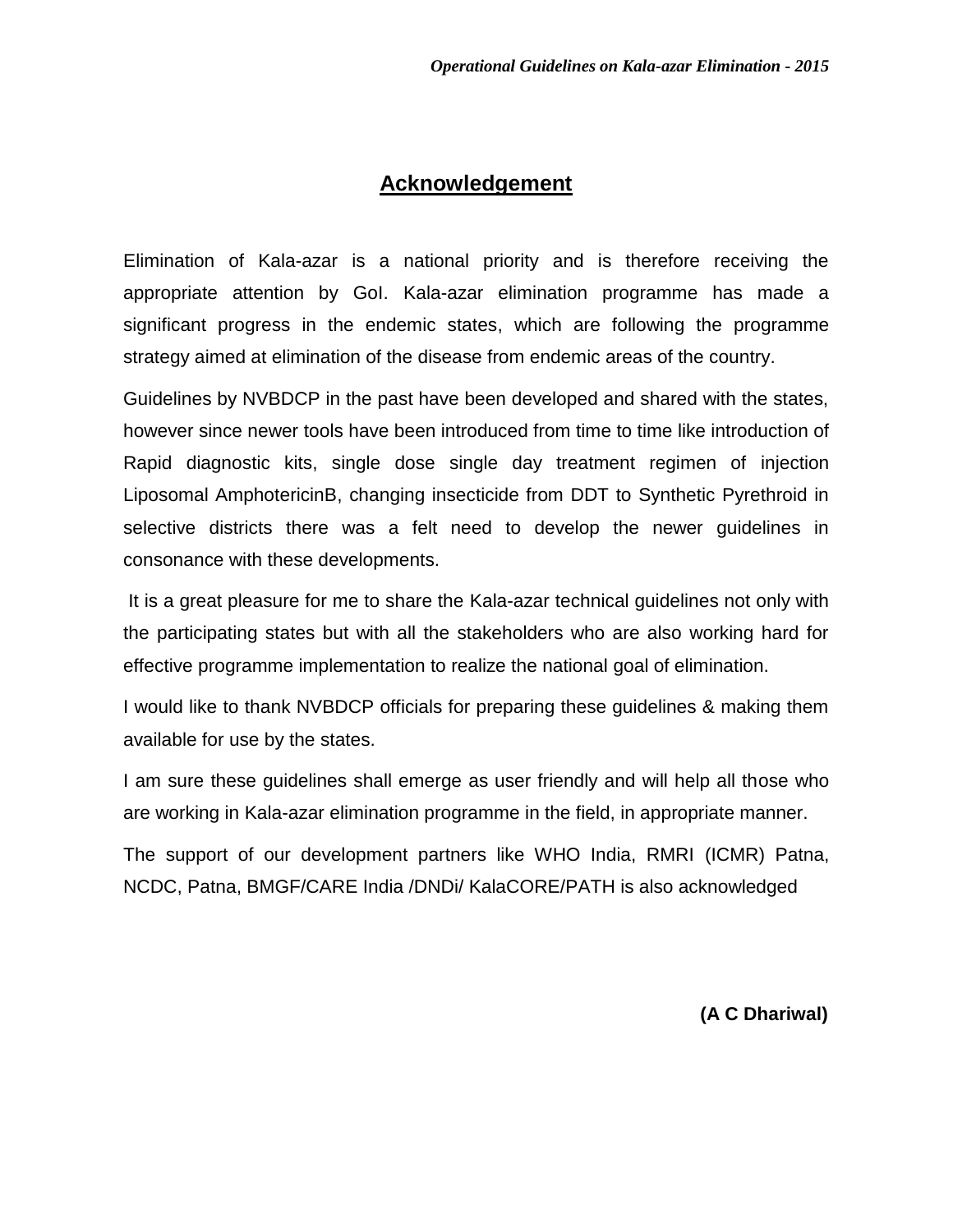| Chapter           | <b>Title</b>                                                                               |           |  |
|-------------------|--------------------------------------------------------------------------------------------|-----------|--|
| 1.                | Introduction                                                                               | $1 - 2$   |  |
| 2.                | Epidemiology                                                                               | $3 - 6$   |  |
| 3.                | Kala-azar Elimination Programme in India                                                   | $7 - 8$   |  |
| 4.                | Disease and Vector Surveillance and Reporting System                                       | $9 - 16$  |  |
| 5.                | <b>Vector Surveillance and Entomological Techniques</b>                                    | $17 - 23$ |  |
| 6.                | <b>Integrated Vector Management (IVM)</b>                                                  | 24-35     |  |
| 7.                | Diagnosis of Kala-azar and PKDL                                                            | 36-39     |  |
| 8.                | Treatment of Kala-azar, PKDL and HIV/VL co-infection                                       | 40-47     |  |
| 9.                | <b>Training of Human resource</b>                                                          | 48-49     |  |
| 10.               | <b>Behaviour Change Communication</b>                                                      | 50-55     |  |
| $\overline{11}$   | <b>Supervision &amp; Monitoring</b>                                                        | 56-60     |  |
| $\overline{12}$ . | Kala-azar Logistics                                                                        | $61 - 62$ |  |
| $\overline{13}$ . | Process of verification & constitution of National Commission on Kala-<br>azar Elimination | 63-69     |  |
|                   | <b>Annexures</b>                                                                           |           |  |
| L                 | <b>Block PHC Reporting format</b><br>(Annexure-1)                                          | 70        |  |
| $\mathbf{H}$      | <b>District Reporting format</b><br>(Annexure-2)                                           | 71        |  |
| Ш                 | (Annexure-3)<br><b>State Reporting Faormat</b>                                             | 72        |  |
| $\mathsf{IV}$     | Line list of Kala-azar Cases<br>(Annexure-4)                                               | 73        |  |
| V                 | <b>Spleen Bone marrow and Lymph</b><br>(Annexure-5)<br>node aspiration procedures          | 74-79     |  |
| VI                | Liposomal Amphoterecin B doses sheet (Annexure-6)                                          | 80-82     |  |
| VII               | <b>Miltefosine Dosage Guide</b><br>(Annexure-7)                                            | 83        |  |
| <b>VIII</b>       | Paramomycin dosage guide<br>(Annexure-8)                                                   | 84        |  |
| IX                | <b>Treatment card &amp; Schedules</b><br>(Annexure-9A-9C)                                  | 85-87     |  |
| X                 | FAQs for testing of HIV in VL patients<br>(Annexure-10)                                    | 88-89     |  |
| XI                | <b>Insecticidal Formulations And Their</b><br>(Annexure-11)                                | 90        |  |
|                   | <b>Dosages For Indoor Residual Spray</b>                                                   |           |  |
| XII               | (Annexure-12)<br>Proforma for filling up IRS details                                       | 91        |  |
| XIII              | Training norms for different categories of functionaries                                   | 92        |  |

### **Contents**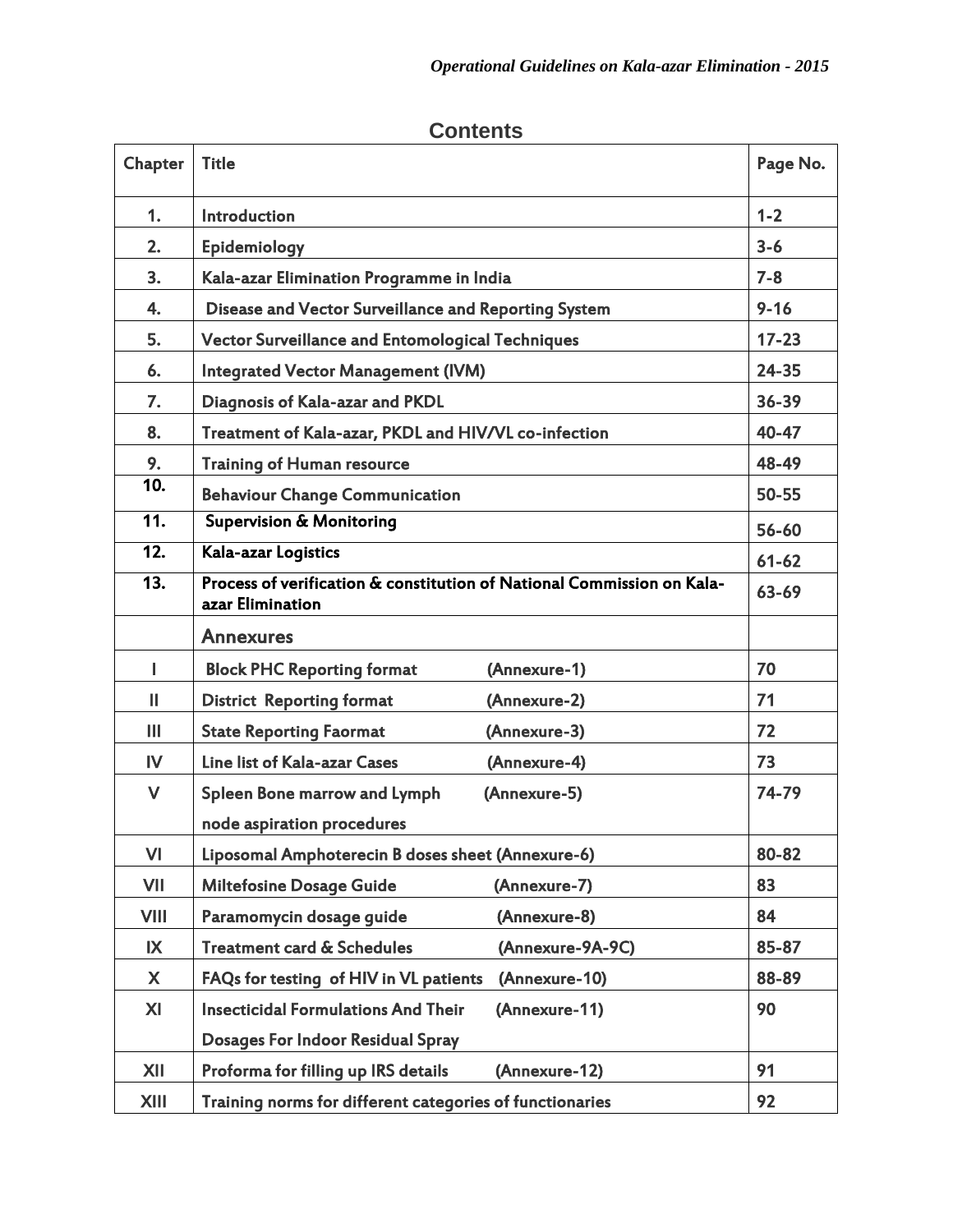| Chapter      | Title                                  |               | Page No. |
|--------------|----------------------------------------|---------------|----------|
|              |                                        | (Annexure-13) |          |
| XIV          | <b>Stock report on DDT/SP/Drugs</b>    | (Annexure-14) | 93       |
| XV           | Utilization of Rapid Diagnostic Kits   | (Annexure-15) | 94       |
| <b>XVI</b>   | <b>Stock Report on Spray Equipment</b> | (Annexure-16) | 95       |
| <b>XVII</b>  | <b>Hand Compression Pump</b>           |               | 96       |
| <b>XVIII</b> | <b>Stirrup Pump Sprayer</b>            |               | 97       |
| <b>XIX</b>   | <b>Suggested reading</b>               |               | 98-99    |

Contributors of these documents are Dr. AC Dhariwal, Director, NVBDCP, Dr. R K Das Gupta, Joint Director, NVBDCP, Dr. Nupur Roy, Additional Director, NVBDCP and Dr. V K Raina Consultant, NVBDCP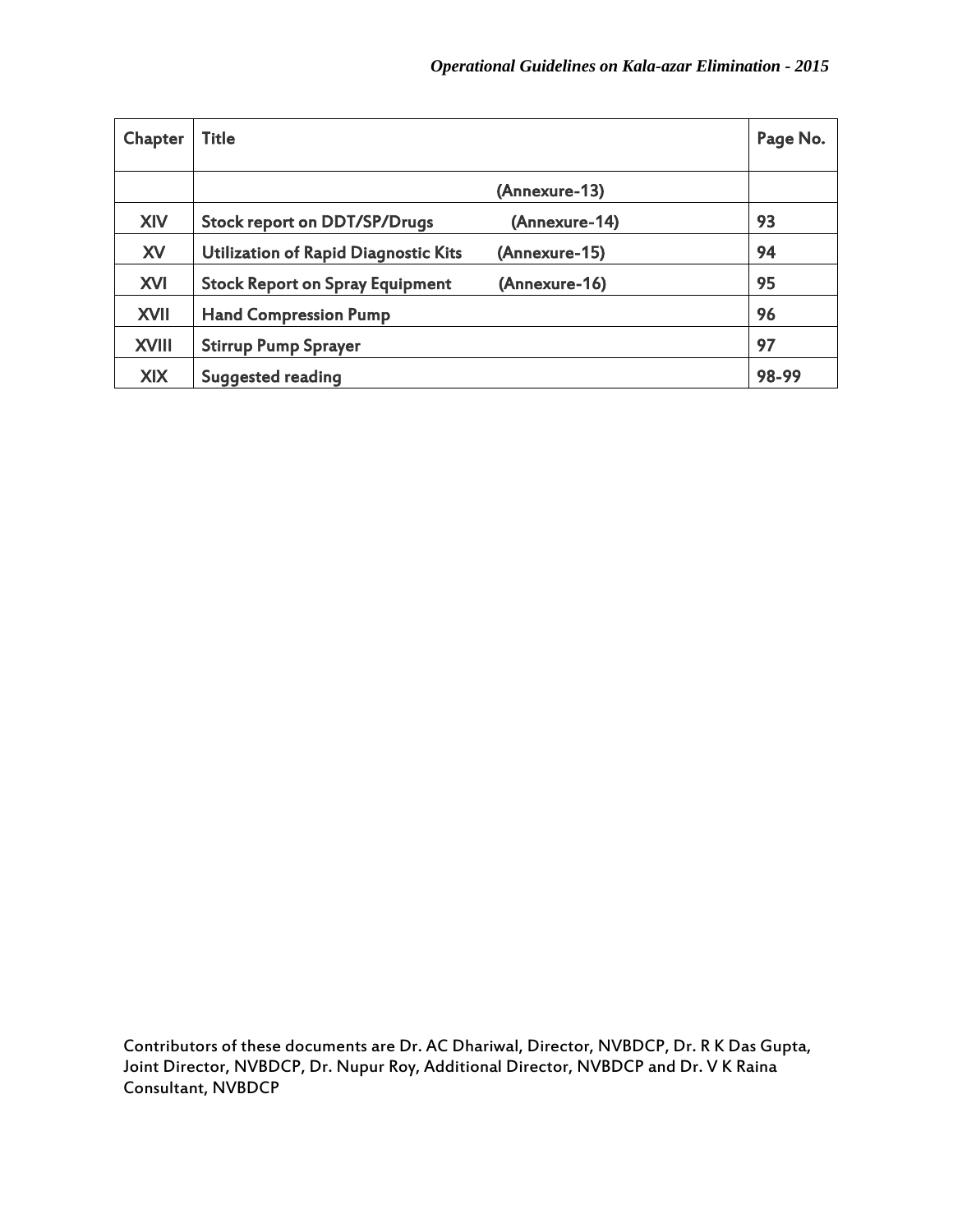#### Acronyms

| ASHA              | <b>Accredited Social Health Activist</b>        |
|-------------------|-------------------------------------------------|
| <b>AIDS</b>       | <b>Acquired Immuno Deficiency Syndrome</b>      |
| <b>ANM</b>        | <b>Auxiliary Nurse Midwife</b>                  |
| <b>AYUSH</b>      | Ayurveda Yoga Unani Siddha Homeopathy           |
| <b>BCC</b>        | <b>Behaviour Change Communication</b>           |
| <b>CBO</b>        | <b>Community Based Organization</b>             |
| <b>CHC</b>        | <b>Community Health Centre</b>                  |
| CMO               | <b>Chief Medical Officer</b>                    |
| <b>DAT</b>        | <b>Direct Agglutination test</b>                |
| <b>DBS</b>        | <b>Domestic Budget Support</b>                  |
| <b>DDT</b>        | Dichloro Diphenyl Trichloroethane               |
| <b>DMO</b>        | District Malaria Officer                        |
| DOT               | <b>Directly Observed Treatment</b>              |
| <b>EDCT</b>       | <b>Early Diagnosis and Complete Treatment</b>   |
| Gol               | Government of India                             |
| HIV               | Human Immunodeficiency Virus                    |
| IEC               | Information, Education and Communication        |
| IPC               | Interpersonal communication or Counseling       |
| <b>IRS</b>        | <b>Indoor Residual Spraying</b>                 |
| <b>ITN</b>        | <b>Insecticide Treated (bed) Nets</b>           |
| IV                | Intra venous                                    |
| <b>IVM</b>        | <b>Integrated Vector Management</b>             |
| LAMB              | Liposomal Amphotericn B                         |
| LD                | Leishmania donovani                             |
| LLIN              | Long lasting Insecticidal Nets                  |
| мo                | <b>Medical Officer</b>                          |
| MO <sub>I/C</sub> | Medical Officer In-charge                       |
| <b>MOHFW</b>      | Ministry of Health and Family Welfare           |
| MOU               | Memorandum of Understanding                     |
| MPO               | <b>Modified Plan of Operation</b>               |
| <b>MPW</b>        | Multi-Purpose Worker                            |
| KA                | Kala-azar                                       |
| <b>KTS</b>        | Kala-azar Technical Supervisor                  |
| NGO               | Non-Governmental Organization                   |
| <b>NHP</b>        | <b>National Health Policy</b>                   |
| <b>NMCP</b>       | National Malaria Control Programme              |
| <b>NMEP</b>       | National Malaria Eradication Programme          |
| <b>NHM</b>        | National Health Mission                         |
| <b>NVBDCP</b>     | National Vector Borne Disease Control Programme |
| <b>PHC</b>        | <b>Primary Health Centre</b>                    |
| <b>PKDL</b>       | Post Kala-azar Dermal Leishmaniasis             |
| <b>RCH</b>        | Reproductive & Child Health                     |
| <b>RDT</b>        | Rapid Diagnostic Test                           |
| <b>RTAG</b>       | Regional Technical Advisory Group               |
| <b>SEAR</b>       | South-East Asian Region                         |
| SSG               | Sodium Stibo- Gluconate                         |
| SP                | Synthetic Pyrethroid                            |
| <b>VBD</b>        | <b>Vector Borne Disease</b>                     |
| VL                | Visceral Leishmaniasis                          |
| <b>WHO</b>        | World Health Organization                       |
|                   |                                                 |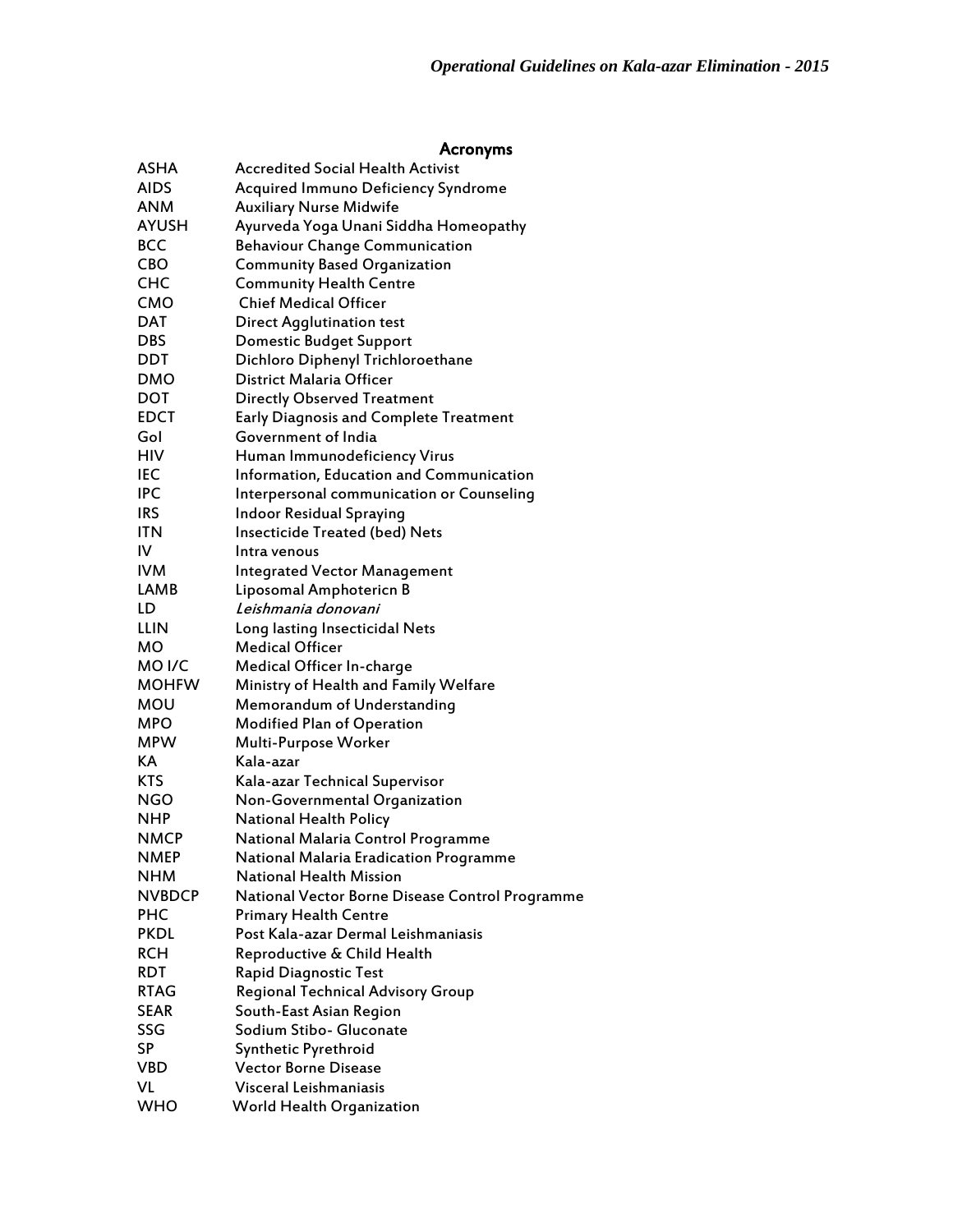## **Chapter 1**

### **Introduction**

- Kala-azar (KA) or Visceral Leishmaniasis (VL) is caused by Leishmania donovani and transmitted by Phlebotomus argentipes (Sandy fly).
- Maximum number of 44533 Kala-azar (KA) cases reported in 2007 and minimum 9241 cases reported in 2014 in India.
- Incubation period in KA varies from 10 days to > 2 years in general but from four months to one year in India. Disease found across all age groups. Males are more afflicted than females.

Kala-azar (Visceral Leishmaniasis) is a disease caused by the parasite Leishmania donovani and is transmitted in India by the bite of the sand fly vector *Phlebotomus argentipes*. Leishmaniasis in India exists in two forms, namely, Kala-azar (KA) or Visceral Leishmaniasis (VL) and Post Kala-azar Dermal Leishmaniasis (PKDL). The geographical spread of the disease is limited to 54 districts in India. Kala-azar is a chronic and insidious disease which if not treated can be fatal.

With the launching of extensive Indoor Residual Spraying (IRS) with DDT 50% for malaria under the National Malaria Control Programme (NMCP) in 1953 and later National Malaria Eradication Programme (NMEP) in 1958, Kala-azar cases also declined to negligible levels due to collateral insecticidal pressure on sand fly vector and hence resulted in interruption of transmission. However, withdrawal of IRS from erstwhile malaria endemic areas resulted in a gradual build-up of sand fly populations, ultimately leading to resurgence of Kala-azar in the 1970s. The resurgence was initially in four districts of Bihar and slowly spread to entire North Bihar, some parts of Jharkhand and several districts of West Bengal. Sporadic incidence was reported from a few districts of Uttar Pradesh in the 1980s.

Concerned with the increasing incidences of Kala-azar in the country, the Government of India (GoI) launched a Centrally Sponsored Kala-azar Control Programme in the endemic states in 1990- 91 with a strategy as under:

- (a) Interruption of transmission by reducing vector populations by IRS twice in a year;
- (b) Early detection and complete treatment of cases;
- (c) Health education programme for community awareness/IEC &BCC

GoI provided drugs, insecticides and technical support and state governments provided costs involved in implementation. The program was implemented through State / District Malaria Control organizations and the Primary Health Care (PHC) system. With above strategies the programme achieved significant decline in Kala-azar cases and mortality, but could not sustain the pace of decline for long. To overcome the situation, GoI further strengthened Kala-azar programme which led to improved case detection through the Primary Health (PHC) Care system resulting in decrease in incidence of Kala-azar cases and deaths. By 1995, there was a 70.7% decline in annual incidence of cases and 80.5% decline in deaths as compared to 1992. By 2003, there was a 76.4% decline in annual incidence and 85.2% decline in deaths as compared to 1992.

The National Health Policy (2002) set the goal of Kala-azar elimination in India by the year 2010 and later revised in 12<sup>th</sup> Five Year Plan document to 2015. The Kala-azar elimination programme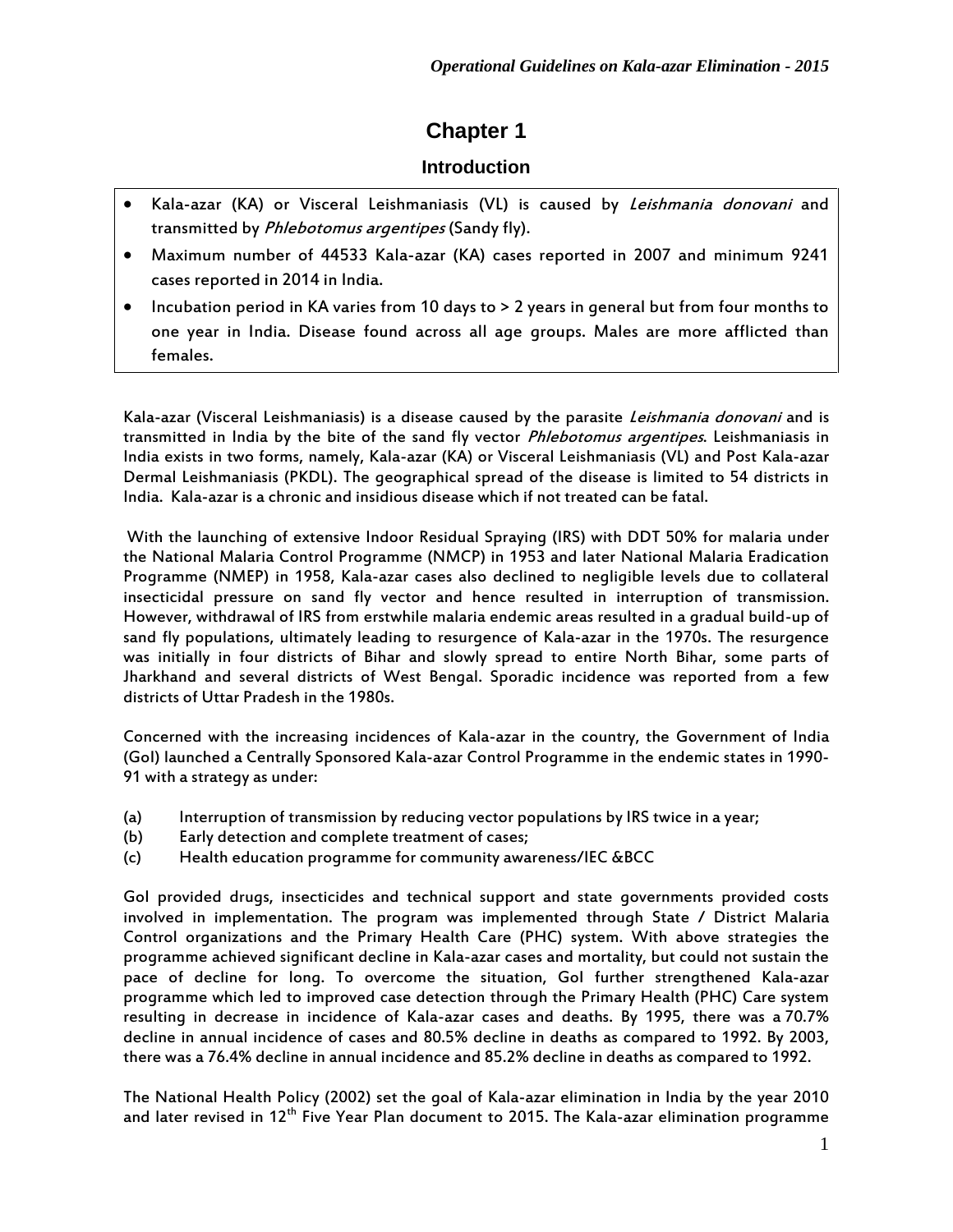has the objective of reducing the annual incidence of Kala-azar to less than 1 case per 10,000 population at block PHC level.

Kala-azar Elimination is on top priority under WHO Neglected Tropical Diseases. In 2014, the Penta-lateral MoU signed between Bangladesh, Nepal, Bhutan, and Thailand which also included India as a signatory, the target date for elimination was revised to 2017 or earlier by WHO South East Asia Region at Dhaka. London declaration 2012 also supports to sustain expand and extend drug access programmes to ensure the necessary supply of drugs and other interventions to help control by 2020 including Kala-azar. The declaration also supports advance R&D through partnerships and provision of funding to find next generation treatments and interventions for neglected diseases.

In view of introduction of newer components in the form of drugs and insecticides and other policy decision, it becomes imperative to disseminate the new information to be implemented in a meaningful way. This operational guideline encompasses all the aspects covering Kala-azar Elimination strategy and its use by the concerned health authorities at different levels of intervention shall pave the way for efficient and strengthened implementation of programme components at field level.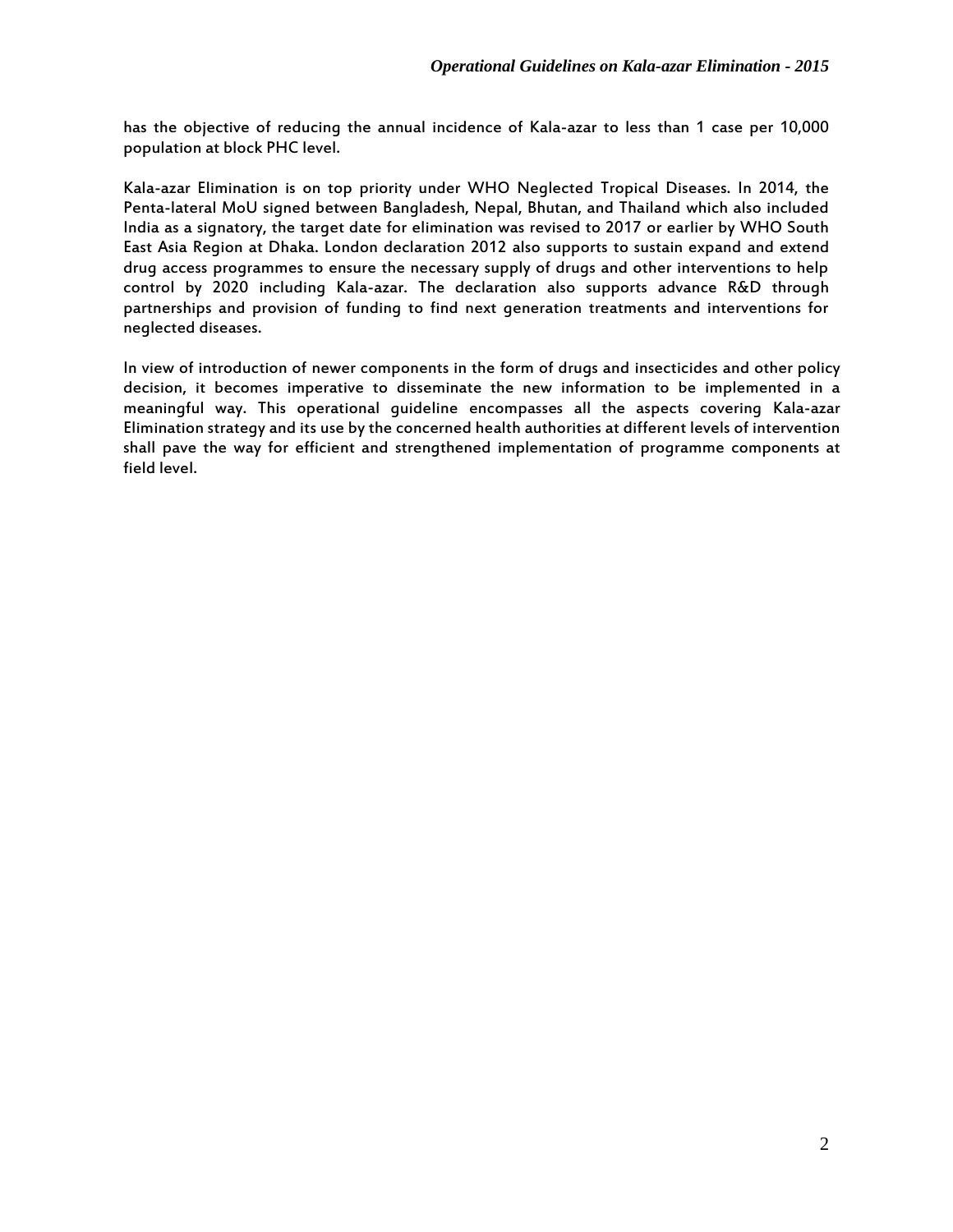# **Chapter-2**

### **Epidemiology**

- Disease is caused by protozoan parasite Leishmania donovani. Phlebetomus argentipes (sand fly) is the vector transmitting Visceral Leishmaniasis (Kala-azar) in India.
- The symptoms include fever of more than 2 weeks duration, splenomegaly , anaemia, weight loss and loss of appetite. PKDL manifests in the form of hypo pigmentation or erythematous macules on any part of the body which may later become papular or nodular and infiltrative especially on the face.
- Incubation period ranges from 10 days to 2 years however in India it may range from 4 months to one year. Extrinsic incubation period may vary from 4-25 days.
- Kala-azar is reported amongst all age groups, however, in earlier surveys conducted children in the age group of 5-9 years have been most afflicted.
- Male to female ratio is 2:1
- Parasite is mostly confined to Reticulo-endothelial system and may be found in abundance in bone marrow, spleen and liver.

Kala-azar is a visceral infection of reticulo-endothelial system. The disease is associated with high morbidity and may be fatal if not treated promptly and properly.

### 2.1 Morphology:

The causal agent of VL and PKDL in India is the parasite Leishmania donovani. There are two morphologically distinct stages in the life cycle of the parasite, namely:

- Amastigote (aflagellate) or Leishmania stage:occurs in man
- Promastigote (flagellate) or Leptomonad stage: occurs in gut of (a) sandfly and (b) artificial culture.



Fig-3.1 Amastigote stage (Source CDC)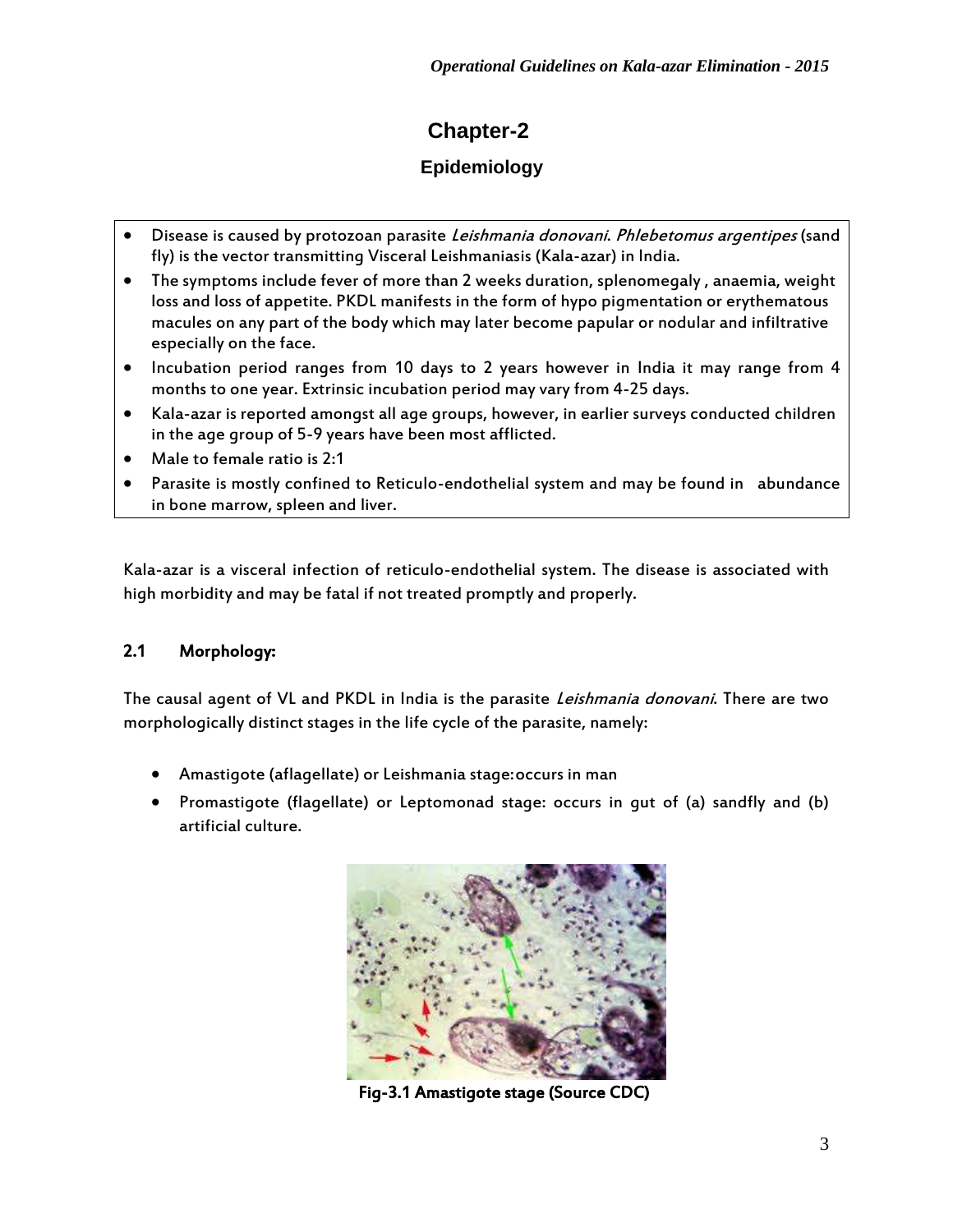### 2.1.1 Amastigote stage:

The amastigote is the intracellular, non-motile form in the vertebrate host, and it divides by longitudinal binary fission at 37°C.This intracellular stage is found particularly in the reticuloendothelial system. The amastigote is also called the Leishman-Donovan (LD) body. This stage is represented by round or oval body measuring about 2 to 6 micrometers in length and 1 to 3 micrometers in width. Within cytoplasm, a relative large nucleus, a prominent kinetoplast, and a short axoneme, the last of which consists of a rod like body and a dot like basal body are present. Both nucleus and kinetoplast contain deoxyribonucleic acid. The parasite prefers to stay in macrophages like monocytes, lymphocytes and the cell of bone-marrow, spleen and liver.

### 2.1.2 Promastigote stage or Leptomonad Stage:

These forms are found in culture medium as well as digestive tract of sand fly. The promastigote has a single free flagellum arising close to kinetoplast at the anterior end and possesses marked motility. The average length is 15-20 µm and 1.5-3.5 µm in width. The flagellum measures 15-28 µm. In old culture, these promastigote tend to form rosettes with their flagella centrally directed. Short, board and rounded forms may be seen in these old cultures.



Promastigote Stage

Man is the only known host of *Leishmania donovani* in India. People of all ages are susceptible to the disease but it occurs mainly in older children (between 5-14 years of age) and young adults. Sub-clinical cases of Kala-azar have been reported from Bihar. The disease is widely prevalent among individuals with low socio-economic status, poor standard of living; malnutrition etc. Susceptibility of the host appears to be a critical factor in determining infection and the disease. The way of acquiring the infection is however, not well understood.

### 2.2 Vector

Visceral Leishmaniasis or Kala-azar is transmitted by the bite of infected sandflies. Phlebotomus argentipes is the only known vector of Kala-azar in India. The seasonal prevalence of this species varies from area to area depending upon the ecological conditions. Disease transmission is highest in the rainy season. The vector breeds in humid soil rich in organic matter and near cattle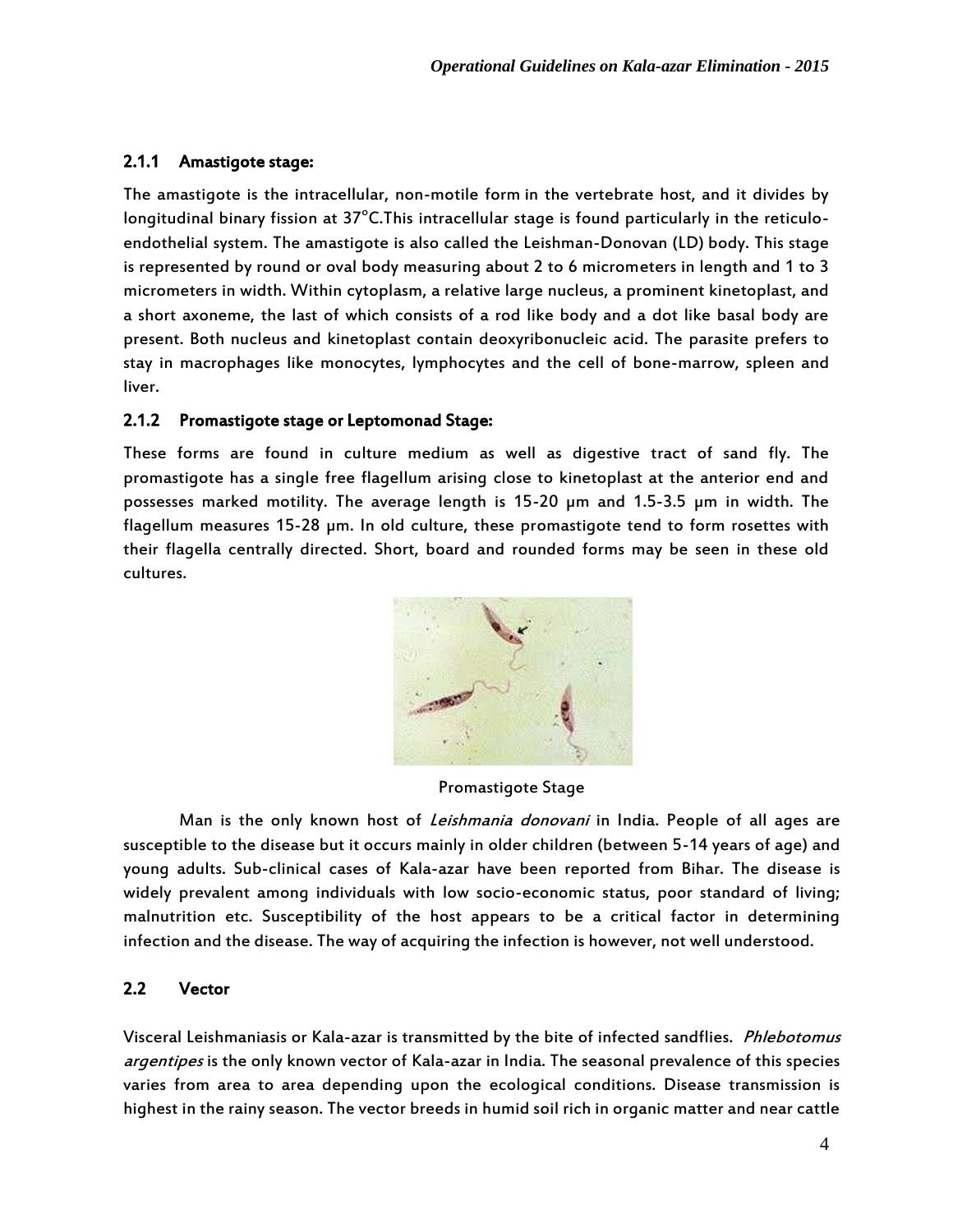sheds and mud- houses. It rests most commonly in cracks & crevices of thatched mud-houses. The peak biting time of the vector is around midnight.



**Adult Sand Flies** 



Sand flies feeding on the host

Kala-azar in India has a unique epidemiological feature of being anthroponotic, i.e. human beings are the only known reservoirs of infection. The female sandflies pick up the amastigote stage (LD bodies) of the parasite while feeding on an infected human host. The parasites undergo development and multiplication in the gut of sand flies to become numerous flagellates (Promastigote or Leptomonad stage) which migrate to their mouthparts. The cycle in the sand flies is completed in about 8 days. Infection is transmitted to healthy human beings when such infective sand flies bite them.

### 2.3 Incubation period

Kala-azar being a chronic disease, incubation period significantly varies. Generally it varies from 1-4 months but in reality the range is from 10 days to 2 years, however in India the range varies from 4 months to 1 year.

### 2.4 Extrinsic incubation period

The extrinsic incubation period in the vector sand flies vary from 4-25 days which is the time required for the vector to become infective after an infective blood meal.

### 2.5 Age & Sex

Kala-azar is reported amongst all age groups, however in earlier surveys carried out for the purpose of research children in the age group of 5-9 were most afflicted with male to female ratio of 2:1.

### 2.6 Environmental and Ecological factors

The prevalence of vector is dependent upon the environmental factors which include humidity, temperature and rainfall. The ecological factors like alluvial soil, kuccha mud-houses and large scale vegetation also influence build up of vector density.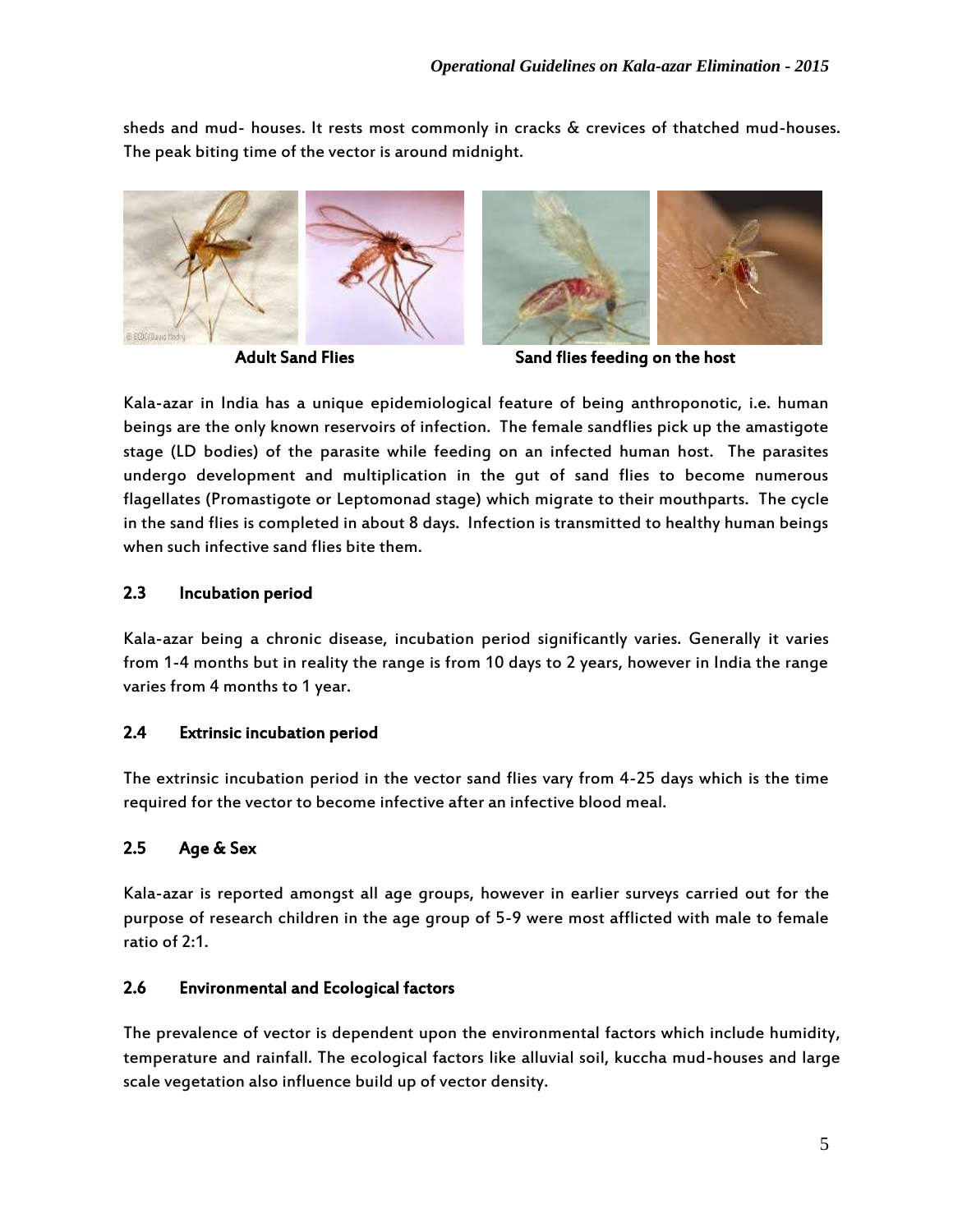The parasite primarily infects reticulo-endothelial system and may be found in abundance in bone marrow, spleen and liver. Post Kala-azar Dermal Leishmaniasis (PKDL) is a condition in which the *Leishmania donovani* invades cells of skin and develops lesions. This results in skin manifestations of PKDL. Some of the Kala-azar cases manifest PKDL after a few years of treatment. Recently it has been claimed that PKDL may appear without passing through visceral stage.



Fig 2. Life cycle of Kala-azar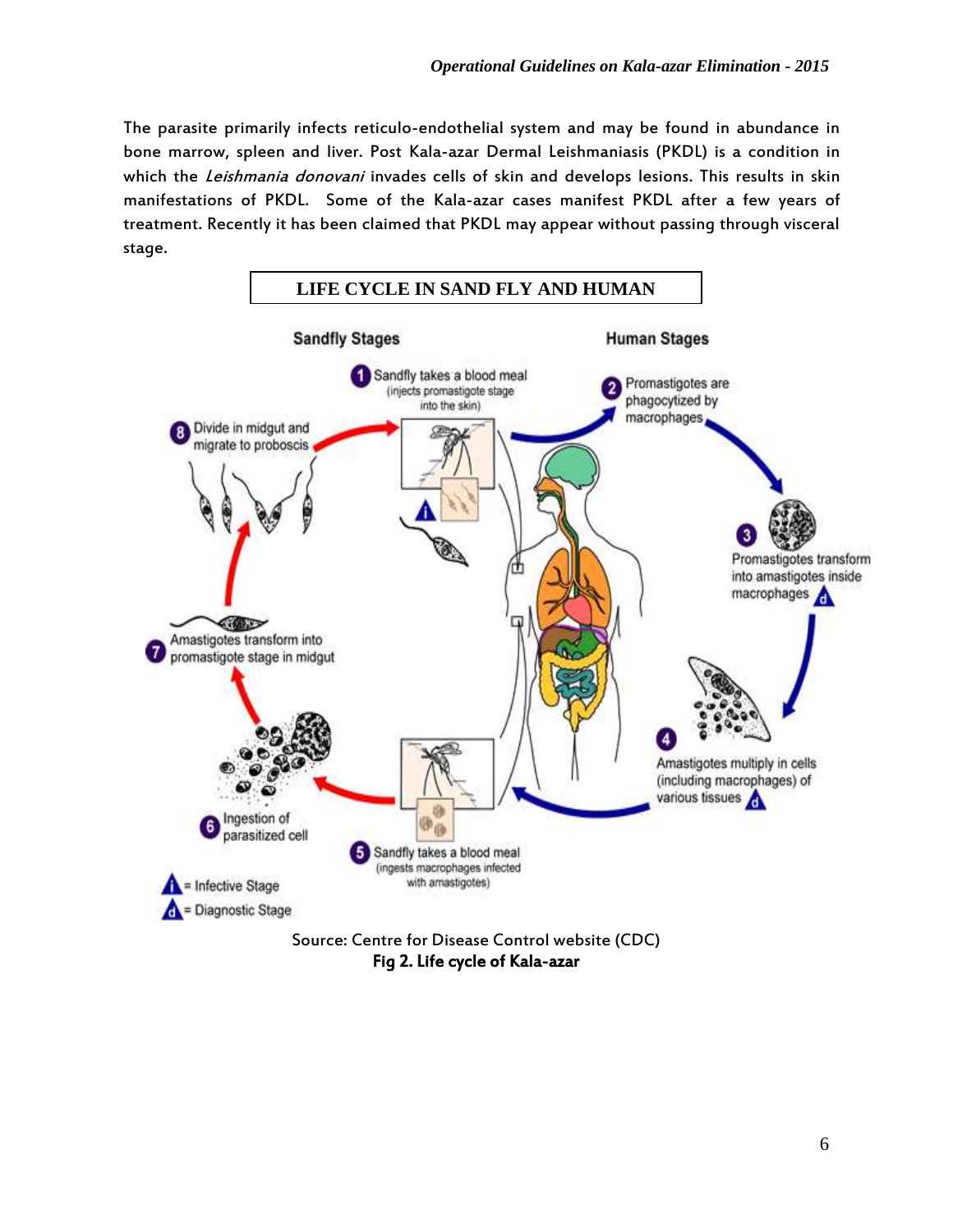## **Chapter-3**

### **Kala-azar Elimination Programme in India**

 Initial target of Elimination set by NHP (2002) was 2010 which later got extended to 2015 in 12<sup>th</sup> Financial Plan Document.

- Target for elimination to reduce incidence of the disease to less than one case per 10000 population at block PHC level.
- The elimination strategies include surveillance, case detection and treatment, integrated vector management and cross cutting interventions like capacity building, IEC/BCC, monitoring & evaluation and operational research.
- Altogether 54 districts (33 in Bihar, 11 in West Bengal, 4 in Jharkhand and 6 in Uttar Pradesh are endemic for KA.
- Sporadic case reported from Assam, Himachal Pradsh, Jammu & Kashmir, Kerala and Uttarakhand.

The National Vector Borne Disease Control Programme (NVBDCP) is an umbrella programme for prevention & control of vector borne diseases and an integral part of the India's National Health Mission (NHM). The National Health Policy (NHP) of 2002 has set goal for achieving elimination by the year 2010 which was later extended to 2015 in  $12<sup>th</sup>$  Financial Year Plan document.



Fig. 1. Kala-azar endemic districts in India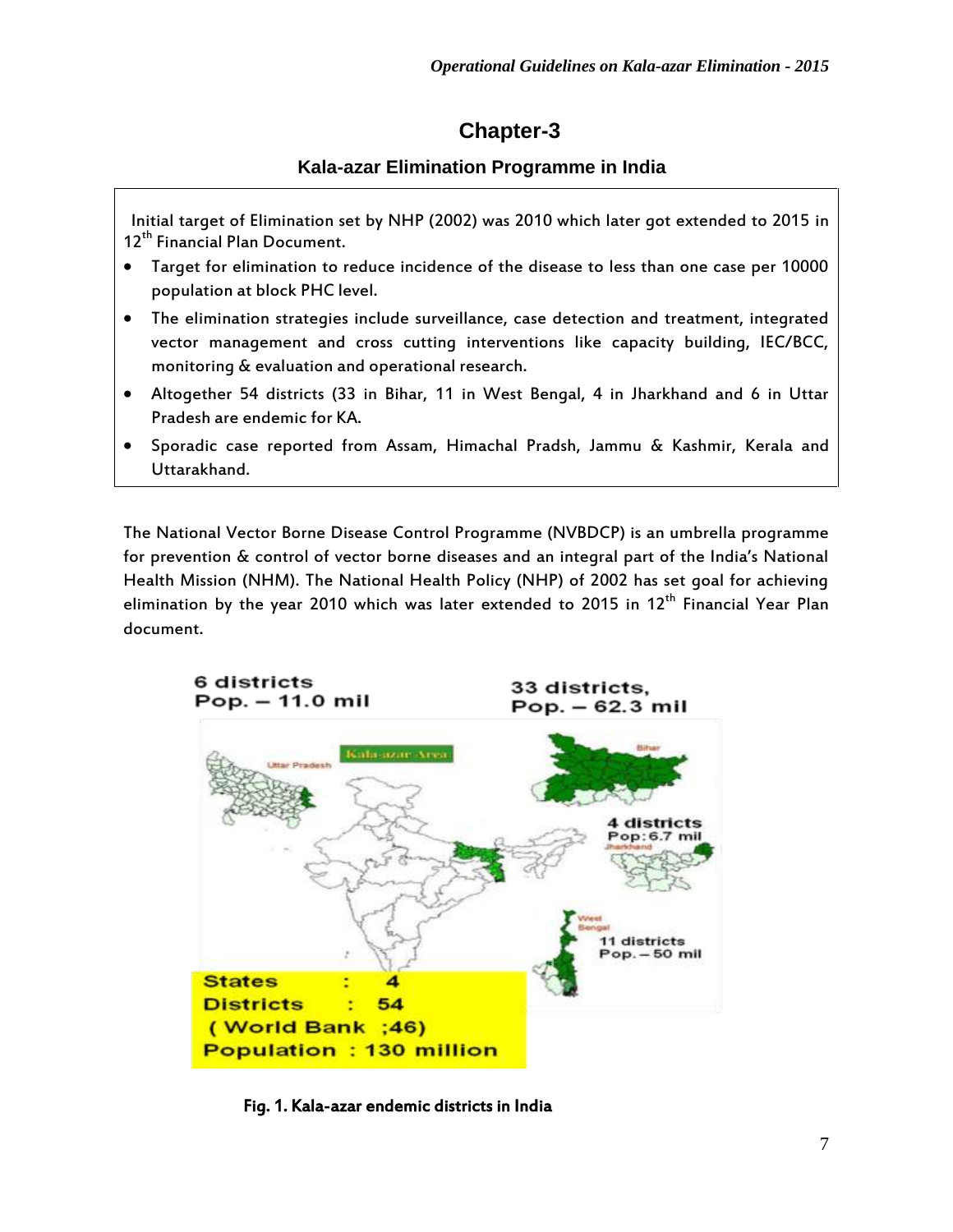### 3. The Goal

The national goal is to achieve elimination of KA by 2015. Gol is providing 100% support to endemic states since December 2003 towards attainment of this goal. Kala-azar can be eliminated from the Indian Subcontinent because there is no intermediate host for transmission of the disease and IRS has also been very effective. The disease can be easily recognized and effective methods for diagnosis and treatment are also now available. It is expected that elimination of Kala-azar will reduce poverty, promote equality and lead to socio-economic development in the endemic areas and result in strengthening the capacity of the health system.

### 3.1 Target

The target of Kala-azar elimination is to reduce the incidence of the disease to less than 1 case per 10,000 population at the Block PHC level in India.

### 3.2 Objectives

- $\triangleright$  Reducing the incidence of Kala-azar in the endemic communities including the poor, vulnerable and hard to reach populations.
- $\triangleright$  Reducing case fatality rate due to Kala-azar.
- $\triangleright$  Treatment of Post Kala-azar Dermal Leishmaniasis (PKDL) to reduce the parasite reservoir.
- $\triangleright$  Prevention and treatment of Kala-azar-HIV, TB co-infections.

### 3.3 Strategy

The Strategy for the Kala-azar Elimination Programme in India is comprised of the following components.

- Early diagnosis & complete treatment (EDCT)
- Integrated Vector Management including Indoor residual spraying (IRS)
- Advocacy, Communication for Behavioural Impact and Inter-sectoral convergence
- Capacity Building
- Supervision, Monitoring and Evaluation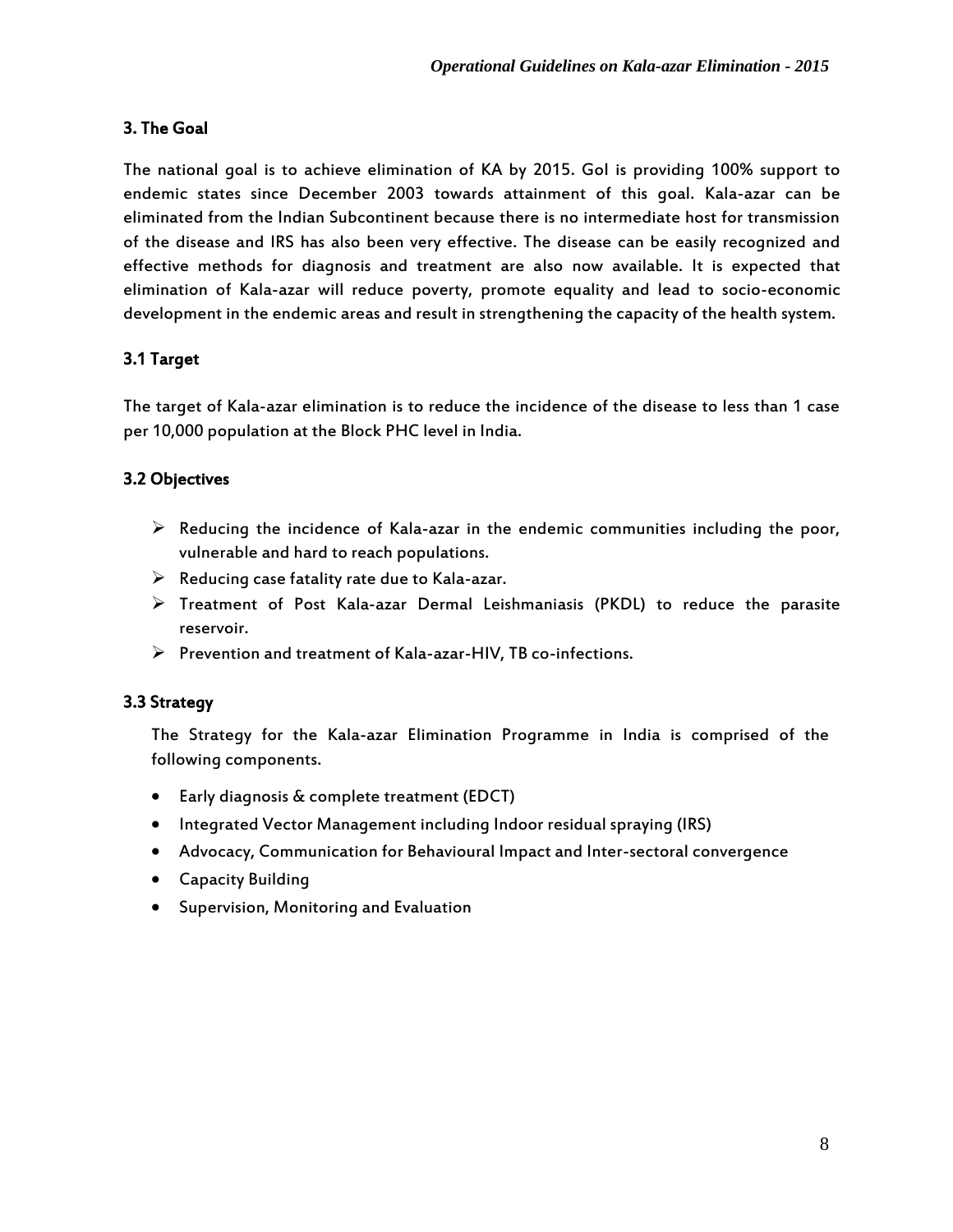# **Chapter-4**

### **Disease and Vector Surveillance and Reporting System**

- Surveillance in Kala-azar through active and passive case detection by house to house visit or organizing camps.
- Searches usually conducted before or after IRS operations on quarterly basis.
- All the Kala-azar cases detected and given full treatment at district hospital and in identified block PHC level with single dose Liposomal Amphoterecin B (AmBisome) or with other combination drug regimens available at periphery.
- Focus on PKDL cases as they act as reservoirs.
- PKDL cases treated with recommended drugs like Miltefosine, the first drug of choice. Other drugs like Amphotericin B injection also used as per guidelines.
- VL & PKDL cases thus detected being reported and recorded in prescribed formats.
- There is an inbuilt system of information and the flow of such information is from Block PHC to Districts to State and then to NVBDCP.
- HMIS system of information has been developed and is part of the programme.

Surveillance is a continuous and systematic process of collection, analysis, interpretation, and dissemination of descriptive information for monitoring health problems.

### 4.1 Objectives

Monitoring of disease trends is the primary objective of the Kala-azar surveillance system. The detection of an increase in the disease incidence can alert health programme to the need for further investigation. When outbreaks are suspected, surveillance can provide an historical perspective in assessing the importance of perceived or documented changes in incidence.

### 4.2 Standard Kala-azar Case definition

- A 'suspect' case: history of fever of more than 2 weeks with splenomegaly  $\&$ hepatomegaly not responding to anti malarial and antibiotics in a patient from an endemic area.
- Or a patient with above symptoms clinically examined by doctor and found positive on screening with rapid diagnostic test.
- Or in cases with past history of Kala-azar or in those with high suspicion of Kala-azar but with negative RDT test result but found  $(+)$  by examination of bone marrow/spleen aspirate for LD bodies at appropriate level (district hospital).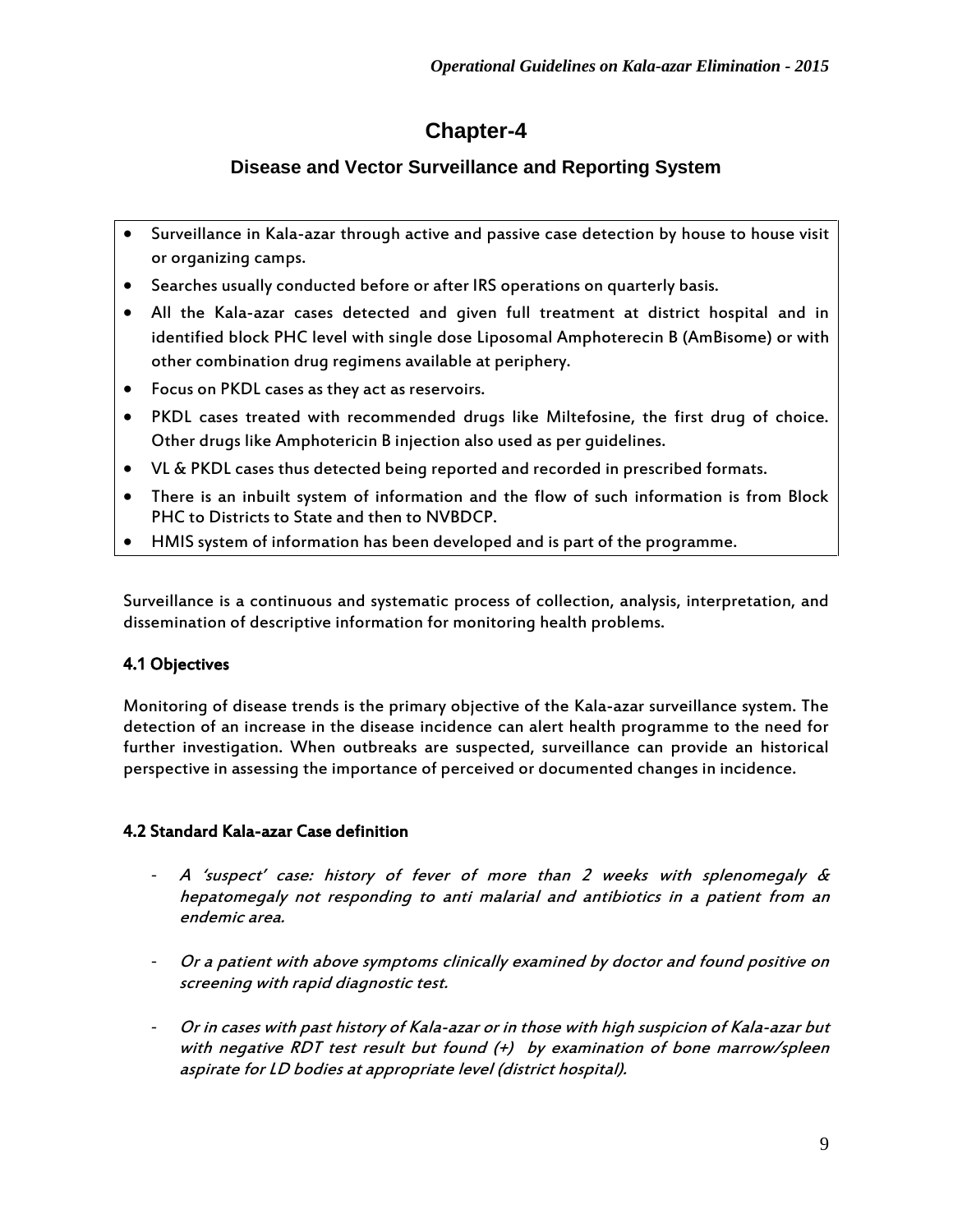### 4.3 Surveillance, Case detection and treatment

Surveillance is the mainstay of any disease control programme. In Kala-azar both active and passive case searches are done. Case detection is done through the existing primary health care system supplemented by quarterly active search followed by treatment. Rapid diagnosis has been introduced in the programme for detection of Kala-azar cases at PHC and district hospital levels. Suspected cases as per the Standard Case definition are referred for clinical examination and tested with RDT for confirmation of Kala-azar before initiation of treatment. For treatment, single dose single day treatment with Liposomal Amphotericin B injection is the first drug of choice followed by capsule Miltefosine (28 days) and injection Amphotericin B (15 injections on alternate days) as well as combination of Miltefosine and Paramomycin injection.

Post Kala-azar Dermal Leishmaniasis (PKDL) patients are to be treated with (i) Miltefosine: 100mg orally per day for 12 weeks, or (ii) Amphotericin B deoxycholate: 1mg/kg over 4 months 60-80 doses at what frequency, or (iii) Liposomal Amphotericin B: 5mg/kg per day by infusion two times per week for 3 weeks for a total dose of 30mg/kg [as per WHO quidelines on diagnosis and management of PKDL, 2012]

Case management of special conditions like relapse, HIV-VL co-infection and others will follow WHO treatment guidelines described in this document.

### 4.4 Integrated Vector management:

Integrated Vector Management (IVM) is a rational decision-making process for the optimal use of resources for vector control. The main objective is to reduce longevity of the adult vectors, eliminate the breeding sites, decrease contact of vector with humans and reduce the density of the vector. This approach improves the efficacy, cost-effectiveness, ecological soundness and sustainability of disease-vector control. The five key elements of IVM include capacity building and training, advocacy, collaboration, evidence-based decision-making and integrated approach.

Vector control is carried out by undertaking two rounds of spray annually with 50% DDT at a dose of 1g/m2 of wall surface inside walls of rooms up to a height of 6 feet and full coverage in cattle sheds. Recently on account of published results reporting tolerance of sand flies to DDT 50%, it was decided to use Synthetic Pyrethroid (SP) in seven districts reporting DDT tolerance as well as high KA endemicity during 2015. The Synthetic Pyrethroid areas shall be expanded in phased manner in other areas after obtaining the results on DDT tolerance by research agencies.

### 4.5 Surveillance

Kala-azar surveillance under the national programme is of two types, i.e. passive and through active case search. Beside disease surveillance, vector surveillance is also carried out. Disease surveillance includes reporting of all cases of Kala-azar and PKDL. Disease surveillance is useful in planning IRS through mapping of areas to be sprayed and in monitoring trends of Kala-azar incidence.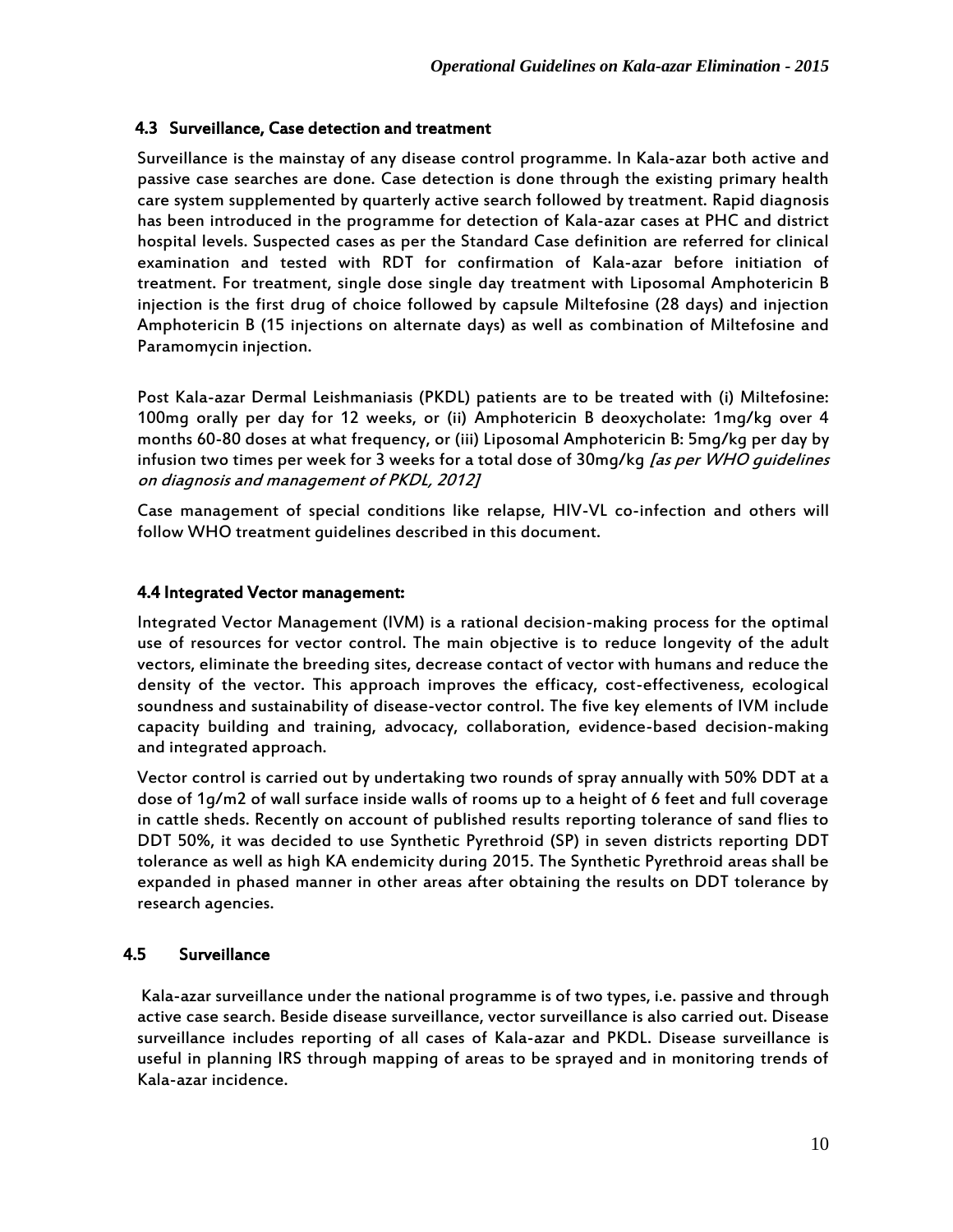### 4.5.1 Passive surveillance

Passive surveillance is the mainstay of the programme. This means regular, timely and accurate reporting of Kala-azar cases who seek diagnosis and treatment from all levels of health facilities in the Government, Private or NGO sector. Passive surveillance is done on the format approved by the programme authorities. The patient card, a copy of which rests with the patient and another with the concerned officer/staff at BPHC level is the starting point of passive surveillance. Information on numbers of cases being reported is extracted from records at each level. The following information is elicited from records:

- Cases diagnosed by 'Rapid Diagnostic test'.
- Cases diagnosed by parasitological method.
- Cases currently on treatment categorized according to Kala-azar drug regimen.
- Cases completed treatment.
- Cases dropped out before completing treatment.
- Cases who did not respond to treatment, categorized according to drug regimen.
- Cases admitted to hospital.
- Cases died in hospital.
- Cases died at home.
- Cases developed major side effects of medicine.

In addition to above, information on the age group and sex is to be collected. PKDL case history should be maintained regularly for a regular follow up.

#### 4.5.2 Active surveillance

Active surveillance implies active search of Kala-azar and PKDL cases. Active surveillance in India at present is being done on quarterly basis. When health workers and volunteers visit households to find individuals with fever of more than 2 weeks duration and screen them with 'Rapid Diagnostic test'. The cases found positive are treated with an appropriate regimen of treatment. The health worker / volunteer may have to search about 300-400 households to detect a single case of Kala-azar. Active case search should be started at village level (start with those villages with high number of KA cases) to trace the suspected KA patients.

For the success of active surveillance, it is necessary to ensure that diagnostics and treatment facilities are provided. Arrangements are made for transport for referral of patients, organize timely follow up for feed-back and provide services to patients who may not be suffering from Kala-azar. Development partners/ stakeholders services can be utilized for camp search.

#### 4.6 Surveillance of Post Kala azar Dermal Leishmaniasis (PKDL)

Surveillance of PKDL is important as PKDL cases serve as a reservoir for disease transmission during the inter-epidemic period. Reporting of PKDL cases is an integral part of the programme. Special efforts are needed for surveillance of PKDL for the following reasons: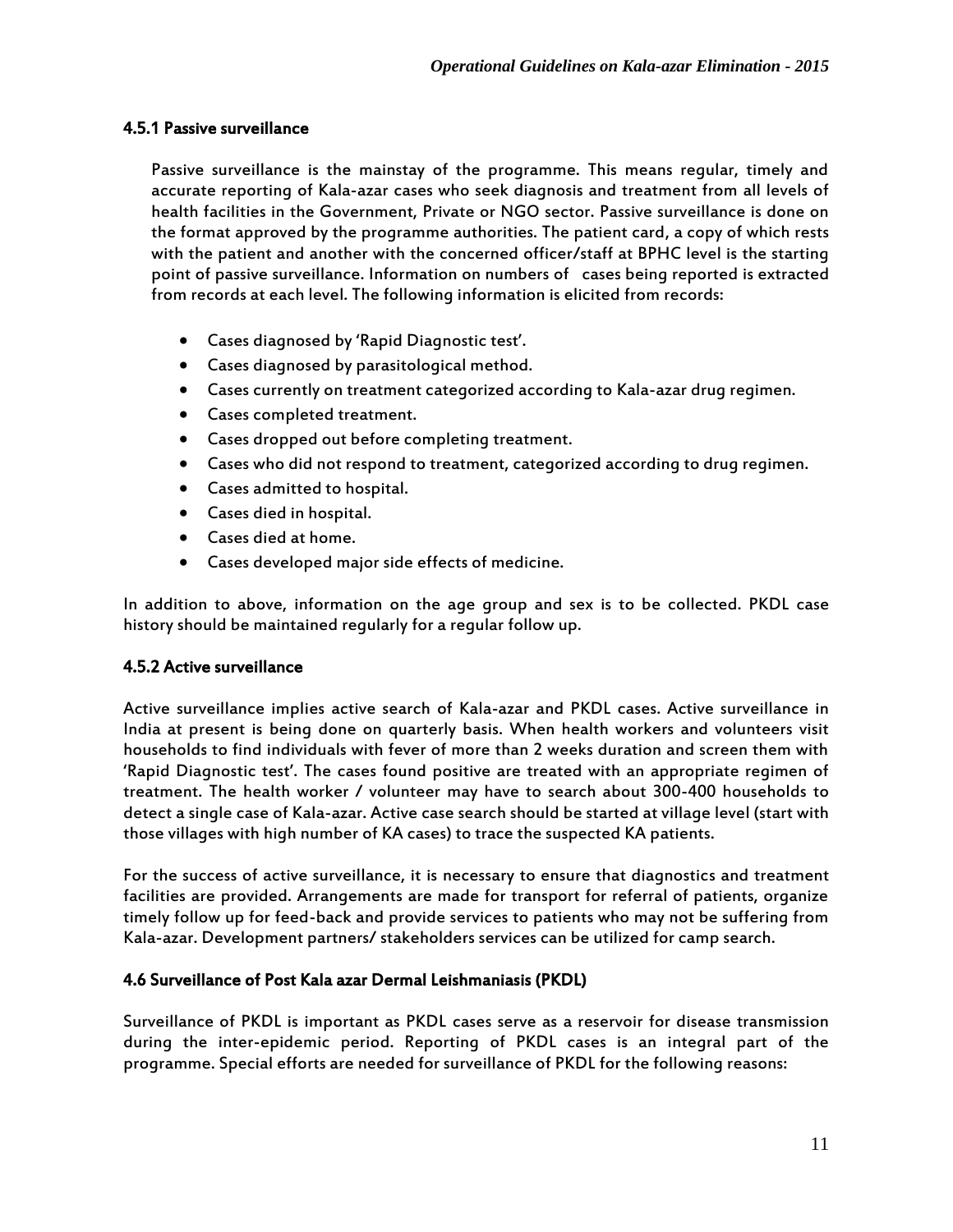- PKDL patients have only skin manifestations and therefore often consult skin specialists.
- PKDL may be confused with leprosy and other skin diseases.
- Since PKDL patients do not have other manifestations or any discomfort, they do not seek treatment readily.
- Treatment of PKDL is prolonged and usually associated with side effects. Therefore, patient requires strong motivation to complete treatment.

### 4.7 Recording and Reporting

A good system of record keeping is essential for smooth running of the programme. It should include the following elements:

- Number of persons treated
- $\bullet$  Identification or persons treated and relapse
- Drug inventory
- Movement of personnel and vehicles

Recording forms are the nerve centre of information system. The forms should be filled regularly and accurately. The recording tools in Kala-azar programme are treatment cards, laboratory registers, Kala-azar registers and patient identity cards. The reporting forms are placed at Annexures from 1-4.

To make Kala-azar surveillance effective, it is necessary to organize a system of regular reporting, analysis, review and feedback of information on Kala-azar and PKDL cases. Programme with the help of development partners are in the process of developing uniform HMIS system for online feeding and registeration. State may use this facility immediately after its launching on online.

### 4.7.1 Reporting System

The reporting system comprises of following activities:

- Mapping and identification of reporting units(district level)
- Regular sharing of reports from each unit (district level)
- Compilation (district as well as state level)
- Analysis, Interpretation and presentation of surveillance data (state level)
- Review and feedback (district as well as state level)

### 4.7.2 Reporting units

The district focal point in-charge of the Kala-azar programme should identify the reporting units in the district from the government, NGO and private sector. At present, reporting of cases is done only by the public sector facilities.

The reporting units at various levels are as follows: Level - I: Sub-centers and Additional PHCs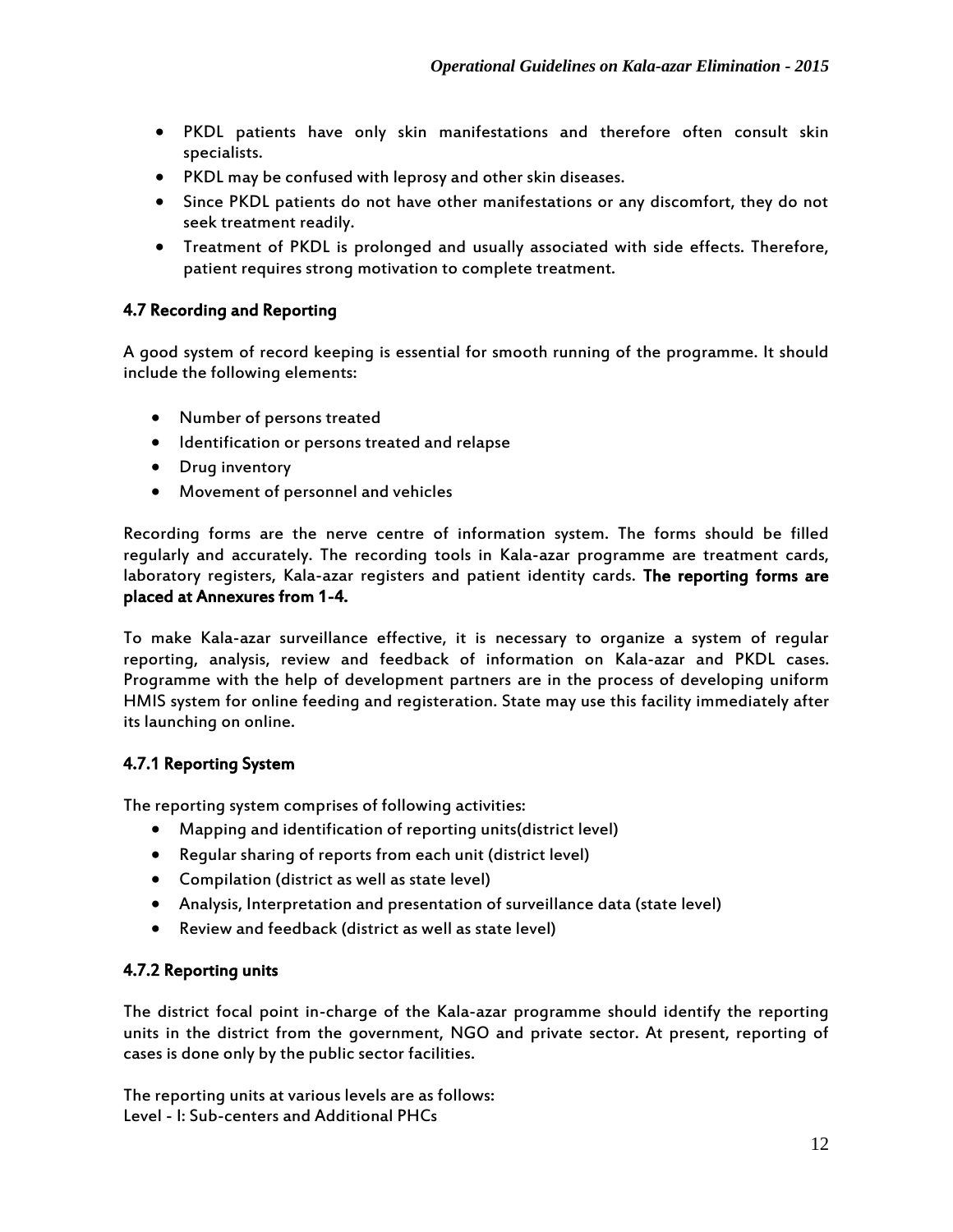Level- II: Block PHCs

Level- III: Sub-divisional hospitals, District hospitals, specialized hospitals and Medical College.

### 4.7.3 Reporting of information/ dissemination

Dte. NVBDCP is in process to develop HMIS system for recording of cases. Though HMIS is being made functional, the data is entered manually at level - I but data at level - II and level - III should be entered through computer wherever this facility is available otherwise manually. If there are no cases then it should be a zero report.

The reports from level – 1 facility should be submitted to the supervisor at level II facility. All level - II supervisors are expected to compile information from all level - I facilities from the government, private and NGO facilities and add their own. The consolidated report should be sent to the district. Level - III facilities should compile the data for indoor and outdoor facility separately and send it to the district before the first Wednesday each month as suggested under the national programme. In the district, the information from each reporting facility should be entered on the computer and mapping done to identify the hot spots of Kala-azar in the district. The information flow is summarized in the illustration.



# Information flow

The reporting format includes the following information:

- Number of cases of Kala-azar diagnosed on the basis of clinical case definition and positive 'Rapid Diagnostic test'.
- Number of cases of PKDL diagnosed on the basis of clinical case definition and positive Rapid Diagnostic test.
- Number of cases of Kala-azar diagnosed by a parasitic diagnosis (bone marrow / splenic aspirate examination).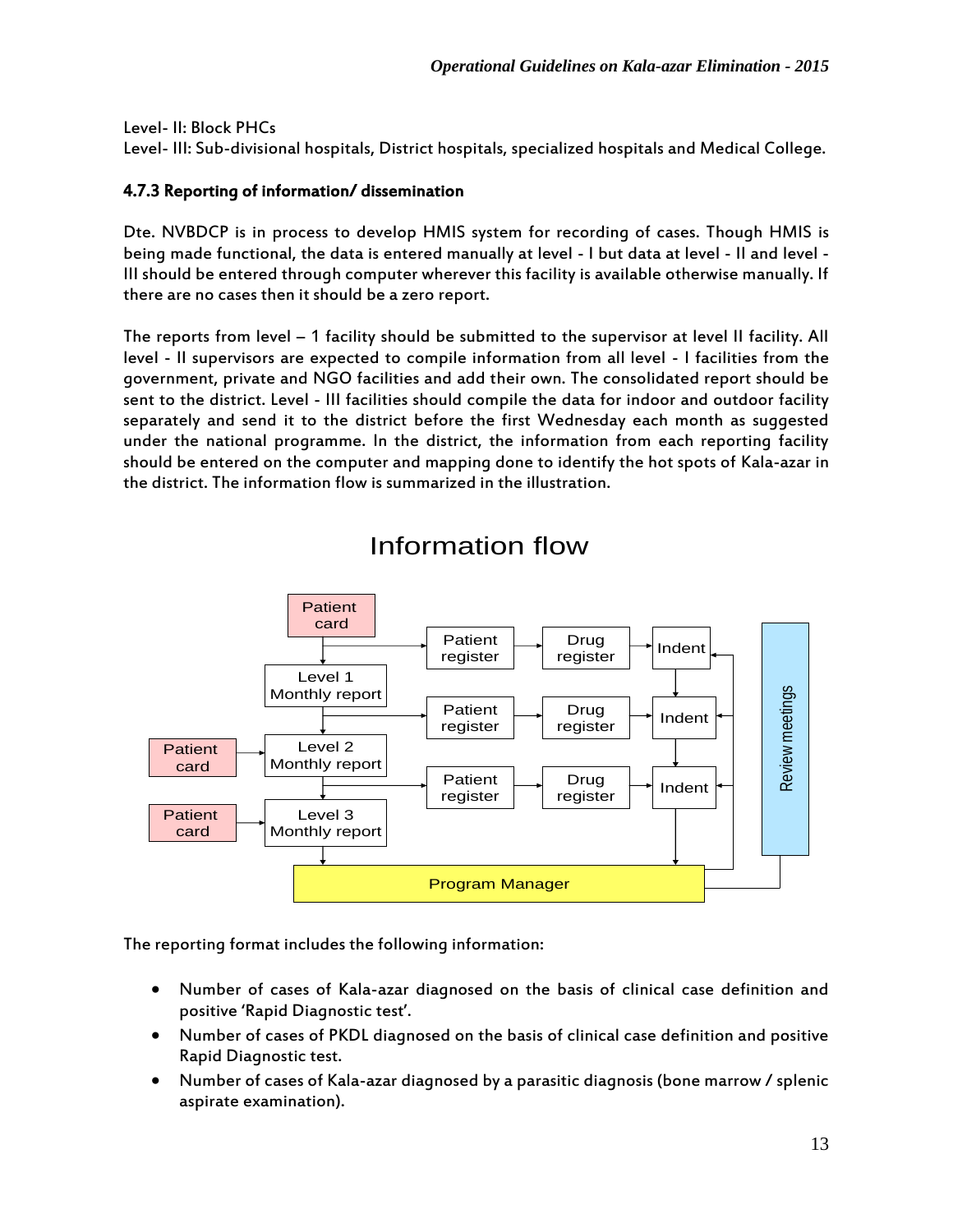Number of cases of PKDL diagnosed by parasitological diagnosis from a skin biopsy or scrapings.

The reporting format for treatment of Kala-azar / PKDL separately includes the following:

- Number of cases treated with drug
- Number of cases completing treatment
- Number of cases where treatment with drug was discontinued

Treatment cards and registers are recommended for reporting of treatment. The basic information required to be compiled from the treatment card are:

- Age, sex, address, marital status, pregnancy and its outcome
- Drug used for treatment of Kala-azar / PKDL
- Number of days of treatment provided
- Treatment complete/incomplete
- Side effects of drugs
- Treatment provider (public, private, NGO)
- Number of cases where treatment failed, separately for each drug used

It is recommended that line-listing of cases should be done and reported to supplement existing reporting system. If line-listing is difficult to organize widely, then the same should be at least done at sentinel sites to begin with.

### 4.7.4 Reporting of hospitalized cases

Separate reports are needed for indoor patients of Kala-azar. This should include number of total admissions, number of Kala-azar cases admitted, and number of deaths due to Kala-azar. Cases should be segregated into age groups < 5 years, 5-14 years and 15years &above and sexwise. Information on pregnant women should be included separately in monthly reports. Outcome should be categorized as cured, worsened and died. The report should also include number of patients who were referred. The monthly report should indicate number of cases who completed treatment and number of cases who are being treated but have not completed treatment.

### 4.7.5 Report review and feedback

The district focal point and the supervisors have the responsibility to provide a regular feedback to providers in level - I and level - II facilities (government, private and NGO) on a regular basis verbally and follow up with written advice. Review and feedback are important at all level - II facilities. The level - II staff should review with staff in level - I facilities as a part of supportive supervision regularly. All reviews and supervisory visits should be summarized and reports submitted to district focal point.

The monthly reports along with comments of district focal point have to be sent to state focal point by the 10<sup>th</sup> of each month. The district authorities and regional/zonal/ state authorities,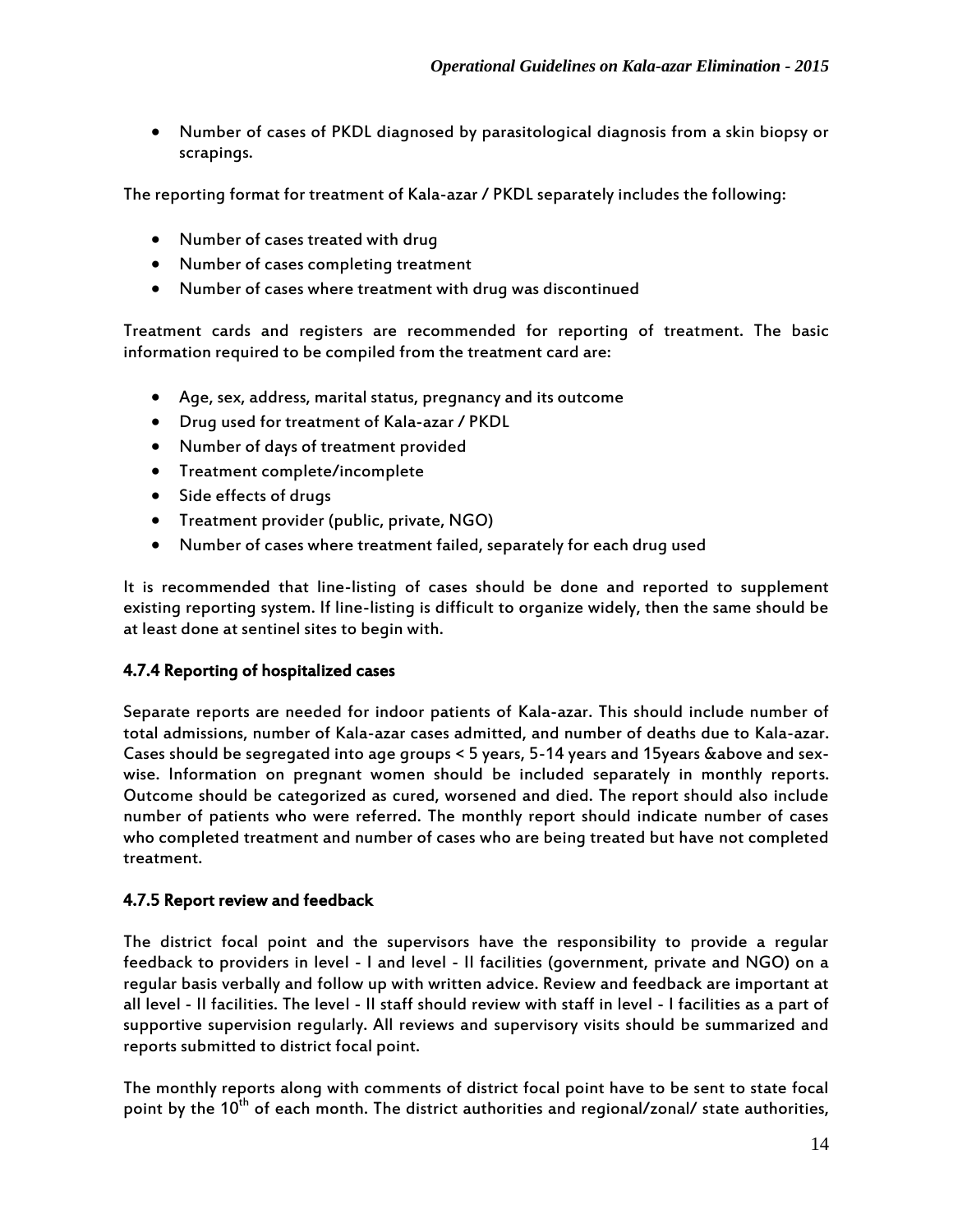after compilation of the report and its review should write their comments on the monthly report and send it to the national authorities by the 15<sup>th</sup> of each month where these are reviewed and follow up action taken. The Directorate of NVBDCP compiles monthly reports from each state. A national review of the elimination programme will be done once in a year.

### 4.7.6 Review and feedback of Kala-azar

| Level                | <b>Participating staff</b>                                          | <b>Frequency</b> |
|----------------------|---------------------------------------------------------------------|------------------|
| Level II             | All level - I staff, partner NGO and private   Once a month         |                  |
|                      | sector                                                              |                  |
| <b>District</b>      | All level - Il and concerned level - III staff,   Once a month      |                  |
|                      | partner NGO and private sector                                      |                  |
| <b>State</b>         | All district focal points, sentinel surveillance   Once in 3 months |                  |
|                      | sites and specialized units                                         |                  |
| National programme   | All state focal points                                              | Once in 6 months |
| Inter-country review | <b>National Focal points</b>                                        | Once in an year  |

Review of the programme need to be undertaken as follows:

### 4.7.7 Role & responsibility at different levels

Surveillance is the mainstay of the KAE programme hence proactive roles have to be taken at each & every level of implementation

### i) At State level

The State Programme Officer must make an action plan in consultation with development partners for carrying out active case searches by the peripheral staff or other identified personnel. Manpower, logistics and other requirements like community mobilization need to be worked out well in advance. Funds required have to be released well in advance for this activity .Time line for the above activities has to be circulated to district levels on schedule.

### ii) At district level

At district level the directions of the state need to be implemented on time for successful conduction of active case search. The following aspects to be focused on:

Perfect Coordination with development partners like WHO, BMGF/CARE, KalaCORE and RMRI (ICMR), NCDC for better programme implementation.

District Vector Borne Disease Officer must ensure participation of all Block Medical officers.

District administration to be sensitized for seeking their help during search operations.

Training of all the peripheral staff involved in the search.

Community mobilization.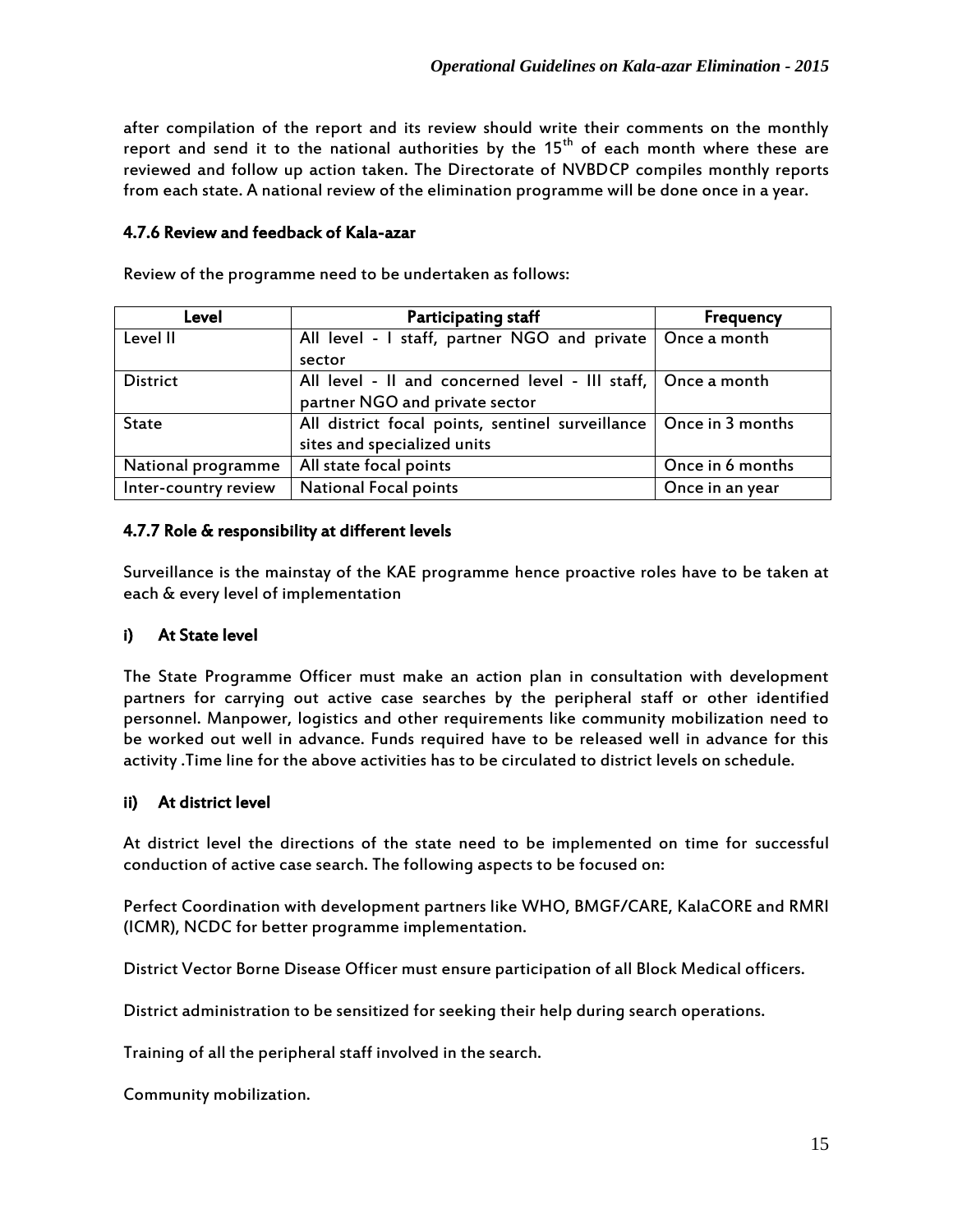Availability of funds, drugs & diagnostics

Liaison with Physicians at district hospitals Reporting of the results in the prescribed reporting format

### iii) At Block Level

Block Medical officer to initiate all the prior activities like Social mobilization, Training of the personnel, availability of drugs & diagnostics, preparing the supervision schedule etc.,

Involvement of Block Development Officer (BDO) be ensured for strengthening the activities

Sensitization of KTS & Block Coordinators (CARE) for their supervision and technical support

Special emphasis on detection of PKDL cases (Needs specialized training as sometimes PKDL cases may mimic KA cases or vice-versa).

### 4.7.8 Role of other Institutions

For the benefit of the programme it would be essential to seek the help of NGOs, PRIs and other development agencies like Rural Development, Irrigation Dept., Human Resource (School Education) for increasing social awareness and also helping in Kala-azar surveillance.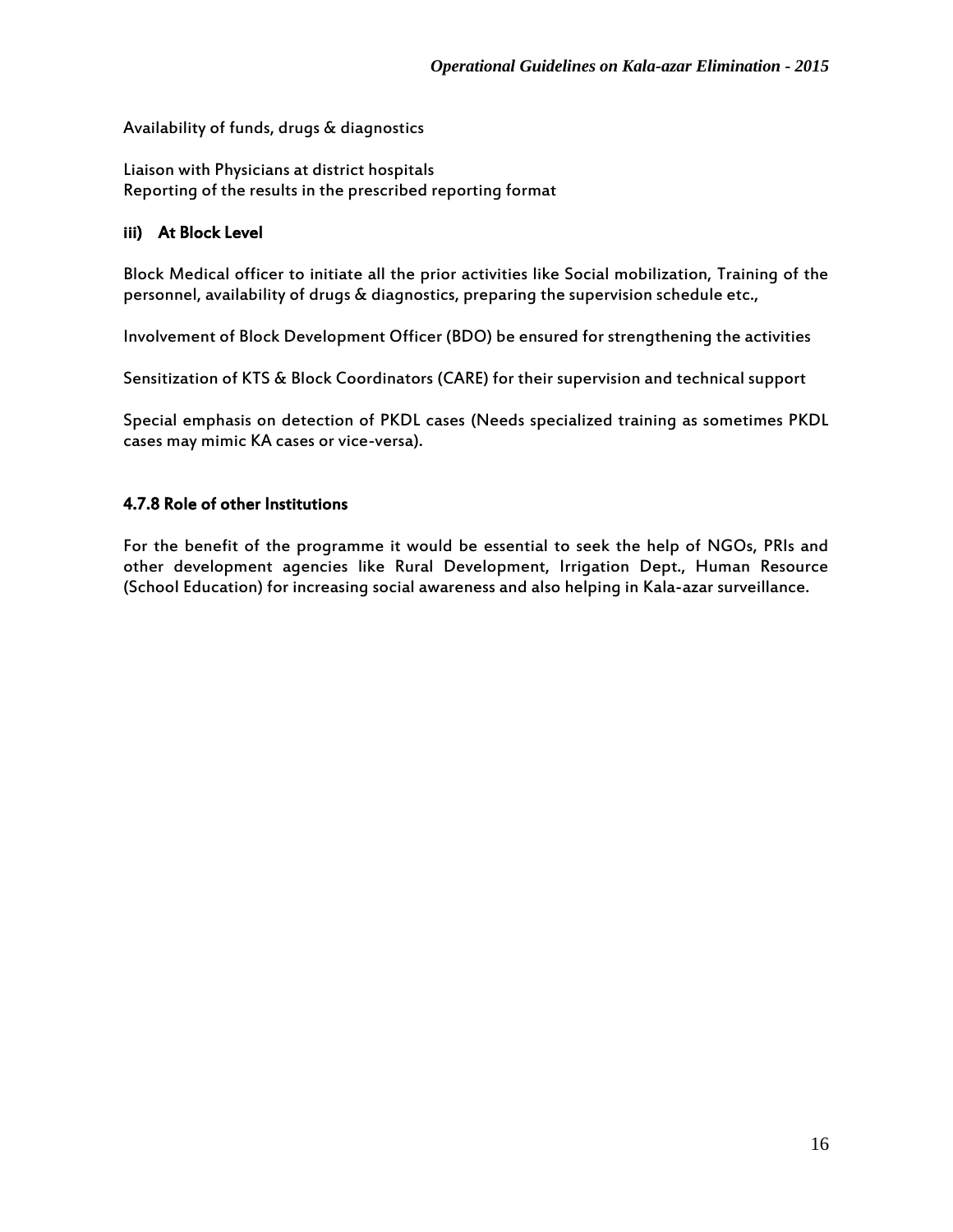# **Chapter-5**

### **Vector Surveillance and Entomological Techniques**

- Phlebotomus *argentipes* (sand fly) only vector of VL in India. Adult sand fly small, fuzzy, delicately proportioned,  $1/4^{th}$  the size of mosquito. Length ranges from 1.5 to 3.5 mm.
- Favorable ecological conditions proliferating the density of sand flies include (i) alluvial soil (ii) high sub-soil water, (iii) monthly mean maximum temperature below 37◦ C (iv) Annual rainfall of 1250 mm or more (v) mean annual RH of 70% or more with 80% for at least 3 months (vi) altitude below 600 meters.
- In India distribution mostly on the eastern half of the country though reports of its prevalence have also emerged from other parts as well.
- Ph. argentipes found throughout the year in majority of areas of prevalence with complete absence in winter months. In Bihar a minor peak observed in March/April and major peak in August/September.
- Opportunistic feeder, mostly zoophilic, poor flies, hops covering a distance of less than than ½ metre. Resting sites include cracks and crevices, burrows, tree holes, termite hills, earthen mounds, under stone and foliage etc.
- Longevity under lab conditions ranges from 23-27 days but in field conditions from 16-20 days.
- Life cycle in four stages, egg, four instars of larva, pupa and adults, total time taken from egg to adult reported to be 20-36 days with average 26.75 days in laboratory.
- Sampling Techniques include (i) Hand collection, (ii) light trap collection and (iii) sticky traps.

Leishmaniases are the vector borne diseases which exist either as zoonosis (in most of the endemic areas of the world) or anthroponosis (Indian sub-continent i.e. India, Bangladesh, Nepal). The vectors of various Leishmaniasis worldwide over belong to Order Diptera of class Insecta (Phylum Anthropoda).

Sand flies are grouped in two sub-families namely Psychodinae and Phlebotominae. Only the members belonging to family Phlebotominae are transmitting agents for different types of Leishmaniasis.

In India, so far three sand flies species have been incriminated as vectors of leishmaniases, they are:

Phlebotomus argentipes as only known vector of Visceral Leishmaniasis.

Phlebotomus papatasi as the vector of anthroponotic or urban Cutaneous leishmaniasis.

Phlebotomus salehi as the vector of rural (zoonotic) Cutaneous leishmaniasis.

The adult sand fly is a small, fuzzy, delicately proportioned fly, usually 1/4th of the size of the mosquito. The length of sand fly body ranges from 1.5 to 3.5 mm. The males and unfed females can pass through mosquito net easily. The elongated wings are hairy, held erect on the abdomen and are bigger than the size of the body. The body, wings and legs are heavily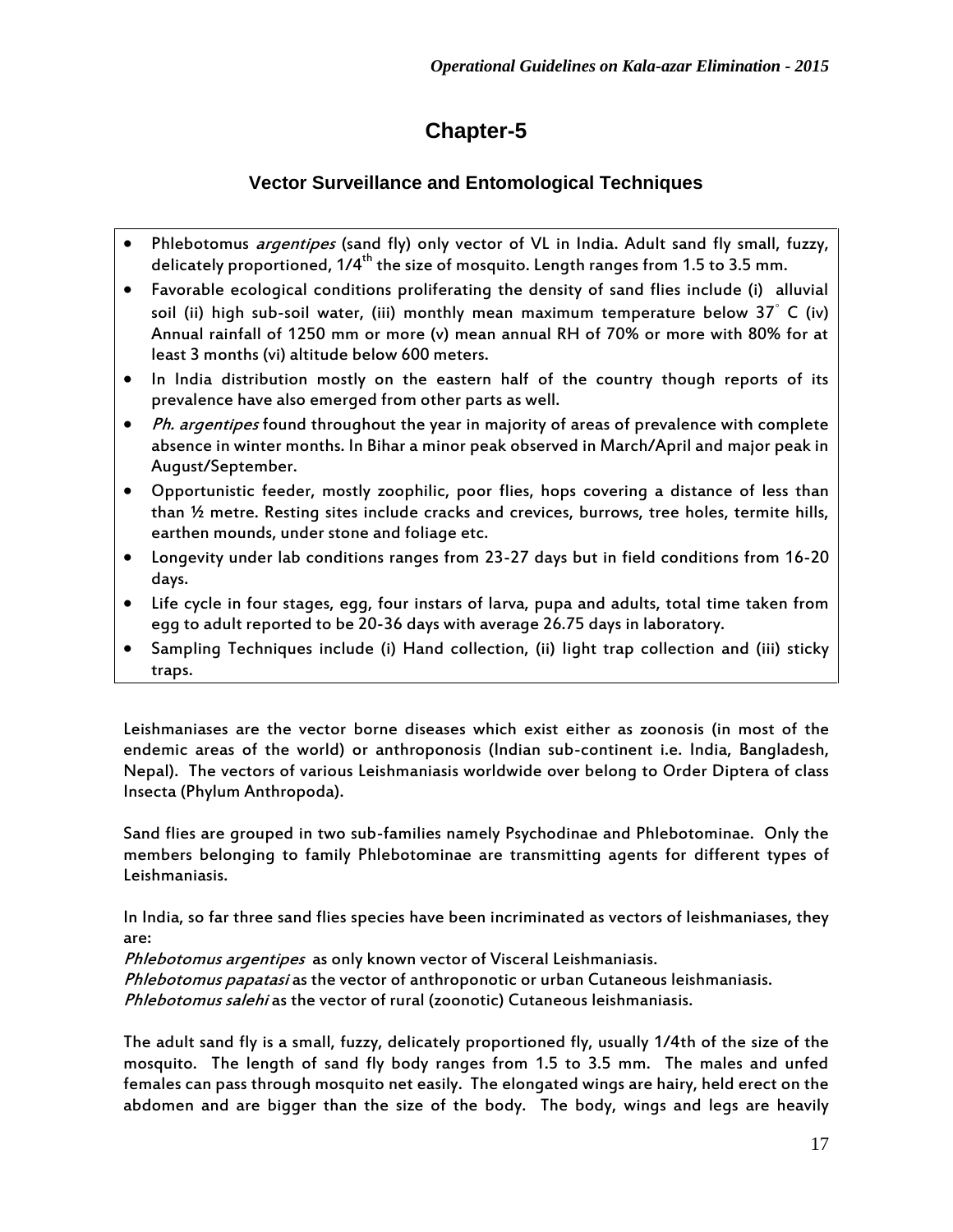covered with long hairs. The sand fly could be spotted easily because of the posture of the wings which are always held vertically erect when at rest.

### 5.1 Biology and Bionomics

The sand flies are associated with warm climate and could be grouped into two categories namely species associated with wet zone and the species associated with arid zone and this association further delimits the distribution of different types of Leishmaniasis. Napier (1926) suggested ecological factors favorable for transmission of Visceral Leishmaniasis or Kala-azar as: Alluvial soil High sub-soil water Monthly mean maximum temperature below 37<sup>o</sup>C Monthly mean minimum temperature about <mark>7.2°C</mark> Annual rainfall 1250mm or more Mean Annual Relative Humidity of 70% or more with more than 80% for at least 3 months Abundant vegetation Altitude below 600 meter

These factors inter-alia favour *Phlebotomus argentipes*, the only known vector of visceral leishmaniases in India, to survive with high prevalence through greater part of the year facilitating transmission.

#### **Adults**

#### 5.1.1 Distribution

P. argentipes is one of the widely distributed sand flies and is essentially the species of wet zone. It is widely distributed along side of the equator and in India, its distribution could be seen on the eastern half of the country and western limits could be marked by joining a line from Bombay to Delhi. Though commonly the sand flies are not found at the altitude above 600 meters, sporadic occurrence in India has been recorded in Kasauli at a height of 1200 meters and at 1300 meters in Pauri Garhwal in Himalayas. The species is predominantly distributed all along the eastern coast from West Bengal to Kanyakumari.

#### 5.1.2 Seasonal prevalence

As already mentioned, high relative humidity, warm temperature, high sub-soil water and abundance of vegetation favors proliferation of P. argentipes and accordingly, depending on this condition seasonal prevalence varies from area to area. In India the species is found throughout the year in majority of areas of prevalence with complete absence in winter months in areas with extremes of temperatures like Assam. With the onset of warm weather coupled with humidity, the density increases till June with sudden decline due to high temperature. It is again followed by increasing trend reaching the maximum during and just after the monsoon rain. A similar trend has been reported in Bihar with a minor peak in March/ April and a major peak in August/ September in densities of P. argentipes.



Sand fly feeding on host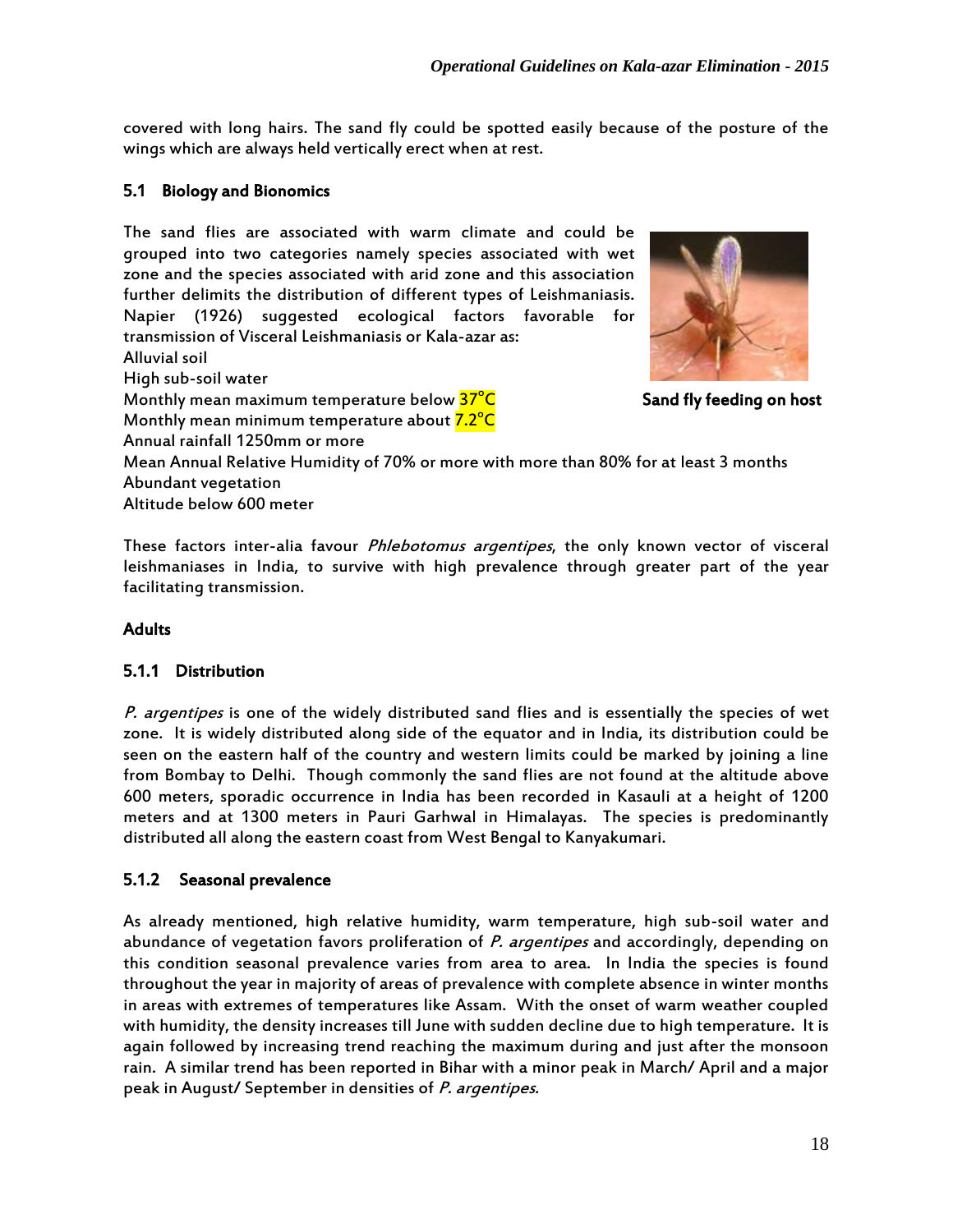### 5.1.3 Feeding Behavior

All species of sand flies feed on plant sugar and the females often feed on vertebrate host including man. The females of genus Phlebotomus feed on mammals. Though P. argentipes are commonly known as zoophilic, it has been observed by various workers that the anthropohilic index largely depends on the sampling. For example, the samples collected from human habitation showed 69.6% anthropophilic index whereas the samples collected from cowshed in the same area showed only 21.6% anthropophily. The same was true in the case of bovid blood index which was 96% in the cowshed and 44% in the human dwellings. This indicates clearly that P. argentipes are primarily indiscriminate (opportunistic) feeder and the type of blood meal largely depends on availability of host in its immediate vicinity. However, studies undertaken in Nilgiri hills indicate a high level of zoophilly to the extent of even 100%.

### 5.1.4 Flight Range

Sand flies are not capable of flying very long distances. Their usual mode of flight pattern is a series of short erratic hopping in which the fly usually covers a distance less than  $\mathcal V$  meter. Further, the dependence of the most of the vectors of humidity for their survival limits their movements.

### 5.1.5 Resting Sites

The most favored resting sites for sand flies include soil cracks and crevices, burrows (rodent burrows), tree holes, termite hills, caves, bird tunnel, in earthern mounds, under stone and foliage, etc. In eastern parts of India like Bihar & West Bengal, P. argentipes prefers to rest indoors, about 9-10 times higher in cattle dwellings than the human dwellings. In western India sand flies rest outdoor also in considerable numbers. As could be seen, all these resting places provide them dark and damp shelter where the microclimatic humidity is very high. They usually leave these shelters at dusk and are active in open in the evening and night. Usually sand flies remain active throughout the night but they are sensitive to decreasing temperature and air currents. Even a gently breeze of 1.5-2 metre/ second may greatly reduce their activity.

### 5.1.6 Longevity

In India, P. argentipes have been reported to undergo 5 gonotropic cycles under laboratory conditions, duration each cycle being 4 to 5 days at 26+ 2ºC i.e a minimum longevity up to 23- 27 days under laboratory conditions. Field studies conducted on parity have also shown presence of triparous and "four parous" females in nature indicating probability of longevity under field conditions to be upto 16-20 days in a proportion of natural population. However, longevity in field is directly dependent on ecological factors.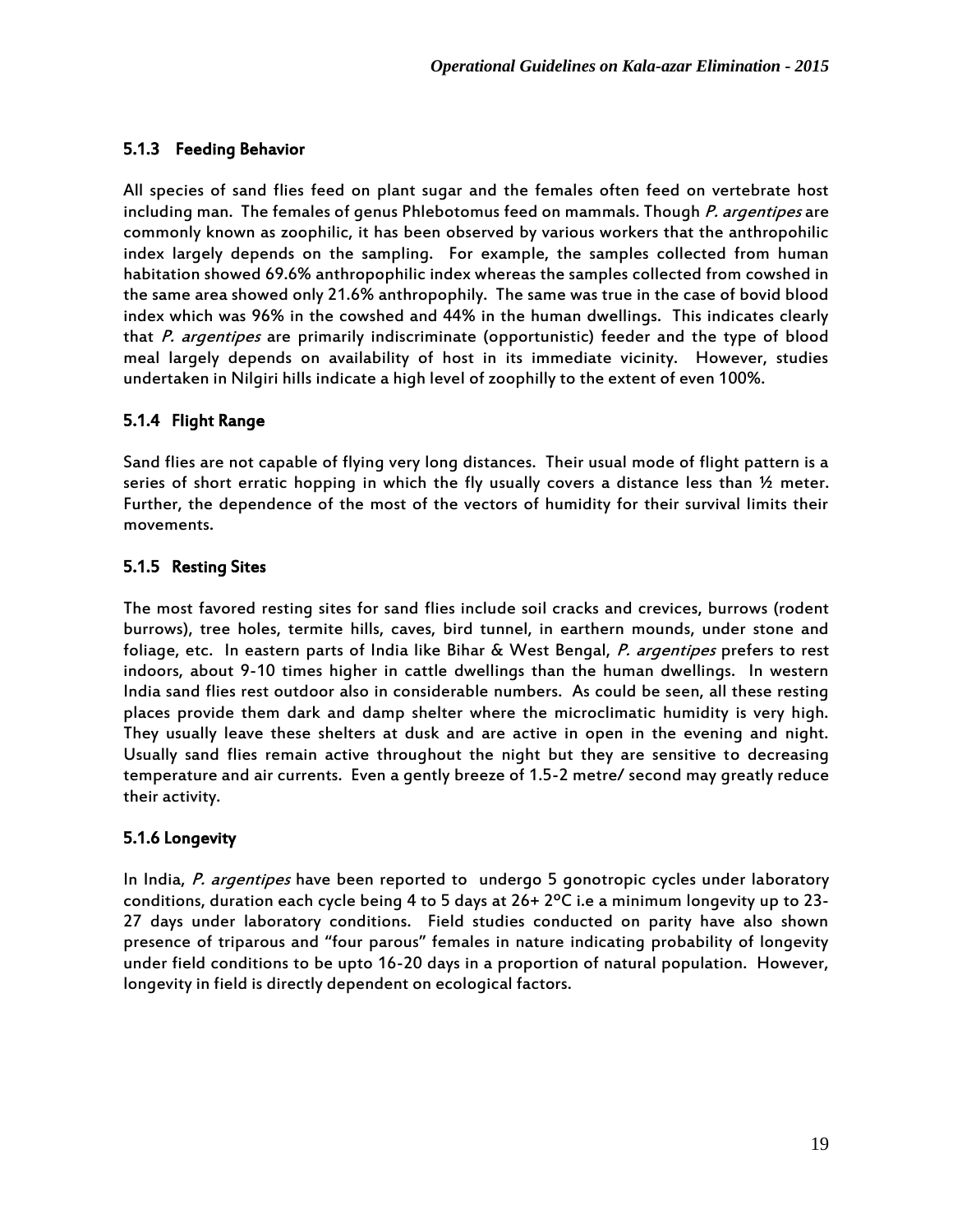### 5.2 Immature Stages

### 5.2.1 Egg

The freshly laid eggs are creamy white in colour which later becomes dark. The eggs are usually deposited in cracks and crevices with high organic content, humidity and darkness. Sometimes eggs are also found in loose soil. The eggs are [glued to the surface through flattened while the convex side faces upwards. The egg shell has sculptors and their size varies from 0.336 – 0.432 mmx0.096-0.160 mm. A wide range has been observed for total number of eggs laid per female (5-68). The eggs hatch in 3-4 days at 26+ 2oC in laboratory.

### 5.2.2 Larva

The creamy white larva with distinct head, thorax and abdomen has numerous hairs on its body. The larva feeds on organic matter available in the soil. There are four larval stages:

I instar: The delicate larva is whitish with a brown head capsule lacking eyes. A pair of black caudal bristles and presence of egg breaker on the posterior portion of head are the characteristic features of I instar. The average life is 2-4 days.

II instar: Presence of 2 pairs of caudal bristles, round 3rd antennal segment and absence of egg breaker are the features of II instar which lives for about 2-5 days.

III instar: Presence of 2 caudal bristles on completely dark last abdominal segment, partically elongated 3rd antennal segment and yellowish body hairs on a well developed larva help in identifying III instar which lasts for about 3-4 days.

IV instar: It is a well developed brown larva with dark brown head capsule, elongated, oval 3rd antennal segment with a pointed seta. Two pairs of spiracles and two pairs of well developed caudal bristles are conspicuous. The stage lasts for 4-7 days and transforms into pupa. The total larval period may vary from 11-29 days.

### 5.2.3 Pupa

The elongated comma shaped pupa is milky white in the beginning and turns brown. It is a non feeding stage lasting for about 6-10 days. The sexes are differentiated in this stage. The total life cycle from egg to adult is reported to take about 20-36 days with average 26.75 days in Ph.argentipes in laboratory.

### 5.4 Processing & Mounting

Each field caught specimen of sandlfy is to be kept in 5% KOH solution or soap solution for 24 hours. Alternatively, the specimen may be kept in 5% KOH and gently heated for about 4-5 minutes. This helps in removing the hairs, cuticular wax layer and viscera. The alkali/ soap in then removed by thorough washing with ordinary water at least thrice. The specimen is then dissected in mounting media, the head is oriented ventral side up to expose buccal cavity. The 8th abdominal pleura are stretched gently to expose spermethecae in females. In males, terminalia is properly oriented for examination.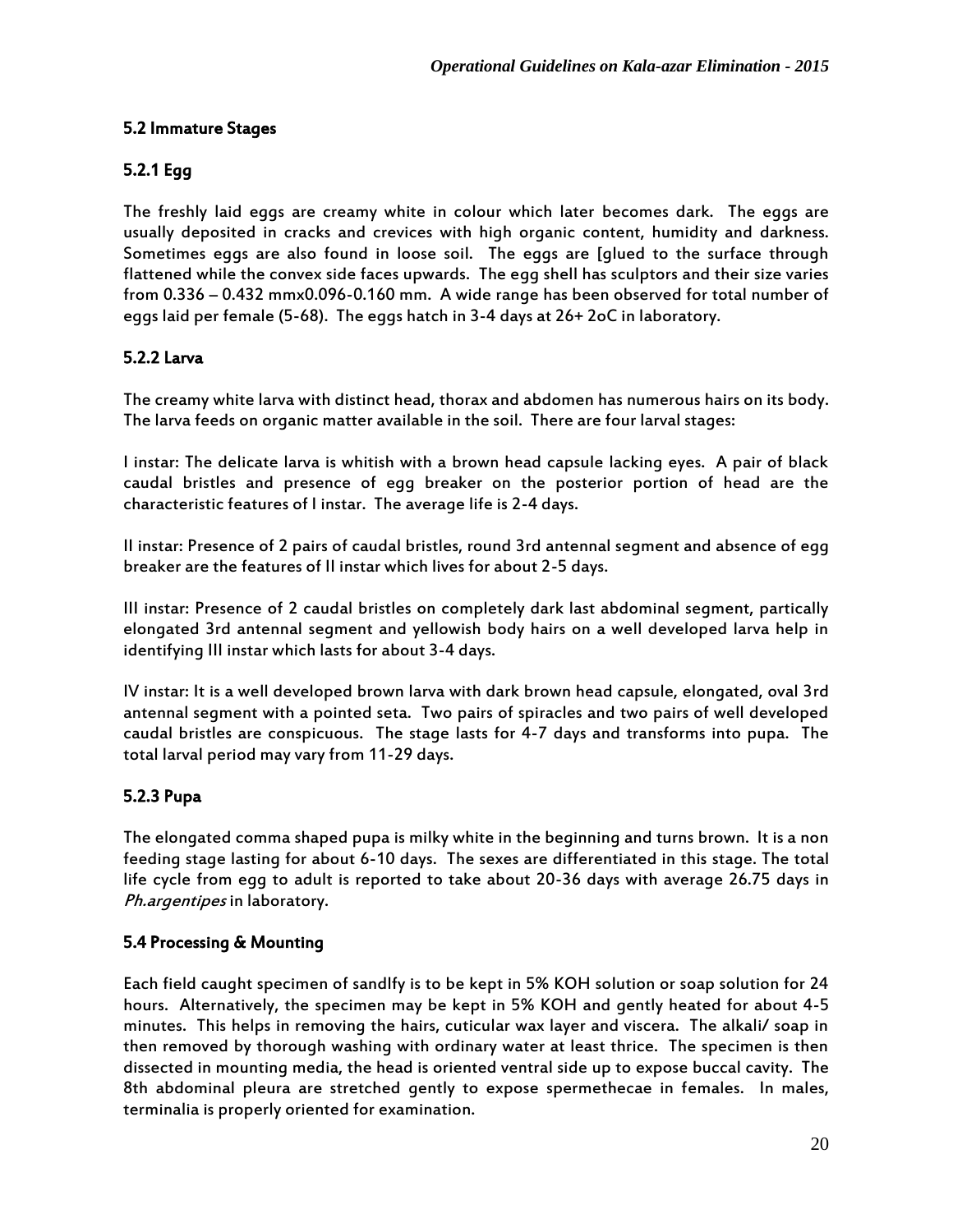### Mounting Media

Hoyer's media is the most commonly used medium for sandfly mounting. It consists of following constituents:

| Distilled water | - 100cc |
|-----------------|---------|
| Gum Arabic      | - 60am  |
| Chloral hydrate | - 400gm |
| Glycerine       | - 20cc  |

After mounting the specimen, it is left for 48-72 hours in an incubator/room temperature for making the cuticular structures clearer.

### 5.5 Entomological Techniques

### 5.5.1 Adult sampling techniques

Of the various methods available for adult sampling, the selection depends on the objective of the sampling, biotope selected for sampling and the limitations of particular techniques. Most commonly used techniques are summarized below:

### 5.5.1.1 Hand collection

This is the most common method wherein sandfly sitting on a surface are caught with the help of an aspirator or test tube and a torch light. This method is particularly useful for longitudinal monitoring of man-hour densities. However, sin sandfly collection the ordinary mosquito barrier netting between glass tube and rubber tubing of the aspirator must be replaced by a muslin cloth as the smaller size of sandflies enable them to escape through ordinary mosquito net.

### 5.5.1.2 Trap collection

Usually 4 types of traps are used:

### (a) Sticky trap

This is the most extensively used trapping devise wherein sandflies are trapped in a layer of castor oil. Suspended arched sticky papers/foils of standard size (20 x 30 cms) are placed at a height of about 4-5 cms from ground with convex sticky side towards ground. Traps are usually laid in the evening and collected on following morning. Sandfly density per trap is calculated for comparisons. Sticky traps are particularly useful in collecting sandflies from hidden shelters like burrows, cracks, tree holes, etc.

For some species showing repellency to castor oil, other vegetable oils are required to be used. However, in Indian these can be safely used against Ph.argentipes.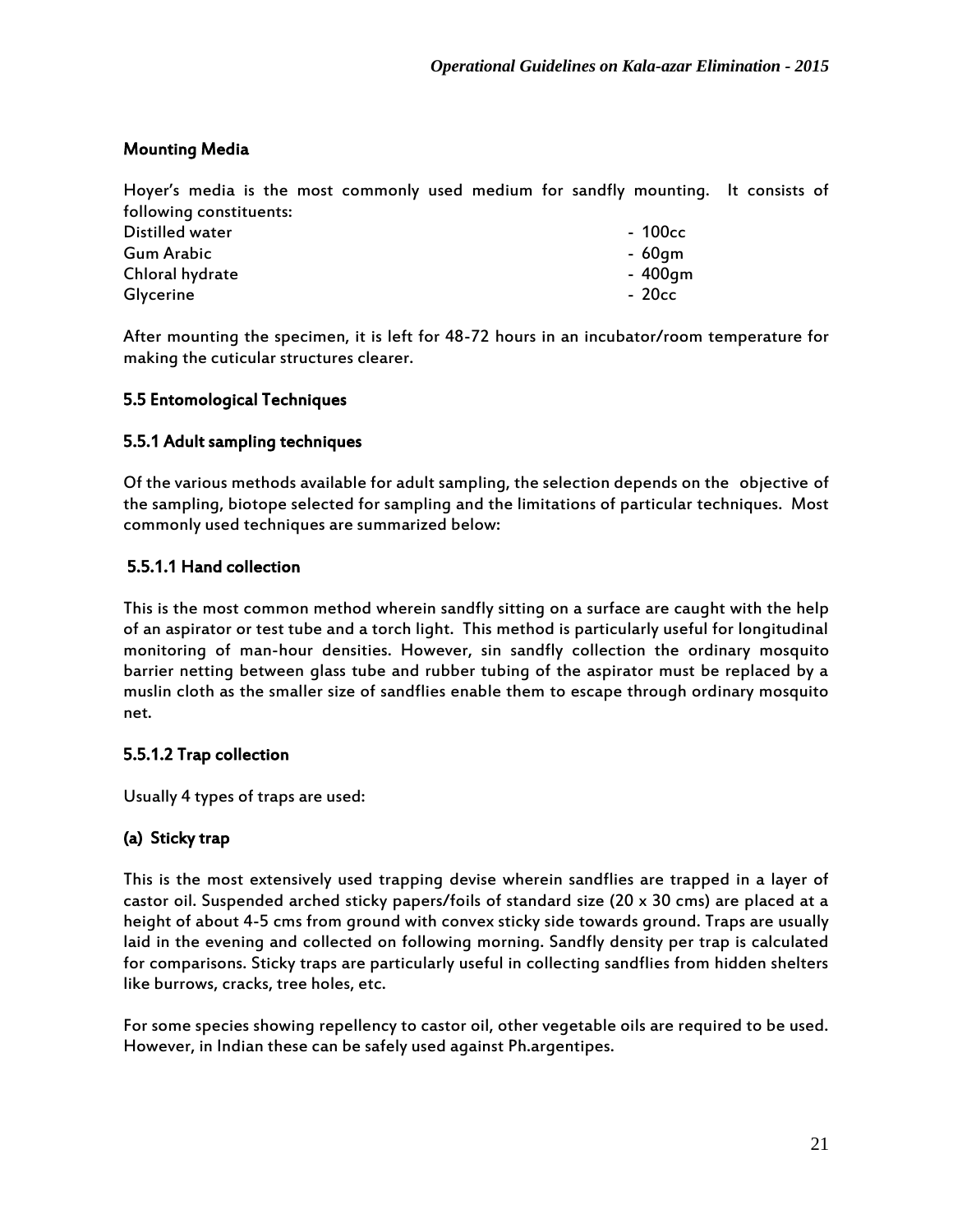### (b) IIuminated Sticky traps

Box shaped batteries are hung on the walls facing sticky traps to make them illuminated. In some studies, these traps have provided higher catch as compared to ordinary traps.

### (c) Light traps

CDC miniature light traps are often used for sandfly collections. However, nylon mesh cage suspended in a rigid frame are better than the collapsible cages provided with the traps. Further, for sandflies they are modified to give UV light or white light.

### (d) Funnel traps

These are particularly useful in collecting flies from rodent burrows. Traps are placed just at the mouth of the burrow to catch the flies emerging out of burrows. The inner side is provided with sticky paper or foil.'

Other traps used in mosquito collection like double bed net, stable net, malaise trap, magoon trap, etc. can also be used but the effectiveness is not yet well demonstrated.

### 5.5.1.3 Bait collections

Both human and animal baits can be used. However, the fact that sandflies are well known for their patchy distribution must be kept in mind while designing bait sampling. Due to clustering habit of sand flies, bait sampling must be extended to cover all parts of a village.

### 5.6 Age Determination

Usual method of age determination of sand flies is the examination of ovariole relics. The ovaries are dissected in sterile saline and the ovarian follicles are examined for dilatations. Each relic represents one gonotropic cycle.

The examination of accessory glands for secretary granules also provides criteria for determination of age (parity).

### 5.7 Host Preference

The blood meal of a freshly fed sand fly is sampled on a filter paper which may be subjected to precipitin test, Gel-diffusion technique or ELISA to determine the source of blood meal.

#### 5.8 Vector incrimination

After dissecting a sand fly in sterile saline, midgut is examined for presence of flagellates. If found positive, head should also be dissected for examination of cibarium, pharynx and proboscis. The promastigotes must be spread on a slide, fixed with methanol and stained with Giema or Leishman stain. The presence and promastigote, however does not confirm the species of the parasite as all promastigotes are morphologically indistinguishable. For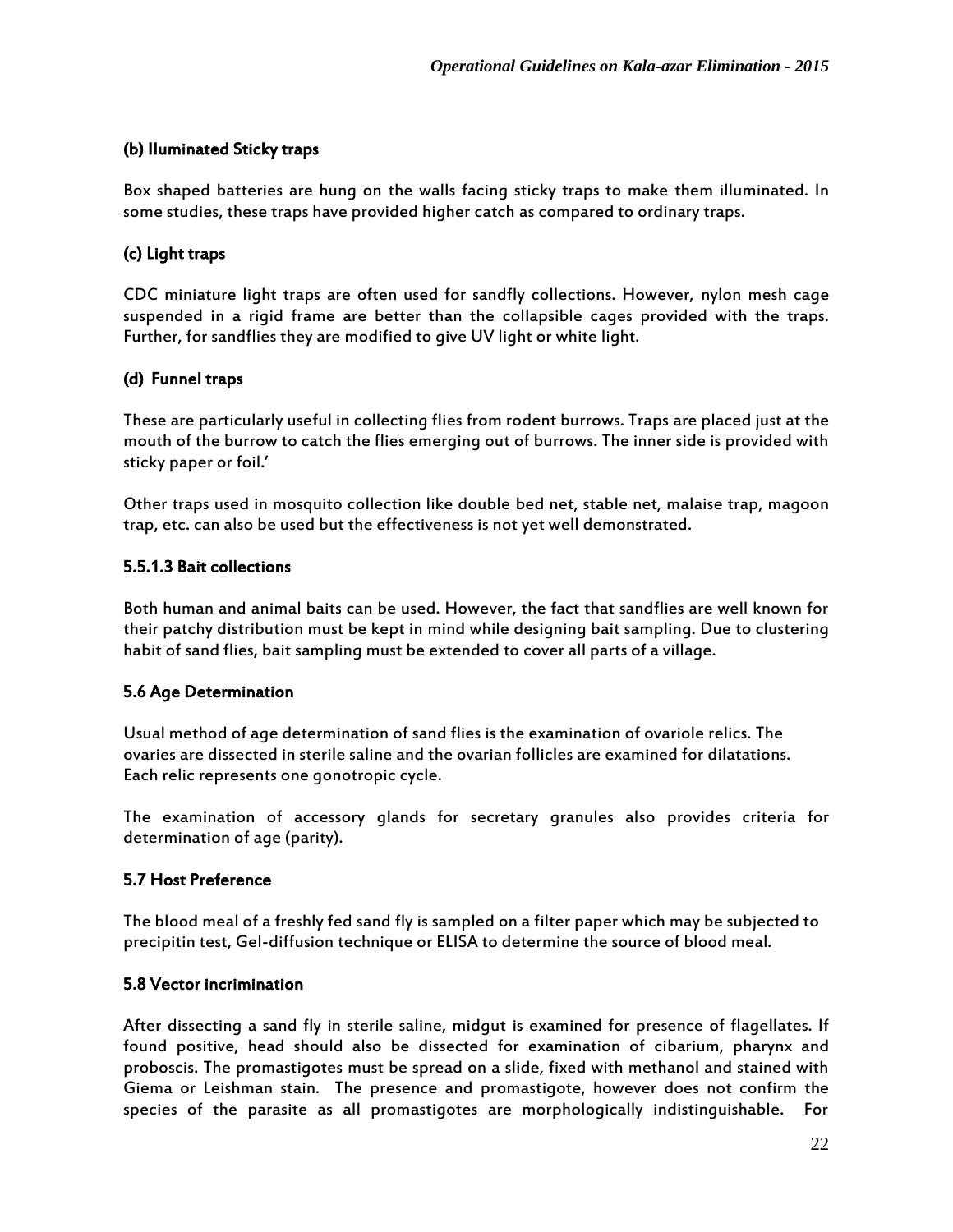confirmation, samples should either be subjected to xenodiagnosis or to biochemical characterization of parasite.

### 5.9 Determination of susceptibility to insecticide

The conventional WHO susceptibility test kit must be used. Freshly fed *Ph. argentipes* can be subjected to preliminary screening on the basis of silvery white legs. However, after recording the data, all sandflies, subjected to test must be examined under microscope after mounting and due corrections be made in the observations before interpreting the results.

### 5.10 Sampling of immature stages

Sand flies breed in cracks, crevices and other places with soils rich in organic contents. The resemblance in soil and larval coloration makes it difficult to detect larvae visually in their habitat. The soil is collected, kept in a Petri dish and then examined under microscope (40  $\times$ magnification). To facilitate screening of larger soil samples, a floatation technique is often practiced. The soil samples are immersed in a saturated sugar solution i.e. 3 parts sugar + 5 parts water. Larvae and pupae float in this solution. These are then passed through a series of sieves and finally the residues are examined under the microscope.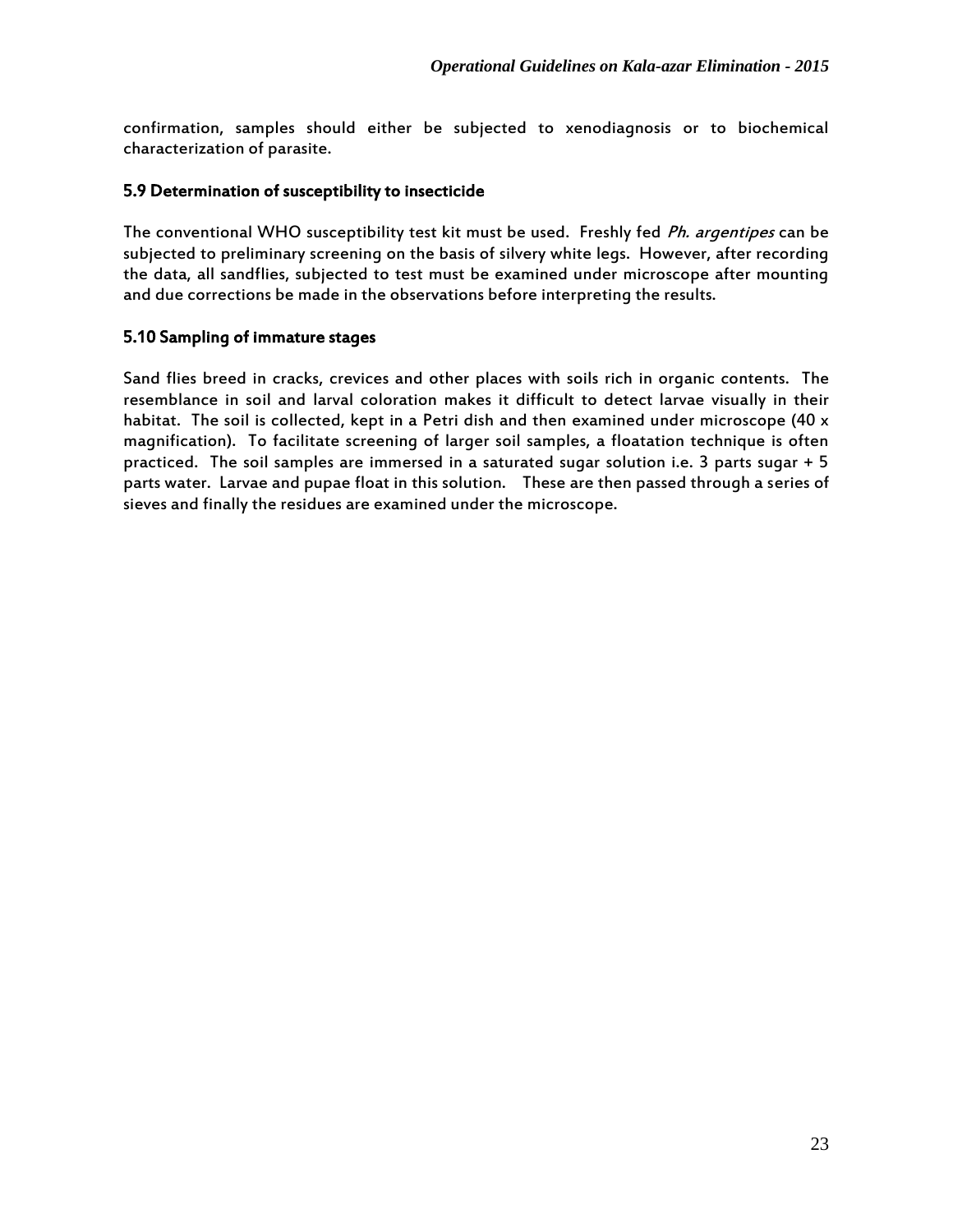# **Chapter-6**

### **Integrated Vector Management (IVM)**

- IVM is the choicest approach as it comprises the interventions like IRS, Personal prophylaxis, micro-environmental management etc.
- Currently Indoor Residual spray with DDT 50% being carried out in all the Kala-azar districts except 7 districts in Bihar where Synthetic Pyrethroid has been introduced during 2015.
- High degree of supervision and monitoring required for obtaining quality spray.
- Reorientation training to spray men for each round.
- Preparation of micro action plans at Block PHCs/ district level key to the success of IRS operations.
- A prior inspection of the spray equipment to be made mandatory to ascertain the proper function of spray pumps.
- Proper storage of insecticide, availability of spares like nozzle tip etc. to be ensured in advance.
- 1 kg of DDT to be added to 10 litres of water for making paste.

### 6.1 Vector control options

IVM for elimination of Kala-azar comprises the following:

- Insecticidal Residual Spray (IRS)
- Personal protection to prevent human vector contact by use of ITMN / LLIN
- Microenvironment management (Pucca houses and living conditions)
- Environmental code of practices (ECoP) to reduce sand fly to breed in conducive atmosphere, ECoP documents are available in NVBDCP website.

### 6.2 Insecticidal Residual Spray (IRS)

Insecticidal Residual Spray is one of the most cost-effective control measures for Kala-azar in India. To maximize the impact of IRS, it should be synchronized with case detection. The objective of IRS is to ensure safe and correct application of the insecticide to indoor surfaces of houses and animal shelters so as to obtain a marked reduction in vector populations and consequently a significant reduction of Kala-azar transmission in the target area. Susceptibility tests have shown that the sand fly continues to be susceptible to DDT 50 % insecticide. However, report of RMRI, Patna through longitudinal studies indicates vector resistance to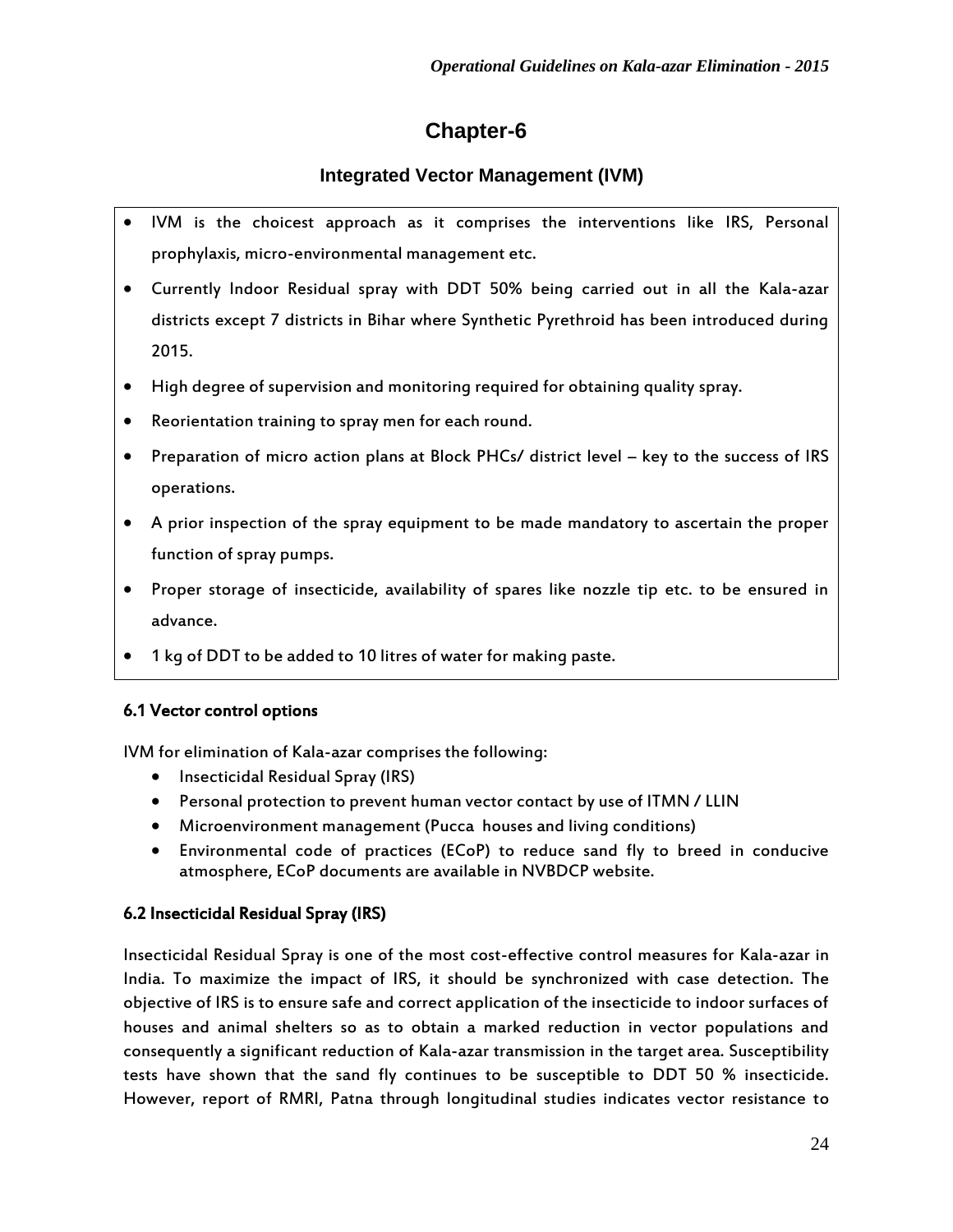DDT in some areas in Bihar, Jharkhand and West Bengal. Further studies with documented data on susceptibility status may advice Programme to switch over to next insecticide.

The success of IRS operations depends on the planning and implementation. IRS plans should be developed before end of the year so that there is no last minute rush during implementation.

IRS planning should be made, based on the capacity for achieving complete and uniform coverage. When there is resource constraints it is preferable to limit the size of the operation and achieve quality coverage. The entire village needs to be covered if selected for IRS. Once micro planning is well developed for endemic areas, efforts should be made to utilize Geographic Information System (GIS) and Remote Sensing (RS) for improving the plan. Following criteria are applied while selecting areas for IRS:

- All villages within a Block PHC which reported Kala-azar cases in the past three years;
- New villages which reported cases during year of spray;
- Villages free of Kala-azar, but on search were found to have cases conforming to the case definition.

### It is important that while making micro action plan for IRS by district add 10% enhanced budget in action plan to cover any new village(s) reported KA case during the spray round.

Two rounds of IRS with DDT 50 % at a dose of 1gm/sq meter are carried out in a year. Spraying should be started before onset of Kala-azar transmission season which coincides with time of build-up of vector populations. The build-up in vector population starts in March and peak Kala-azar transmission season is from June to October. The effectiveness of DDT lasts for about 10 weeks. Therefore, two rounds of DDT are done, the first in February - March and the second in May - June, to control the vector population and for providing protection during entire transmission season. This schedule may be modified in consultation with meteorological department based on local weather conditions. As it is difficult to conduct spray operations during monsoon, it may sometimes be necessary to delay the  $2<sup>nd</sup>$  round till the monsoon subsides.

For Kala-azar elimination, the insecticidal spray is done up to a height of 6 feet only as the sand fly vector cannot hop above this height. Cattle sheds are also to be covered for interrupting transmission of Kala-azar. The varanda and areas with full sun light should be avoided for spray. Kala- azar vector prefers dark humid areas, ill ventilated rooms for resting. Therefore, special attention with good quality spray needs to be undertaken to cover these dark humid areas. The average requirement of DDT is 150 grams per house in the rural areas and the average surface area for spray per house is 75 square meters. For one million population the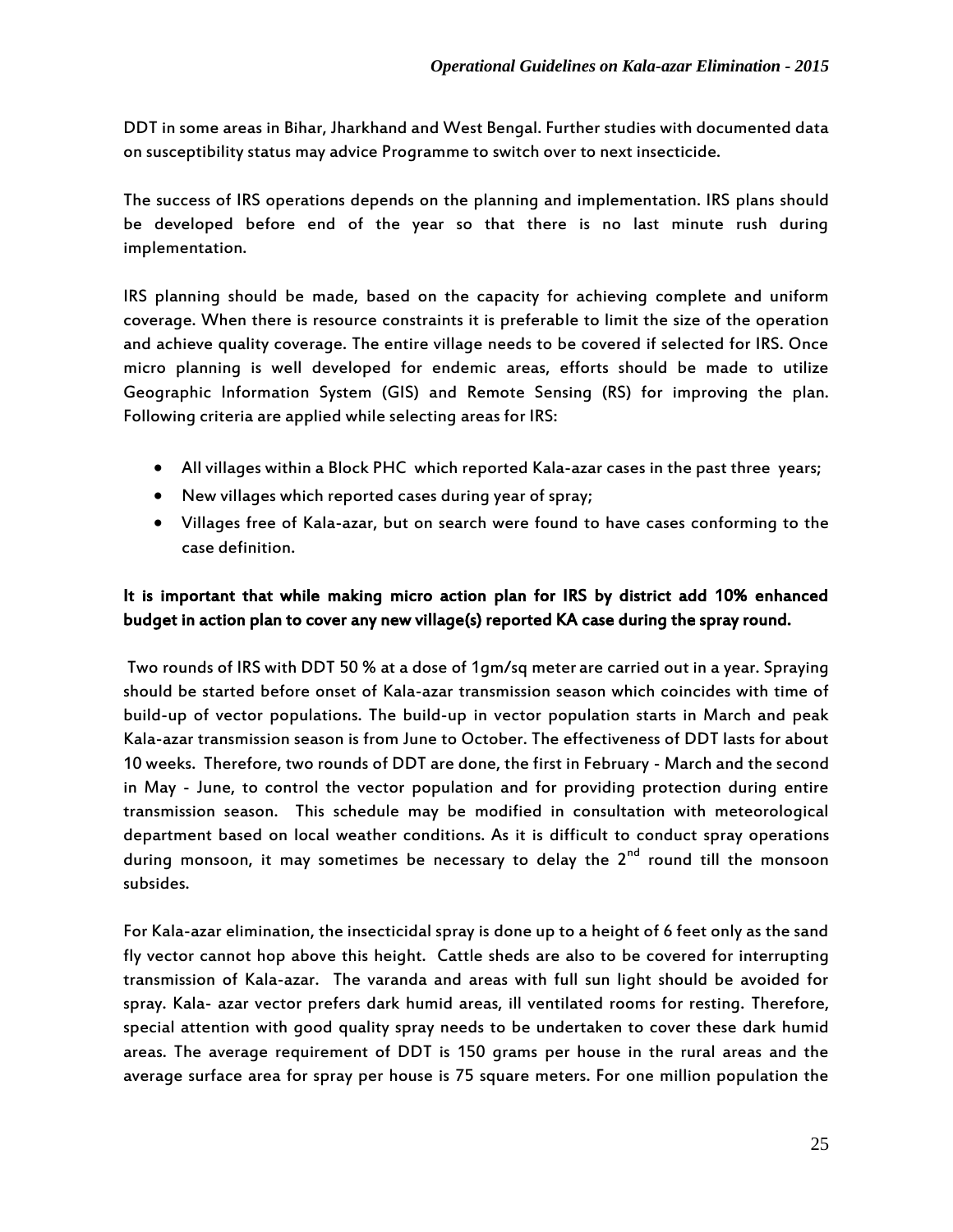requirement of DDT is 75 metric ton (MT) for both the round ie 37.5 MT for each round of spray.

Stirrup pumps are at present used mostly for IRS in India. Programme has introduced Hand Compression pumps as pilot under Kala-azar elimination programme in district Vaishali in Bihar through RMRI, Patna to see the advantage of Hand compression pumps v/s Stirrup pumps. The RMRI results have shown hand compression pumps with control flow valve are superior in comparison with stirrup pumps. Spray pumps are decentralized items and at such states are encouraged to procure WHO approved hand compression pumps. At present five international companies are under the approved list of WHO. Hand compression pumps have advantage over stirrup pumps as in stirrup pumps, two workers are required to cover area with insecticide where as in the case of compression pump only one person required to cover the area. The requirement of equipment per squad is as follows:

- Stirrup pumps (2) OR Hand Compression pumps (3)
- Spray nozzle tips for spray pumps (2)
- Bucket 10 liters (4)
- Asbestos thread (3 meters)
- Measuring mug (1)
- Straining cloth (1 meter)
- $\bullet$  Pump washers (2)
- Spare nozzle  $(3-5)$
- Plastic sheet 3X3 meters (1)
- Register for records (1)
- Writing material to identify households covered by IRS
- Tools for minor repairs
- Personal protection equipment (PPE) for each member of the squad including a pair of gloves

### 6.3 Use of Synthetic Pyrethroid (SP)

Though P. argentipes is still susceptible to DDT spray in majority of the areas, however, RMRI, NCDC and CARE India have reported resistance of the vector to DDT spray in districts Vaishali, Muzaffarpur, Sitamadhi, Samastipur and Patna. In view of this and considering high endemicity and insecticide (SP) availability, seven high endemic districts in Bihar were identified to be brought under IRS with Alphacypermethrin 5% during 2015. It has been proposed to extend Synthetic Pyrethroid spray in 21 districts (Bihar-15, Jharkhand-4 and West Bengal-2) during 2016.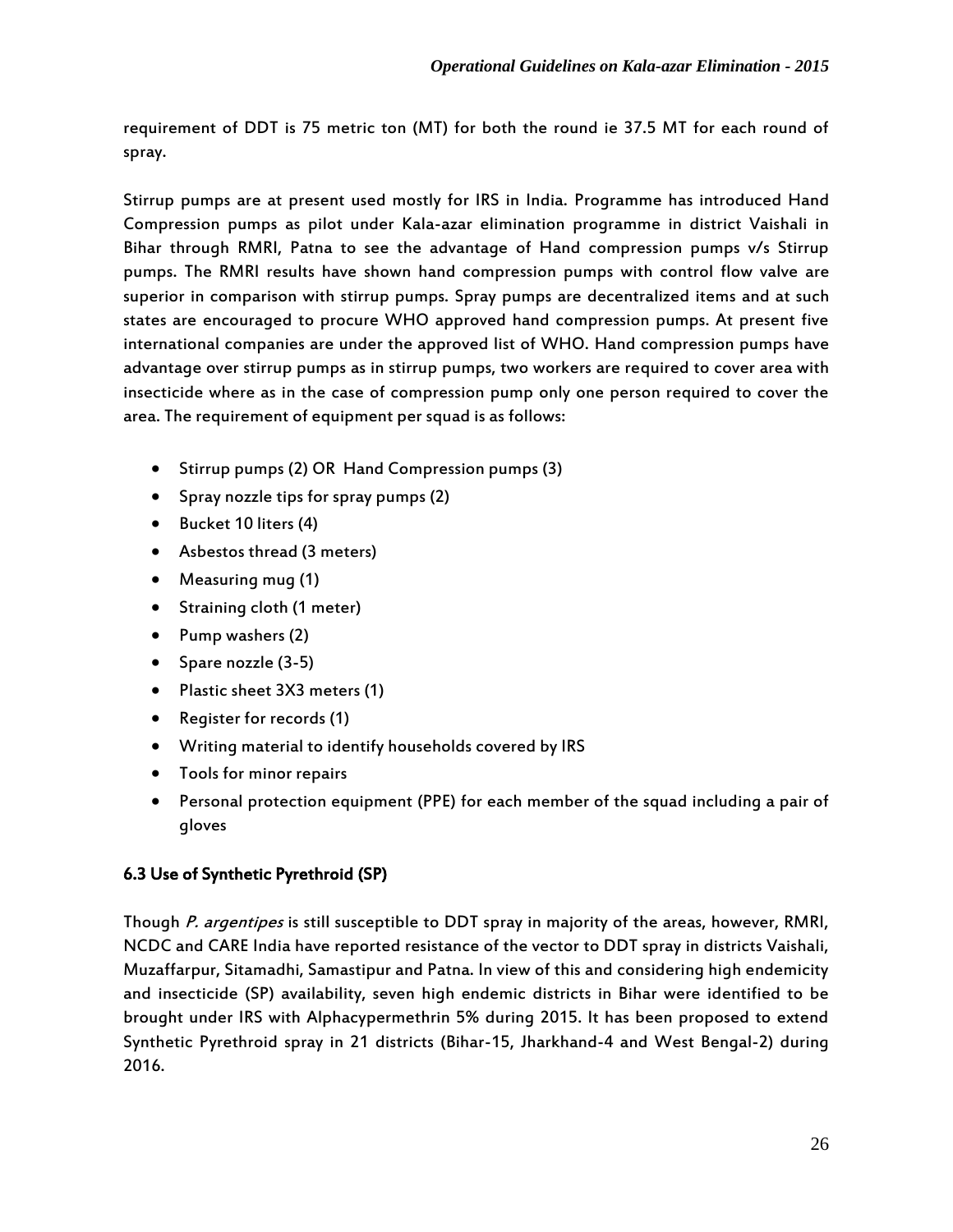### 6.4. Manpower requirements

The spray operations of one round should be completed in 45 – 60 days. This requires thorough planning and proper deployment of staff. Prolonging the duration of  $1<sup>st</sup>$  round will create problems in carrying out the  $2^{nd}$  round in time, particularly with monsoon period closely following the originally planned schedule. The spray squads should be supervised well to ensure quality (correct dose, uniformity and completeness of application) of the IRS. The training of spray personnel should also be good. The supervisor of the spray teams should be a regular staff member of spray squad team. A spray squad comprises 5 field workers and one superior field worker. The number of houses to be sprayed is determined by terrain in which the team is operating. The population to be covered should be divided by 5 since each household has an average of about 5 members. Calculate the number of spray teams that would be required in each district based on the number of houses to be sprayed. Each spray squad should be supervised by a suitably trained health worker/supervisor. This individual is different from the spray squad supervisor. The task of supervision of the spray squads should not be assigned to health workers who are expected to provide general health services. This is because the quality of services will suffer if the health workers are taken away from their work to supervise IRS. One supervisor would be required to be responsible for adequacy of work of no more than 5 teams.

### 6.5 Training of spraying squads and supervisors

The training of IRS team comprises of training of the health workers who are responsible for supervising the spray operations, and training of the spray teams. District focal point for Kalaazar is responsible for organizing the training. The training components are:

- Importance of uniform and complete spraying
- Obtaining cooperation from the community
- Safe storage of the insecticide
- Preparation of insecticide suspension
- Correct use of the equipment
- Maintenance of the equipment
- Safety precautions and personal protection measures to be observed during the spraying operations
- Safe disposal of insecticide waste.

The training should be at least 3 days duration and include hands on training on the correct use of spray equipment and the observance of all the steps needed from the preparation of the suspension to safe disposal of left over insecticide suspension.

The training of the supervisors should include community involvement for ensuring community acceptance and participation, which in turn is expected to achieve the completeness of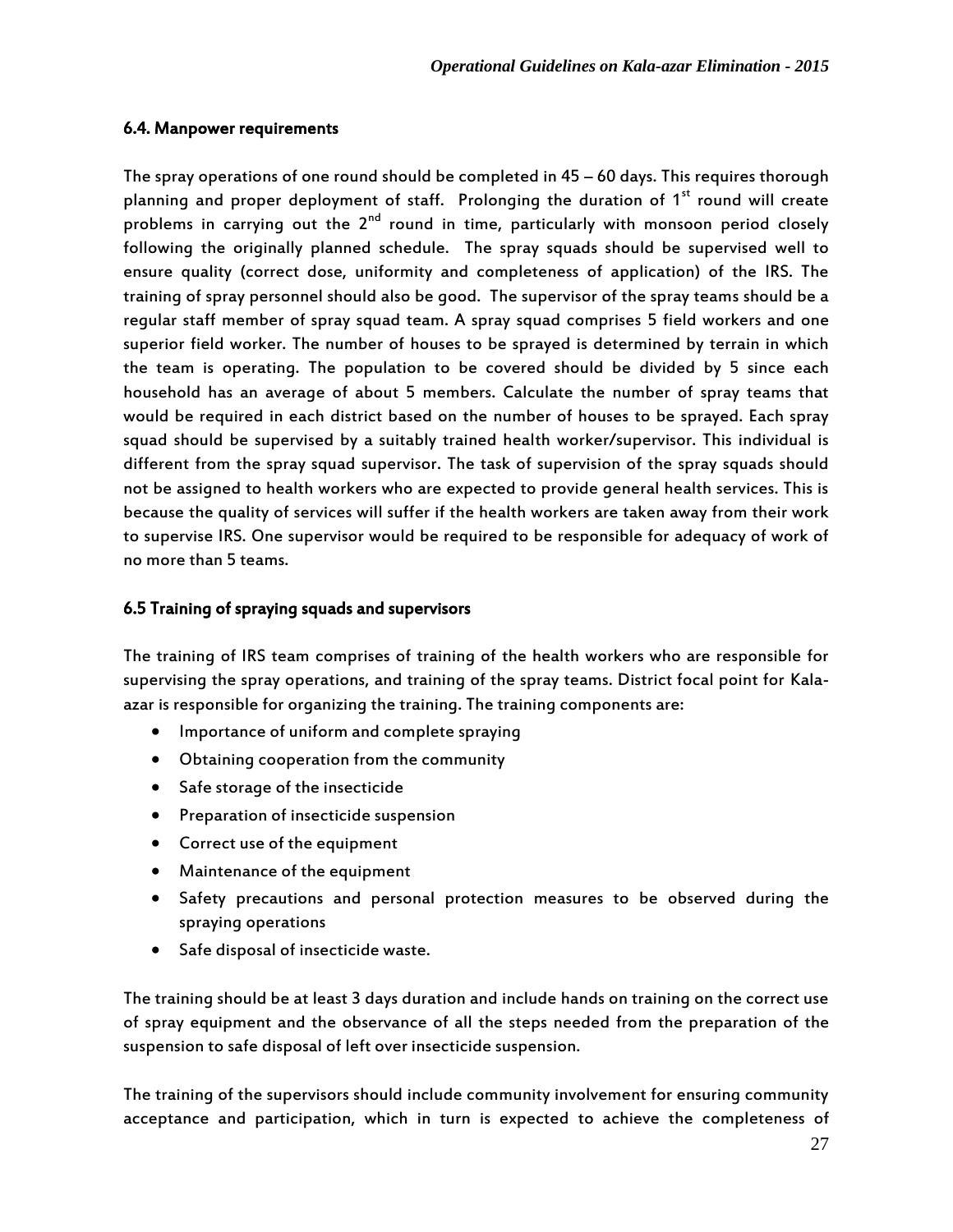coverage in all the targeted dwellings and the cattle sheds. The training of the supervisors should also include supportive supervision, which includes the use of a standard checklist and problem solving. The person responsible for solving the day to day problems of spray men is the spray squad supervisor. Each district proposed to be covered by IRS should develop a training plan. The training should be completed one week before the first spraying operations. Avoid a long interval between the spray operations and the training. It should be an integral part of the district work plan for elimination of Kala-azar. Each district should prepare a report on training of the supervisors and the spraying teams in the following format.

| <b>Report on training for IRS- District</b> |                 |                           |       |       |
|---------------------------------------------|-----------------|---------------------------|-------|-------|
|                                             | Total<br>number | Training<br>courses (No.) | Dates | Venue |
|                                             |                 |                           |       |       |
| Supervisors<br>and                          |                 |                           |       |       |
| malaria workers                             |                 |                           |       |       |
| Spray team members                          |                 |                           |       |       |
| Spray supervisors                           |                 |                           |       |       |

### 6.6 Transportation, storage and safe handling of the insecticides

The bags/containers in which the insecticide is transported should be well sealed and properly labeled. The insecticide transportation should not be done along with transportation of the food items. In consultation with the community, the insecticides should be stored in a safe place where the chances of contact with humans are minimal. Make sure that the insecticide is properly labeled with the name of the insecticide, the name of the manufacturer, date of manufacture, the date of expiry and the danger sign that it is a poison. There should be written guidelines with each container/sachet what to do in case there is exposure to the insecticide. The insecticide should be stored in a well-ventilated room, not exposed directly to sunlight away from the walls. The place where the insecticide is stored should be away from the reach of children and animals. It is important to be sure that no food items are stored in the vicinity of the place where the insecticide is stored.

The stocks that arrive first are to be used first and make sure that the expiry date has not been exceeded prior to its use. It is necessary that insecticide should be tested for quality before use. Date expired insecticide can be used provided that the active ingredient tested conforms to the minimum specifications. Stock registers should be carefully maintained to keep a track of the use. The storeroom where the insecticide is stored should be kept locked and the danger sign should be displayed to indicate that this is a location where hazardous material has been stored. Eating, drinking and smoking are not permitted in the place where the insecticide is stored.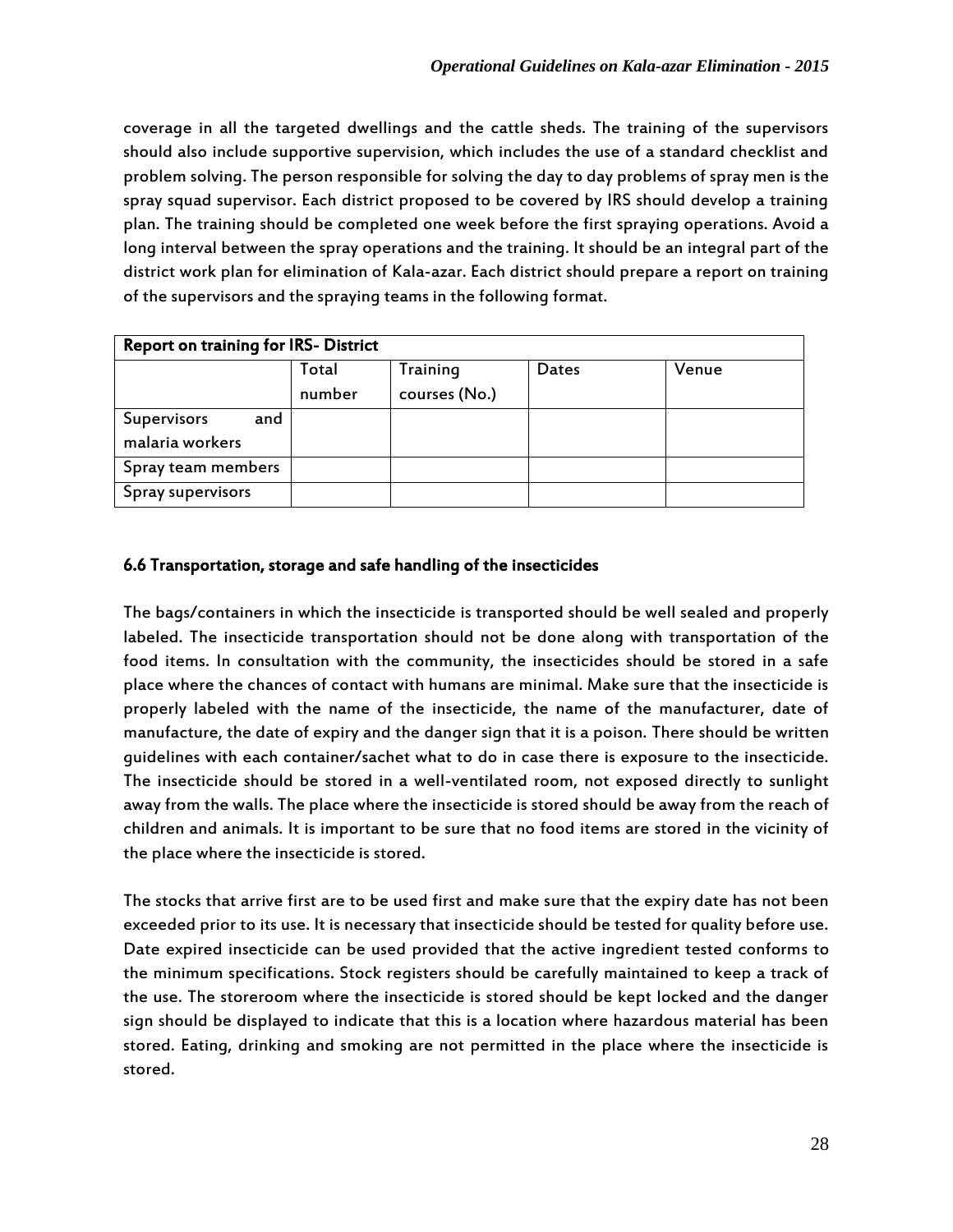### 6.7 Spray Programme

The district plan should include a plan for IRS developed on the basis of endemic areas identified for spraying. The plan should include identification of dates when the selected villages are proposed to be sprayed. Each supervisor should then develop a plan for each spray team. This plan should be used to calculate the requirement of the insecticide, which should be supplied and safely stored at least one week before the spray. A prototype framework is summarized below.

| <b>PHC</b> | Sub centers | Village (for sub | Date of spray | Spray<br>team |
|------------|-------------|------------------|---------------|---------------|
|            |             | center 1)        |               | members       |
| Name 1     | Name 1      | Village 1        |               |               |
|            | Name 2      | Village 2        |               |               |
|            | Name 3      | Village 3        |               |               |
|            | Name 4      | Village 4        |               |               |
|            | Name 5      | Village 5        |               |               |
|            | Name 6      |                  |               |               |
|            |             |                  |               |               |
|            |             |                  |               |               |

### 6.8 Spray operations

Spray operations comprises of estimation of needs for each squad, correct use of spraying technique, full coverage of all the targeted households, proper maintenance of the spraying equipment and preparing daily reports with stock checking. DDT for spraying is provided in sacks and Synthetic Pyrethroid in drums by the national programme. The estimated amounts of insecticide based on the requirements should be given to each spray squad. This should be distributed to the spray team and the team supervisor should be asked to maintain an account. Based on the plan for IRS, a village wise programme should be developed by the supervisors with indication of the number of households to be covered in each village. A copy of the spray schedule should be kept by the supervisor. This would facilitate the supervision of the operations.

### 6.9 Spraying Technique

It is extremely important that the technique of preparation of the suspension and of spraying meets the recommended procedures.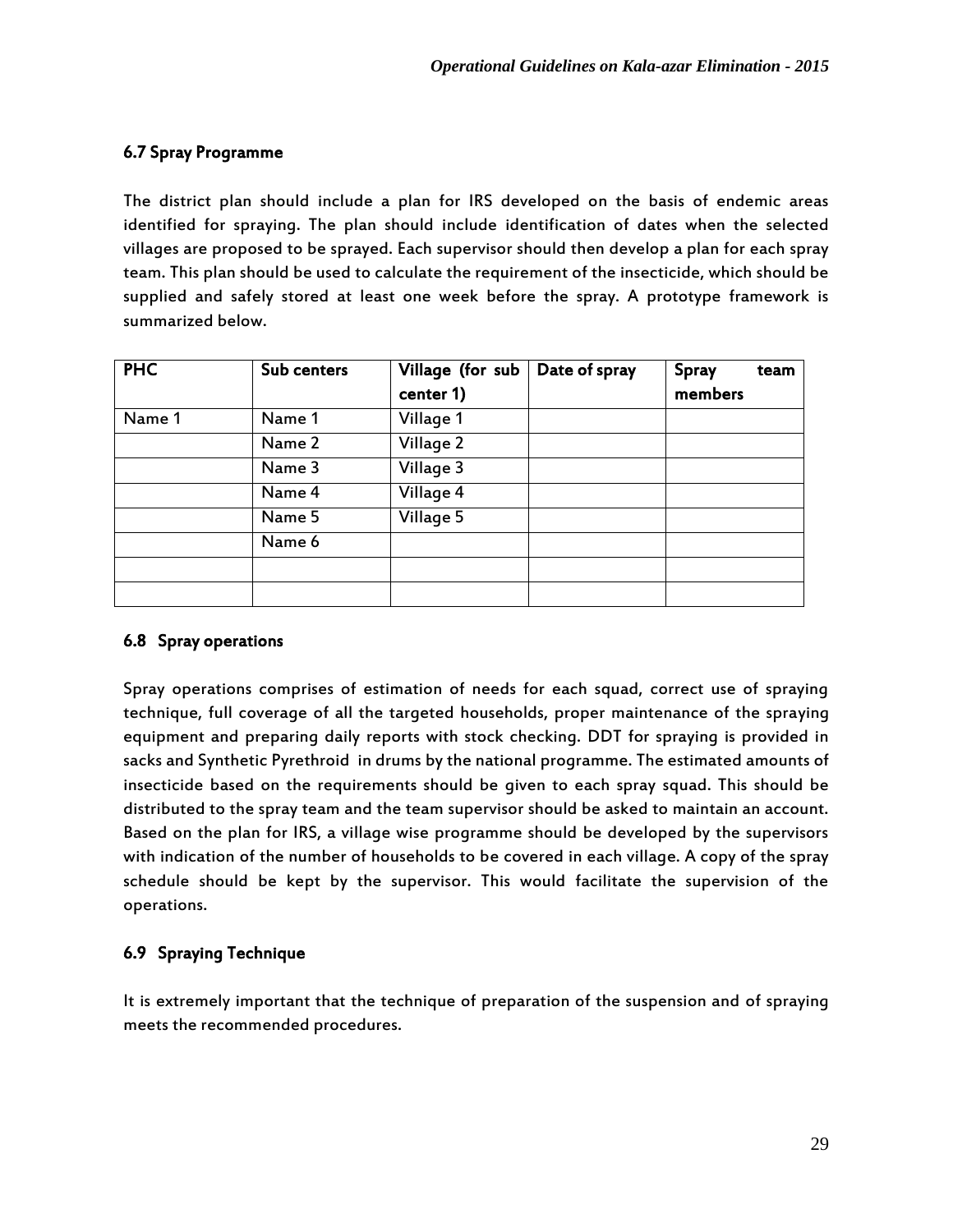## 6.10 Preparation and Spraying Methods

The suspension of DDT for spraying or other insecticide should be prepared when the team is ready to start the spraying. The suspension should be prepared correctly so that sufficient quantities of the insecticide are sprayed to be effective. Prepare 10 liters of the suspension at a time. This is enough for covering 500 meters square surface area. Therefore this will be sufficient for 6-8 households for Kala-azar. In case of Synthetic Pyrethroid (programme at present used Alphacypemethrine 5%) where 250 gm of Alphacypemethrine 5% to mix with 10 lts of waters. Table indicating the quantity of the insecticide (DDT or SP) to be used for making appropriate suspension as well as the requirement per annum of the insecticide is at Annexure 11.

#### The following steps need to be taken;

- $\triangleright$  Place the required quantities of DDT wettable powder or other insecticide in a 15-liter bucket
- $\triangleright$  Add volume of water with a mug that is considered adequate to make a paste of DDT or other insecticide as appropriate.
- $\triangleright$  Do not put too much water at this stage.
- $\triangleright$  Once the paste is made then pour water on the paste and keep mixing vigorously to make a uniform suspension and add measured volume of water i.e. 10 liters.
- $\triangleright$  After this procedure filter the solution through a clean cloth to remove any particulate matter. The barrel of the spray pump is placed in the bucket containing the spray suspension.
- $\triangleright$  One person operates the pump and the other is responsible for the spray. If a compression pump is used it can be operated by one person.
- $\triangleright$  The spray lance should be kept 45 cms away from the surface to be sprayed. The swath should be parallel.
- $\triangleright$  It is applied in a vertical swath about 53 cms wide.
- $\triangleright$  There should be an overlap of about 7.5 cms between two swaths.
- $\triangleright$  Spraying should be done from the top downwards.
- $\triangleright$  The top should be about 6 feet from the ground. The spray should not drip on to the floor.
- $\triangleright$  The discharge rate should be 740-850 ml per minute.
- $\triangleright$  The person who is responsible for pumping the material should give 20-26 strokes per minute with 10-15cms plunger movement at a pressure of 10 pounds per square inch.
- $\triangleright$  Spraying into a bucket for one minute and measuring the discharge rate per minute helps to ensure that the discharge rate is satisfactory.

If the discharge rate exceeds 850 ml minute then the nozzle should be rejected. A blockage in the nozzle is a frequent problem. The nozzle cap should be removed by unscrewing it and replaced by a new nozzle. The blocked nozzle should be kept immersed in water for a few hours and then cleaned off blockage. Do not use fine wire etc to remove blockage as this will widen the hole size of nozzle and the discharge rate will more. The unused insecticide should be disposed off safely as per the guidance of ECoP (environmental code of Practices) developed by NVBDCP. The buckets that were used should be cleaned properly ensuring safe disposal of the waste to ensure that it does not contaminate the environment. The deposits on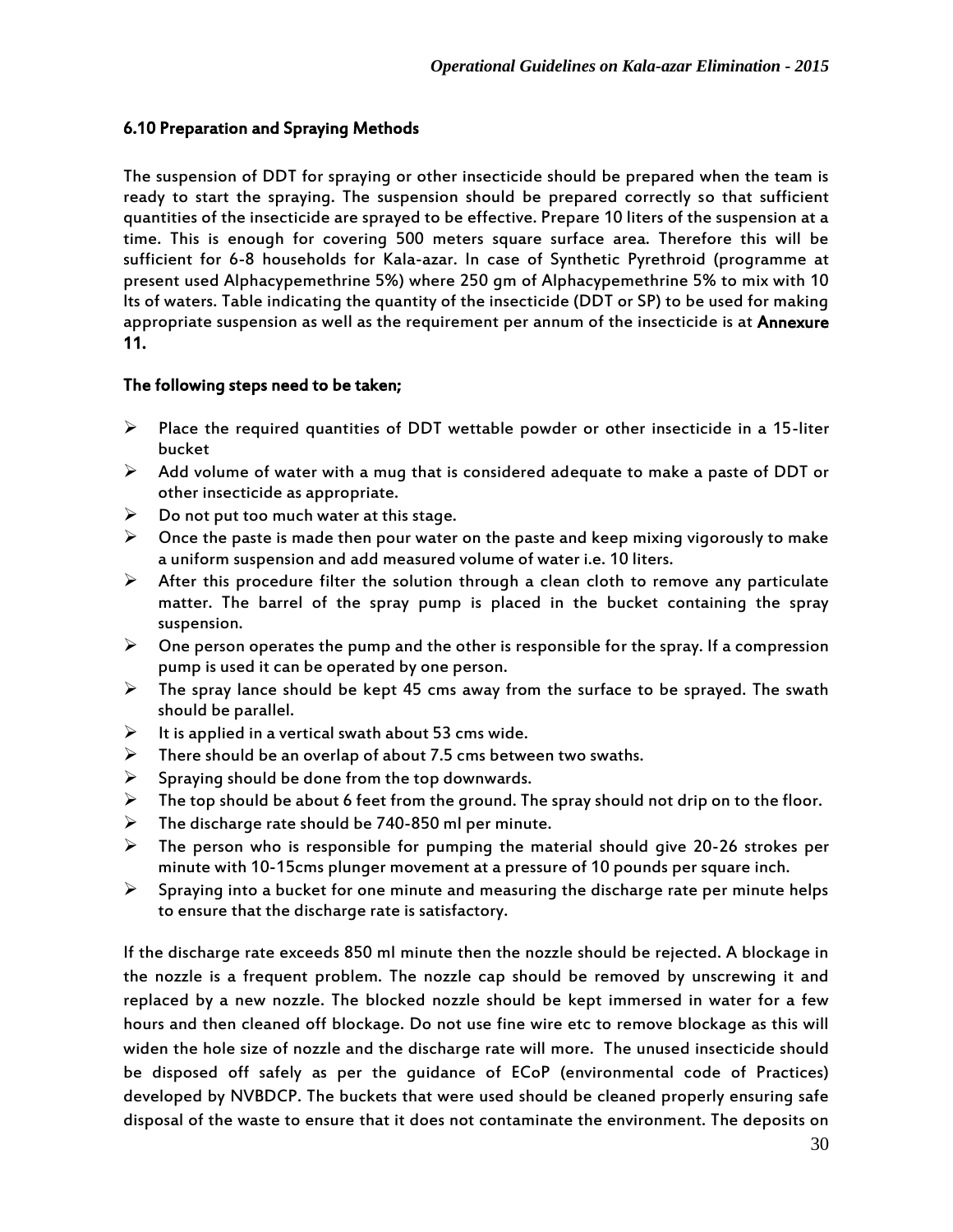the wall should be uniform and no areas should be skipped. This is an indication of good spray. The supervisor should check the quality of the spray. This is easy to do in the case of DDT since DDT leaves white deposits after the spraying has been done. In case of Synthetic Pyrethroid which leaves no stain on the wall therefore, it is difficult to assess whether spray has been done or not. To overcome this problem supervisory staff may be suggested to use torch light which after flashing on the wall shows bright star like deposit of Synthetic Pyrethroid. The other way to check is to place your palm on with pressure on the wall and check whether some insecticide have deposited in the palm. It takes about 3 minutes to spray about 150 sq meters area. This is the average size of a dwelling in rural areas of India. The size of the house to be sprayed can vary from country to country. There are always some households that are not covered in the first round. These should be covered under subsequent mopping up round on the same day or on a pre-decided different day.

#### 6.10.2 Routine maintenance of the equipment

The spray equipment is subject to normal wear and tear since the insecticides are corrosive. To reduce the deterioration the following actions should be undertaken at the end of each day:

- The discharge line should be disconnected at the delivery outlet at the end of spraying.
- The bucket and the discharge line should be emptied.
- The spray pump should be thoroughly rinsed with clean water
- The filter assembly should be rinsed and cleaned. Filter should be removed from the valve by grasping it at its screen and slightly twisted on pulling it out.
- Reassemble all the clean parts except the nozzle. Put clean water in the tank, seal the tank and pump air into it. Open the control valve and let the water flow from the lance to flush the hose, filters, control valve and lance. Remove the tank cover and dry the inside of the tank.
- Clean the nozzle tip by washing thoroughly with water. Remove any dirt from the orifice with a fine bristle/a brush. Never use a wire or nails to clean the nozzle.

## Supervisory staff is to ensure that all the pumps after spray has washed thoroughly with water before closing of the spray activities on each day.

#### 6.10.3 Minor Repair of the spraying equipment

Minor repairs can be done in the field. Some examples are as follows:

- Cleaning the nozzle
- Cleaning of the discharge line
- Tightening of the hose clamp
- Tightening of the gasket
- Tightening of the nut and compression of the cut off valve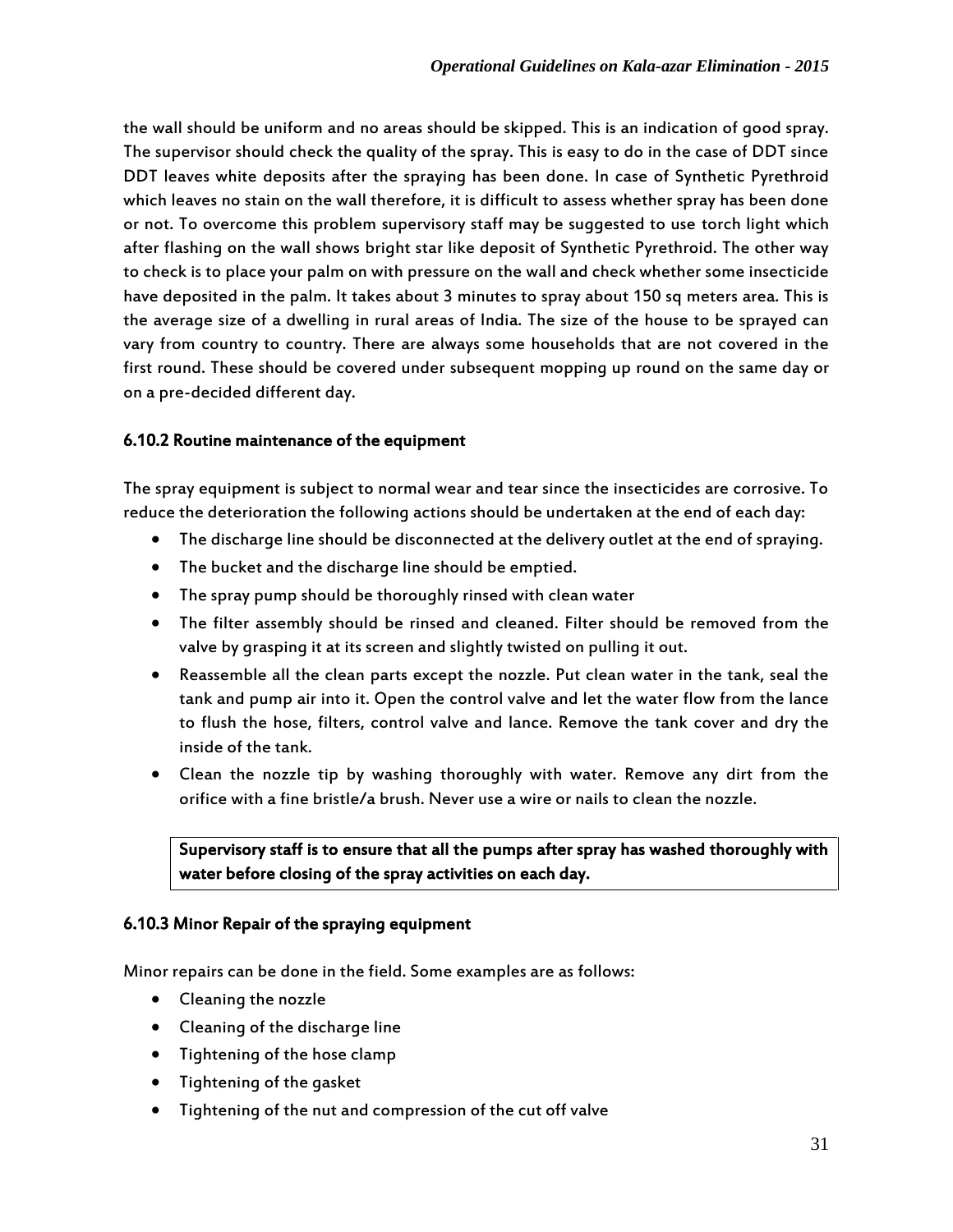Replacement of the nozzle.

#### 6.10.4 Instructions for the spray squad members

- A simple flyer should be provided to each member of the spray squad. This should be in simple local language with appropriate illustrations.
- Wash your hands thoroughly with soap and water after preparing the insecticide spray. This is to be repeated every time the spray operation is stopped. Washing of hands thoroughly with soap and water is advised when the team takes a lunch or tea break.
- The personal protection comprising of apron, gloves, mask and goggles should be worn during the insecticide spray.
- Avoid direct contact of the insecticides with eyes or skin. If this happens wash the skin coming in contact and adjacent skin thoroughly with soap and water. Eyes should be flushed repeatedly with clean water for a period of at least 5 minutes or 10 times to protect you against any harmful effects of the insecticides.
- If irritation persists even after thorough washing, seek medical advice.
- If any member of the spray team suffers from any symptoms while the spraying operations are ongoing, medical attention should be sought without any delay.

#### 6.10.5 Information about use of hand compression pump

A hand-compression sprayer consists of a tank for holding a liquid insecticide formulation, which can be pressurized by means of a hand pump attached to it. The compressed air forces the liquid from the tank via a hose with a cut-off valve, a lance and a nozzle. barrel of the sprayer should be capable of withstanding an internal pressure of 14 kg/cm $^2$  and for this purpose the metal walls should not be less than 0.63 mm thick. The diameter of the plunger shaft should not be less than 12 mm. The plunger bucket of the pump should be made from nitrile rubber or chrometanned leather. The plunger assembly should be easily removable for cleaning and repair in the field. The handle may be shaped D or T. The handle grip should be about 30 mm in diameter. Further, the length in the case of T-type handle should not be less than 20 cm.

#### 6.10.6 Actions ensured by the operators/supervisors

- The compression sprayer is pressurized before commencing spraying, and not continuously pumped. The pump is filled to levels usually at about ¾ liquid to ¼ air. A smaller air volume in relation to liquid volume would not retain sufficient pressure for long periods.
- When the tank is not in use, the spray lance is held in a bracket and nozzle cup, which protects the nozzle from damage.
- The nozzle tip is the most important part of the sprayer. It should deliver a precise amount of spray suspension per minute (740-850 ml) at a certain pressure (40 PSI or 2.8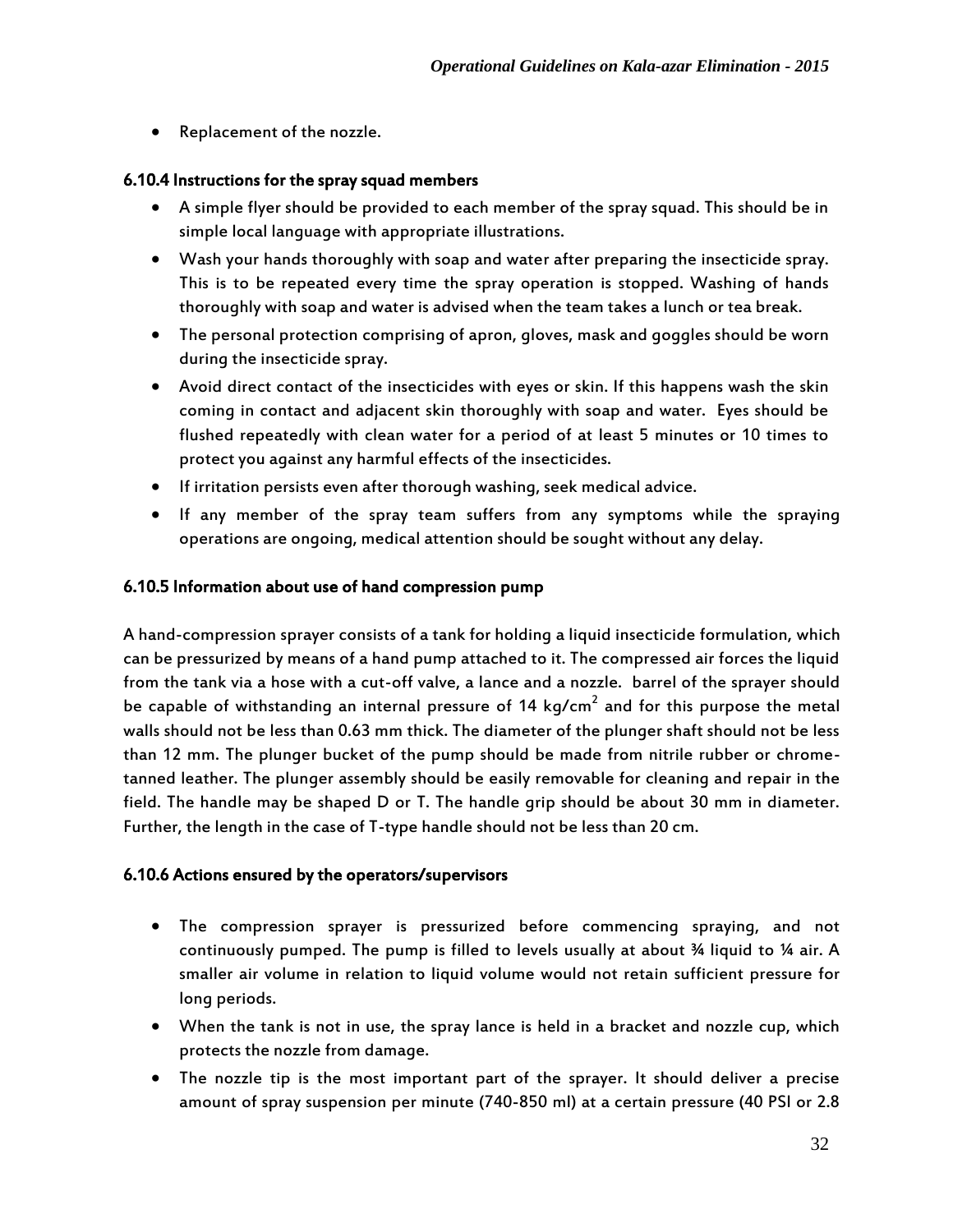kg/cm $^2$ ) in the tank, and maintain a uniform spray pattern and swath width (53 cm or 21").

#### 6.10.7 Post spray activities

The post spray activities include stock taking of the work completed, preparing a report, disposal of the material which could not be used and maintenance of the equipment, estimating the requirements for the next day and planning spraying in the villages that have not been covered.

#### 6.10.8 Disposal of the insecticides and the containers/sacs in which the insecticide is stored

- The unused insecticides or the washings should be disposed off safely to ensure that it does not mix with water or food.
- Prepare only the required quantity of insecticide suspension, which is likely to be consumed in one day. Do not carry over any unused insecticide the next day.
- Never put any leftover insecticide into a river, pond, well or source of drinking water.
- Any spilled insecticide in solid or liquid form, the washings from the spraying, should all be emptied into a pit which is dug away from the source of drinking water and covered with mud.
- Do not use the empty sacs or containers in which the insecticide was stored for any other purpose. These must be buried safely away from the drinking water source.
- All empty containers/ sacs should be returned to the supervisor. The supervisor must check carefully that all empty sacs/containers have been received.

The environmental Code of Practices (ECoP) for safe disposal of insecticide is uploaded on NVBDCP web site. States are requested to disseminate the ECoP to districts.

#### 6.10.9 Daily Summary, reporting of information

At the end of each day, the spray squads should prepare the summary of day's work. This includes information on the households targeted, households sprayed, insecticide consumed, insecticide left, and the problems encountered in the work. A daily summary of spray operations and daily consumption record of insecticide should be maintained in the perform annexed at Annexure12.

The daily report should be sent to the supervisor by all the spray squads for review and feedback by the supervisor in order to take corrective actions if required. The supervisors in turn should send the consolidated report to the focal point in the district once every week.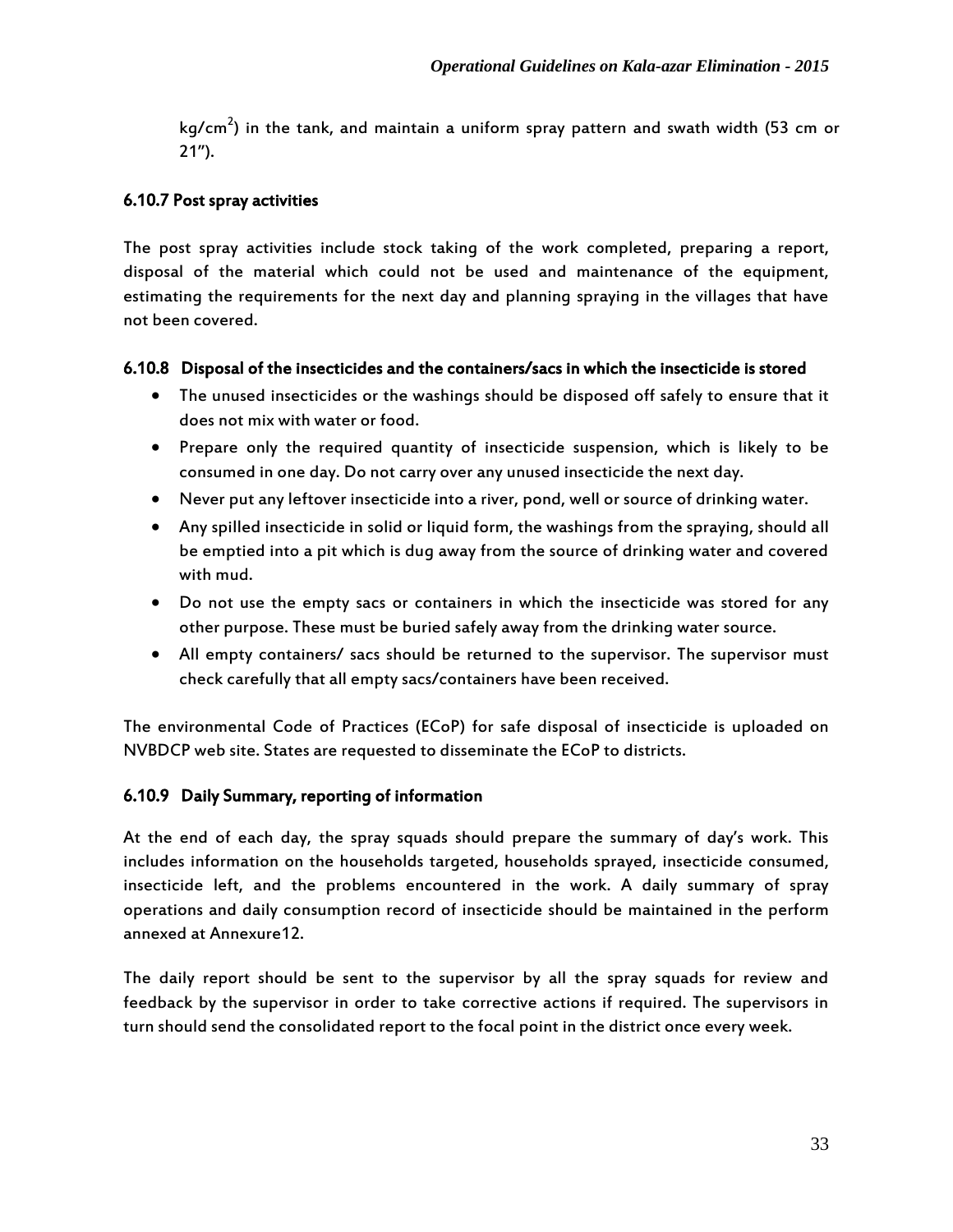### 6.10.9.1 Informing and involving the community

The supervisors should inform the community leaders and key persons in the villages about the plans for the spraying at least a week before the spraying is done. The spray team members should remind them at least one day before the operation. During the first visit discuss the following issues with the community leaders and key persons in the community.

- Distribution of a simple flyer explaining the purpose of the spraying and including the common do's and don'ts developed in local language. Simple illustrations should be included to facilitate easy understanding of the people. This should be a part of BCC. The flyer should be left with several key persons in the village for distribution and briefing amongst the sections/segments they represent or influence. Tell the key persons to share the contents of the flyer to others in the community.
- What is proposed to be done and why. Explain that this is the most effective way of eliminating a dreaded disease Kala-azar. Their cooperation will be a key to success of the efforts.
- Inform the proposed date for spraying the village
- Discuss what specific role the community leaders and key persons can play to ensure that the spraying is complete and thorough. This would require that no household is missed and the spraying done must be complete.
- Explain that if all surfaces are not sprayed the sand fly would fly to the uncovered areas and the desired effect of spraying will not be obtained.
- The insecticide is harmful for the food items. Foods must not be exposed to the insecticides.
- The households must not do any mud plastering of the walls and the sprayed surfaces for 3 months after the spraying.
- One day prior to the spraying audio announcement for masses might be a useful way of informing and reminding the villagers. Other suitable options may be taken up in place of above source if that is not available.

#### 6.10.9.2 Supervision of IRS

Supervision is an essential and integral part of IRS to ensure its efficacy and safety. This should be thorough to produce an impact and ensure that there are no ill effects. To be effective, supervision should be carried out at all levels. There should be a written plan for supervision and supervisory checklists are to be developed and used. Supervision will be effective if problems are identified and they are solved by the supervisors as soon as they are detected. Any unsolved problems should be referred to district authorities for resolution. All supervisory reports should be sent to the district to facilitate follow up action. The supervisory reports should be kept safely in the district and referred to whenever needed.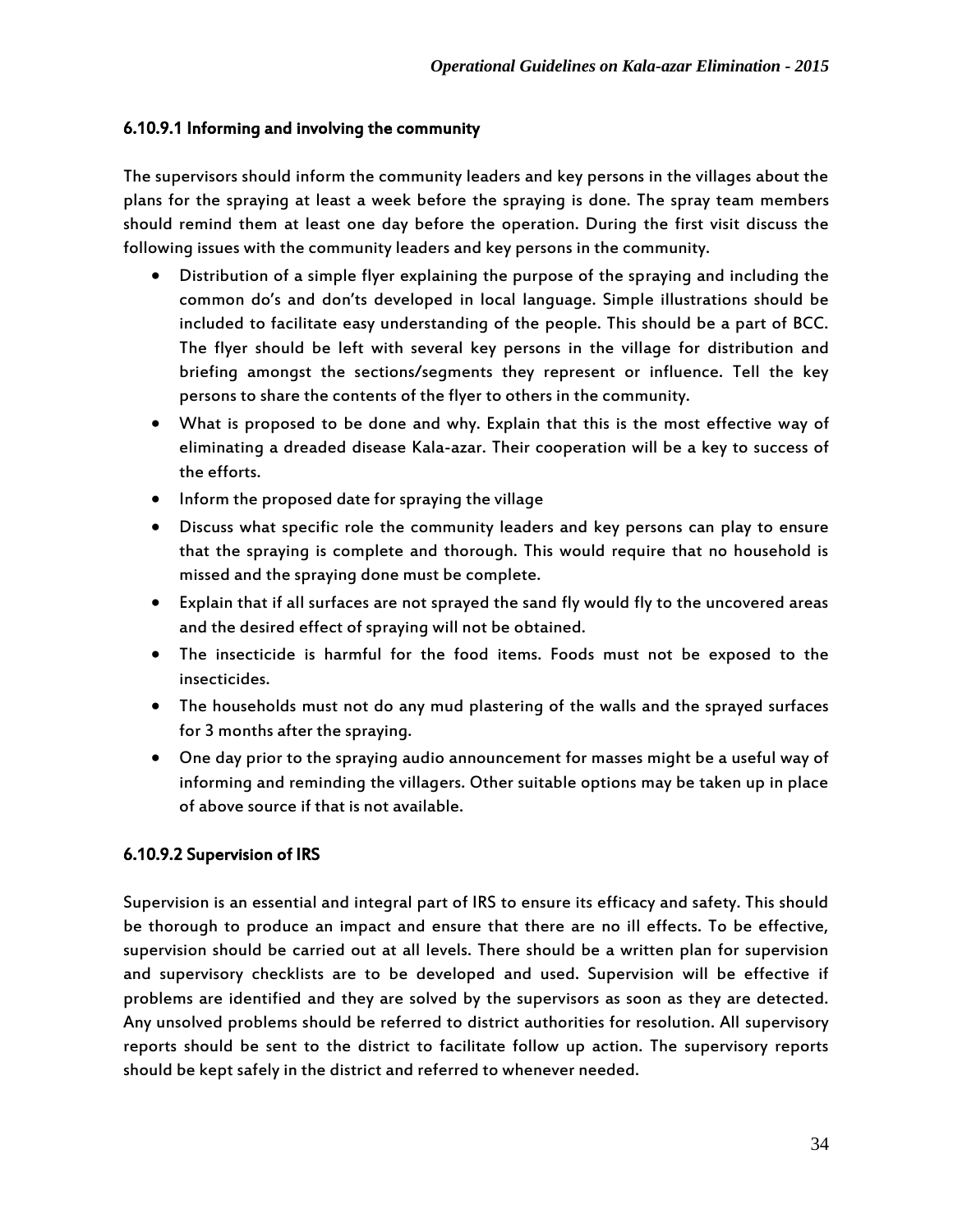- Availability of plan with the spray squad. Review of the plan to ensure that the plan is being followed.
- Ensure that all members of the spray squad are present and are doing the job.
- Checking that the spraying is being done correctly according to the norms prescribed in the work manual of the spray squad.
- Examination of the spray equipment to ensure that it is in working condition and is being properly maintained as per the guidelines provided.
- Going with the squad to the households where there is refusal or reluctance for spraying
- Checking the records of the spray squads
- Discussions of plans for mopping up to cover the households where there was refusal or the houses were locked.
- Assessing the consumption of insecticides and making arrangements for additional supplies if required.
- Review of time schedule for the following week
- Visit randomly selected households and ask whether the house was sprayed or not.
- If the house was sprayed, then check for grey white deposits as evidence for spray.
- Check whether the deposits are uniform or not. Uniform deposits indicate that the spraying was satisfactory.
- Check to see if any portions of the dwelling or the cattle shed were skipped.
- Check whether the walls have been plastered with mud. If the walls have been plastered then determine when this was done to determine the time interval between the IRS and the plastering.
- Visit the households that were not covered and find out the reasons for non-coverage. Try to convince them to get their houses sprayed as a part of special mop up drive.
- Prepare a written report along with recommendations and share with the spray squads to ensure that the mistakes are corrected as soon as possible.

In case of Synthetic Pyrethroid, it is difficult to see the deposits on the wall during concurrent supervision. The droplets may be seen on the wooden structures in the rooms/ cattle sheds where insecticide has been sprayed or by flashing torch light on sprayed surface which will exhibit star like twinkling/shining.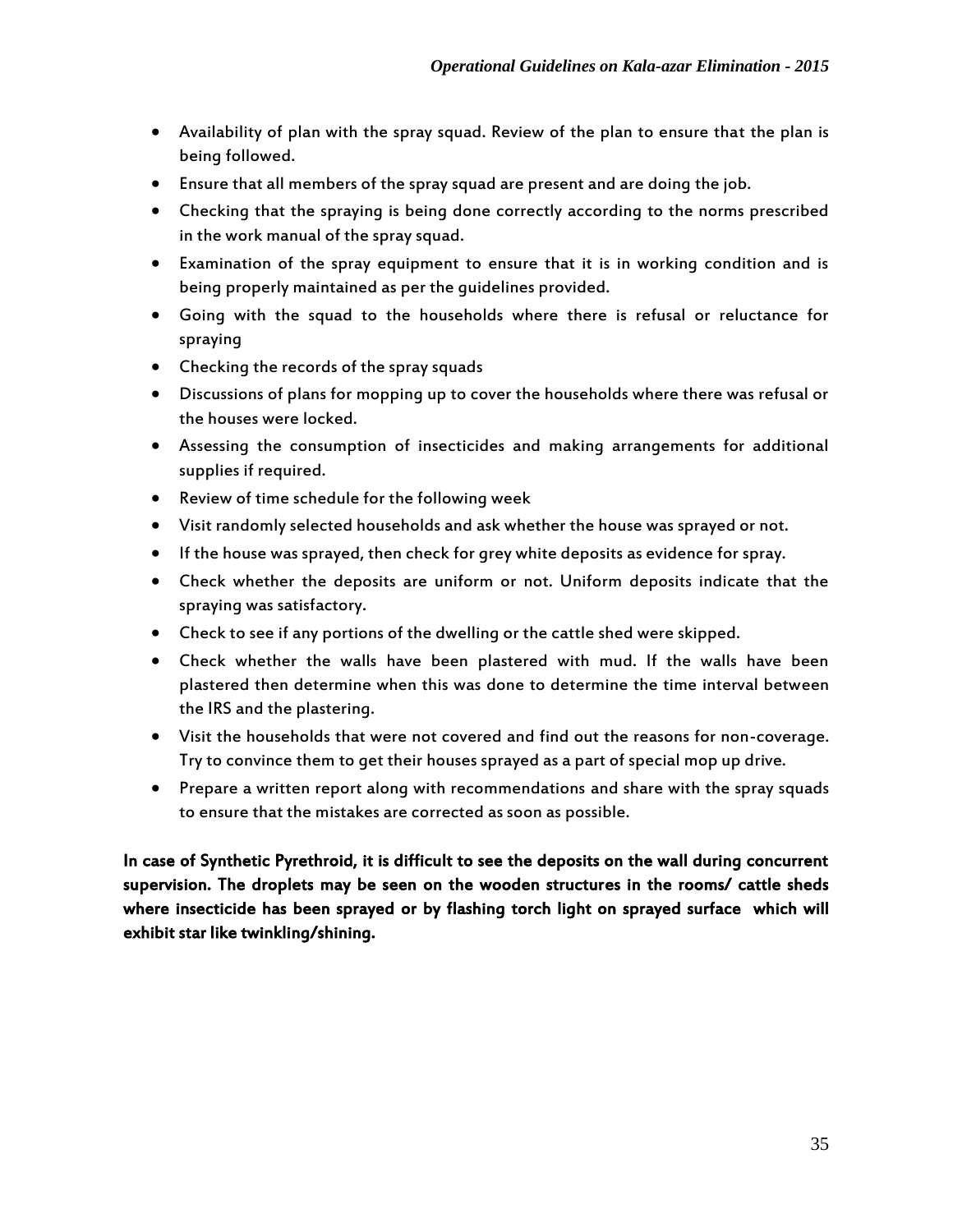# **Chapter-7**

# **Diagnosis of Kala-azar and PKDL**

- Diagnosis of Kala-azar cases is done by using Rapid Diagnosis test Kits in the field. The results can be read in 10 minutes. These kits show > 90% specificity and sensitivity.
- RD test kits are user friendly.
- Interpretation of the test is also simple as two red lines indicate a positive result and only a single red strand – negative result.
- Parasitological diagnosis includes spleen, bone marrow and lymph node aspiration procedures; however each of the procedures must be measured against the potential risks and gains for the patients.
- In PKDL cases confirmation of infection either through PCR or by a slit skin biopsy.

The rapid dipstick 'Rapid Diagnostic test' has become the mainstay in the serological diagnosis of Kala-azar and is the method of choice for diagnosis of Kala-azar. The test kit comprises of test strip (Usually 25 pouched test strips per kit box) Chase Buffer solution (Usually 2 vials per kit)

The Rapid Diagnostic test rapid test for Kala-azar is membrane based immunoassay for detection of antibodies to Kala-azar. The membrane is pre-coated with a recombinant VL antigen (Rapid Diagnostic test) in the test line region and chicken anti-protein A in the control line region. The membrane is coated with the dye conjugate (protein A colloidal gold conjugate). Whole blood or serum sample may be used for testing

During testing, the sample reacts with dye and the mixture migrates upward on the membrane by capillary action to react with the recombinant VL antigen in the test region and generates a red line presenting as a positive result. Regardless of the presence of the antibody to VL in the sample, the mixture continues to migrate across the membrane to the control region and reacts with chicken anti-protein A of the control line region and generates a red line indicating verification for sufficient sample volume, proper flow and control of the reagents.

Requirements: Cotton, Rectified spirit, Disposable needle/Lancet, Rapid Diagnostic test strip, Chase Buffer solution, and Test tube

#### How to perform

Remove the test strip from the pouch or the vial

With a new lancet to prick the fingertip of the patient suspected to be suffering from Kalaazar.

Let the blood come out on its own without applying pressure or squeezing.

Place one drop of blood on the absorbent pad of the bottom of the strip.

Place the test strip into a test tube so that the end of the strip is facing downwards. This would encourage the blood to migrate upwards by capillary action.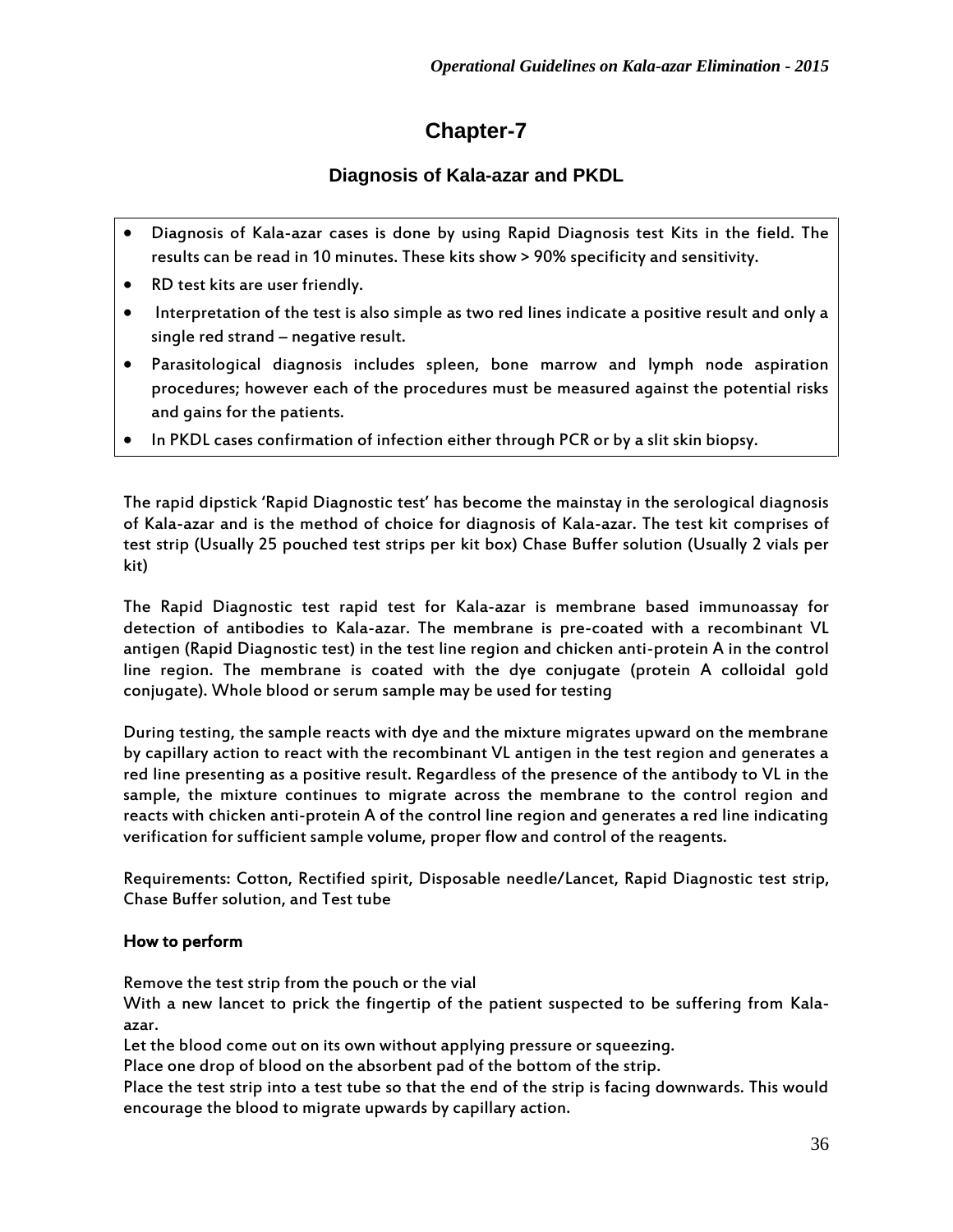Add 2-3 drops of buffer solution provided with the kit to the pad. Read the results in 10 minutes. Do not read the results before or after 10 minutes as there are chances of mistakes if correct time is not adhered to.

## 7.1 Positive result

A red line appears in the control line where the blood was placed and another red line appears where the blood has migrated through capillary action. There should be two red lines for the test to be positive. A faint red line also is to be considered positive.

## 7.2 Negative result

There is a red line where the drop of blood was placed but there is no red line where the blood has migrated by capillary action.





Fig. 3. Rapid test negative Rapid test positive (showing two distinct red lines)

## 7.3 Invalid test

There is no red line at the place where the drop of blood was placed or in the test area where the blood is to migrate by capillary action. The test is also invalid if there is a red line in the test area but no red line in the control area where the blood was initially placed. If the test is invalid it should be repeated.

# 7.4 Recording of results and action thereon

The test result should be mentioned as 'Positive' or 'Negative' on the test slip. No recording of 'partially positive' should be made. There should be a separate register for Rapid Diagnostic test having the columns for Serial No., Patient No, if any, Complete address, Date of test done, Test result, Balance of 'Rapid Diagnostic test' strip and signature of the official performing the test. The register should be updated after each test and countersigned as the higher authority should be obtained preferably at the end of the day or at the earliest. The test report should be communicated to the treating physician for treatment advice accordingly. In case of invalid test, it should be repeated by following the correct procedure and should be mentioned in the test slip as well as in the register and the Serial No. should be marked with Red Ink Pen. For repeat test entry in the register, just the earlier Serial No. may be written in the Patient No. and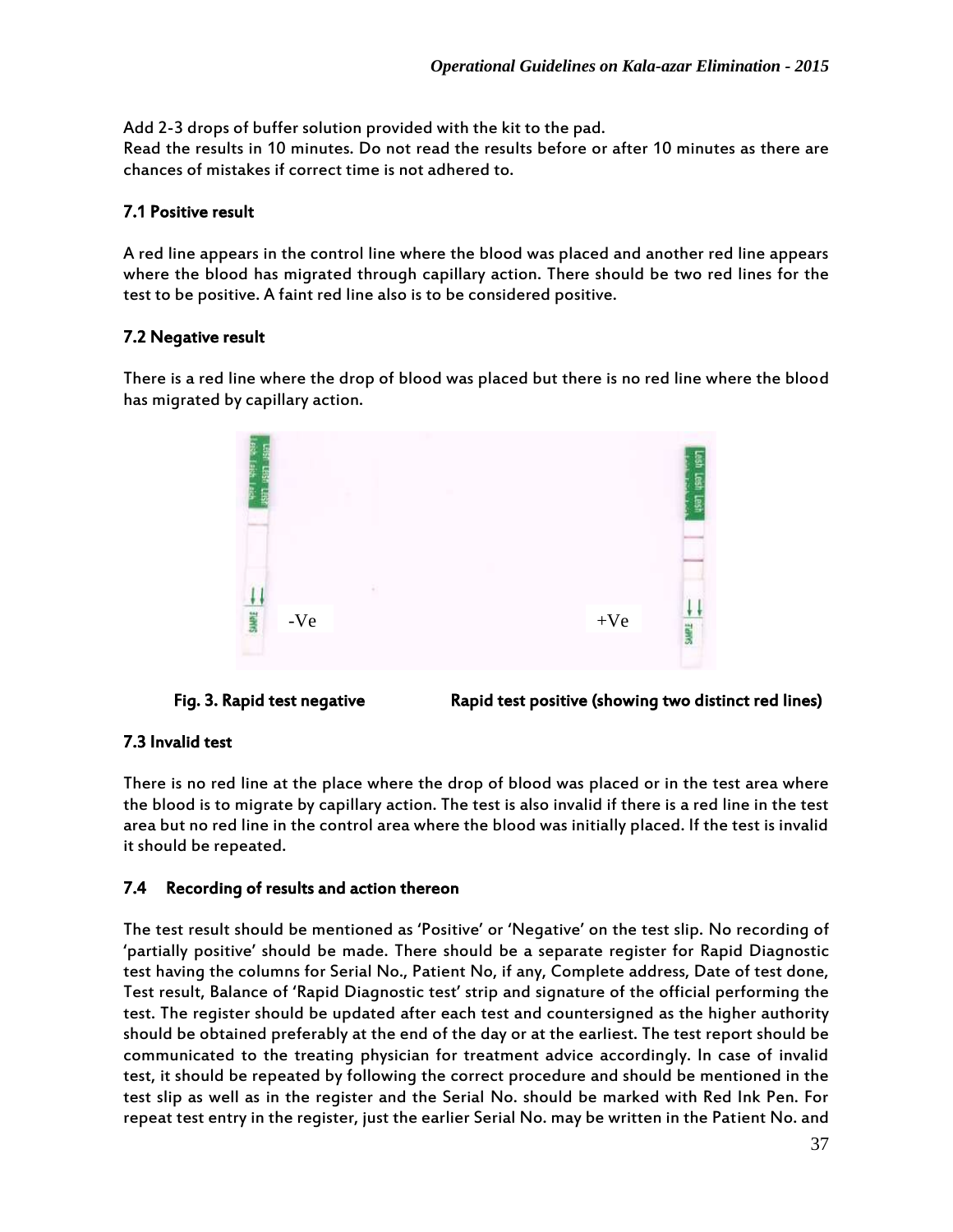Address column. If the cause of invalid test is faulty test strip, it should be immediately reported to the concerned authority and earliest replacement should be done and in the meantime the testing should be stopped.

## 7.5 Storage and supply

The test strips and the buffer should be stored safely at room temperature between 20-30 degrees Celsius. Temperature in excess of 30 degrees can reduce the quality of the test. The test strips and the buffer should not be frozen since freezing deteriorates the quality of the reagent. The strip should be taken out from the vial or the pouch only at the time of performing the 'Rapid Diagnostic test

#### 7.6 Where should 'Rapid Diagnostic test be done

The test is easy to perform and can be done at Block PHC level by medical officer and lab technician. For the success of the elimination programme, it is necessary that 'Rapid Diagnostic test' is available at the minimum at all PHCs and District hospitals. It is recommended that it should be kept at place where;

the health workers can detect enlarged spleen; the facilities where treatment of Kala-azar is available; the distance of the facility from the community is less.

Note: All patients in the private sector(s) should be encouraged to be treated in the government sector.

#### 7.7 Supply chain management

A proper supply chain management system should be enforced to ensure regular availability of the test kits at the site with buffer stock in hand. The monthly updated stock position and the requisition for kit and other required items should be sent to the upper level and the upper level should ensure timely reach of the requisite supply at the site.

#### 7.8 Advantages and limitations

The advantage & limitations of Rapid Diagnostic test' in the diagnosis of Kala-azar are as under.

False positives: To exclude suspected hepatitis and TB cases as they may lead to false positives; and in situations where the clinical case definition is not followed.

False negatives: test can be negative in HIV patients where immune response is limited, and other cases.

The RDT can remain positive for months or years after treatment of VL. For this reason this test is not useful in the diagnosis of relapse cases. In PKDL it can be used only to rule out the disease if negative but not for confirmation. In these cases, parasitological diagnosis should be done, by bone aspirate or splenic aspirate.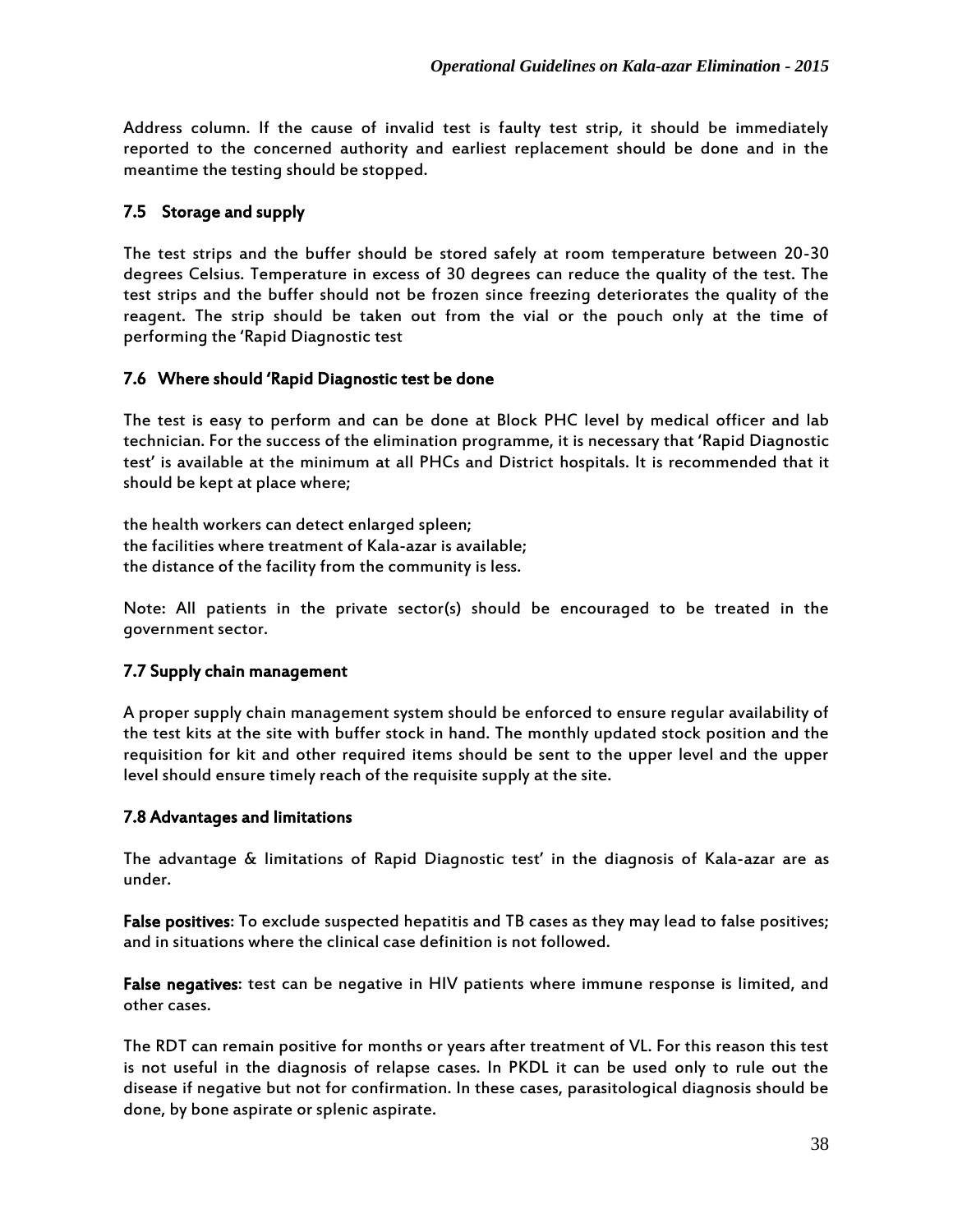## 7.9 Parasitological diagnosis

A clinically suspect case can be confirmed using spleen, bone marrow or lymph-node aspirate. However, use of such invasive diagnostics must be measured against the potential risks and gains for the patient. Splenic aspirates are more sensitive (96%) than are aspirates of bone marrow (70%) or lymph nodes (58%). When a relapse is suspected parasitological confirmation is the gold standard. Procedures for spleen, bone marrow & lymph node aspirations and staining are annexed at Annexure 5.

Detect parasites in amastigote or promastigote stage during diagnosis:

•Amastigote with smear of tissue aspirate (stained with Romanoawsky, Giemsa, Wright or Leishman stains).

•Promastigote with culture using an Novy-Mac Neal-Nicolle (NNN) medium.

#### Remark:

PCR assays with primers which amplify kinetoplast DNA (kDNA) have been evaluated for the diagnosis of VL and have been shown to have excellent sensitivity (99%) and specificity (100%), and they may prove to be useful for correlation of the findings at the time of diagnosis and for follow up. However further work/ comparative studies with verification against the gold standard (parasitological search) need to be done for use in the field setting.

#### 7.9.1 Diagnosis of Post Kala-azar Dermal Leishmaniasis (PKDL)

Cases of PKDL usually do not have any signs of Kala-azar like fever, splenomegaly, or anaemia because 85-90% of them appear after the cure of Kala-azar. However, it shall be highlighted that 5-6% of cases of PKDL cases occur (RMRI study) without the preceding history of Kalaazar. They have only skin lesions that are varied. The lesions may be macular, papular nodular or mixed. Sometimes the lesions of PKDL are extensive. In PKDL cases sensation over the lesions is preserved in contrast to leprosy where similar lesions have no sensations.

In the Indian subcontinent, the skin lesions of PKDL do not ulcerate and self healing of the lesions is not reported. Suspected patients of PKDL should be screened by 'Rapid Diagnostic test'. In cases of PKDL with only macular lesions, the 'Rapid Diagnostic test' may be negative. These cases should be referred to a laboratory where PCR test can be done to detect the presence of the parasite. If PCR test cannot be done, then the confirmatory diagnosis of PKDL can be made by demonstration of the parasite in the skin lesions by a slit skin biopsy. Skin scrapings can be obtained from the suspected lesions by a needle. It is important to observe all safety precautions to prevent HIV/AIDS, Hepatitis B and C and other blood borne infections while doing the scraping of the skin for the test.) The nodules or the erythematous lesions is scraped and placed on a slide. The slide is then stained the same way as the bone marrow or splenic puncture aspirate. It is then examined for LD bodies under the microscope, or fixed for transfer to a higher center for examination by a pathologist.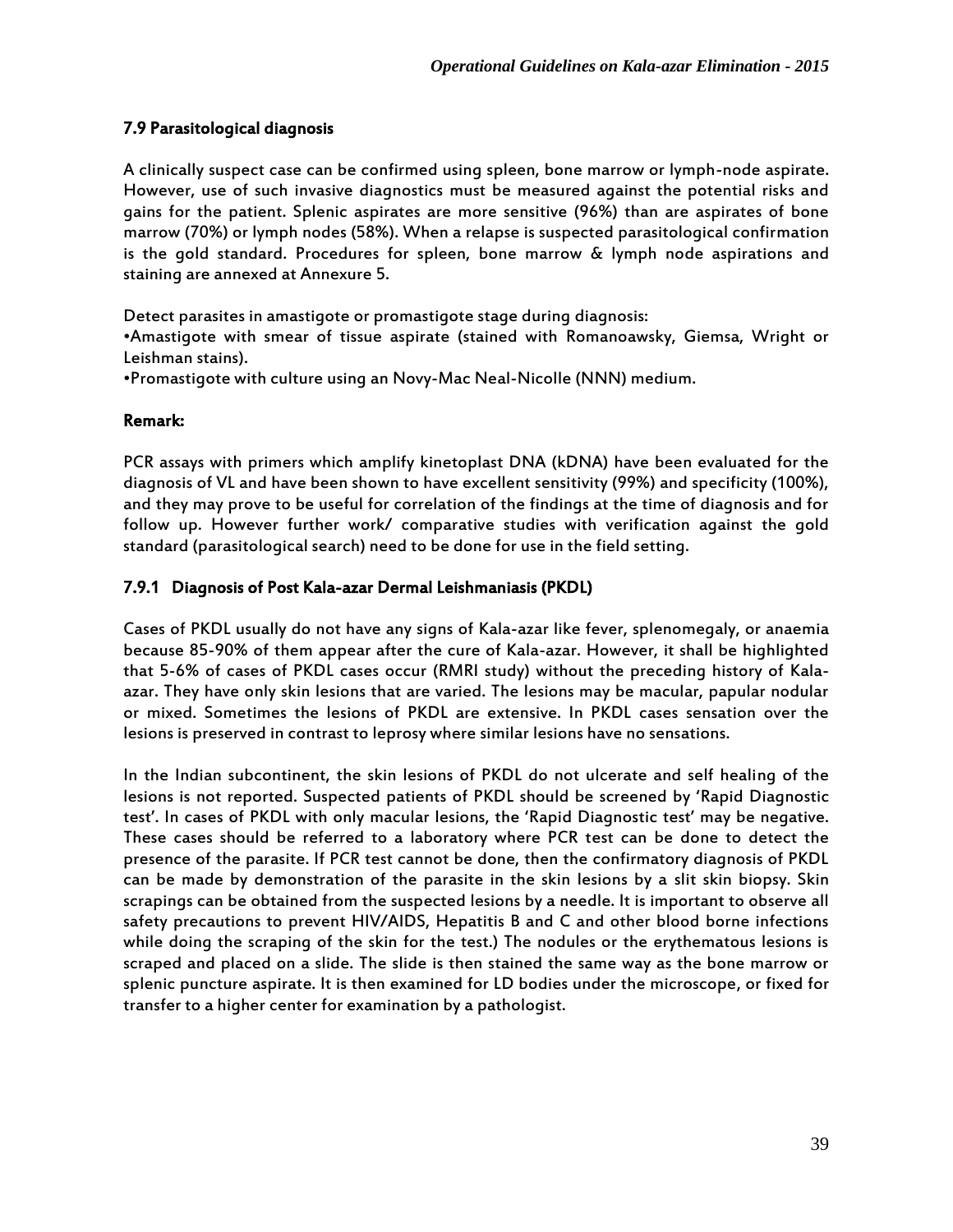# **Chapter-8**

# **Treatment of Kala-azar, PKDL and HIV/VL co-infection**

- Within Indian programme following drugs are used for treatment of Kala-azar
- Liposomal Amphotericin B injection intravenously across all age groups @ 10mg/kg bw including pediatric, pregnant & elderly patients.
- Miltefosine capsules of 10 mg (Pediatric) and 50 mg (Adults) in the age group between 2-65 years. Not to be given to pregnant and lactating women and women who refuse contraception during treatment with Miltefosine. Dosages are: Adults > 12 years weight > 25 kgs 100 mg daily in two doses of 50 mg each after meals for 28 days and adult >12, year weight < 25 kg, only one capsule of 50 mg daily X 28 days. Children 2-11 years milteforsine to be given at 2.5 mg/kg once daily after meals x 28 days.
- Amphotericin B deoxycholate injection intravenously at a dose of 1 mg/kg b.w. on alternate days x 15 doses.
- Combination of Paramomycin injection intramascular & Miltefosine @ a dose of 11/mg/kg b.w x 10 days together with Miltefosine for 10 days. Not to be given to chronic kidney patients, pregnant and lactating women and those not inclined to contraception during treatment
- HIV coinfected patients LAMB 40 mg/kg b.w as total dose of 3-5 mg/kg bw daily or intermittently for 10 doses, days 1-5,10,17,24, 31 and 38
- PKDL In order of preference: First drug of choice, miltefosine 100 mg orally per day x 12 weeks.
- Amphotericin 'B' deoxycholate injection 1 mg/kg bw over 4 months in 60-80 doses.

WHO Expert Committee on Leishmaniasis, and subsequently the Regional Technical Advisory Group (RTAG) of WHO South-East Asia Region (SEAR) recommended Liposomal Amphotericin B (LAMB) in a single dose of 10 mg/kg bw as the first line treatment regimen for the Indian Subcontinent (ISC) within the current elimination strategy, given its high efficacy, safety, ease of use and assured compliance. The decision to use Liposomal Amphotericin B for Kala-azar was taken by the Technical Advisory Committee based on the available evidences and approved by Ministry of Health and Family Welfare, Govt. of India besides combination treatment with Miltefosine and Paromomycin inj of 10 days duration. The other proven drugs like Miltefosine and Amphoterecin B deoxycolate injection are under Kala- azar drug policy.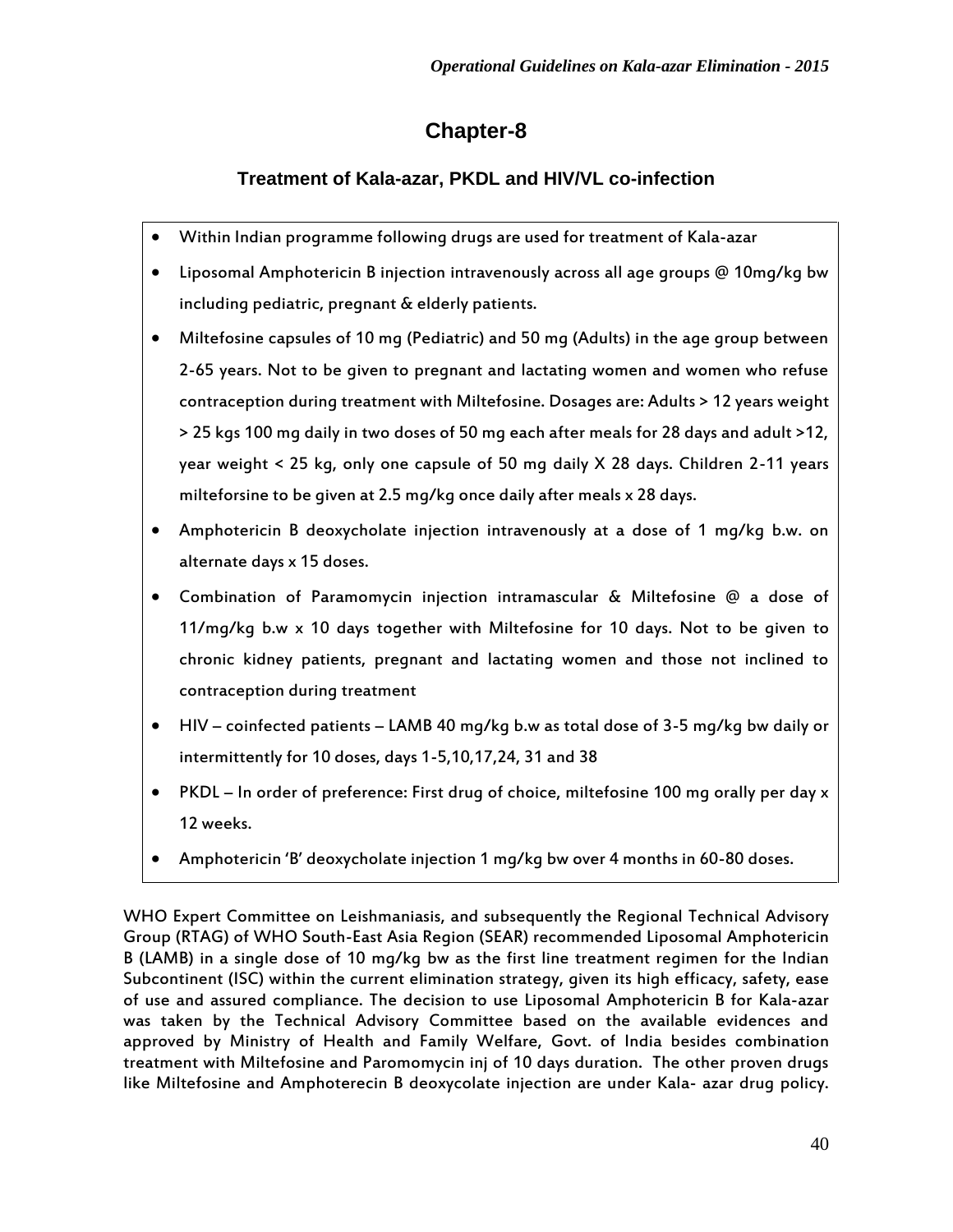Amphotericin B emulsion has also been approved to be used on pilot basis in two districts under strict supervision of ICMR.

Within the Indian National Programme, assuming availability of drugs, appropriate training of health personnel, infrastructure and indication, the following drugs will thus be used in order of preference at all levels:

Liposomal Amphotericin B IV (LAMB) Single Dose 10mg/kg.bw Combination regimens (e.g. Miltefosine capsules plus Paramomycin inj IM) Amphotericin B emulsion Miltefosine capsule Amphotericin B deoxycholate inj in multiple doses Amphoterecin B emulsion inj in selected districts on pilot

#### 8.1 Single dose of Liposomal Amphotericin- B (LAMB)

The liposome is a spherical vesicle which contains the drug. This presentation is less toxic than the conventional Amphotericin B formulations allowing for higher doses to be given. The single infusion treatment with Liposomal Amphoterecin B requires a total quantity of 10 mg/kg for all ages. . Liposomal Amphotericin B dosage sheet is attached at Annexure 6.

#### 8.1.1 Liposomal Amphoterecin B deoxycolate

Liposomal Amphoterecin B deoxycolate is reconstituted in the vial with sterile water for injection (12 ml). Immediately after the addition of water, shake the vial vigorously for 30 seconds to completely disperse the Liposomal Amphoterecin B ( Liposomal Amphoterecin B ( AmBisome))

#### 8.1.2 Filtration and Dilution

After reconstitution, Liposomal Amphotericin B vial (containing 50 mg of liposomal Amphotericin B), to yield a preparation containing 4 mg/ml Amphotericin. Visually inspect the vial for particulate matter and continue shaking until complete dispersion is obtained. Withdraw the calculated volume of reconstituted Liposomal Amphotericin B as per the weight of the patient into sterile syringe (Refer Dose calculation form). Using the filter provided, instill the Liposomal Amphotericin B preparation in to a sterile container with the correct volume of 5% dextrose injection.

#### 8.1.3 Mode of Administration of Liposomal Amphotericin B

A test dose must be given prior to giving the full dose. For test dose, start the infusion very slowly at 2 drops per minute for a period of 10 minutes and observe the patient.

If the patient tolerates the test dose well, then infuse the rest of the dose over a period of 2 hour or more.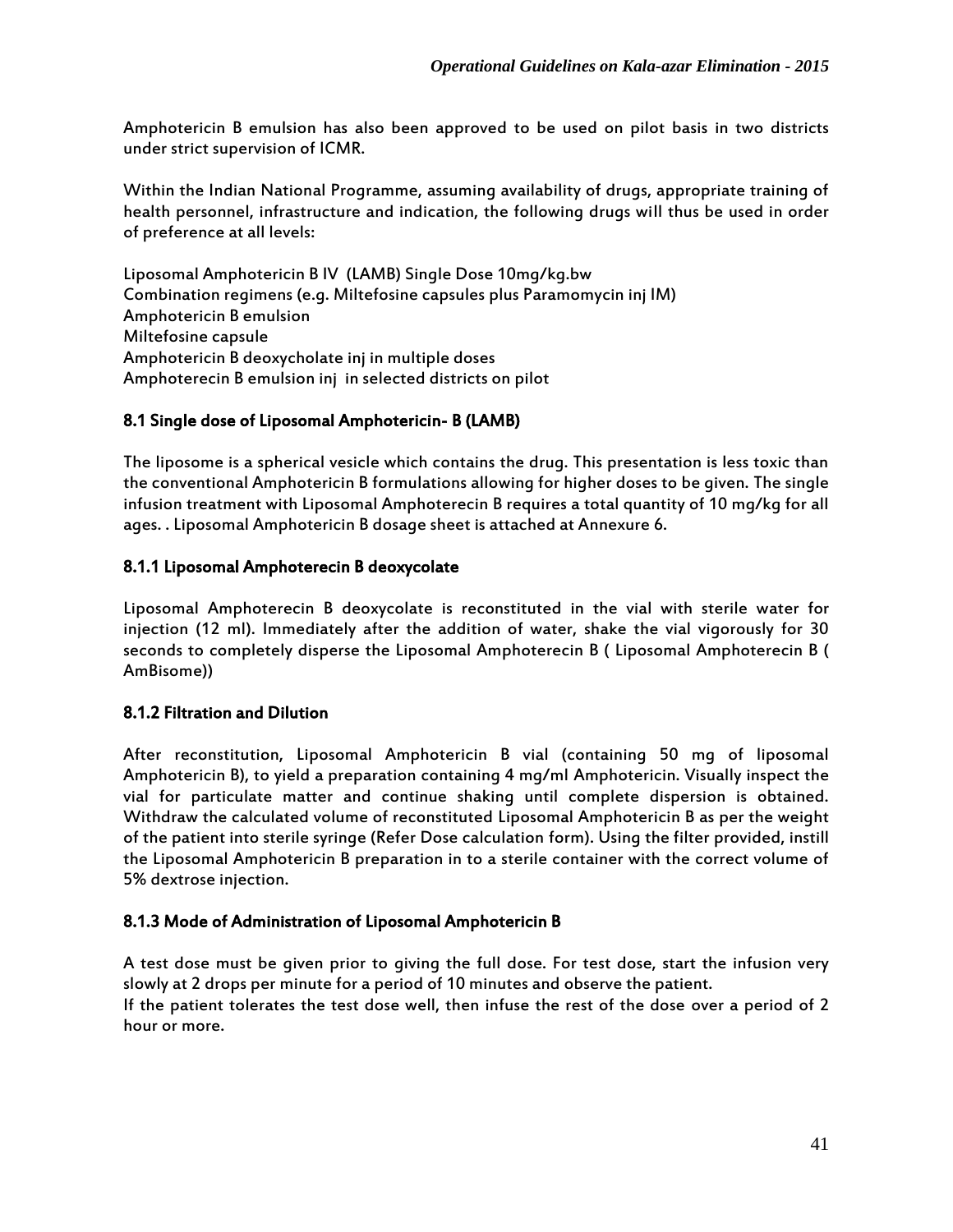## 8.1.4 Pediatric Use

Pediatric patients, aged 1 month to 16 years, with VL have been successfully treated with Liposomal Amphoterecin B (Liposomal Amphoterecin B (AmBisome). There is no evidence of any differences in efficacy or safety of Liposomal Amphoterecin B compared to adults. Since pediatric patients have received Liposomal Amphotericin B at doses comparable to those used in adults on a per kilogram body weight basis, no dosage adjustment is required in this population. Safety and effectiveness in pediatric patients below the age of one month have not been established.

## 8.1.5 Elderly Patients

It has not been necessary to alter the dose of Liposomal Amphotericin B for this population. As with most other drugs, elderly patients receiving Liposomal Amphotericin B should be carefully monitored.

#### 8.1.6 Pregnancy

Liposomal Amphotericin B has not produced any toxicity to the foetus. Dosage of Liposomal Amphotericin B during pregnancy is same as with others patients but a special precaution is needed during treating pregnant women.

#### 8.1.7 Infusion related reactions

Infusion related reactions are usually not serious. Anaphylaxis has been reported rarely in association with Liposomal Amphotericin B infusion. Precautionary measures should be taken for prevention and treatment of these reactions. Vital signs should be taken every 30 minute and patient asked for any subjective complaints. In mild reactions including low back pain, the infusion can be slowed down and the patient closely monitored. Symptoms usually quickly disappear. If not, then stop the infusion. In severe reactions (including dyspnoea and tachycardia) stop the infusion and follow emergency SOPs. Consider alternative VL treatment option.

#### 8.1.8 Storage of Liposomal Amphoterecin B

Liposomal Amphotericin B should be kept in cool and dry place (2 to 25oC at all times). Liposomal Amphotericin B is not destroyed by freezing but is recommended by the manufacturers not to be frozen. The reconstituted vial can be kept refrigerated for 48 hours. When a patient needs only a part of a vial, reconstitute the vial, use the part needed and save the other part for the dose for no more than 48 hours. If reconstituted in a vial, store this vial in the carton in order to protect from light, and ideally in a fridge. Unused vials must be kept in the carton away from light.

| Liposomal      | 10mg/kg body weight in a single intravenous infusion |
|----------------|------------------------------------------------------|
| Amphoterecin B |                                                      |
| Route          | Intravenous                                          |
| Duration       | Single dose over 2 hours                             |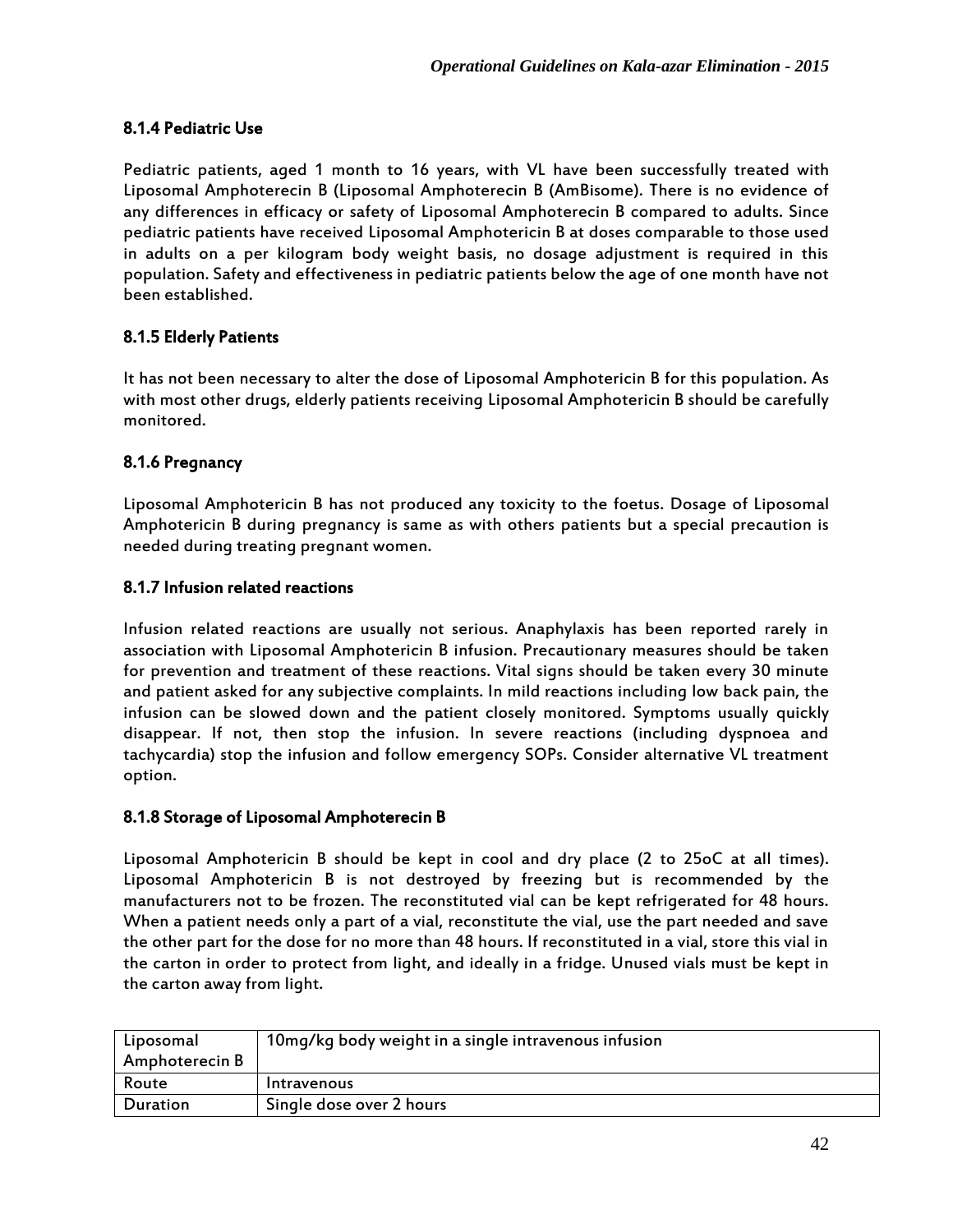| Criteria for cure | Absence of clinical signs and symptoms till six months after complete treatment         |
|-------------------|-----------------------------------------------------------------------------------------|
|                   | Contraindication   Not to be given to those with anaphylaxis or severe renal impairment |
| Precautions       | Monitor side effects, if any.                                                           |
| Pregnancy         | Can be given                                                                            |

#### 8.2 Treatment with Miltefosine

Miltefosine is a relatively safe oral drug for the treatment of Kala-azar.

#### 8.2.1 Mode of Treatment:

The treatment is provided as Directly Observed Treatment (DOT) with patient coding system being followed for each patient registered at the treatment centre.

#### 8.2.2 Inclusion criteria

A clinical diagnosis of active VL or PKDL with consistent signs and symptoms (e.g., fever for more than two weeks, splenomegaly, anaemia)

Confirmed diagnosis with rapid diagnostic or with splenic/bone marrow smear examination. Male or female of ages 2 to 65 years

#### 8.2.3 Exclusion criteria

Women during pregnancy

Women who are breast-feeding their babies

Married women of child-bearing age who refuse to give an undertaking of refraining from pregnancy during the treatment period and two months after completion of treatment with miltefosine HIV positive serology

Infants < 2 years

#### 8.2.4 Dosages

After enrolment oral miltefosine treatment is administered as per following dosage schedule:

Adults (>12 years) weighing more than 25 kg: 100 mg miltefosine daily as one capsule (50 mg) in the morning and one capsule in the evening, after meals for 28 days (56 capsules).

Adults (>12 years) weighing (less than 25 kg): 50 mg miltefosine daily as one capsule (50 mg) in the morning, after meals for 28 days (28 capsules)

Children (2-11 years): Miltefosine will be given at 2.5 mg/kg once daily after meals for 28 days (needs to calculated as per body weight)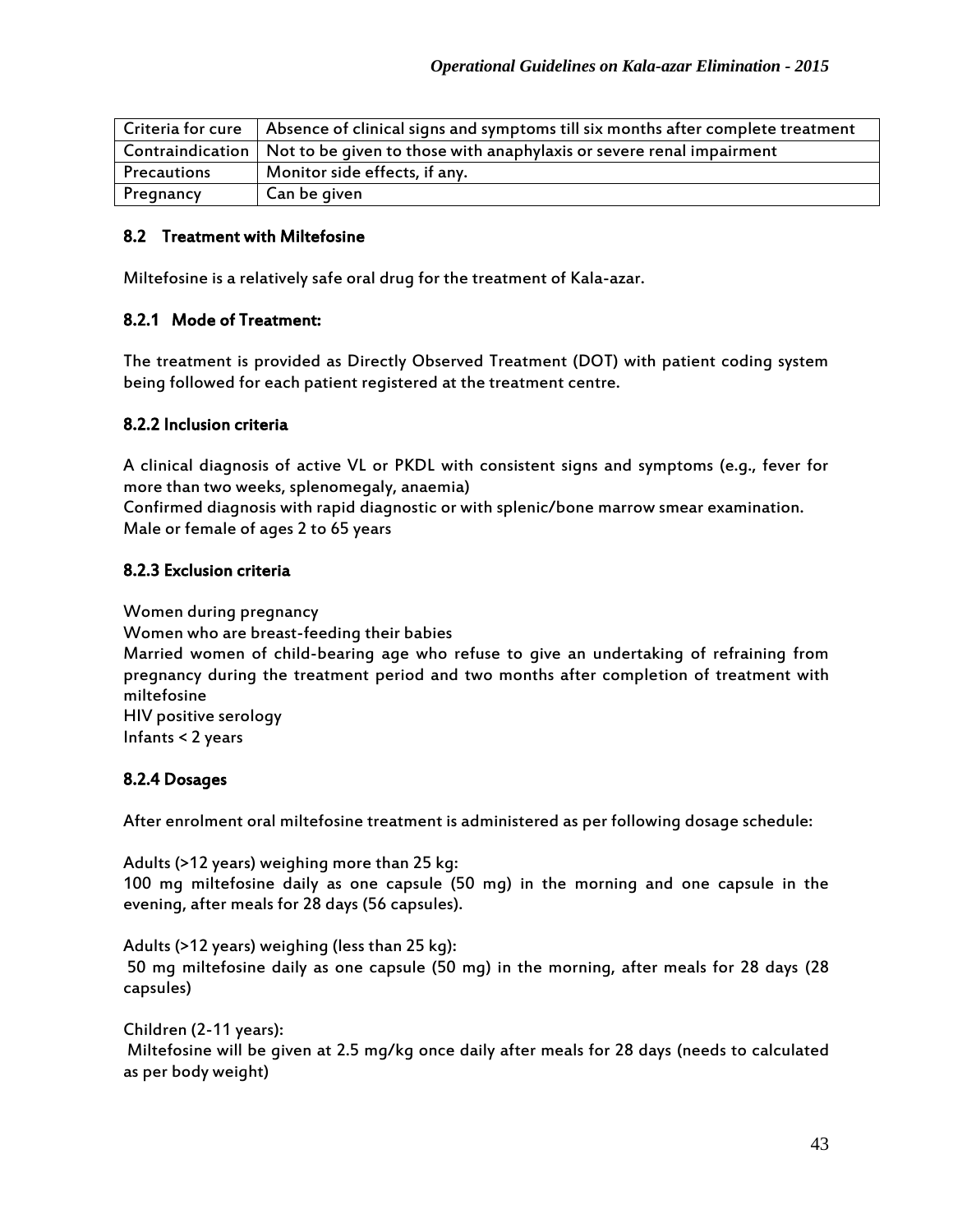The drug is not to be used in the case of children below 2 years of age and pregnant women/child bearing women. Miltefosine 10 mg and 50 mg capsules are supplied under the programme. Miltefosine dosage guide is at Annexure 7.

## 8.2.5 Monitoring

At district level monitoring of the use of miltefosine would be carried out by

Chief Medical Officers & District Programme Officers as per operational details under DOT treatment schedule. Medical Officer In-charge in respective PHCs will bear overall responsibility for ensuring compliance among the patients Independent monitoring will be carried out by RMRIMS, Patna on a selected sample basis

## 8.3. Treatment with Amphotericin B deoxycholate injection

This drug is recommended in the following cases:

Patient not responding to the first-line of drug or the drug was discontinued due to toxic effect Women during pregnancy

Women who are breast-feeding their babies

Children less than two years of age.

#### 8.3.1 Dosage: 1 mg per kg. body weight on alternate days for fifteen doses.

#### 8.3.2 Route: Through intravenous infusion in 5 per cent dextrose after mixing the drug in water for injection, very slowly in 6 to 8 hours.

8.3.3 Precautions: Stop the drug when signs of renal failure and those of hypokalaemia appear. Make available emergency drugs to guard against hypersensitivity reactions. Amphotericin B causes renal and cardiac toxicity. Therefore, the treatment of the patients under strict supervision and on indoor basis should be undertaken.

#### 8.4 Combination of Miltefosine and Paramomycin (10 days treatment)

The combination treatment can be used in areas with low endemicity or in Block PHCs where infrastructure has not been developed. In such cases Block Medical officer can start treatment with combination till such time Block develops its capacity for single dose treatment with Liposomal Amphoterecin B ( Liposomal Amphoterecin B ( AmBisome)).

| Combination          | 10 days of intramuscular paromomycin11mg per kg body weight            |
|----------------------|------------------------------------------------------------------------|
| Paramomycin<br>and I | together with 10 days of oral Miltefosine.                             |
| Miltefosine          |                                                                        |
| Routes               | Intramuscular injection (PM) and oral (MF).                            |
| Criteria for cure    | Clinical cure till six months after complete treatment                 |
| Contra-indication    | Kidney disease, pregnancy, lactation, unable to take oral treatment    |
| Precautions          | Renal function tests must first be conducted in acute cases as well as |
|                      | elderly                                                                |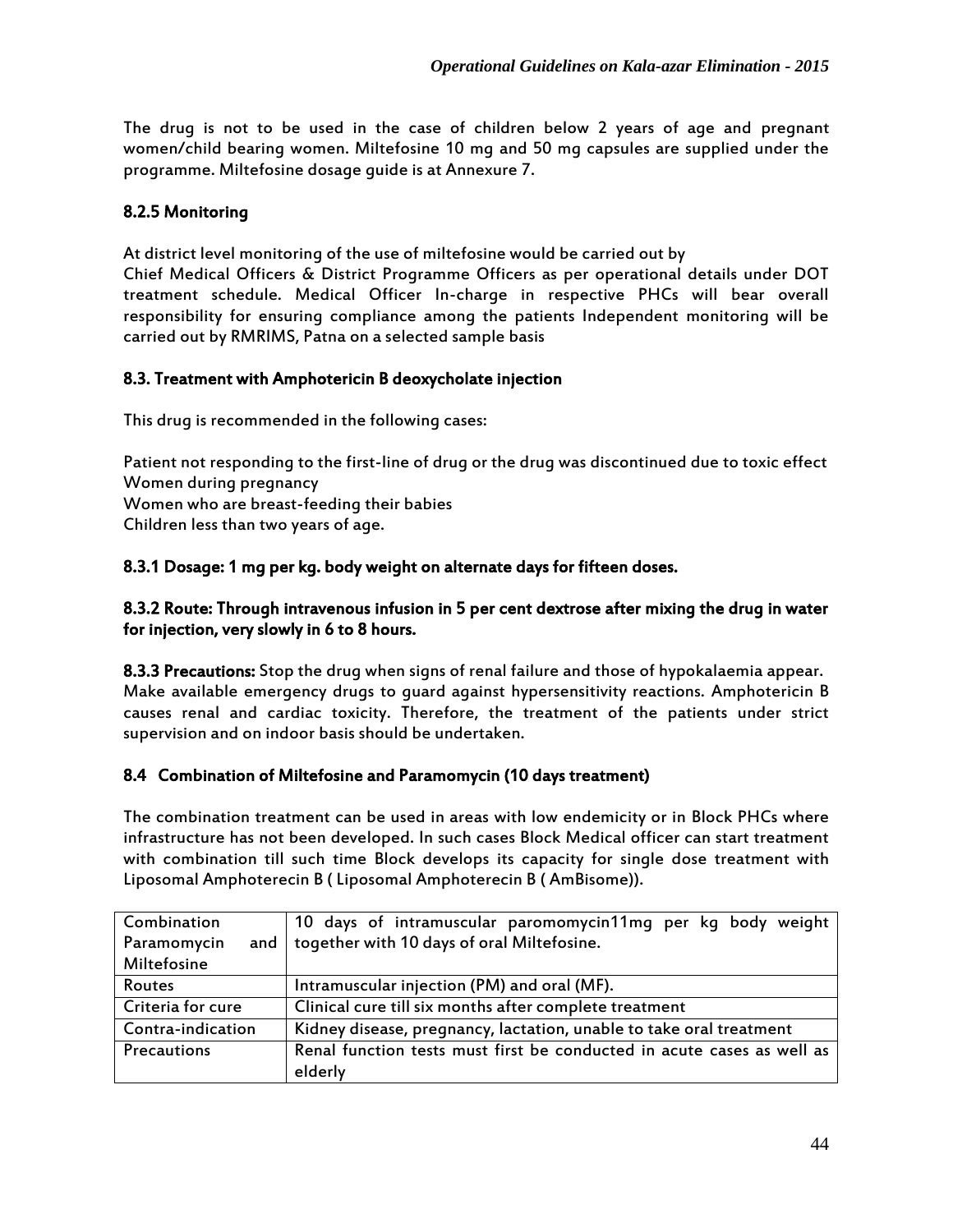### 8.4.1 Calculation of the dose for the drug Paramomycin

Patient's weight (kg)  $\times$  11 (mg/kg) = Patient's dosage (mg) Patient's dosage (mg)  $\div$  375 (mg/mL) = Patient's dose volume (mL)

The drug Paramomycin must be given as intramuscular injection. Paramomycin dosage guide for patients with normal renal function is at Annexure 8.

#### 8.4.2 Contra-indications

It is a nephrotoxic drug, so, must not to be given to a patient with impaired renal function. It should not be given to patients receiving treatment with other aminoglycosides eg. gentamicin, tobramycin, amikacin.

Treatment card with Kala-azar treatment schedule is at Annexures 9A-9C.

#### 8.5 Treatment with Liposomal Amphotericin B emulsion (Amphomul)

The treatment with Liposomal Amphotericin B emulsion has been included in programme on pilot basis under the strict supervision of ICMR. The dosage shall be 15 mg /kg body weight for single infusion. The use of this drug shall be limited to one low endemic district each in Bihar (Gopalganj) and Jharkhand (Pakur). Programme will revisit for its expansion in future on the basis of its efficacy and other parameter.

#### 8.6 Discharge and follow up

All patients who have completed the treatment with Liposomal Amphoterecin B and had a good clinical response can be sent home. The patients should come back for a follow-up visit 6 months (+/- 2 weeks) after end of treatment to ensure definite cure. Defaulters to treatment should be actively traced. Discharged VL patients should also be encouraged to report to the health facility upon recurrence of symptoms or appearance of skin rash mimicking PKDL.

#### 8.6.1 Discharge

Ensure that examination and laboratory investigations are completed, and findings documented on the VL treatment card.

Advise patient to return for follow-up after six months or before, if the symptoms return and seek medical advice. Patients who come from outside the area need to know to inform their doctor that they have been treated for VL, in case of relapse going undetected by physicians not familiar with the disease.

Give the discharge paper and drugs that patients would need to be continued at home.

#### 8.7 HIV Co-Infected Patients

WHO KA technical experts classify VL as a stage 4 AIDS defining illness. With liposomal Amphotericin B, relapses typically occur in up to 5% of the patients. In contrast, HIV +ve patients demonstrate relapse rates with higher doses of upto 30%, with most relapses occur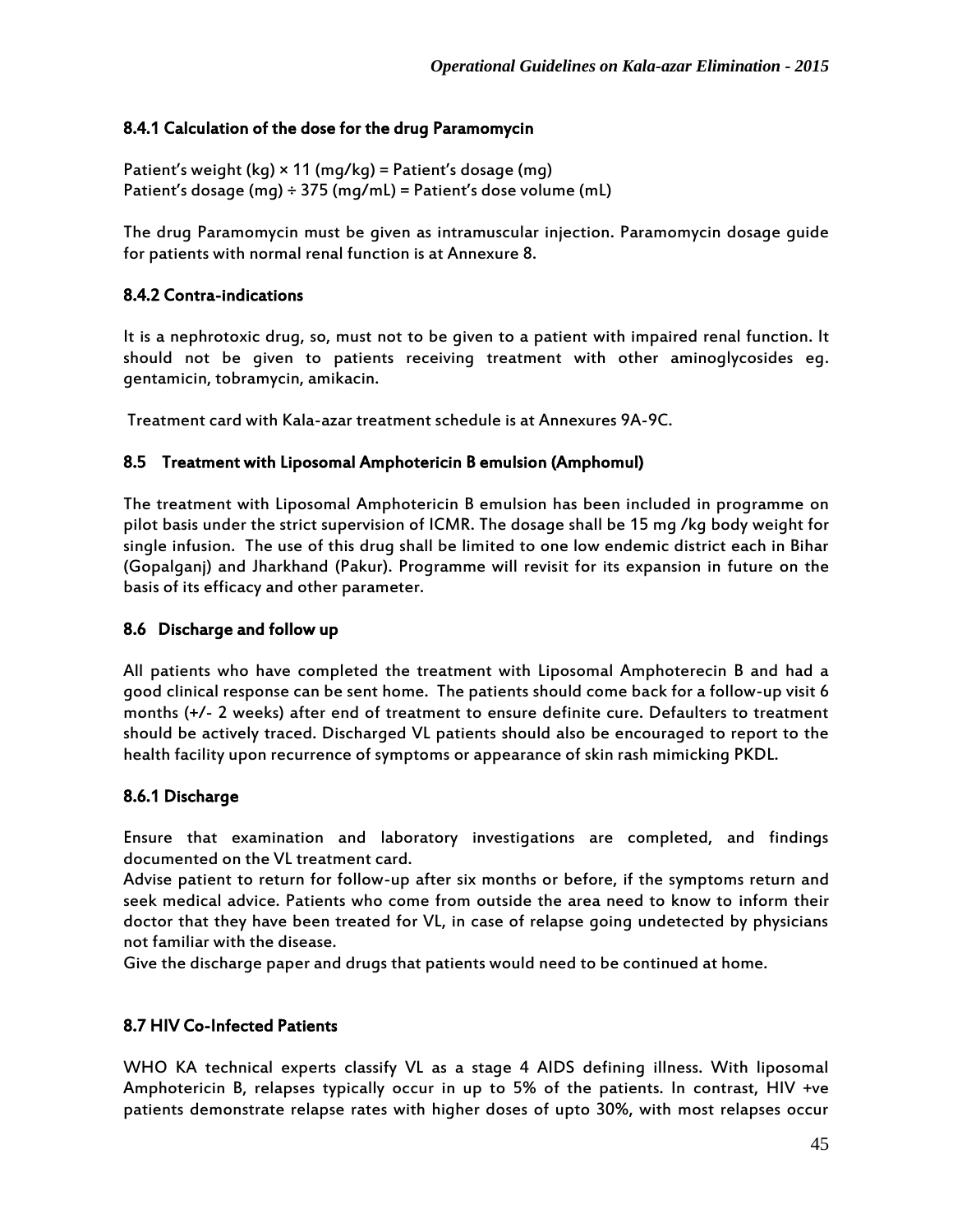within 6 months of initial cure. Relapses tend to have a higher parasite load and are difficult to treat. PICT (Provider Initiated Counseling and Testing) should be routinely offered to patients of all age groups testing positive for KA. It is imperative that these patients after receiving treatment for the KA infection are referred to appropriate facilities to receive ART treatment for their HIV infection.

## 8.7.1 HIV Diagnosis

HIV should be confirmed by at least three different tests-Two rapid tests, and one ELISA test. All three tests should be positive for declaring the result as positive (refer NACO guidelines for details), and in such cases, CD4 count should be done before initiation of ART.

#### 8.7.2 Primary VL treatment in HIV/VL patients

There is limited evidence for treatment of HIV-KA co-infected patients in the Indian subcontinent. However, it was decided to adopt WHO guidelines on treatment of HIV-VL coinfected patients (LAMB 40 mg/kg body weights as total dose, 3-5 mg/kg daily or intermittently for 10 doses, days 1-5, 10, 17,24, 31 and 38). FAQ regarding HIV-VL co-infection is at Annexure 10.

## 8.8 Post Kala-azar Dermal Leishmaniasis (PKDL):

Following the 2012 WHO manual for management and control of PKDL, the following treatment options were suggested for the Indian subcontinent:

In order of preference:

Miltefosine: 100mg orally per day for 12 weeks Amphotericin B deoxycholate :1mg/kg over 4 months 60-80 doses Liposomal amphotericin B: 5mg/kg per day by infusion two times per week for 3 weeks for a total dose of 30mg/kg

#### 8.9 Pharmaco-vigilance

Pharmaco vigilance is important to ensure the safety of the medicines used in the treatment of Kala-azar. It should be the joint responsibility of selected sentinel sites and of the national programme. Pharmaco vigilance by sentinel sites only will provide limited data at a high cost but the quality is likely to be very good. In contrast, the programme can provide very useful information but unless protocols are appropriate and the supervision is strong the quality of information may be compromised.

Each medicine has got some side effects. The following measures will help to recognize early appearance of side effects.

Monitor the patient regularly for signs and symptoms (indicative of side effects of drugs) as advised by the programme. These signs and symptoms should be classified as major and minor. Perform the tests as recommended in sentinel sites and monitor the results. This can help to take timely measures even before the signs appear.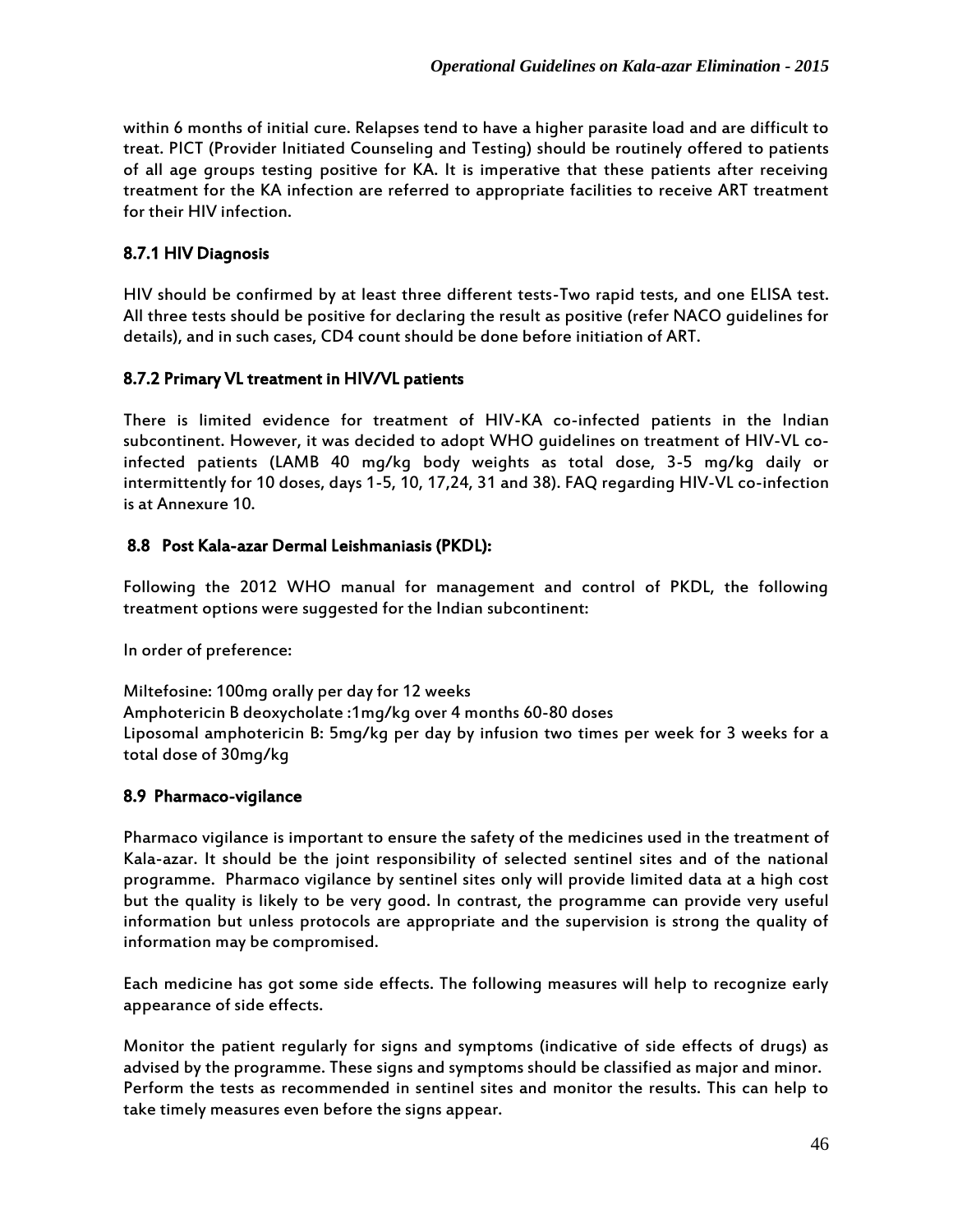Periodic meetings should be organized by the programme to review the reports of major and minor side effects obtained from the different levels and take into consideration the findings of the sentinel sites. This will help guide the programme in recommending the tests that should be done to monitor the patients on treatment.

Regularly report the side effects on the reporting formats to higher levels once in a month for a review and feedback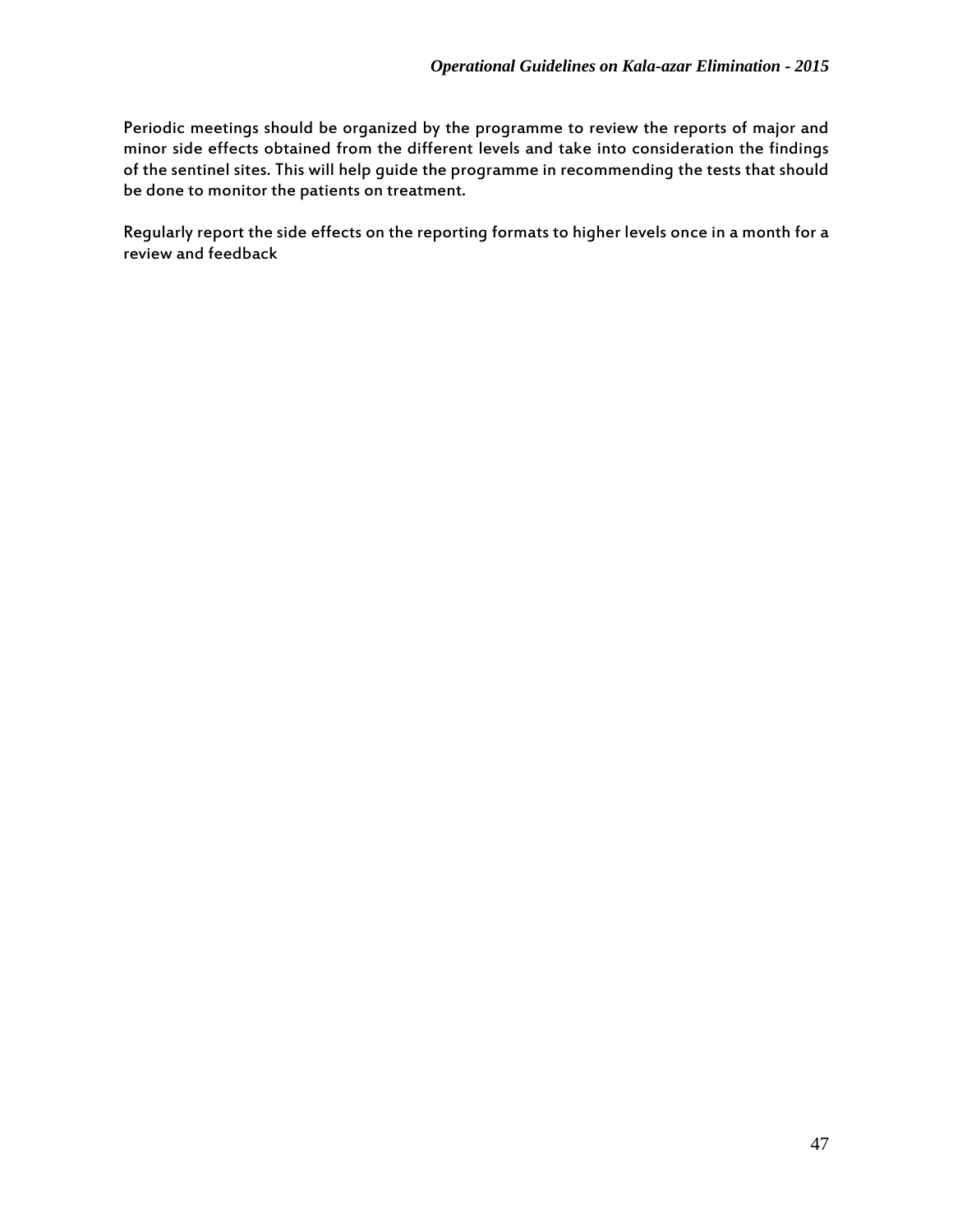# **Chapter- 9**

# **Training of Human Resources**

- Induction training to the staff like state/district Consultant, Medical officers of BPHCs, KTS, Personnel of development partners, Malaria Inspectors, Basic Health Workers, ASHAs, AWWs to be ensured.
- On the job training of the above staff for acquiring skills and knowledge while performing field duties.
- Re-orientation training to all the levels of staff like ASHAs, Village Volunteers, AWWs, spray workers etc. so that the knowledge acquired remains intact.

NVBDCP is a constantly evolving programme with updating of strategies and revision of policies, which require training and re-training of staff at different levels.

There is a requirement of training of a variety of health care staff involved in service delivery at all levels. These are personnel who have years of work experience and established work patterns. During the training, it is important to ensure their participation and active involvement. Interactive tools like modular trainings, case studies, field exercises etc. should be used instead of monotonous lectures. The trainers should act as facilitators, guiding participants using their own knowledge rather than supplying them with facts.

Training is designed to impart the necessary knowledge and develop the required skills while on the job to change the performance of people assigned the jobs. The training should be an ongoing programme with an inbuilt provision to update knowledge and skills in the light of scientific and technical advances.

The participants should be treated with respect and should be allowed to provide inputs regarding schedules, activities and other events. Discussions should be encouraged. Hands-on work, group and individual projects, and classroom activities should be planned. Audiovisual aids, role plays and case studies should be used.

# 9.1 Types of Training

9.1.1 Induction training. Induction training is meant to enable newly recruited staff to become productive as quickly as possible. In NVBDCP recruited staff such as District VBD Consultants and KTS will need induction training soon after they join. The following areas may be included in induction training:

9.1.2 On-the-job training. On the job training occurs when workers learn skills whilst working alongside experienced workers at their place of work.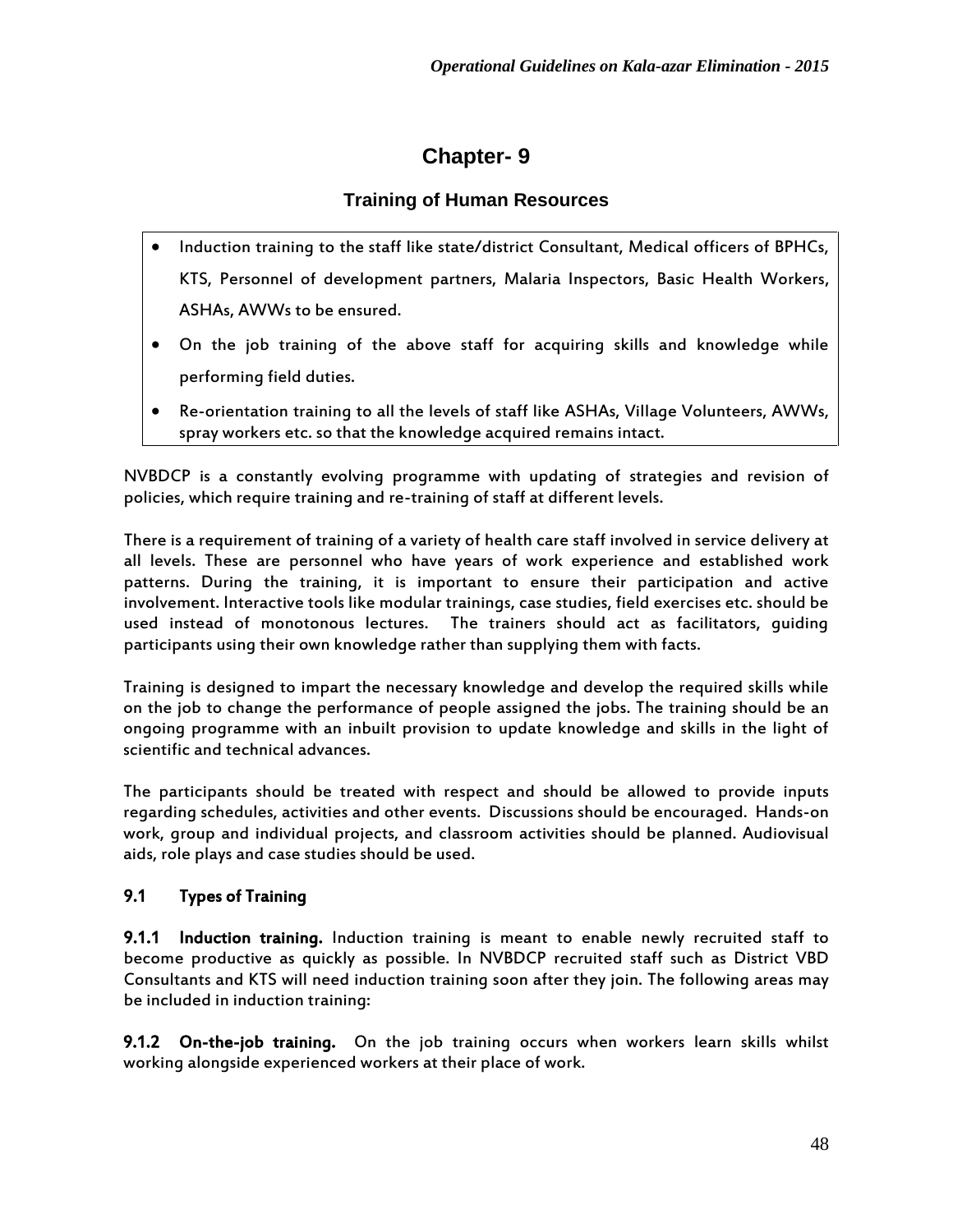9.1.3 Off-the-job training. This occurs when workers are taken away from their place of work to be trained during a short period. This may take place at a training academy, at a PHC, if class room facilities are available, or at school premises during weekends.

## 9.2 Personnel involved in Kala-azar control and / or case management.

The following are staff involved in Kala-azar control and / or case management and require training at the time of joining and reorientation trainings.

- District VBD officer( previously designated as DMO) and DVBD consultant
- Assistant DMO / VBD Consultant
- MO-CHC / PHC / hospitals
- KTS
- Multi Purpose Health Supervisor (Male)
- Multi Purpose Health Supervisor (Female)
- MPW (Male)
- MPW (Female)
- $\bullet$  LT
- Pharmacist
- IRS teams
- AWWs
- ASHAs / Village link worker / NGO volunteer

The matrix on training needs of different categories of staff for introducing new norms presented is presented at Annexure 13.The trainings are to be tailored to the job responsibilities of the health functionaries. Certain categories can be trained together, for example DVBDCOs and VBDs.

## 9.3 Planning process of training in a district

The training of MO-PHCs, MPWs and ASHAs are integrated with NHM trainings. However, additional programme specific trainings are needed to be planned and imparted separately.

The estimation of training load is to be done at the beginning of the year. This should consider the number of personnel sanctioned and working at different levels in the district. The existing training status of the personnel is to be noted. This would give the requirement of the number to be trained and batches of trainings to be conducted.

## 9.4 Monitoring and Evaluation of training

It is very essential to monitor the quality of trainings. Concurrent evaluation of the trainings could be done by independent observers. Pre- and post-training evaluation should be conducted. Feedback on quality of training, as well suggestions for improvement should be obtained from the participants at the end of each session. SPOs would be required to submit quarterly progress reports on training as per formats given in the M & E framework. The report should reach the Directorate of NVBDCP on or before  $20<sup>th</sup>$  of the succeeding month of the quarter.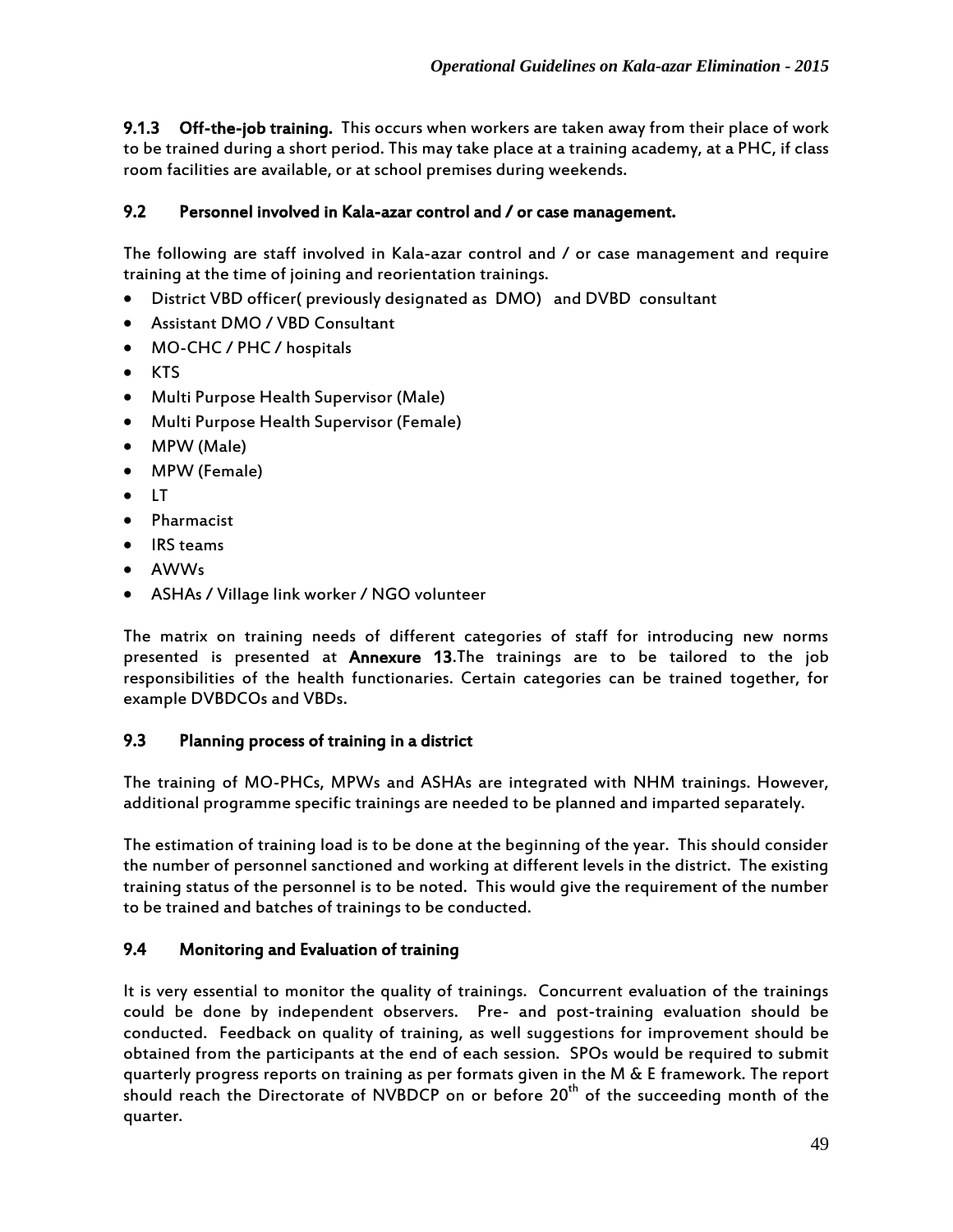# **Chapter-10**

# **Behavior Change Communication (BCC)**

- For successful implementation of any disease control programme, community mobilization for seeking their support is as important as developing new tools.
- Communication experts to be roped in for developing the IEC/BCC plans in consultation with community.
- Media research to unravel the perception and use of media by the community which is of paramount importance.
- Focus on printing material display of banners to be significantly minimized and emphasis on IPC, Group discussion etc to be made.
- Simpler messages to be developed for awareness on causation & prevention of the disease.

## 10.1 Introduction

Kala-azar elimination is currently focused on increasing the awareness about the problem and possible solutions. The strategy used comprises of IEC. In addition, campaigns are organized in India as Kala- azar fortnights. In these campaigns, the health care workers and volunteers visit house to house for case search.

#### 10.2 Interventions Available

Three interventions of proven value are now being introduced at large scale into the programme, each of which has benefits tangible even to the lay person, and thus having high likelihood of acceptability and utilization.

## 10.3 Diagnosis

In the place of other tests which involve delay in getting results, rapid diagnostic tests etc are now available for diagnosis of Kala-azar. These tests can be conducted at the Block level. Like malaria where ASHAs have been authorized to do the rapid test. In case of Kala- azar, it is different because here the Clinician/ Medical officer is to apply clinical judgment. Moreover, the Rapid test under Kala-azar is antibody based where as in malaria it is antigen based. Antibody based test can give false results from six months to one year after complete cure. In such case the best method of diagnosis is through splenic/ bone marrow investigation.

## 10.4 Treatment

Kala-azar drug Miltefosine and Amphoterecin B injection are used for the treatment of Kalaazar which is nearly 100% effective and is not associated with any major side effects. However, miltefosine long duration of treatment is one of the barriers for treatment compliance.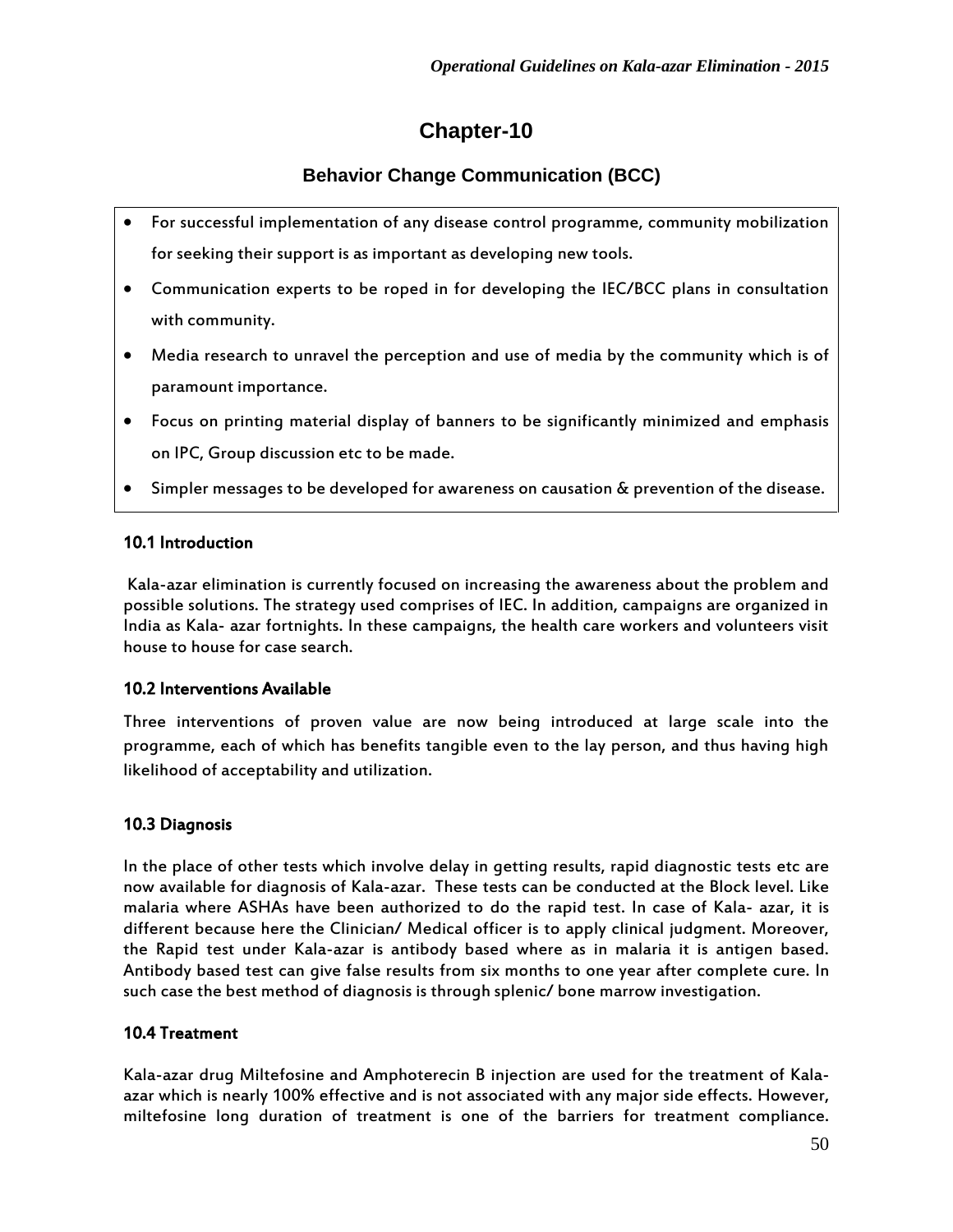Moreover, this drug can't be used among pregnant women, child bearing age women and children less than two years of age.

In view of this, programme has introduced single day treatment with Liposomal Amphoterecin B injection from 2014 through WHO. This drug has more than 98% efficacy as per WHO report with no side effect. Introducing this in the programme will improve treatment compliance. Other drugs, like combination treatment (miltefosine+ paromomycin) of 10 days duration, Amphoterecin B deoxycholate injection, Liposomal Amphoterecin B emulsion form (15mg/kg bw) are also available in programme to choose besides Miltefosine.

#### 10.5 Incentive details.

- 10.5.1 Wage compensation for Kala-azar patients: Rupees 500/- for completion of treatment irrespective of any drug regimen.
- 10.5.2 Wage compensation for PKDL Patients:
	- Rupees 2000/- after complete treatment irrespective of drug regimen.
- 10.5.3 ASHA
	- 1. Rupees 300/-for reffering and ensuring full treatment of Kala-azar patients.
	- 2. Rupees 100/- per IRS round for community motivation (Rs. 200/- for two rounds).

#### Key message for early diagnosis and complete treatment

- 1. Kala-azar is a curable disease. It should be recognized as early as possible and completely treated as soon as it is diagnosed.
- 2. Diagnosis and treatment of Kala-azar and PKDL are free of cost.
- 3. Government will compensate for loss of wages and for travel cost.
- 4. For admitted patients, the patient and attendant will get food without any charge.
- 5. There are few side effects of the medicines and even if they occur, the side effects can be treated.
- 6. The patient should continue treatment as advised and must not stop the treatment even when he/she is feeling better.
- 7. A cure will help the patient to become normal and it would prevent the spread of the disease to others in the neighborhood.

#### Key message for effective coverage with IRS

- 1. All the households should know the schedule for spraying of the households so that they are ready to get their house sprayed after removing their belongings.
- 2. All the surfaces to be sprayed should be cleared for complete coverage.
- 3. The cattle sheds should be sprayed thoroughly.
- 4. Do not wash or mud plasters the sprayed surface for a period of 3 months after the spray. This will ensure maximum effect of the insecticide.
- 5. Keep the household and the surrounding clean especially the areas where there is dampness.
- 6. Keep foods and food products covered and make sure that these are not sprayed with insecticide.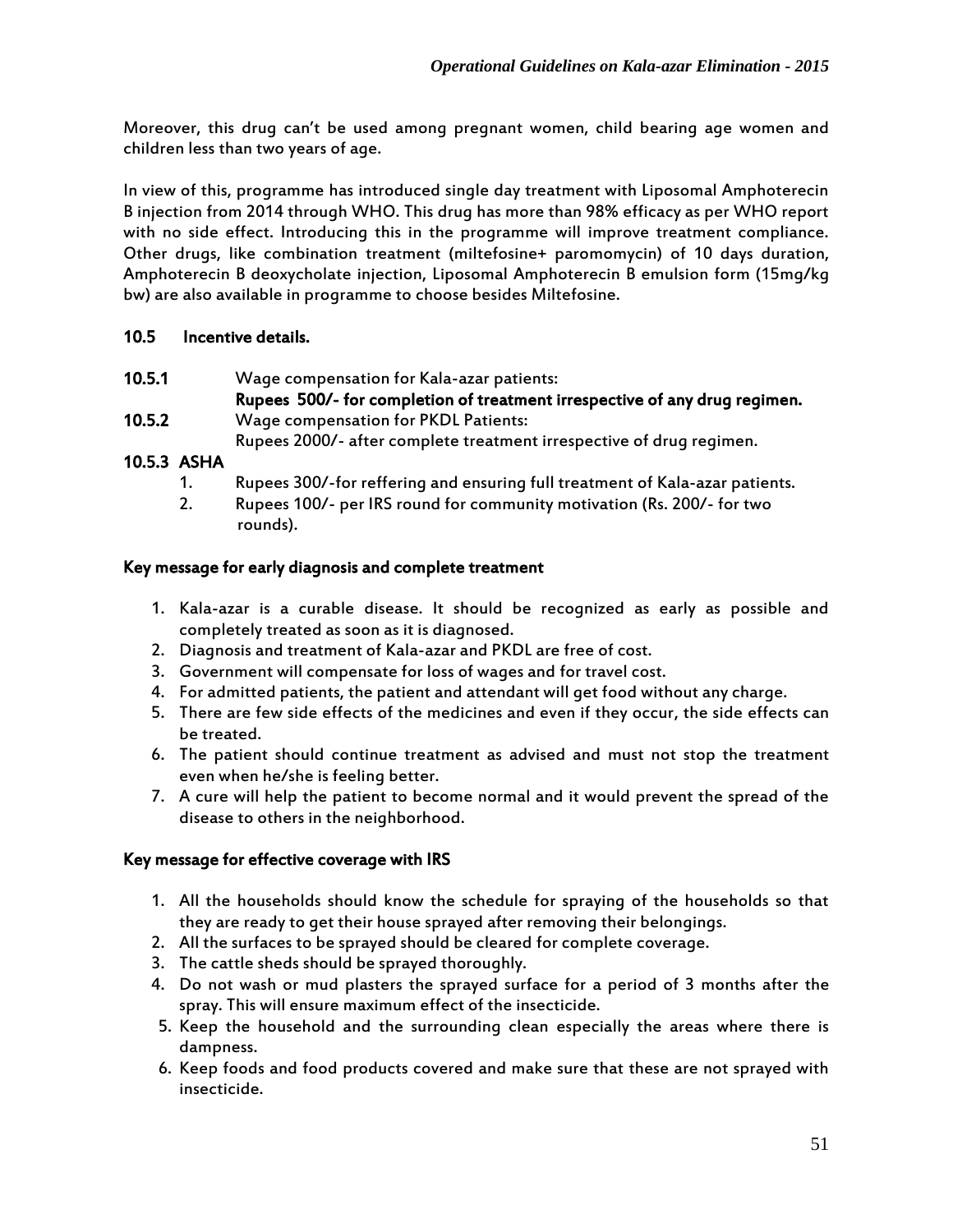#### 10.6 Referral Services

Ensuring early transport of patients of severe Kala-azar cases to the correct referral institution

Helping the family to avail government schemes supporting costs of transportation and treatment.

#### 10.7 Behavior Change Communication (BCC)

Behavior Change Communication has been defined as a process of learning that empowers people to take rational and informed decisions through appropriate knowledge; inculcates necessary skills and optimism; facilitates, stimulates pertinent action through changed mindsets, modified behavior and reinforces the same.

- The analysis of values, beliefs and practices will tell us what the most relevant barriers to behavior change are, and what messages and approaches are likely to be most effective, for which segment of the potential audience.
- Simplicity, brevity, do-ability and relevance are the cornerstones for effective communication for behavior change.
- Interpersonal communication or counseling (IPC) is the preferred primary approach, particularly when introducing new practices that people are not familiar with, since this permits adaptation to a specific context and set of circumstances, but less intensive methods may suffice to sustain change.
- There are no guaranteed success formulae. Every intervention must be periodically evaluated for effect and reasons for success or failure. This should lead to minor or major revisions to strategies and plans. Thus, BCC is an evidence-based process involving continuous learning. Besides these developmental partners are also helping for dissemination of IEC/BCC messages.

#### 10.8 Behavior change for impact

Strategic communication for behavior impact is needed for behavior change to occur. To create an impact it should be an integral part of social mobilization. A BCC strategy is needed for the following reasons:

- To influence planners, policy makers, other stakeholders for inter-sectoral involvement
- To mobilize additional resources and optimally use existing resources
- To use 'influencers' in the community for the empowerment of the community
- To empower and motivate community with information for appropriate behavior
- To get maximum output vis-à-vis the inputs
- To get behavior impact
- To monitor and measure the impact

#### 10.9 Advocacy for behavior change

Advocacy is a strategy to develop an enabling environment to influence political leaders, elected representatives, planners, policy makers, corporate sector, media, organized sectors,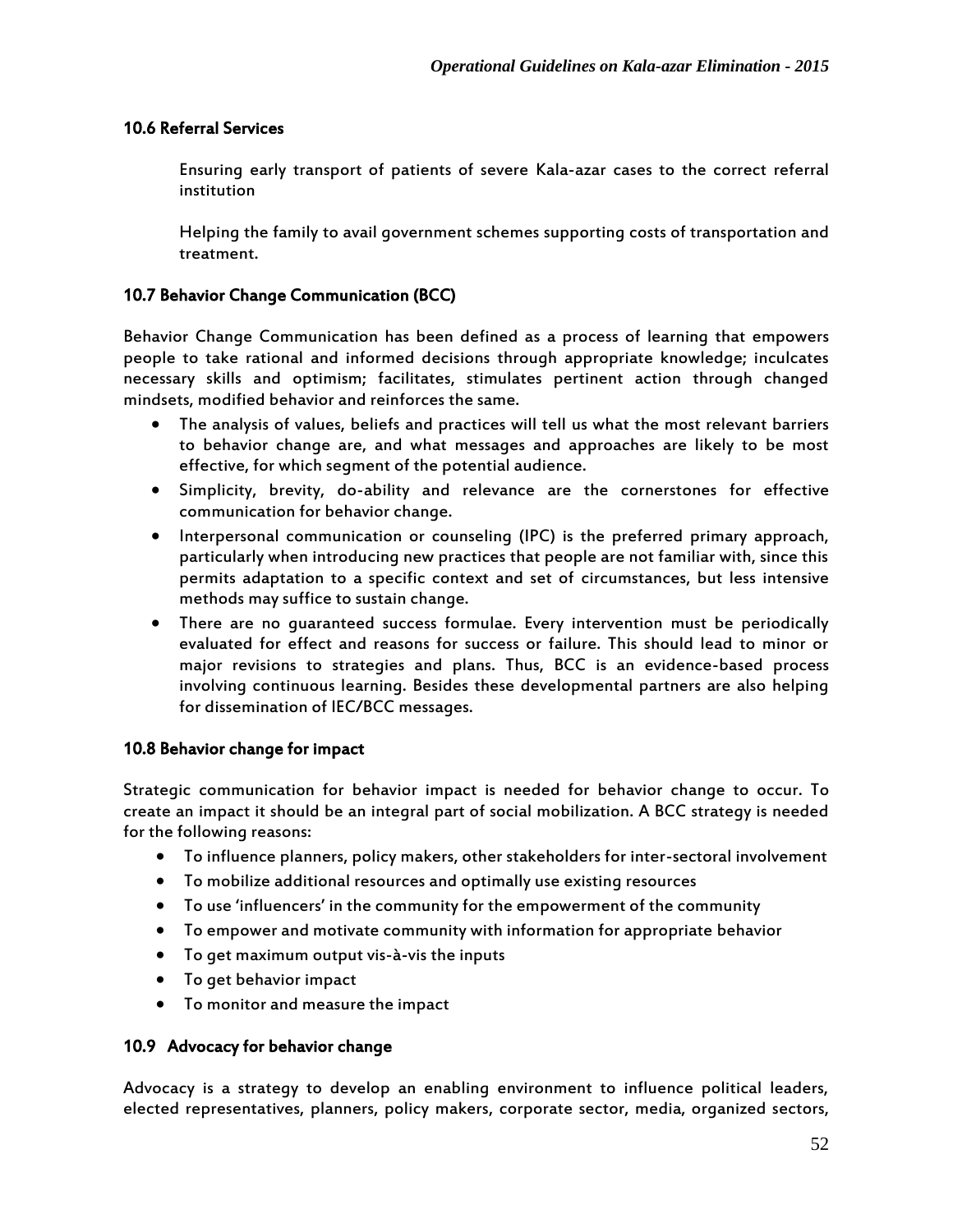professional bodies, academia, and the media. The objective is to enlist their commitment on a sustainable basis to become ADVOCATES for the programme.

Advocacy is needed to create policies or reform existing policies, and ensure that policies are implemented. There are a variety of advocacy strategies, such as discussing problems with policy makers, contacting political representatives, delivering messages through the media, writing letters to the editor/articles, or strengthening the ability of local organizations to advocate, organizing community meetings, distributing educational materials or other means to communicate one's views.

## 10.10 Identify preliminary behavior objectives

These are no final objectives hence the following need to be addressed during formative research.

- a) People suspected to be suffering from Kala-azar/PKDL utilize the services early in the disease for diagnosis and treatment from trained health care providers
- b) Cases of Kala-azar/PKDL complete treatment
- c) Household members ensure that the spraying is complete
- d) Personal protection measures are practiced to reduce human vector contact

#### 10.10.1 Segment the target audience

It is necessary to segment the target audience to identify the key audience that share similar characteristics and are most likely to respond to similar stimuli for bringing about a change. There are certain segments more in need of the behavior interventions than others. Within this segment there are more willing groups and others who are not quite ready. The willing groups should be targeted first. The segment chosen should be large enough and reachable. The size of the target group should be manageable and the resources should be adequate to be able to reach the segment.

#### 10.10.2 Increase the capacity in BCC

Strengthen the capacity of the staff, health workers and volunteers at the district and sub district level to plan manage and implement social mobilization and behavior change strategies. The sustainability and impact of interventions would depend on the capacity of the providers. Motivation of the person who is responsible for communication is a very important factor that determines the impact on the audience. The non-verbal communication and the timeliness of communication determine the effect that communication has on the audience.

#### 10.10.3 Key to success in BCC

- Elaborate plans for communication and sharing of knowledge and information, which should be an integral part of the strategy.
- Behavior change communication should be implemented only when the facilities are accessible, available and affordable to the target beneficiaries.
- The strategic plan for communication should be implemented in a pilot situation. It should be revised based on the pilot experience.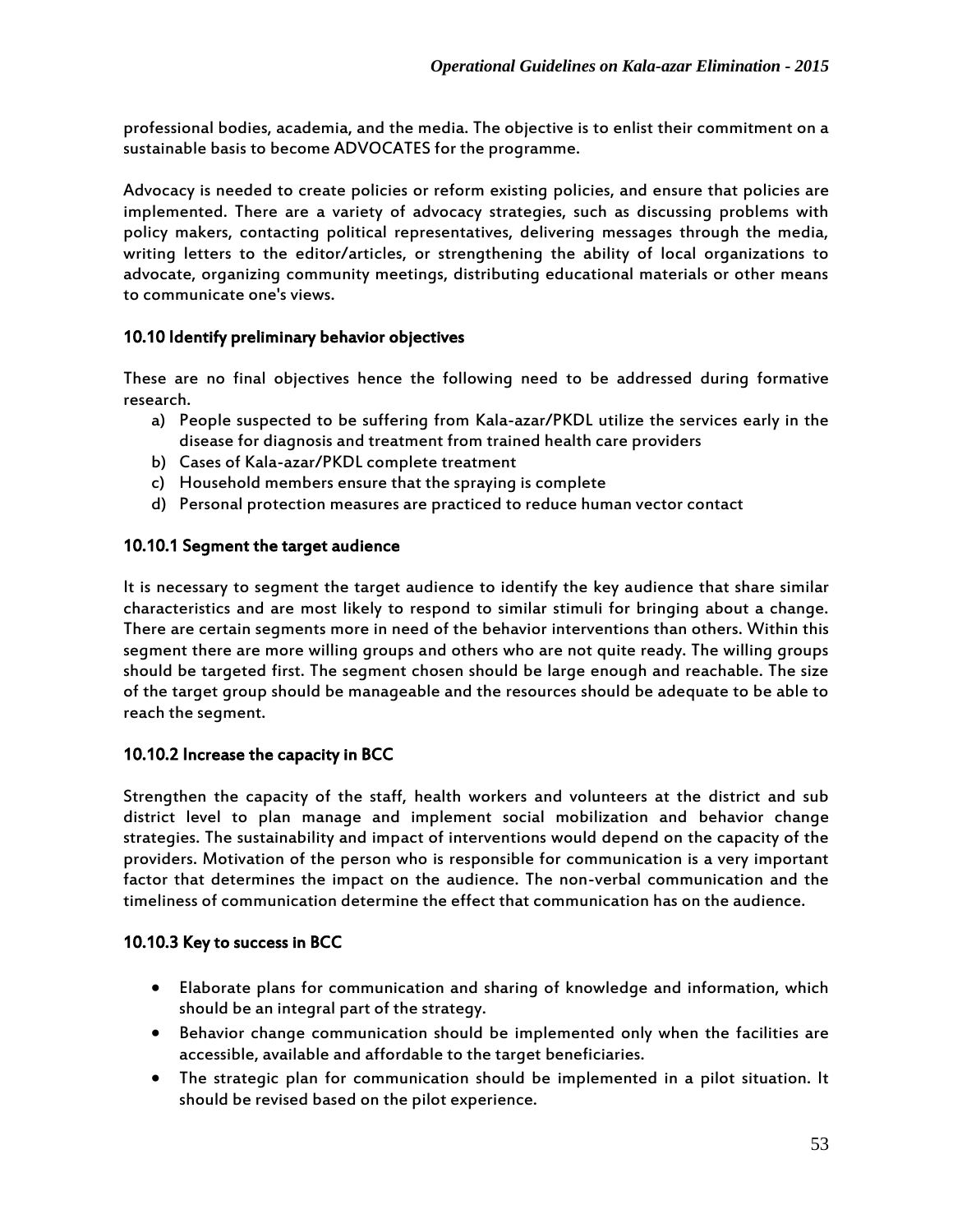• Involvement of the community is important for the success of Kala-azar elimination programme. The poor communities need to be involved maximally in the elimination programme.

#### 10.10.4 Reduce the human vector contact

This is the responsibility of all the individuals in the affected areas. People living in Kala-azar endemic areas should adopt suitable measures that reduce or eliminate human vector contact. Key messages should be developed with the following content.

- The contact with the vector most often occurs between dusk and dawn. Therefore protect them from a bite especially between dusk and dawn.
- Wear long sleeved clothes to prevent the sand fly from biting.
- Use mosquito repellents to keep the sand fly away.
- Sleep under bed nets that are treated with insecticides and have the appropriate mesh size to prevent the sand flies from entering the nets.

#### 10.10.5 Micro environmental Control

Micro-environmental control and management is the responsibility of each household, which can be achieved through their participation. Keeping the households and the surroundings clean will help to reduce the breeding sites for the sand flies. This should be done as a regular drill once a week. Guidance should be provided by the health workers and health volunteers and supervised by staff responsible for the elimination of Kala-azar.

#### 10.10.6 BCC in the Kala-azar control program: the goals and a practical approach

The communication strategy of Kala-azar control program is expected to serve the larger goal of the program: the reduction in morbidity and mortality from Kala-azar. Specifically, effective communication is expected to lead to the following:

- A. People and their representatives, particularly in high-burden districts, become aware of their entitlements under the Kala-azar control program, and actively demand and monitor the realization of these entitlements.
- B. Services offered by the program are widely and correctly utilized by affected families and communities.

#### 10.10.7 Simple mass communication before IRS

This can consist of recruitment of local folk media, NGOs and CBO's to explain the benefits and use of IRS spraying to communities.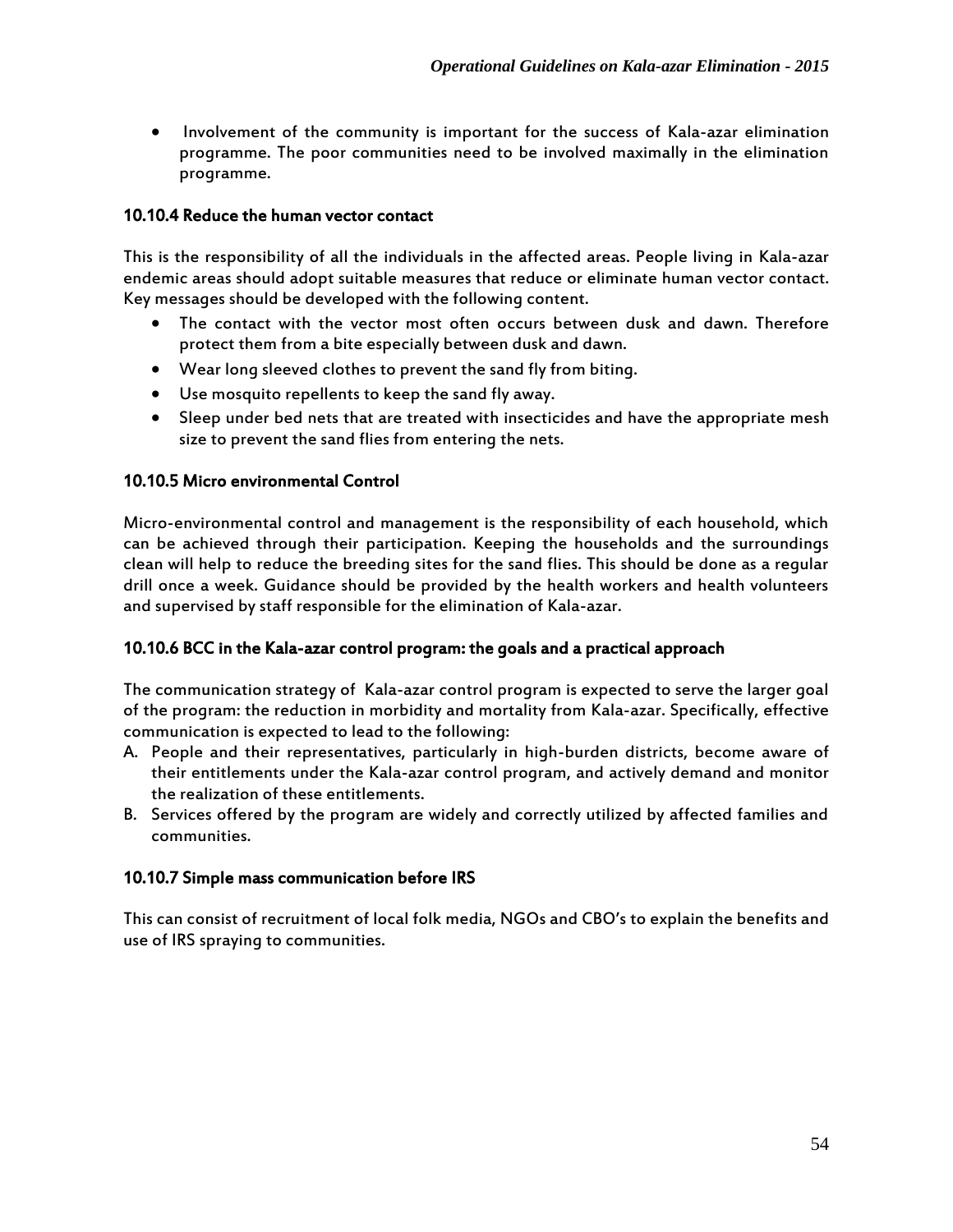#### 10.10.8 Simple information on entitlements provided to people's representatives and CBO's

Existing functional forums of the NHM in the district (Missions and committees) can be addressed by the Kala-azar program staff in the district, explaining the changes being brought into the Kala-azar elimination program, and the expected benefits. Such communication should highlight the specifics of services such as habitation-level availability of diagnostic and treatment facilities, and the large-scale availability of bed nets, as well as the terms of availability (time, cost, quality, etc).

Patients (young or adult who have received treatment with Kala-azar drug and cured fully can act as "Kala-azar Mitra (Friend)' who may be made responsible in his /her village to act as a communicator for informing any new Kala-azar resembling patient to the nearest health facilities /Kala-azar Technical Supervisor (KTS) /Block Co-ordinator.

#### Information

Some of the information that may be delivered for BCC is given below

#### To community at large

- 1. Fever more than 14 days could be Kala-azar.
- 2. Kala-azar can be fatal, so should be treated in time.
- 3. Kala-azar can be diagnosed easily at nearest government health facilities.
- 4. Free medicines for Kala-azar treatments are available at PHCs.
- 5. Make sure that your household should be sprayed with insecticide (DDT)/ SP (WDP)

#### Before and during the IRS round

- 1. Make sure you are available when the spray teams come on (date)
- 2. The actual spraying will take only a few minutes if everything is ready before hand.
- 3. The sprayed insecticide will not harm you, but it is best to wash utensils before use for cooking or eating
- 4. Make sure all rooms are sprayed including cattle sheds
- 5. Do not mud plaster for three months.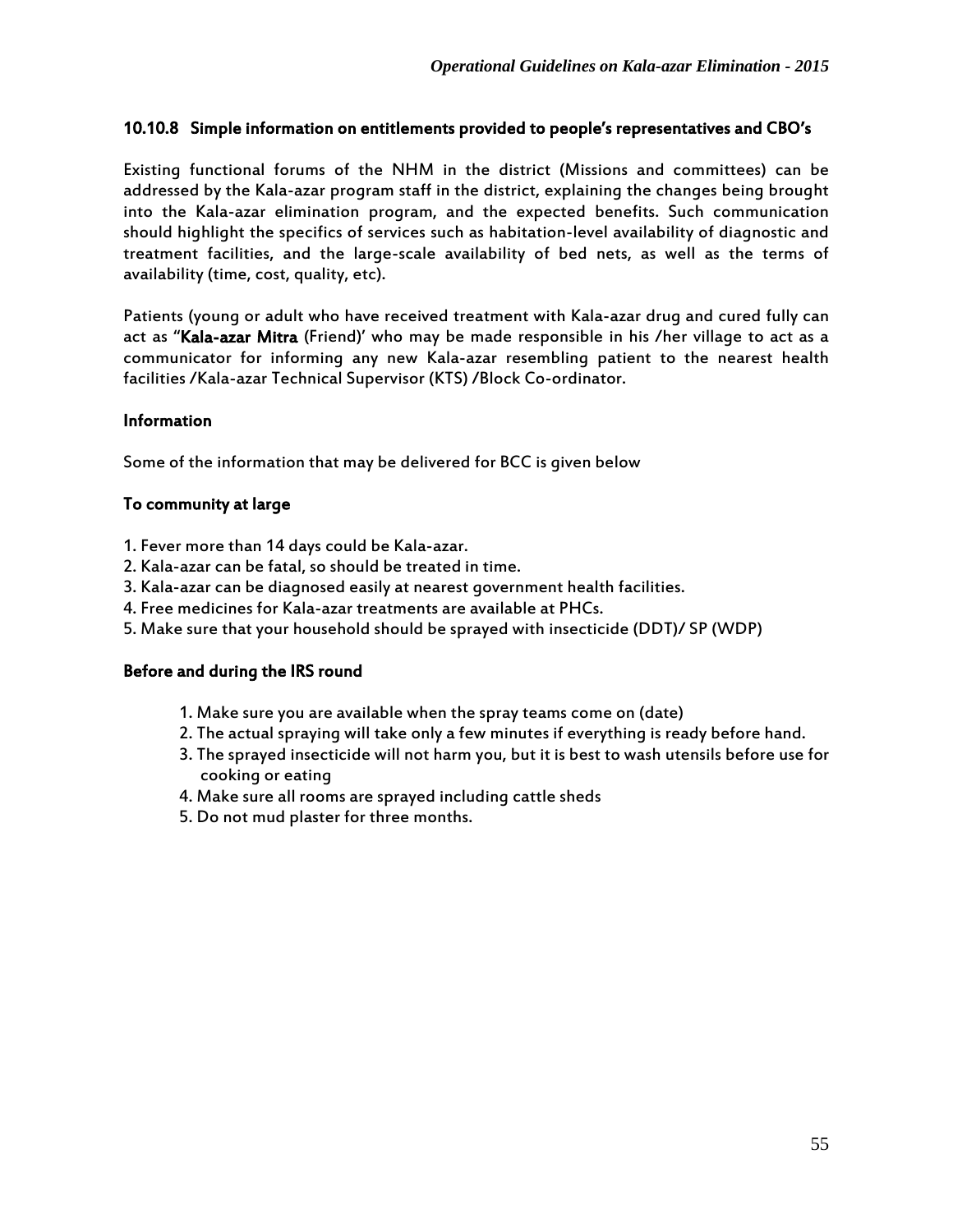# **Chapter-11**

# **Supervision and Monitoring**

- Monitoring and supervision of all the programme components by the identified officials/staff to be made mandatory
- Both direct and indirect supervisions to be planned
- Supervisory visit of the officials to be ensured.
- Monitoring indictors to be analysed before and after the visits.
- Medical officers of BPHCs to be made accountable for the successful implementation of the national programmes.
- Motivational level of all the concerned officials/staff to be raised.
- Monitoring and supervisory formats to be used for a feed back to the concerned officials.
- On the sport instructions depending upon the observation to be given for better results.

## 11.1 Supervision

Supervision and monitoring are the key elements of a successful programme that has components operating in the field. Supervision and monitoring are two separate entities, but in reality they work hand in hand. Supervision is in fact the continuous evaluation that provides guidance to ensure that a series of tasks are carried out by the concerned staff within a particular unit/ organization and is concerned with operational running. This should be part of the regular management activities. In supervision the most important activity is the visit by the supervisor. Visits by the supervisor enable them (health worker) to learn about the actual implementation whether carried out properly, supervisory visits assure the healthy workers of continuous and positive support by the programme. Supervision should be done in such a way that it motivates the staff working for Kala-azar. It should be done in very supportive manner. The health worker should feel that he is being assisted and his work facilitated and should not get the feeling that he is being audited or inspected.

## Needs for Supervision

- $\bullet$  It confirms that the job is being done as per the quideline.
- It enables to make minor but necessary correction to working methods of the health worker.
- It should indicate whether the health worker need training/retraining.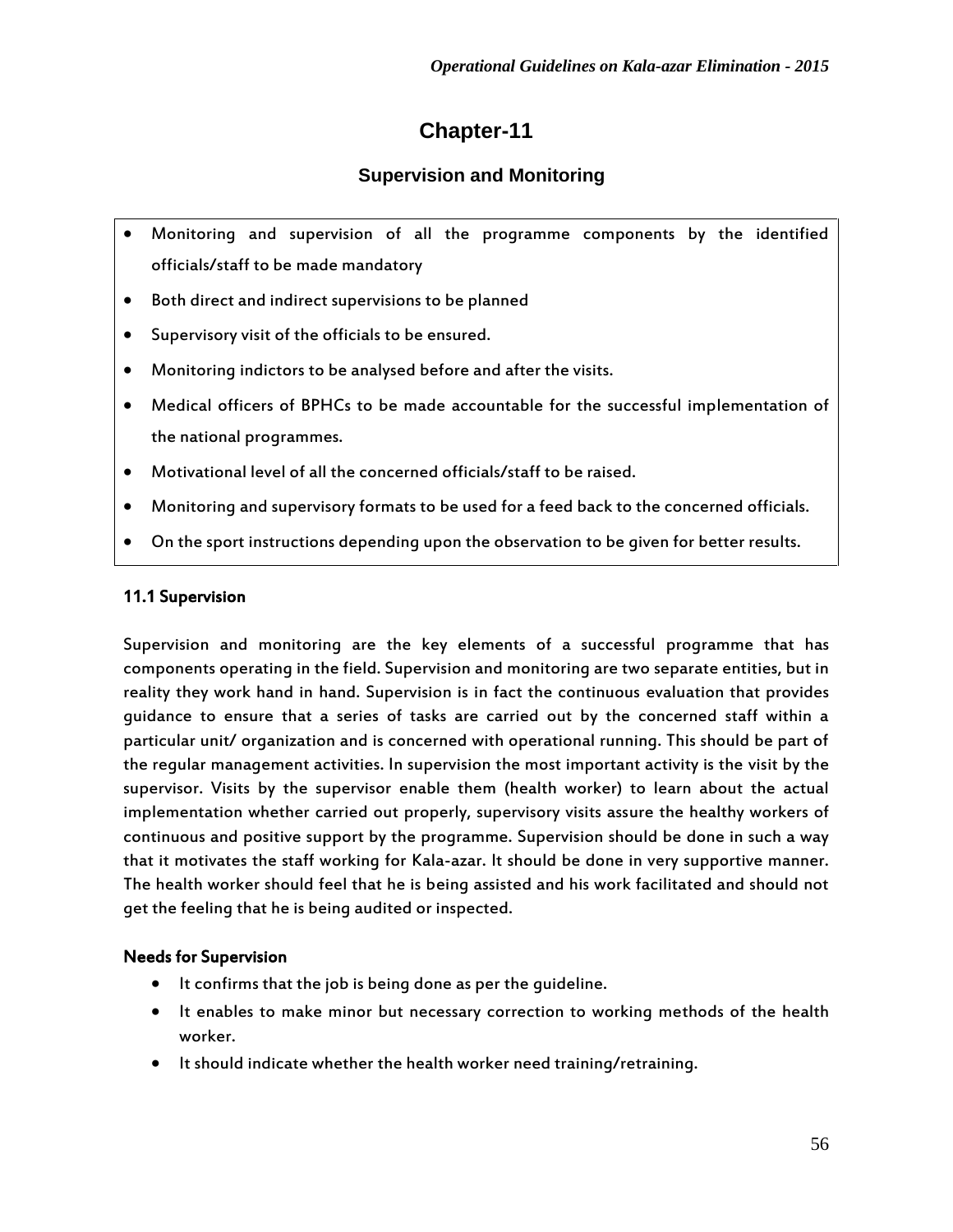## 11.2 Types of Supervision

There are two basic types of supervision; direct and indirect

#### 11.2.1 Direct Supervision

In case of direct supervision you are able to be in constant touch with the health worker and hence you are able to see what the worker is doing.

#### 11.2.2 Indirect Supervision

In case of indirect supervision the judgment is done from the records which they submit regularly.

Ensure that all forms, records and reports which are submitted should be well organized, complete and up-to-date.

#### Benefits of Supervision

- Strengthening of the programme implementation as per guideline.
- Impart field training of the staff, if it is felt that they are lacking skill in the specific task.
- Assist in solving problem faced by the health worker are affecting the outcome of the programme.
- Be well informed about activity to provide appropriate feedback.
- The supervisory visit should take place at a time when different work has been accomplished and not at a time when data is collected for compilation. Data collection should be separate activity when both parties have done their homework for forwarding the monthly/quarterly report to the higher authorities.

#### 11.3 Monitoring Indicators used for supervision

The data collected through the system of HMIS consists of volumes of information and is used to assess the performance of the programme at the local level. The monitoring indicators that are used in the programme are case finding, disease burden, programme management etc. The requirement of indicators, at each level of health care delivery, is very specific. At the lower levels like PHC's and Districts indicators are utilized for local decision making while at the National level they are more relevant for policy making and assessing the overall progress. Therefore when visiting a health facility the KTS should assess the situation based on the prescribed indicator at each level. Such an analysis should also be discussed with the health care providers at the respective level to objectively show to them the performance evaluation. For example an ASHA can be shown that the No of Kala-azar cases are rising or more No. of deaths is being reported than the previous year. Therefore she should focus more on timely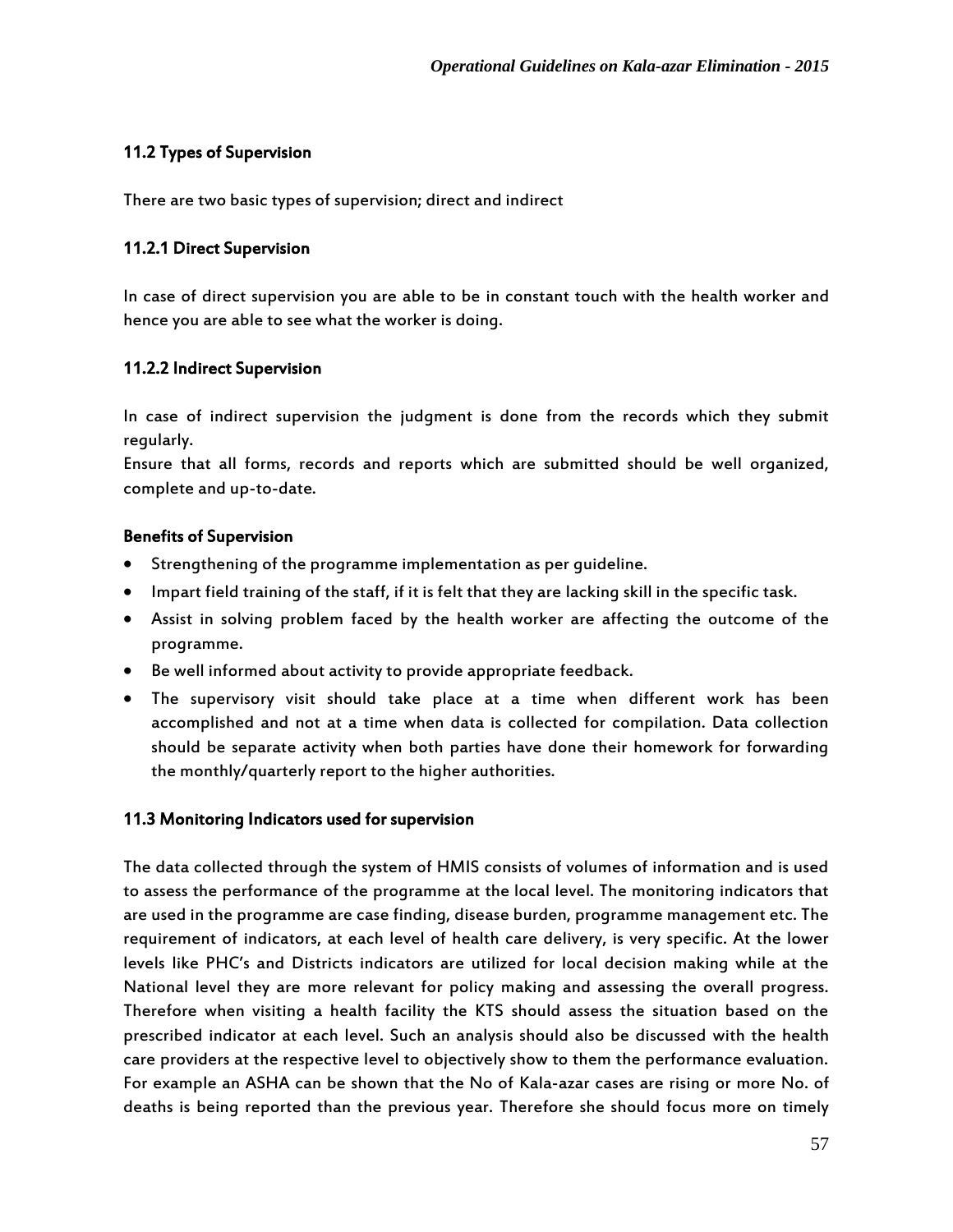case detection. One of the suggestions given to her by KTS could be increased advocacy in the community to improve its health seeking behavior for fever.

## 11.4 How to Establish Supportive Supervision

## 11.4.1 Improve performance

- Use a protocol/standard operating procedure including a supervisory checklist for each type of unit supervised.
- Conduct supportive supervisory visits also within health care facilities.
- Provide staff with updates on policies or new recommended practices. Undertake on-thejob training and see guidelines, manuals, visual aids.
- Plan supervision schedule in advance and communicate it to all those, who need to know. Lesser performing health facilities should receive strict vigil for better performance.
- Plan these visits as much as possible, when it is possible to observe the staff and interview patients. Talk to patients about the quality of services, preferably away from the health facility.
- Plan to spend sufficient time (from several hours, to a full day or more) to conduct the supervisory visit to each unit. Rushed visit with no time for dialogue does not bring desired outcome.
- Follow up on recommendations made during previous visits. Discuss progress with the health facility
- Check the stocks and the condition of equipment. Compare stocks with records.
- Review health facility records and provide feedback to the staff as well as MO in charge.
- Analyze programme indicators for the health facility to make the performance objective and measurable.
- Involve the community in the evaluation process. Ask community members how they are treated when they visit the facility. Talk to community leaders during the visit to get their feedback and identify jointly, what the community can do.
- Relationship between community and health workers should congenial.
- Discuss strengths and weaknesses, and actions to be taken (by whom and by when).
- Identify gaps and solve problems in positive ways
- Praise health workers in public for good performance and for practices that meet quality. Correct performance only through person-to-person contacts.
- Work with other health programmes to coordinate supervisory activities in a spirit of mutual support.
- Schedule a return visit before leaving the site.

#### 11.4.2 Maintain and enhance motivation

- Give praise and recognition to health workers for what they are doing right.
- Act on feedback from the health workers, health workers will feel valued that they have an impact. Show that you trust them (as much as you actually do)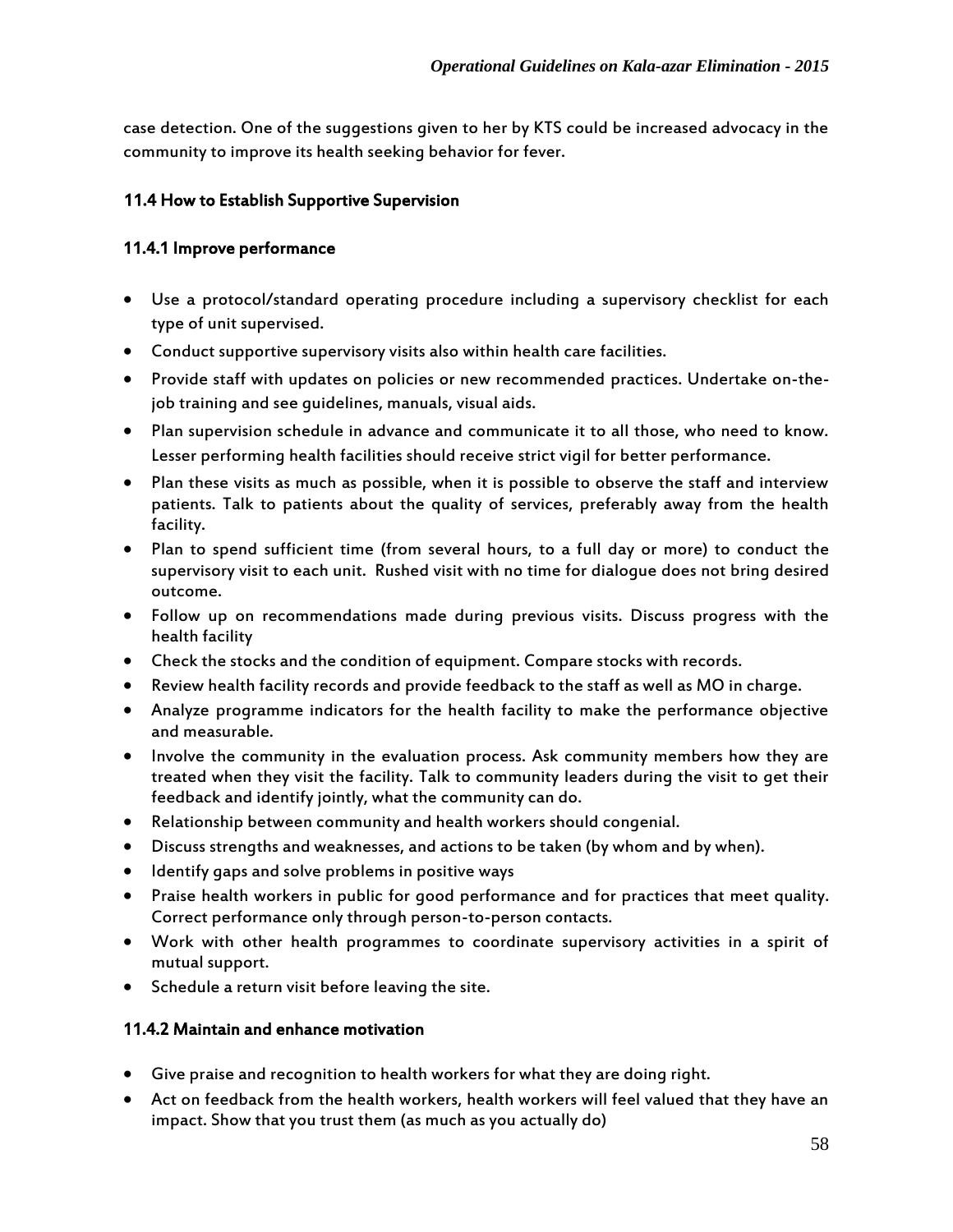Attend monthly meetings in all health facilities within the Block. This provides an opportunity for health workers to learn new approaches and strategies used in different health facilities and to receive continuing education. It can also be a forum to acknowledge their achievements.

## 11.4.3 Build sustainability

- Collect data on positive results gained from supportive supervision, such improved performance of health workers, improved coverage of IRS, better treatment etc.
- Develop a team approach involving Health supervisors & MPWs to increase supportive supervision at the health facility and make it a routine procedure, with or without frequent visits from the central or district level.
- Maintain supervisory register, tour diary, Vehicle log Book and route maps.
- Ensure rational use of RD Kits as per the program guidelines.

## 11.4.4 Monitoring

Monitoring means to watch keep track or check usually for a special purpose. In the case of Kala-azar it relates to maintaining and improving the Kala-azar care delivery so that it meets our aspirations to discover how and why we may have failed and to take appropriate action to improve performance. It is an ongoing process carried out by the programme implementers. The monitoring visits should ensure that work is being carried out along the Kala-azar control guidelines, so that at the end of the reporting period data can be gathered which is easy to interpret.

## 11.4.5 Characteristics of good monitoring activities

- Monitoring involves the selection of control indicators that reflect the permissible range of performance.
- It involves the gathering of information on how implementation is actually performed and comparing it against the desired standards.
- If needed taking corrective actions if deviations occur and provide timely feed back.
- It is the key to the quality assurance programme.
- A good monitoring system should provide answers to the following questions;
	- A) Why should we do it?
	- B) What should be monitored or evaluated?
	- C) By whom?
	- D) Where?
	- E) When?
	- F) How should it be done?

#### 11.4.6 Important ways of monitoring

- KTS should monitor and ensure rational use of RD Kits as per the program guidelines.
- KTS should monitor and ensure the consumption and collection of anti Kala-azar drugs by the patient.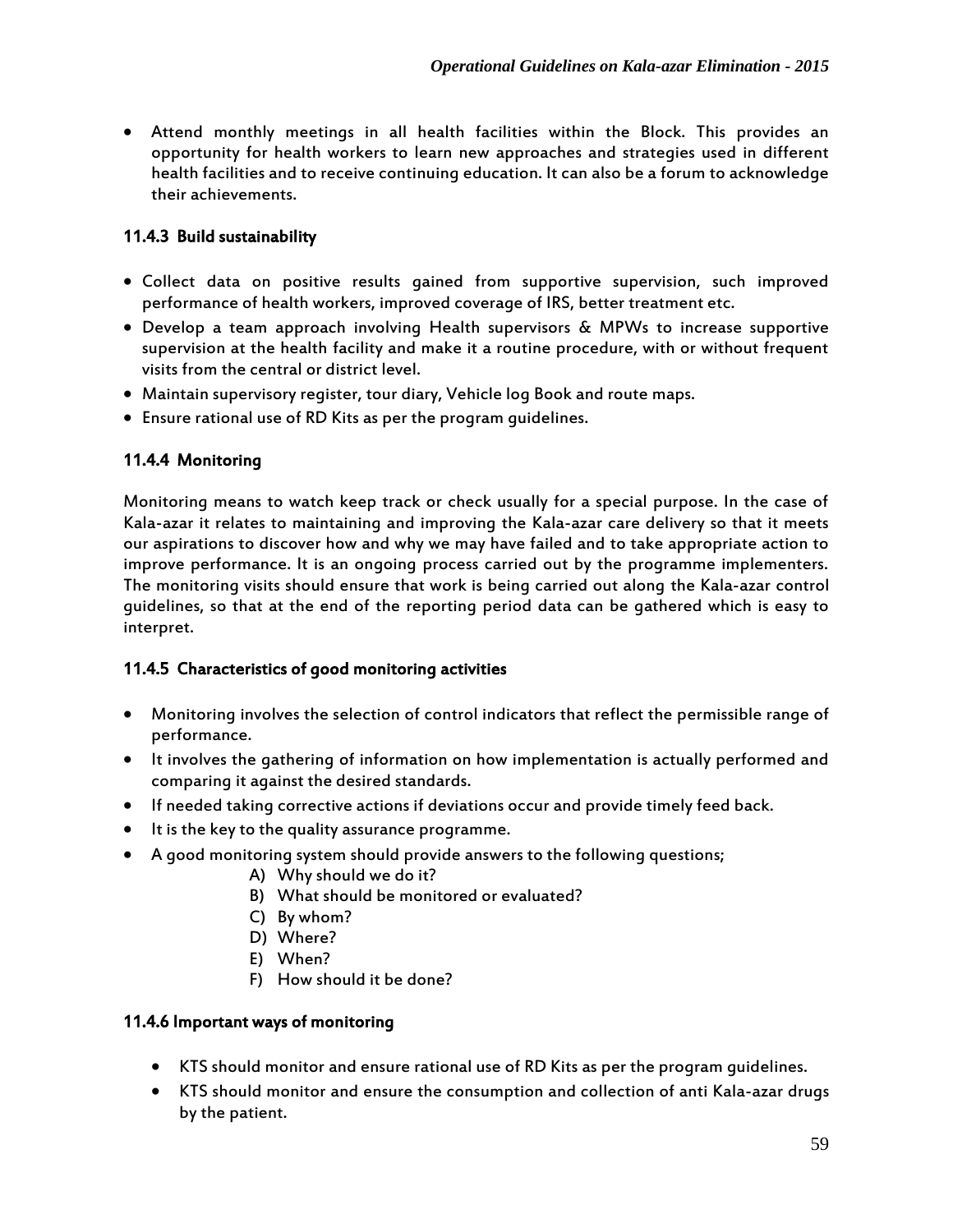KTS should monitor and ensure the intensive supervision of spray activities to its quality, coverage and implementation of IRS rounds.

## 11.5 ASHA

Every village/large habitat will have a female Accredited Social Health Activist (ASHA) chosen by and accountable to the panchayat, to act as the interface between the community and the public health system.

ASHA acts as a bridge between the ANM and the village and be accountable to the Panchayat. She is an honorary volunteer, receiving performance-based incentives for promoting universal immunization, referral and escort services for RCH, construction of household toilets, and other healthcare delivery programmes.

## 11.6 Role of Kala-azar Technical Supervisors (KTS)

He/She will be responsible for supportive supervision and micro-monitoring for Kala-azar prevention and control at sub district/block level in Kala-azar endemic districts. The module and standard operating procedures will help the KTS in discharge of his duties as well supervising the programme on issues like:

- 1. Kala-azar prevention and control operations in the designated blocks.
- 2. Promoting early care seeking if Kala-azar is suspected.
- 3. Convincing the patients suffering from Kala-azar to complete the treatment.
- 4. Rationalizing use of RD Kits (Rapid Diagnostic test) as per the program guidelines.
- 5. Undertaking advocacy with the community for participation in ensuring complete and uniform coverage of their households with insecticides (IRS).
- 6. Behavior change communication (BCC).
- 7. Checking up to date maintenance of records and timely submission of reports.

#### 11.7 Role of Development Partners

BMGF /CARE is supporting the programme by providing human resource like District Prgramme Officer (DPO), Block Coordinators in endemic blocks & state level experts who monitor the proramme as per NVBDCP guidelines.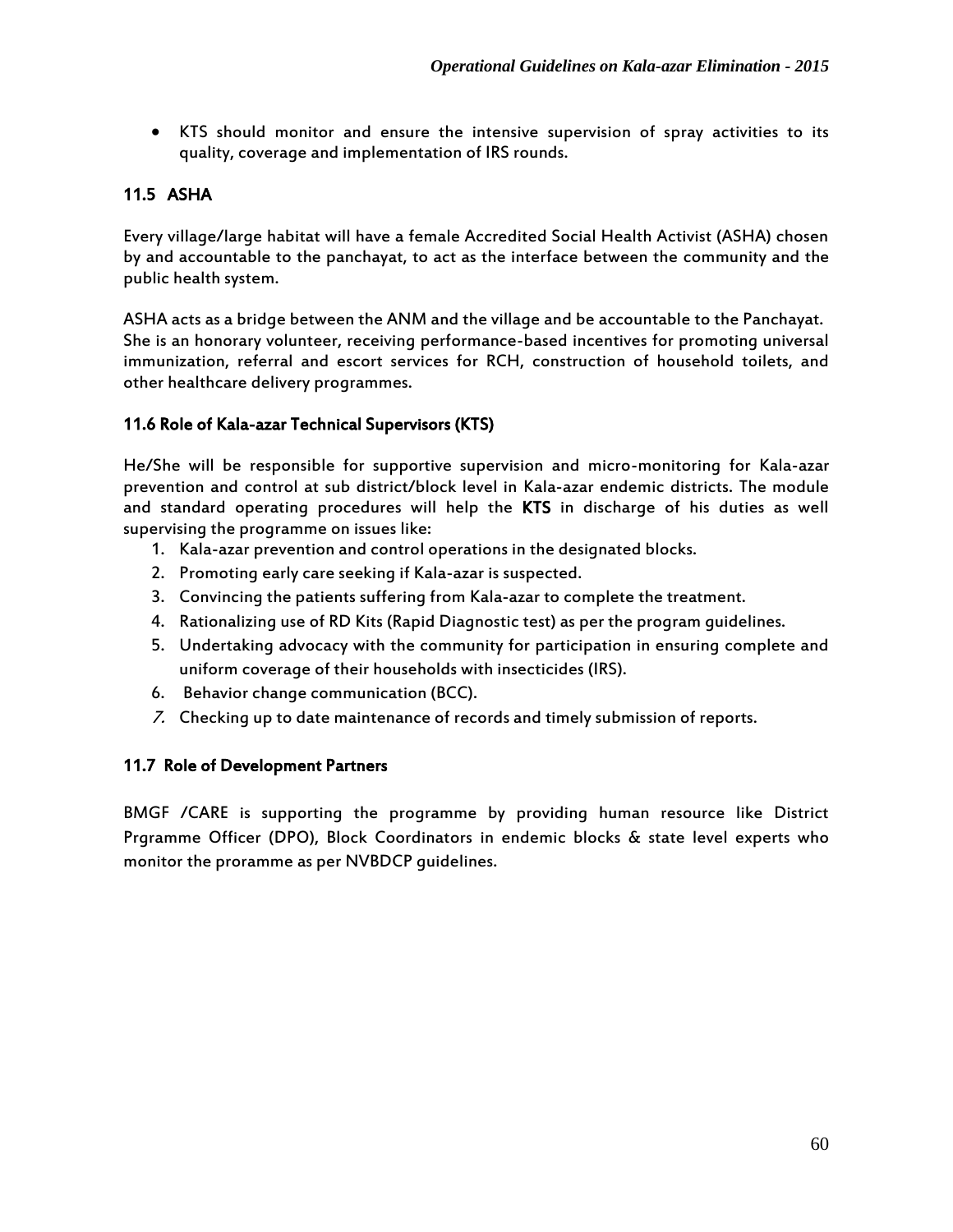# **Chapter-12**

# **Kala-azar Logistics**

- For successful implementation of the programme strategies, availability of the material and equipment should be ensured.
- Inventories to be made of the drugs, diagnostic kits, Insecticides, spray equipments, monitoring formats etc.
- Supply chain management at the state/district/Block PHC level to be monitored & strengthened.\
- Any shortfall to be conveyed in advance so that timely logistic supplies are made wherever, necessary.

## 12.1 Logistic of anti-Kala-azar drugs

## 12.1.1 Drug management cycle of anti-Kala-azar drugs

The management cycle of anti-Kala-azar drugs comprises many multiple drugs including single day treatment with Liposomal Amphoterecin B ( LAMB) There are five elements which are involved in the management of drug cycle:

- drug selection
- quantitative assessment of drug requirements
- management of procurement and distribution
- assurance of drug quality
- ensuring rational drug use

A number of factors must be considered when selecting Kala-azar drug, including the efficacy of the drugs, success of the treatment regimen, adherence, the treatment strategy, possible side effects, and the cost of the treatment. Accurate demand forecasting of Kala-azar drugs, i.e. correct quantification of the drug needs for a specific period of time, is one of the elements that guarantees an uninterrupted drug supply. There are two main approaches for demand forecasting:

Usually, the most precise method for demand forecasting is the consumption-based approach, consisting of projection of future needs based on records of past consumption of individual drugs. This method assumes that the data are complete, accurate, and properly adjusted for stock-outs and anticipated changes in demand and use. This method is recommended once KA-DOT activities have been established for a period of time.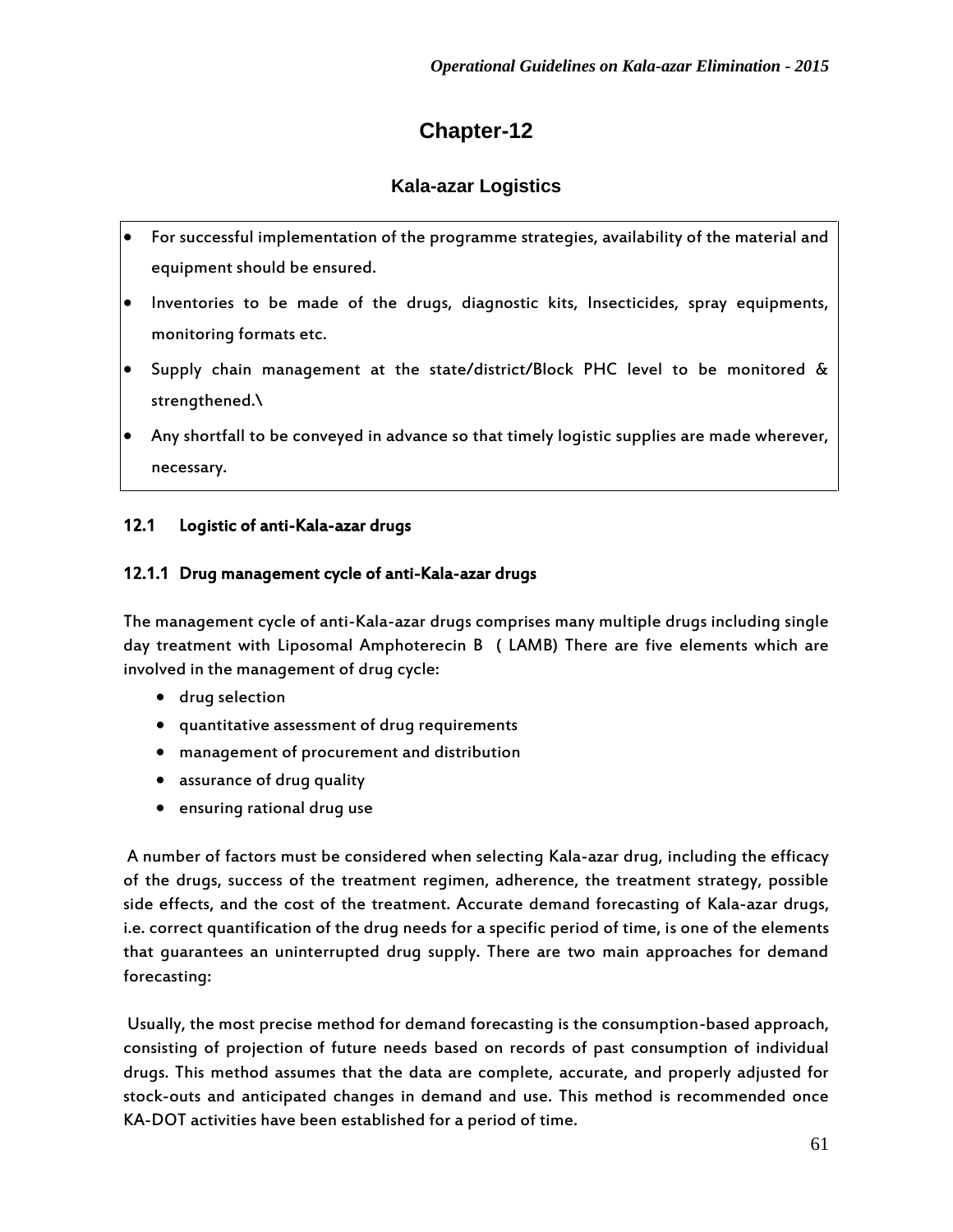The morbidity-based approach method is recommended for the initial phase of KA-DOT activities. In this method, the standardized treatment regimen and the number of patients to be treated are taken into account. Several other key factors must also be considered, including the existing stock, lead time for delivery, safety stock needed and the shelf lives of the drugs.

Availability of drugs and diagnostics should be available in all the health facilities round the year.

The details with regard to the position of insecticide, drug and diagnostics and stock report on spray equipment are to be provided in the format placed at Annexures 14, 15 & 16 respectively.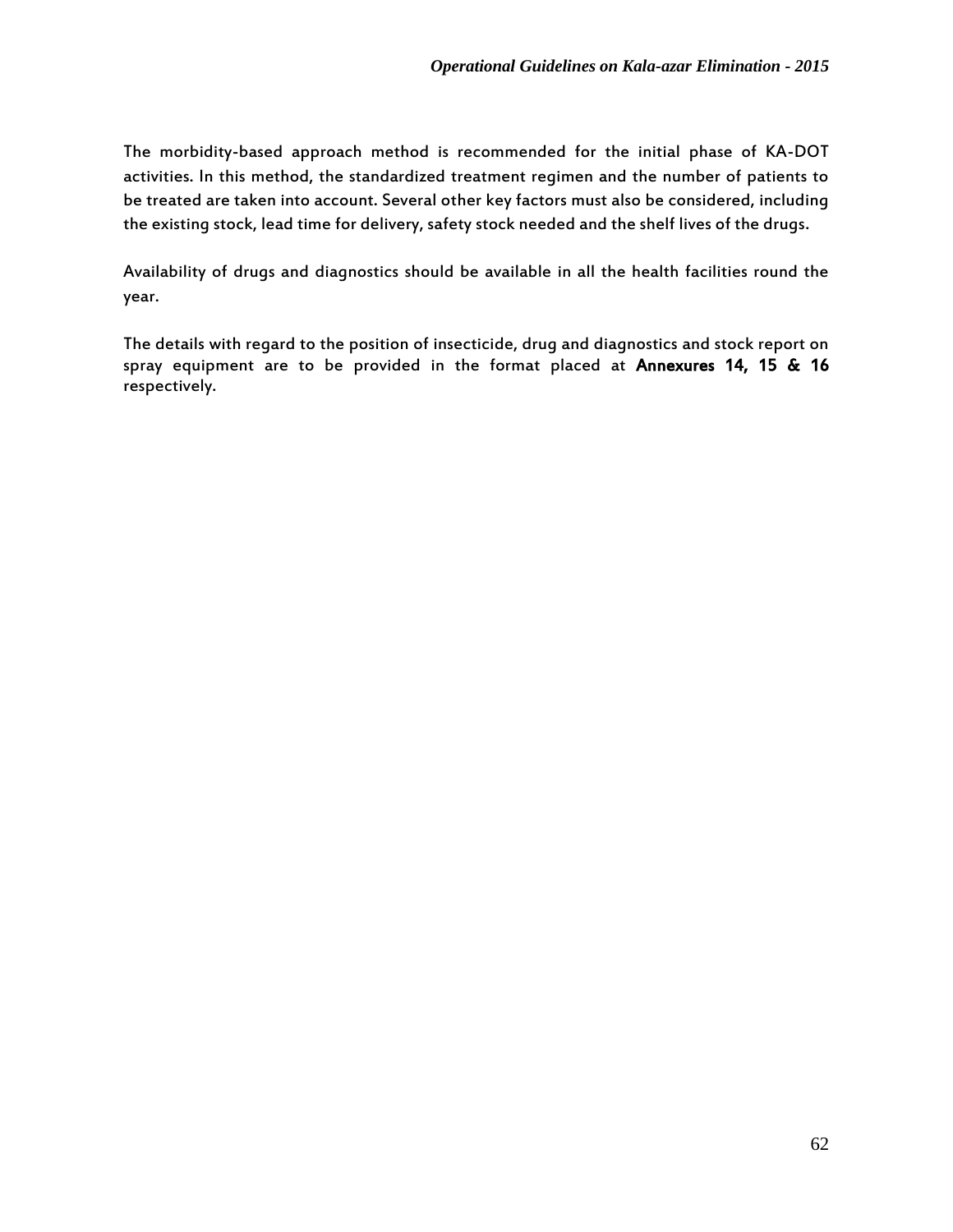# **Chapter 13**

# **Process of verification for elimination of Kala-azar as a public health problem-Constitution National Commission on Kala-azar Elimination**

13.1 As discussed in Chapter 3, the goal of elimination has been set by National Health Policy (NHP) (2002) to be achieved by 2015. In order to realize this national objective, GoI and the endemic states are providing the requisite inputs with all the zest and fervour as a result of which the country is left with only 26% of blocks which are still showing more than 1 case per 10,000 population, however, further studies and subsequent analysis done by NVBDCP and its partners have identified 49 blocks (43 in Bihar, 2 in Jharkhand and 4 in West Bengal) which need special focus and intensified intervention to fall in line with national objective of elimination.

Kala -azar is targeted for elimination by 2015 for which endemic countries needs verification of the elimination by WHO independent verification team. For attaining the verification, few steps have been described below for states. These will also serve as check list for attaining elimination.

The expected impact of elimination initiative includes (i) reducing KA in the vulnerable, poor and unreached populations in endemic areas; (ii) to reduce case-fatality rates from KA to a negligible level; (iii) to reduce cases of Post Kala-azar Dermal Leishmaniasis (PKDL) to interrupt transmission of KA; and (iv) to prevent the emergence of KA/HIV/TB co-infections in endemic areas.

CARE has done one study on disease burden in 8 endemic districts of Bihar and their unpublished document says that approx. 96% cases are reporting to public sector facilities and 4% cases are going to private practionears and others. Since the study has not been published the true burden of the disease is not known exactly. Moreover, cases of Post Kala-azar Dermal Leishmaniasis (PKDL) are considered to be potential reservoirs particularly during the interepidemic periods. There has been an increase in cases of PKDL reported in Jharkhand and West Bengal in 2014.

The process of verification of KA elimination will commence subsequent to achieving the target of elimination by the country, however, there is a need to monitor sustained elimination after that point. There is a need for a standardized approach on an objective basis and according to agreed criteria. WHO will facilitate national preparations for verification of the elimination by providing technical support or consultants to the country to support the activities as per country need.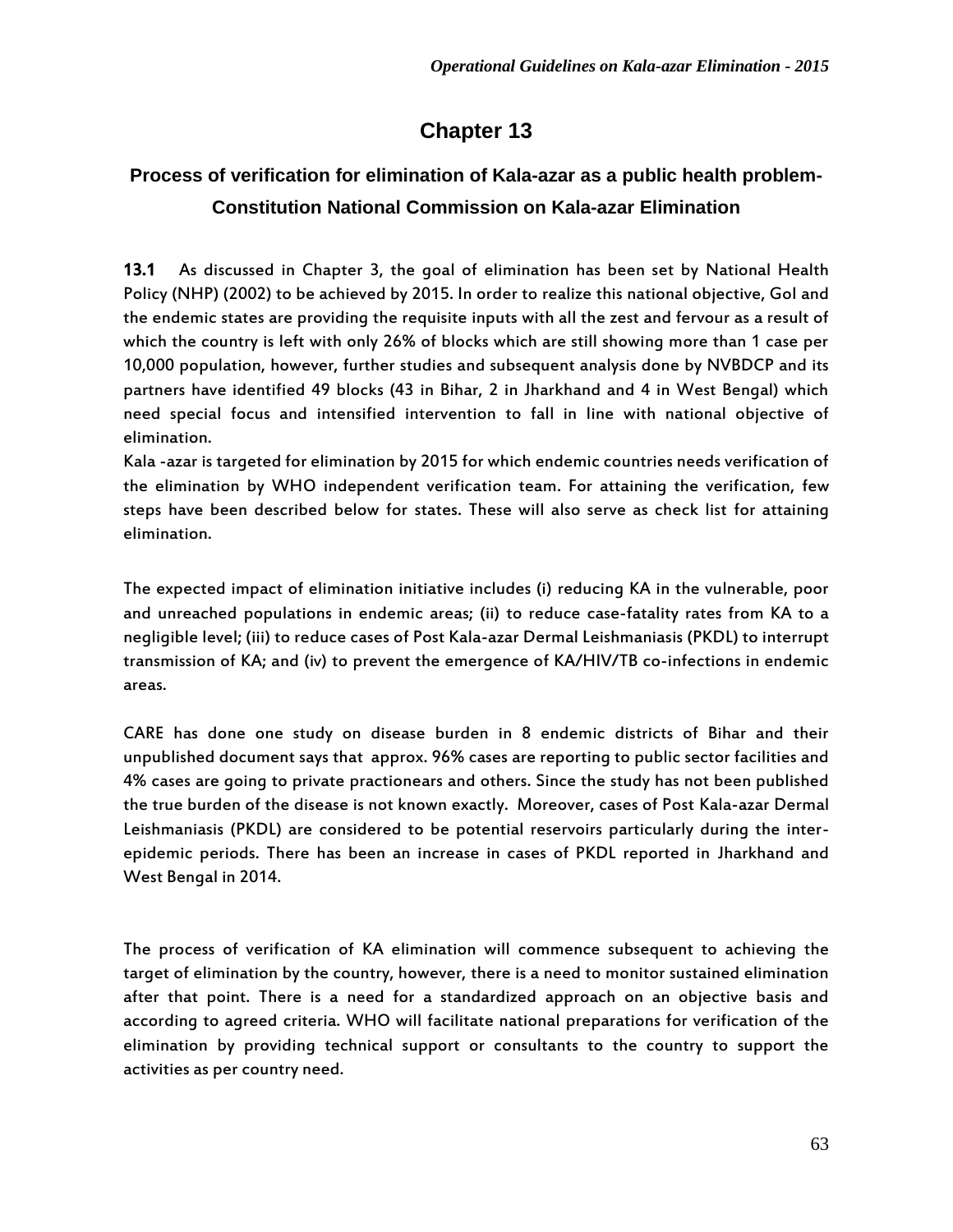# **13.2 Criteria for verification**

#### 13.2.1 Need for standard criteria for verification of elimination:

There is a need for standard criteria for the following reasons:

- 1. The elimination initiative is an international, trans-border effort, and countries voluntarily adopt a common approach.
- 2. To ensure international credibility for the expected future claim that KA has been eliminated in a given country.
- 3. To have standard and consistent criteria and a mechanism to assess the achievement of elimination in a country.

## 13.3 Criteria for reaching elimination target at country level

A country has reached the Kala-azar elimination target when the following criteria have been

met:

- I. All the preconditions in the national elimination programme are present
- II. The country programme is in the consolidation phase
- III. Annual incidence of Kala-azar below one per 10,000 populations, at block PHC for a minimum of 3 consecutive years.

## 13.4 Criteria for sustained elimination

Throughout the maintenance phase, an annual incidence rate of Kala-azar below one per 10,000 populations, at block PHC level.

## 13.5 Process of verification of reaching the Kala-azar elimination target:

#### 13.5.1 National preparations for verification

All the following preconditions need to be fulfilled by endemic states:

- I. Presence of an updated comprehensive national strategic guideline for Kalaazar elimination along with:
	- a) SOP for all key activities.
	- b) Innovative IEC/BCC strategy and action plan adjusted to individual state situation.
	- c) Comprehensive M&E strategy for KA as a whole along with specific guidelines
- II. Adequate health services for early detection and effective treatment and follow-up of all KA and PKDL cases
- III. Existence of a high quality epidemiological surveillance system with full coverage of all endemic areas. This includes: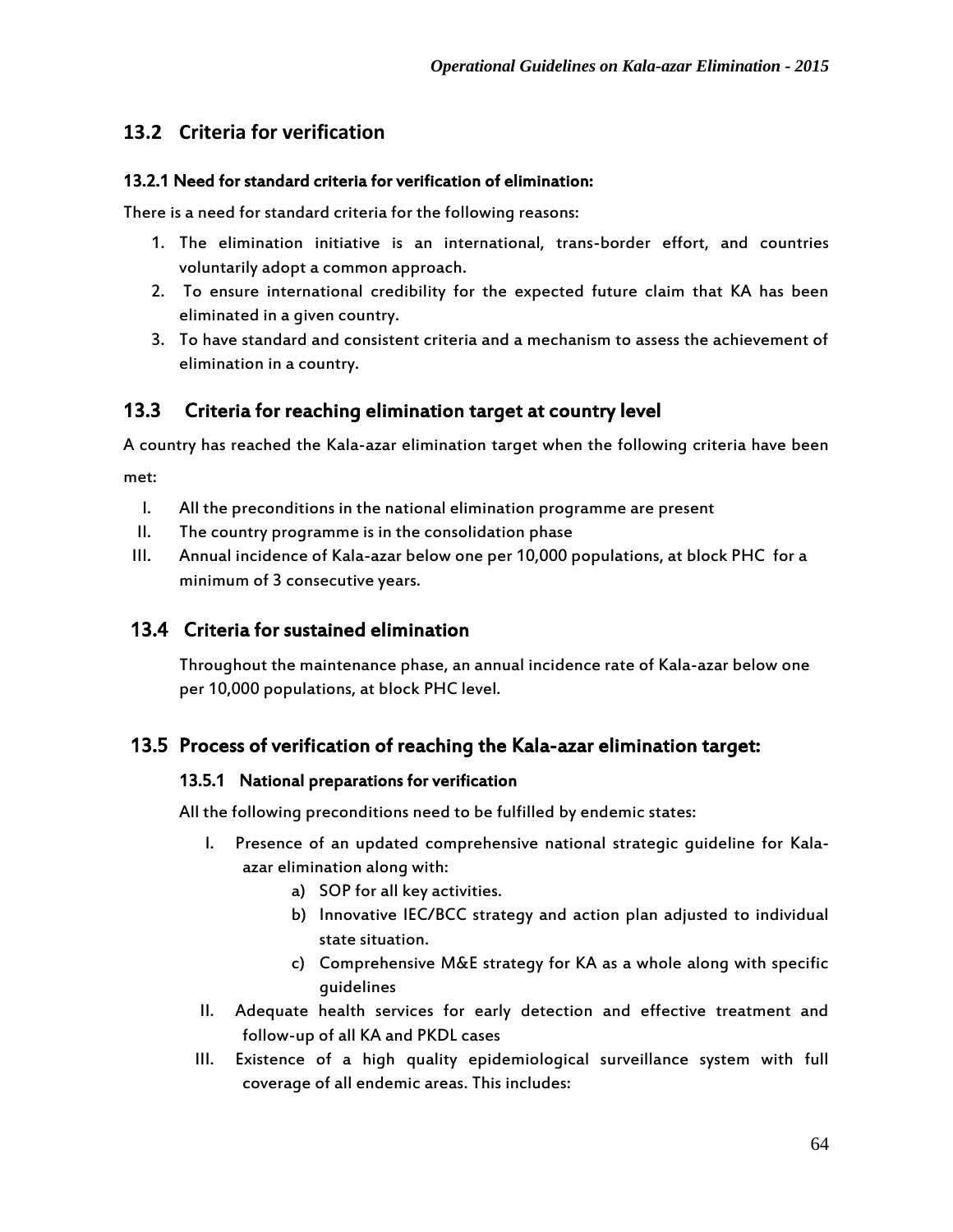- a) Kala-azar to be a reportable disease (compulsory notification), this should include case reporting by the private health sector. Bihar and West Bengal states have notified. Jharkhand and Uttar Pradesh still not notified.
- b) A national Kala-azar case register and HMIS system to collect information on key variables.
- c) Routine and minimum once yearly conduction of active case finding for KA and PKDL.
- d) Robust and representative estimates of the under reporting ratio following the standard methodology.
- e) Presence of sentinel surveillance for HIV-VL co-infection in the Kala-azar endemic countries.
- IV Integrated vector management in the endemic areas in place with proper quality assurance mechanisms which includes
	- 1) Regular IRS spraying in the endemic areas along with monitoring with tool kits
	- 2) Use of insecticide treated nets as per the national policy guidelines and recommendations
	- 3) Environmental management.
	- 4) Entomological surveillance (Pre and post spraying) and monitoring of insecticide resistance in areas.
- V. Existence of an effective supply chain management for all commodities (drugs, diagnostics, vector control tools) that is benchmarked on key processes of quality assurance and timeliness in procurement
- VI A functional cross- border coordination system, wherever relevant.

# 13.5.2 Adequate access to diagnosis and treatment of Kala-azar

- i. Availability of high-quality laboratory services to diagnose Kala-azar and PKDL, based on rapid diagnostic test (RDT) at Primary Health centre (PHC) level and microscopy of tissue aspirates at district hospital level should be established in the endemic areas.
- ii. Availability of 1st and 2nd line drugs for treatment at all the levels of health facilities should be ensured.
- iii. Quality control systems and regular training of health staff on diagnosis and treatment should be present including
- iv. The quality of the treatment, in terms of dosage, regimen, completeness, supervision and follow-up, in accordance with current established guidelines.
- v. The quality of the laboratory examination meets the accepted norms and the presence of an organized quality-control/quality-assurance system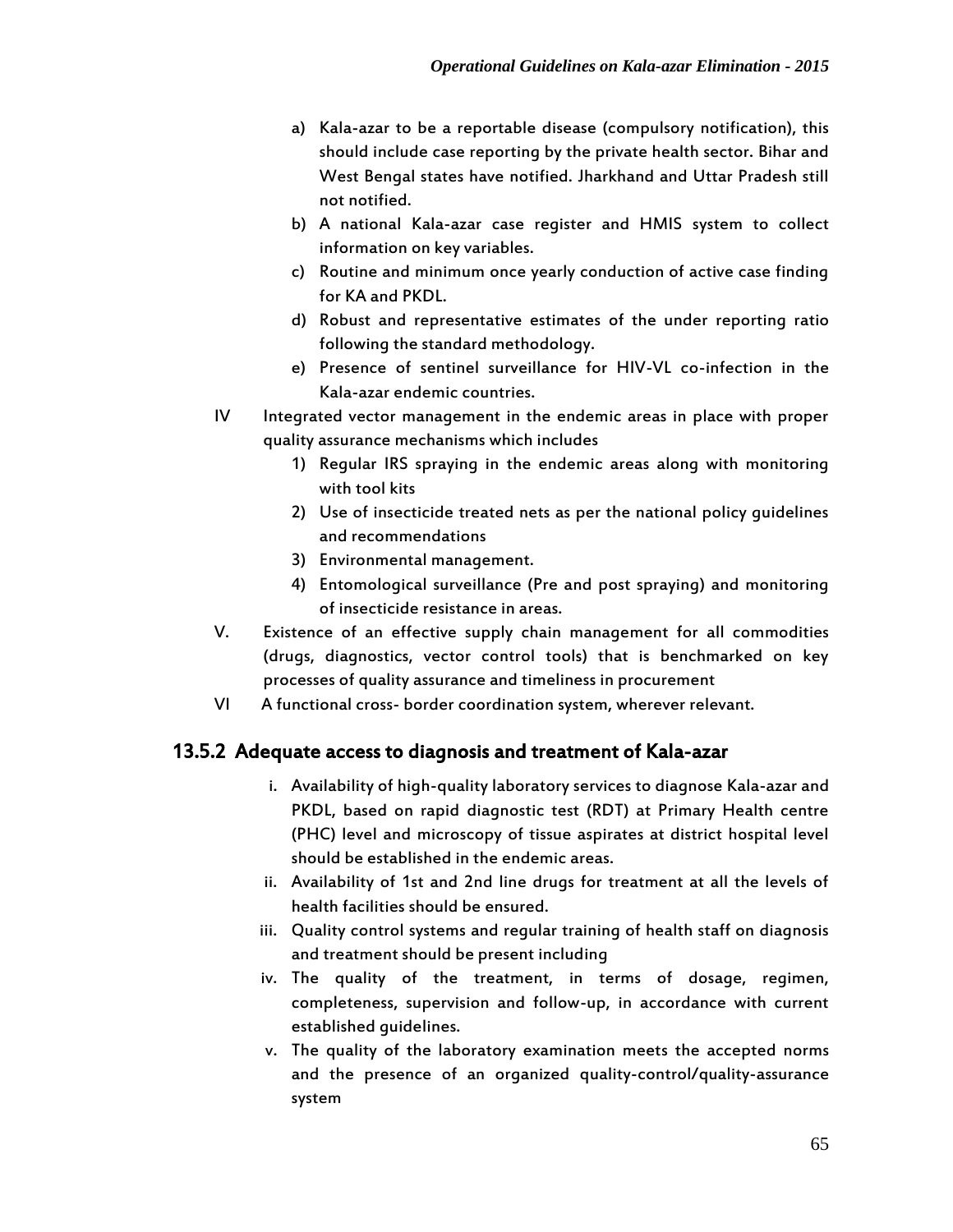- vi. Timely detection and reporting of the cases.
- vii. A functioning referral system for Kala-azar patients from a lower to higher level health facility should be established.
- viii. Adequate pharmacovigilance.

### 13.5.3 High-quality epidemiological surveillance of Kala-azar

A quality assured epidemiological surveillance system with full coverage of all endemic areas needs to be in place. This requires exhaustive, sensitive, specific, complete and timely reporting by all implementing units. The reported figure should reflect as closely as possible the true incidence rate. Therefore, the information has to be based on both passive surveillance and regular active case finding in each unit. As several cases of Kala-azar are being treated outside the public health facilities, the country epidemiological surveillance system should make sure information from private sector is captured. The endemic states should document on a regular basis the proportion of unreported cases. This under reporting ratio can be estimated through operational research studies.

#### 13.5.3.1 The following are essential for the surveillance:

- I. Kala –azar should be a notifiable disease by the state. States should have a mechanism for receiving reports of Kala-azar cases from the private health providers in the endemic areas and these cases should be included when calculating incidence rates.
- II. Cases should be reported according to their implementation unit of origin to avoid double counting of cases. A unique "Patient Identification Code" should be introduced at each health facility including the privately sector.
- III. Active case finding activities for KA and PKDL need to be conducted as a regular activity (quarterly) in each of the implementing units (block PHC). The strategy for active case finding would depend on the level of endemicity
- IV. A comprehensive information system should be established with collation of data at each of the reporting unit (block PHC) including data collation from private sectors. Incidence of Kala-azar should be reported as number of cases per 10,000 populations per year, at block PHC level.
- V. Regular use and analysis of surveillance data with appropriate and regular feedback mechanism to reporting units.

### 13.5.4. When to ask for verification:

When all above preconditions have been fulfilled and the reported incidence rate for each of the implementing units observed to be below 1 in 10,000 for at least 3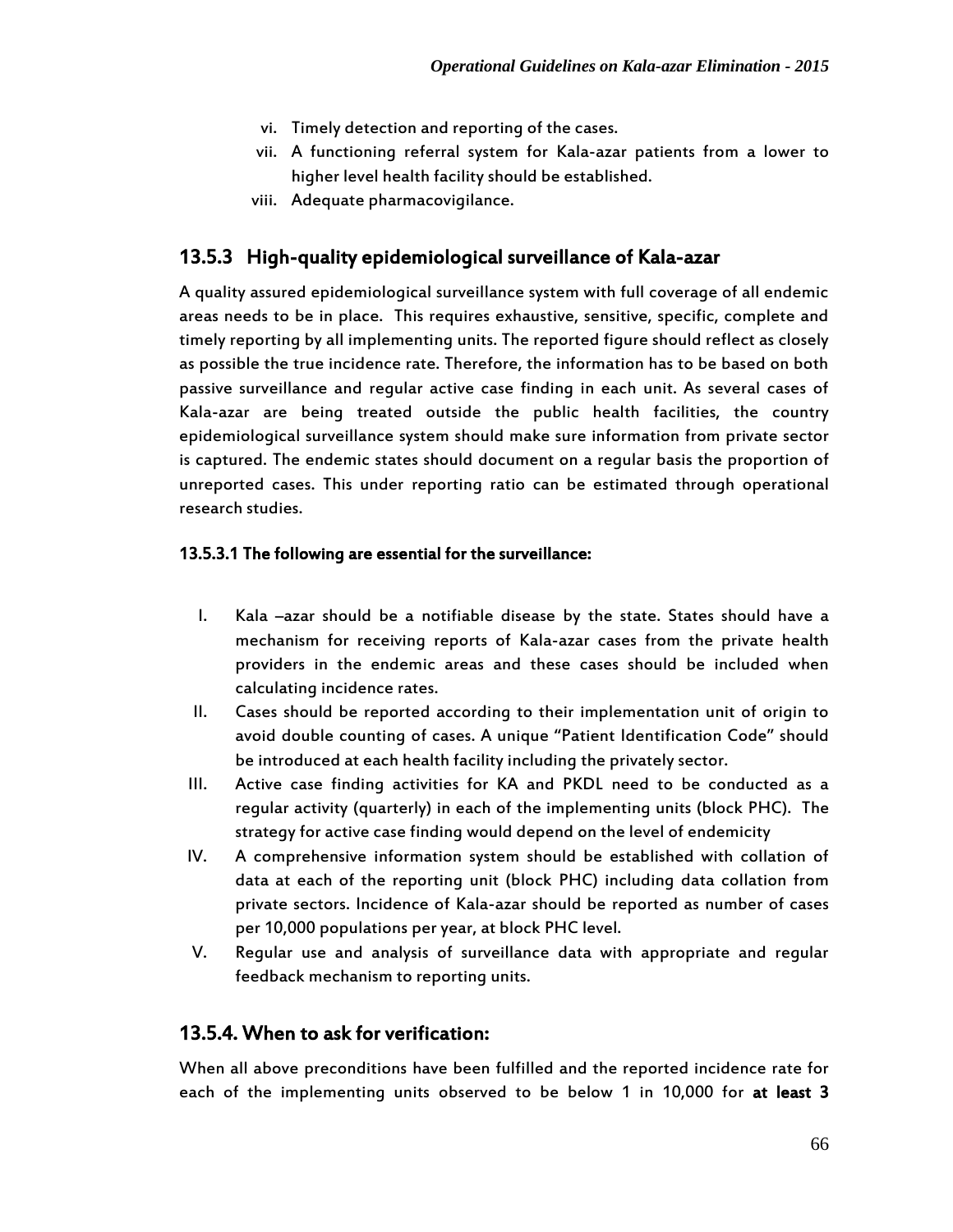consecutive years, the country may start the process of verification of target and reverification. Figure below indicates the flow chart of elimination.



\*IVT - Independent Verification Team

### 13.6 Preparation of country report about reaching the target

If required the country may seek the support from WHO for technical support to prepare such a report. The content of the report needs to be shared with WHO which should include the following:

- I. Documents supporting all pre-conditions have been fulfilled.
- II. Detailed account of the historical perspective and epidemiology of Kala-azar in the country
- III. Description of the elimination programme strategy.
- IV. Description of the surveillance system including active case finding strategies, collection of data from private health facilities, information system and
- V. Robust and representative estimates of the proportion of unreported cases according to the standard methodology
- VI. Diagnostic and treatment strategy for Kala-azar.
- VII. Quality control and monitoring system for the activities within the programme.
- VIII. Report by year on the following :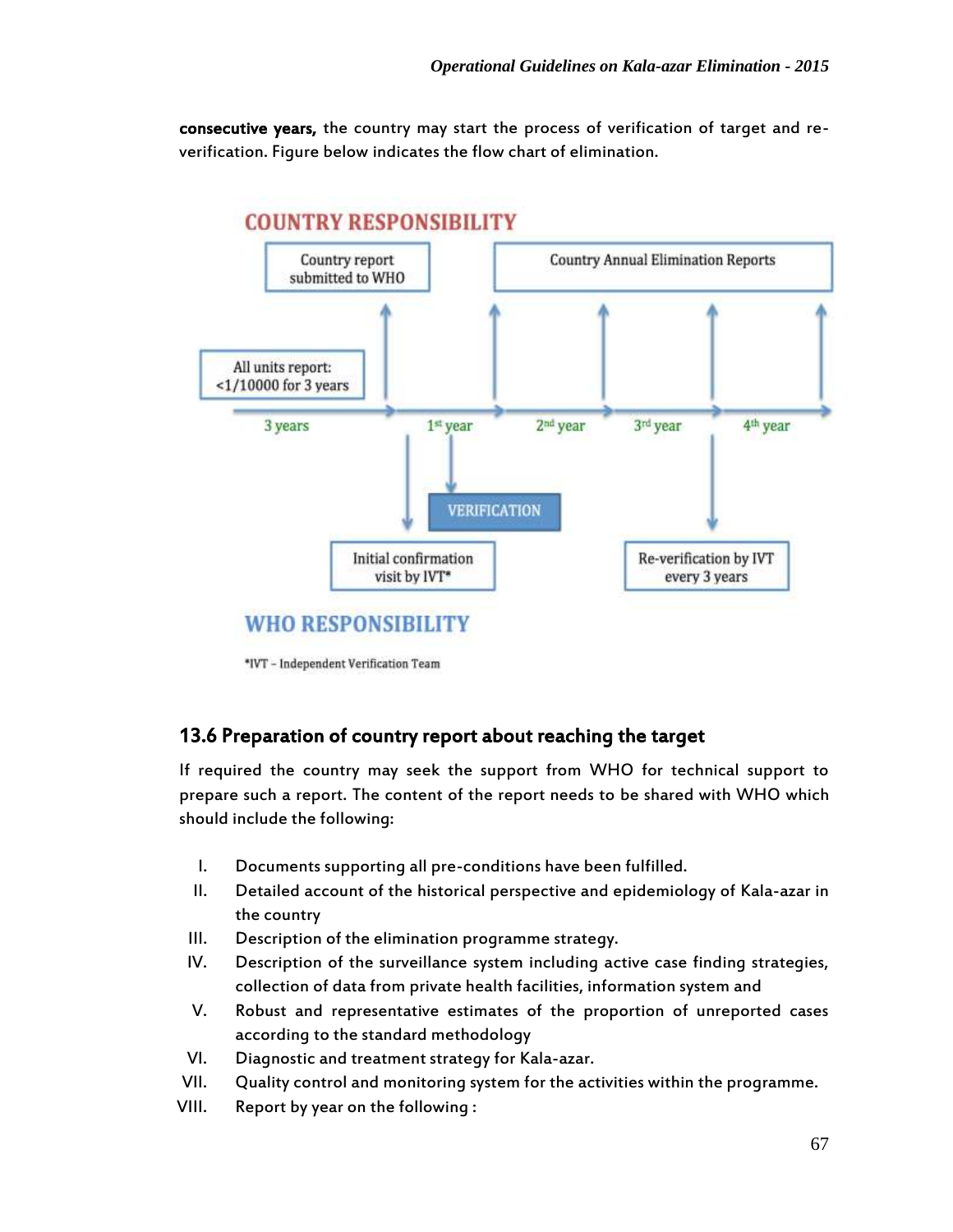- a. No of endemic units, population at risk.
- b. Annual incidence rate of KA (new and relapse) in each unit.
- c. Annual incidence rate prevalence of PKDL should be calculated in each unit
- d. Report on number of active case finding conducted in each endemic unit
- e. Proportion of targeted private health facilities reporting Kala-azar cases.
- f. Proportion of health facilities having adequate diagnostic facilities
- g. Operation research conducted to detect proportion of unreported cases.

Before validation by WHO independent Team, MOHFW, Gol will constitute Kala-azar Commission which will guide the central and state prgramme managers on the following to declare country free from Kala-azar:

- a) Ensure that the endemic areas in all the four states are free from Kala-azar before inviting a WHO sponsored certification team for endorsing the positive report of national commission.
- b) The states now need to prepare themselves in order to meet the requirement of this commission. The commission while visiting the states shall focus on process and impact assessment. The states therefore need to take a proactive role in the preparation of the following:
	- (a) Documentation of all the communications in a chronological order regarding the relevant aspects of Kala-azar elimination programme. These documents should include minutes of the meetings held at the state level, Action taken report etc.
	- (b) Trainings conducted with dates, lists of participants and a follow up at district /block level.
	- (c) Human Resource (posts in position against sanctioned)
	- (d) Details of the expenditure (Allocation and release).
	- (e) Detailed procurement documentation, made if any.
	- (f) Details of video conference and other related measures.
- c) In addition, a computerized documentation of all the parameters like Demographic profile, Health Infrastructure, epidemiological data for last 5-10 years, Intervention measures including IRS, Innovations by the state, logistic position, problems and constraints etc. have to be prepared and filed. Besides this documentation, electronic availability of weekly/monthly data year wise in a chronological order has also to be ensured. The above documentation is a pre-requisite for all the states. Similarly District Vector Borne Disease Officers need to be communicated to make above preparations at district and block levels.
- d) At block levels all the registers like resident and non-resident case registers, treatment cards, inventories of drugs and diagnostics, insecticides used, spray equipment etc has to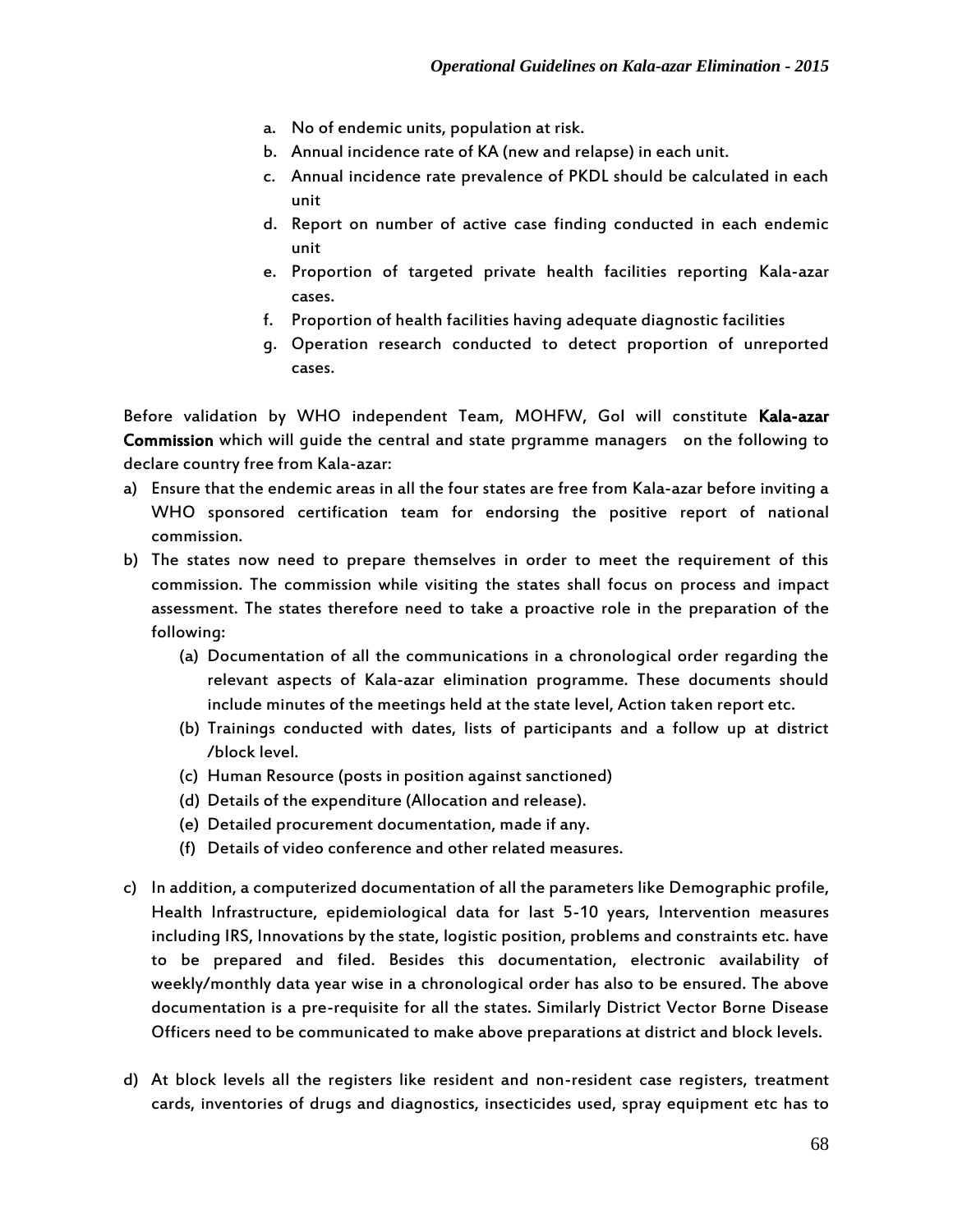be kept in full readiness. Details of IEC activities carried out during the past 5-10 years have also to be documented. Details of patients especially the addresses have to be verified so that the teams coming to evaluate the programme reach correct addresses for case verification. A definite time line (preferably by December 2015) needs to be fixed so that all the data are collected, collated, analyzed and presented in the above format within the prescribed time limit.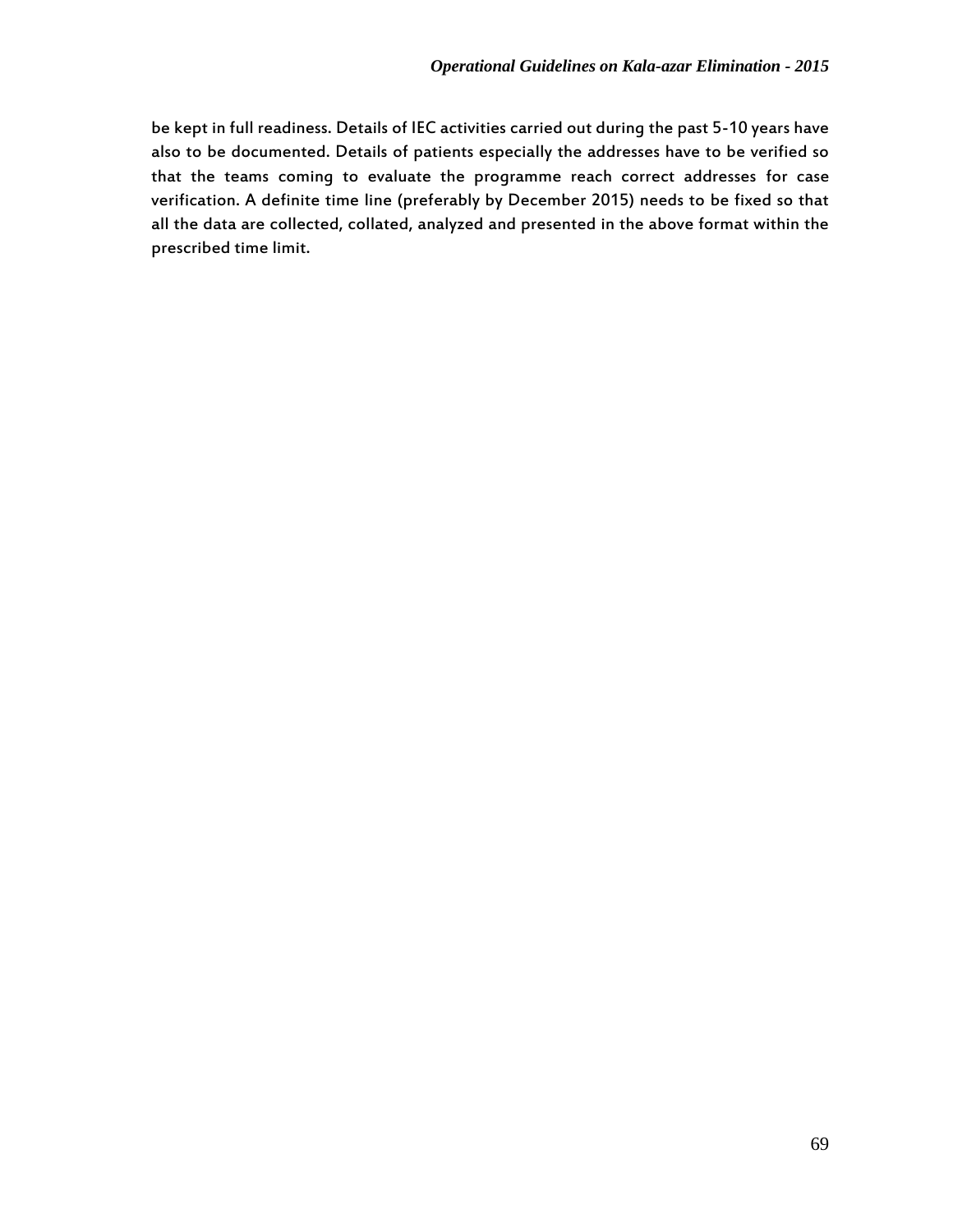# **Reporting Format**

## **Block/PHC wise & Month wise Kala-azar Report**

| <b>S.</b><br>No. | Name of<br>the<br><b>District</b> | Name of<br>the<br><b>Block/P</b><br>HC | Pop<br>ulati<br>on | Jan          |             |             | Feb | Mar         |   |             | Apr | <b>May</b>   |   | Jun         |   | Jul |           | Aug          |              | Sep          |   | Oct          |   | <b>Nov</b>   |              |             | Dec | <b>Total</b> |   |
|------------------|-----------------------------------|----------------------------------------|--------------------|--------------|-------------|-------------|-----|-------------|---|-------------|-----|--------------|---|-------------|---|-----|-----------|--------------|--------------|--------------|---|--------------|---|--------------|--------------|-------------|-----|--------------|---|
|                  |                                   |                                        |                    | $\mathbf{C}$ | $\mathbf D$ | $\mathbf C$ | D   | $\mathbf C$ | D | $\mathbf C$ | D   | $\mathbf{C}$ | D | $\mathbf C$ | D |     | $C$   $D$ | $\mathbf{C}$ | $\mathbf{D}$ | $\mathbf{C}$ | D | $\mathbf{C}$ | D | $\mathbf{C}$ | $\mathbf{D}$ | $\mathbf C$ | D   | $\mathbf C$  | D |
|                  |                                   |                                        |                    |              |             |             |     |             |   |             |     |              |   |             |   |     |           |              |              |              |   |              |   |              |              |             |     |              |   |
|                  |                                   |                                        |                    |              |             |             |     |             |   |             |     |              |   |             |   |     |           |              |              |              |   |              |   |              |              |             |     |              |   |
|                  |                                   |                                        |                    |              |             |             |     |             |   |             |     |              |   |             |   |     |           |              |              |              |   |              |   |              |              |             |     |              |   |
|                  |                                   |                                        |                    |              |             |             |     |             |   |             |     |              |   |             |   |     |           |              |              |              |   |              |   |              |              |             |     |              |   |
|                  |                                   |                                        |                    |              |             |             |     |             |   |             |     |              |   |             |   |     |           |              |              |              |   |              |   |              |              |             |     |              |   |
|                  |                                   |                                        |                    |              |             |             |     |             |   |             |     |              |   |             |   |     |           |              |              |              |   |              |   |              |              |             |     |              |   |
|                  |                                   |                                        |                    |              |             |             |     |             |   |             |     |              |   |             |   |     |           |              |              |              |   |              |   |              |              |             |     |              |   |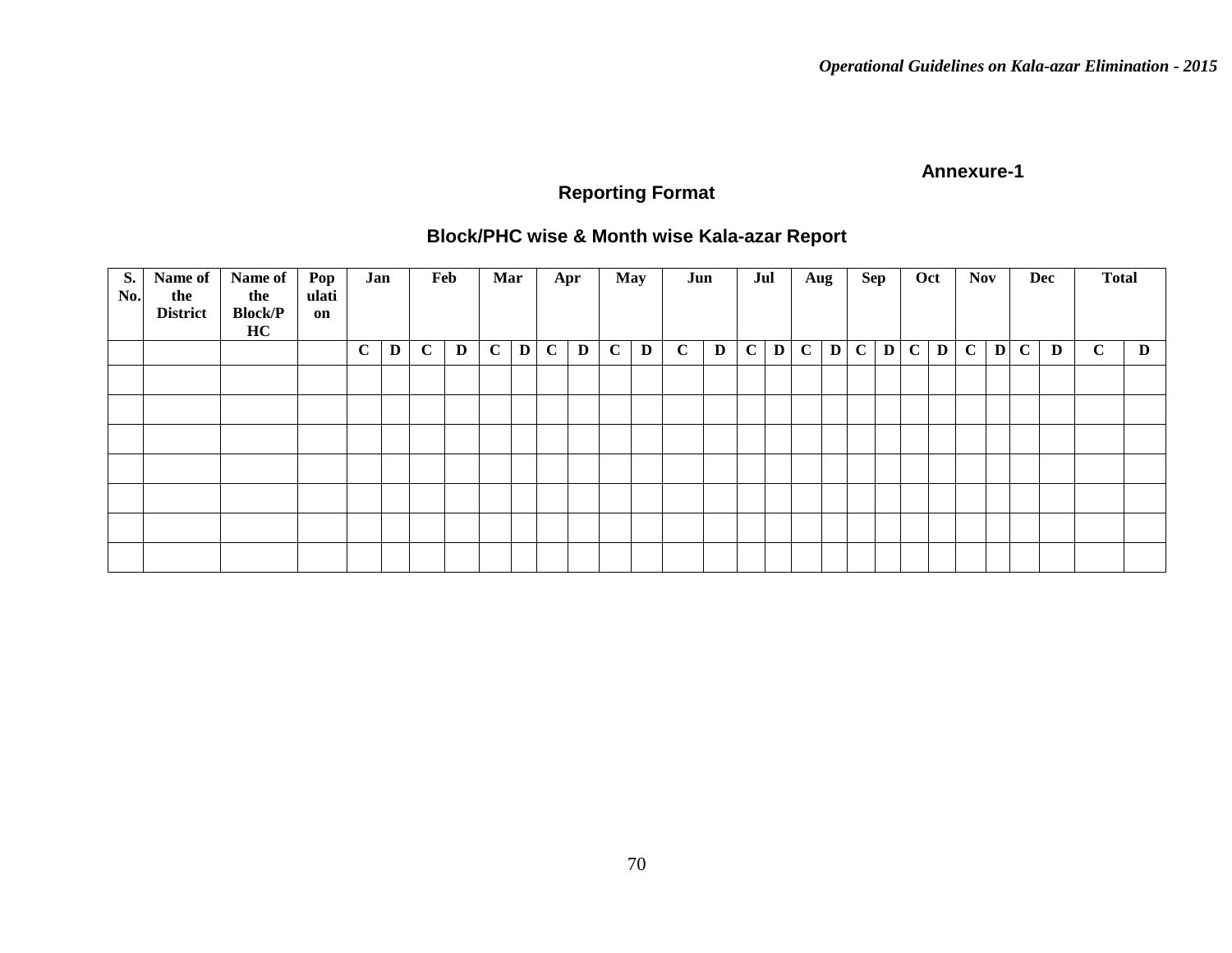### **Reporting Format Statewise, Districtwise and Monthwise statement showing the Cases & Deaths due to Kala-azar**

| SI.<br>No. | Name of<br>the District |              | Jan |   | Feb |             | Mar |   | Apr | <b>May</b> |   |             | Jun | Jul |   |   | Aug | <b>Sep</b>   |   |             | Oct |   | <b>Nov</b> | <b>Dec</b>   |   |             | <b>Total</b> |
|------------|-------------------------|--------------|-----|---|-----|-------------|-----|---|-----|------------|---|-------------|-----|-----|---|---|-----|--------------|---|-------------|-----|---|------------|--------------|---|-------------|--------------|
|            |                         | $\mathbf{C}$ | D   | C | D   | $\mathbf c$ | D   | C | D   | C          | D | $\mathbf c$ | D   | C   | D | C | D   | $\mathbf{C}$ | D | $\mathbf c$ | D   | C | D          | $\mathbf{C}$ | D | $\mathbf c$ | D            |
|            | Name of the State       |              |     |   |     |             |     |   |     |            |   |             |     |     |   |   |     |              |   |             |     |   |            |              |   |             |              |
|            |                         |              |     |   |     |             |     |   |     |            |   |             |     |     |   |   |     |              |   |             |     |   |            |              |   |             |              |
|            |                         |              |     |   |     |             |     |   |     |            |   |             |     |     |   |   |     |              |   |             |     |   |            |              |   |             |              |
|            |                         |              |     |   |     |             |     |   |     |            |   |             |     |     |   |   |     |              |   |             |     |   |            |              |   |             |              |
|            |                         |              |     |   |     |             |     |   |     |            |   |             |     |     |   |   |     |              |   |             |     |   |            |              |   |             |              |
|            |                         |              |     |   |     |             |     |   |     |            |   |             |     |     |   |   |     |              |   |             |     |   |            |              |   |             |              |
|            |                         |              |     |   |     |             |     |   |     |            |   |             |     |     |   |   |     |              |   |             |     |   |            |              |   |             |              |
|            |                         |              |     |   |     |             |     |   |     |            |   |             |     |     |   |   |     |              |   |             |     |   |            |              |   |             |              |
|            |                         |              |     |   |     |             |     |   |     |            |   |             |     |     |   |   |     |              |   |             |     |   |            |              |   |             |              |
|            |                         |              |     |   |     |             |     |   |     |            |   |             |     |     |   |   |     |              |   |             |     |   |            |              |   |             |              |
|            |                         |              |     |   |     |             |     |   |     |            |   |             |     |     |   |   |     |              |   |             |     |   |            |              |   |             |              |
|            |                         |              |     |   |     |             |     |   |     |            |   |             |     |     |   |   |     |              |   |             |     |   |            |              |   |             |              |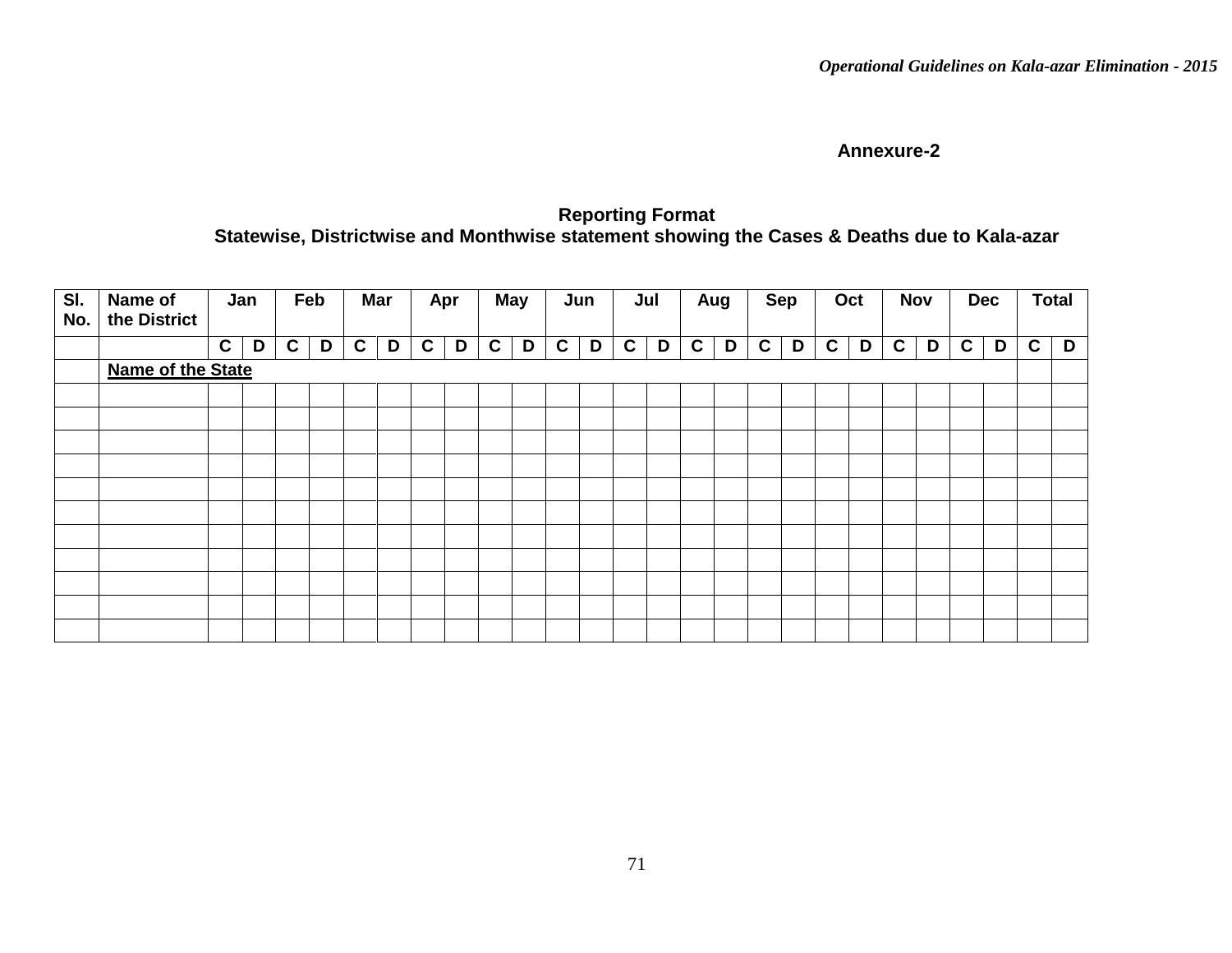|            |                                |              |                 |                                |                |                                       |                |       |                                 | <b>State reporting format</b> |       |                             |                              |                          |                    |                    |            |         |
|------------|--------------------------------|--------------|-----------------|--------------------------------|----------------|---------------------------------------|----------------|-------|---------------------------------|-------------------------------|-------|-----------------------------|------------------------------|--------------------------|--------------------|--------------------|------------|---------|
|            | <b>STATE</b> :                 |              |                 |                                |                |                                       |                |       |                                 |                               |       | <b>MONTH : </b>             |                              |                          |                    | <b>YEAR: </b>      |            |         |
| SI.<br>No. | Name of the<br><b>District</b> |              | No. of PHCs     | Population of affected<br>PHCs |                | Report up to<br><b>Previous Month</b> |                |       | Reported<br>during the<br>Month |                               |       | Progressive<br><b>Total</b> |                              | Cases under<br>treatment | Untreated<br>Cases | Resistant<br>Cases | PKDL Cases | Remarks |
|            |                                | Total        | <b>Affected</b> |                                | Cases          | <b>Deaths</b>                         | <b>Treated</b> | Cases | <b>Deaths</b>                   | Treated                       | Cases | <b>Deaths</b>               | <b>Treated</b>               |                          |                    |                    |            |         |
| 1          | $\overline{2}$                 | $\mathbf{3}$ | 4               | 5                              | $6\phantom{1}$ | $\overline{7}$                        | 8              | 9     | 10                              | 11                            | 12    | 13                          | 1<br>$\overline{\mathbf{4}}$ | 15                       | 16                 | 17                 | 18         | 19      |
|            |                                |              |                 |                                |                |                                       |                |       |                                 |                               |       |                             |                              |                          |                    |                    |            |         |
|            |                                |              |                 |                                |                |                                       |                |       |                                 |                               |       |                             |                              |                          |                    |                    |            |         |
|            |                                |              |                 |                                |                |                                       |                |       |                                 |                               |       |                             |                              |                          |                    |                    |            |         |
|            |                                |              |                 |                                |                |                                       |                |       |                                 |                               |       |                             |                              |                          |                    |                    |            |         |
|            |                                |              |                 |                                |                |                                       |                |       |                                 |                               |       |                             |                              |                          |                    |                    |            |         |
|            |                                |              |                 |                                |                |                                       |                |       |                                 |                               |       |                             |                              |                          |                    |                    |            |         |
|            |                                |              |                 |                                |                |                                       |                |       |                                 |                               |       |                             |                              |                          |                    |                    |            |         |
|            |                                |              |                 |                                |                |                                       |                |       |                                 |                               |       |                             |                              |                          |                    |                    |            |         |
|            |                                |              |                 |                                |                |                                       |                |       |                                 |                               |       |                             |                              |                          |                    |                    |            |         |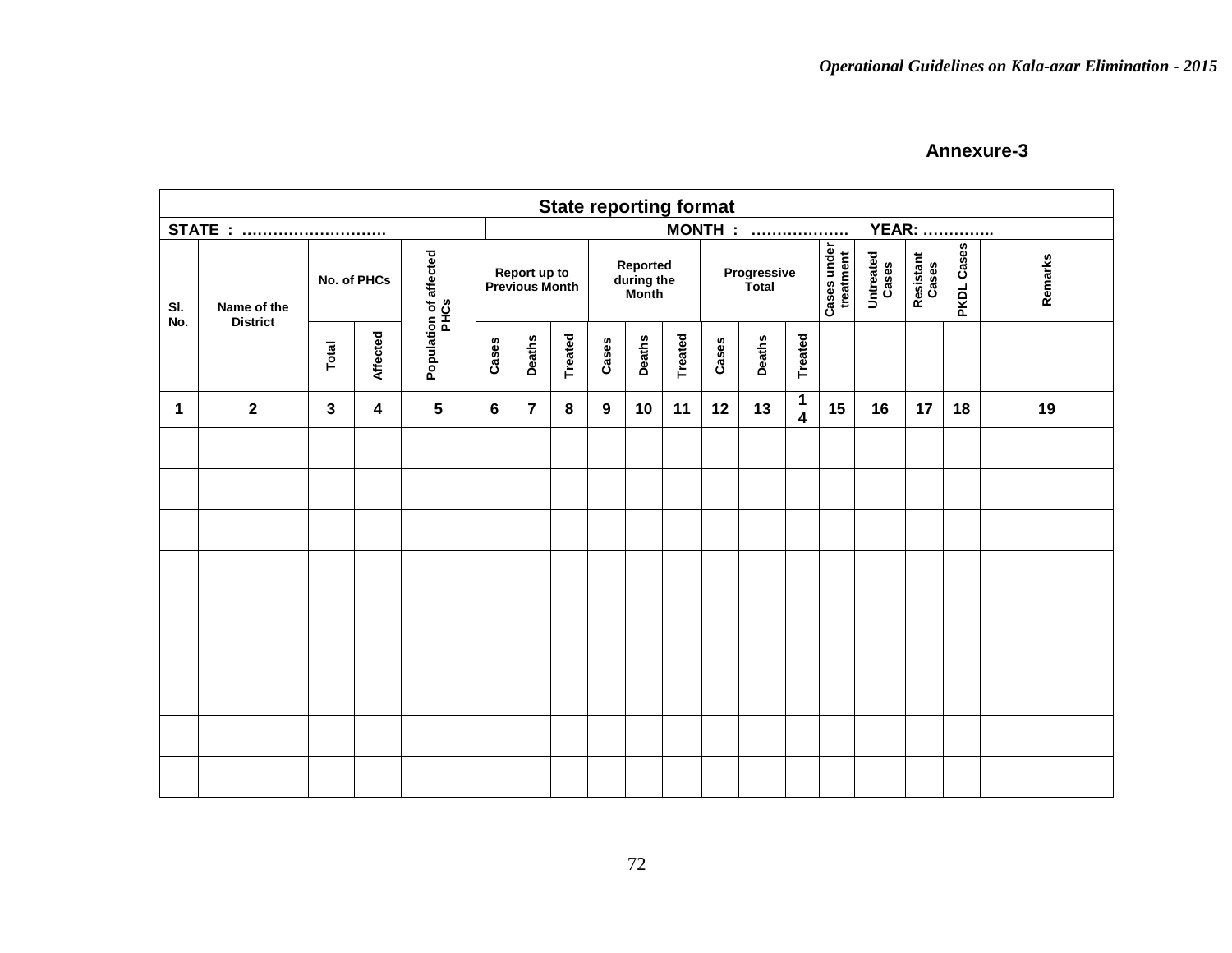### **Reporting Format**

### **National Vector Borne Disease Control Programme**

### **Line List of Kala-azar Cases**

State :

**Districts : \_\_\_\_\_\_\_\_\_\_\_\_\_\_\_\_\_\_\_\_\_\_\_\_**

| S.No. | Name of<br>Block/<br><b>PHC</b> | Population<br>of<br><b>Block/PHC</b> | Name of<br>Village | Population<br>of Village | <b>Patient's</b><br>Name | Age | <b>Sex</b> | Date of<br><b>Diagnosis</b> | Name of<br>Drug | Date of<br>Completi<br>on<br>of<br>treatmen | Whether<br><b>Patient has</b><br>been<br>followed<br>for 6<br><b>Months</b><br>Yes/No | Death | Remarks |
|-------|---------------------------------|--------------------------------------|--------------------|--------------------------|--------------------------|-----|------------|-----------------------------|-----------------|---------------------------------------------|---------------------------------------------------------------------------------------|-------|---------|
|       | 2                               | 3                                    | 4                  | 5                        | 6                        | -   | 8          | 9                           | 10              | 11                                          | 12                                                                                    | 13    | 14      |
|       |                                 |                                      |                    |                          |                          |     |            |                             |                 |                                             |                                                                                       |       |         |
|       |                                 |                                      |                    |                          |                          |     |            |                             |                 |                                             |                                                                                       |       |         |
|       |                                 |                                      |                    |                          |                          |     |            |                             |                 |                                             |                                                                                       |       |         |
|       |                                 |                                      |                    |                          |                          |     |            |                             |                 |                                             |                                                                                       |       |         |
|       |                                 |                                      |                    |                          |                          |     |            |                             |                 |                                             |                                                                                       |       |         |
|       |                                 |                                      |                    |                          |                          |     |            |                             |                 |                                             |                                                                                       |       |         |

#### **(District Malaria Officer)**

Note: ASHA/KTS/ VBD Consultant may ensure the follow up of confirmed cases after full treatment for six months period for any other complication.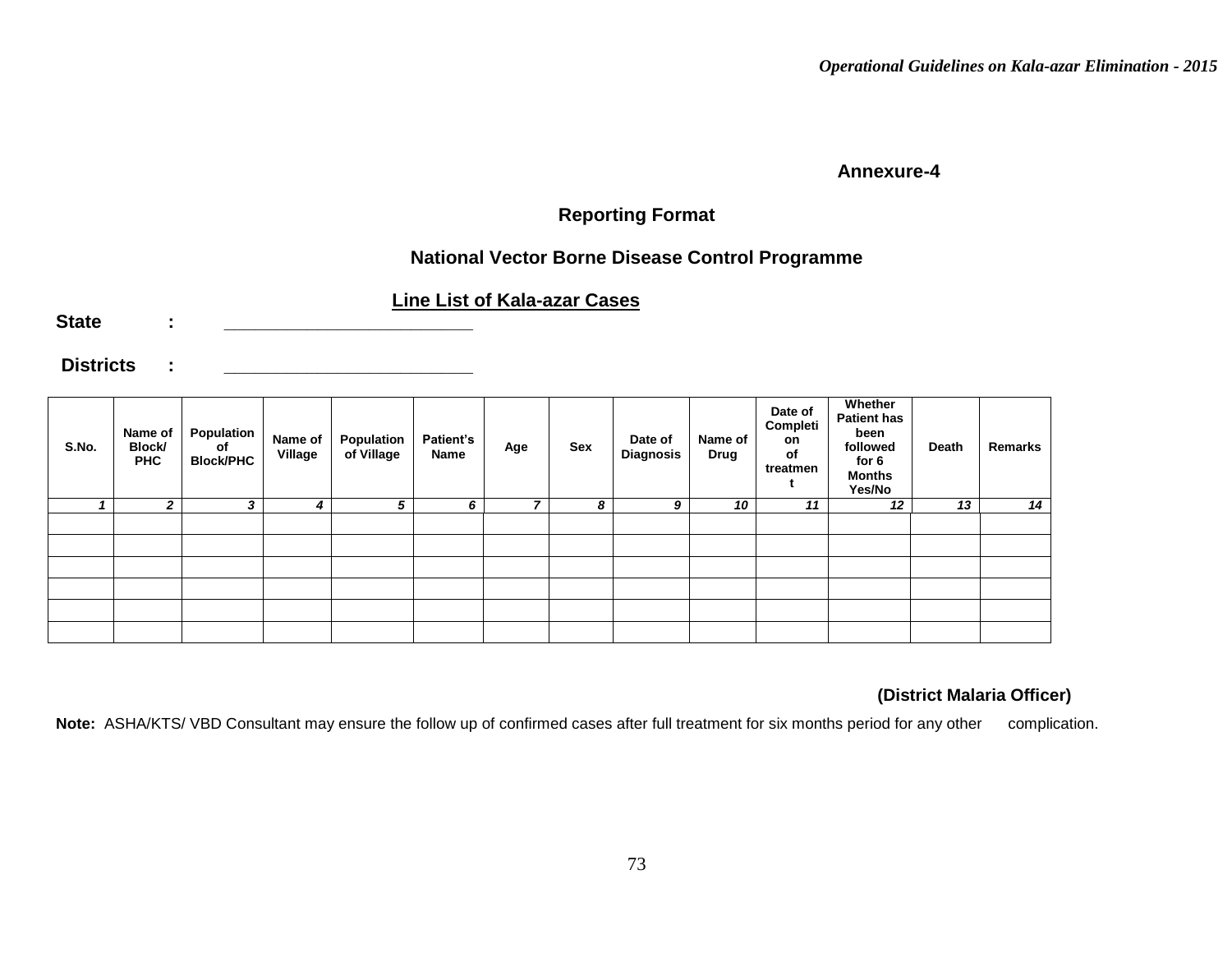#### Spleen aspiration procedures

#### Materials needed

- 5 ml syringes and needle (1¼-inch x 21-gauge/32 x 0.8 mm)
- Clean microscope slides
- Wooden applicator or tooth picks
- Spirit lamp with sufficient flame
- Drapes
- Sterile gloves
- Sterile cotton and gauze
- Plaster
- Labels
- Pen and pencil/marker

#### Pre-operative procedures

Patient is physically examined and the following contraindications excluded:

- Hqb level is not less than 3.0 qm/dl
- **Patient has no bleeding tendency and is not jaundiced**
- **Patient is not at an advanced stage of pregnancy**
- **Prothrombin time is not more than 5 seconds longer than control or platelet count is** not less than 40,000/mm<sup>3</sup>
- Patient (in case of children) cannot lie still
- The spleen should be palpable at least 3 cms below the costal margin on expiration
- Vital signs (BP and pulse) are not prohibitive for performing the procedure (splenic aspiration)

#### Aspiration procedures

- 1. Put on sterile gloves and cover the aspiration site with sterile drapes
- 2. Palpate the spleen and outline its margins on the patient's abdomen. A pencil may be used to mark the margins.
- 3. Clean the skin at site of aspiration with alcohol swab and allow to dry [site of aspiration is  $2 - 4$  cms below the costal margin at the mid-line of the spleen on the anterior surface)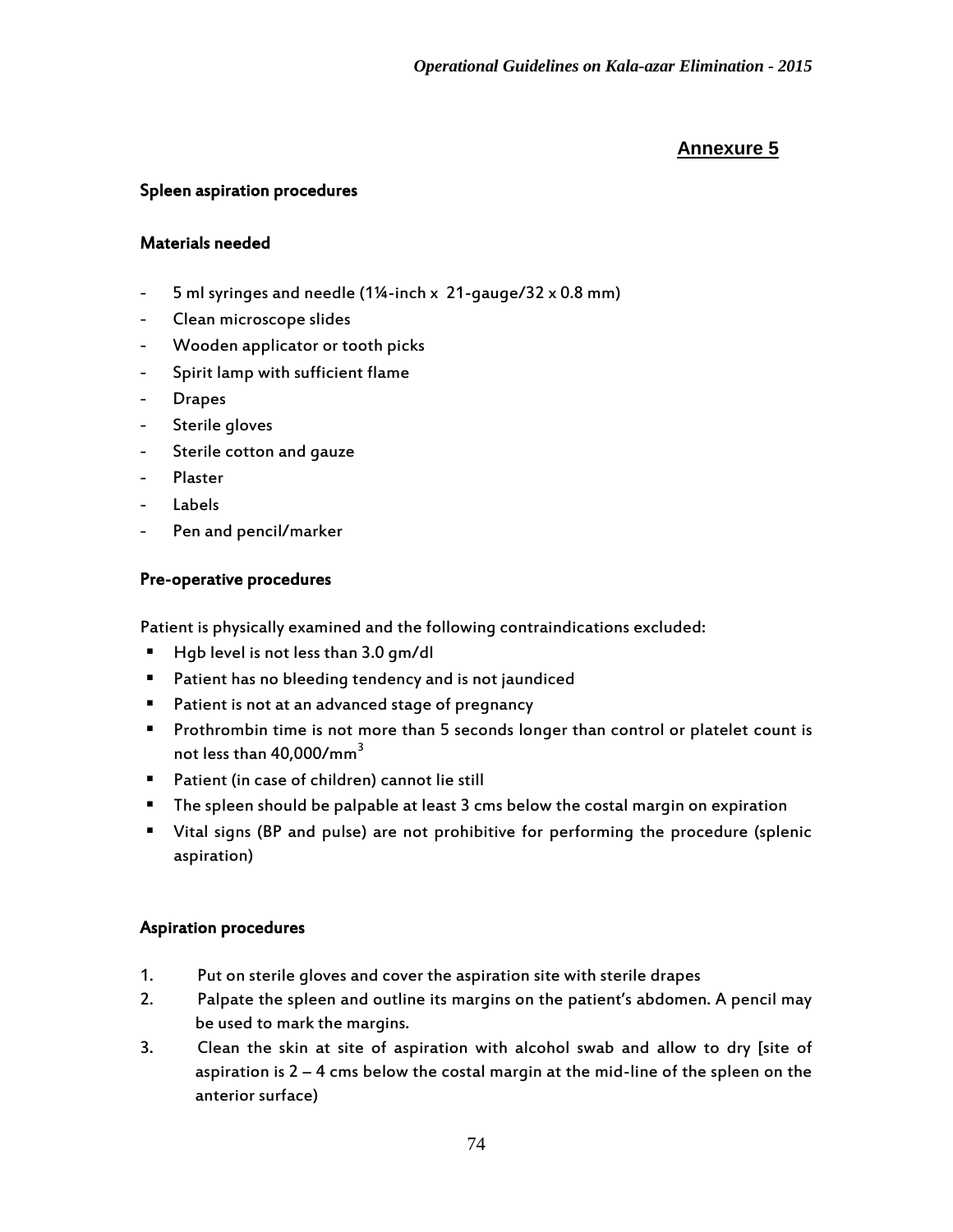- 4. With the needle attached to the syringe, penetrate the skin mid-way between the edges of the spleen
- 5. Aim the needle cranially at an angle of 45 $^{\circ}$  to the abdominal wall
- 6. While in the skin, create a vacuum up to 1.0 cc mark of the syringe by pulling the plunger
- 7. While maintaining a 1.0 cc vacuum, push the needle to its full length (3 cms) into the spleen and pull out completely with a quick in-and-out movement (less than 1 second)

N.B. Carry out the procedure using the same landmarks, angles and suction

- **The axes of entry and exit of the aspirating needle should be identical**
- Maintain suction throughout the procedure
- Carry the aspiration in a single-step procedure all in one quick motion (about 1 second)
	- In restless children, arms should be folded across chest and held with an assistant in addition to the pelvis, which should also be held firmly by a second assistant
- The insertion of the needle should be timed with the patient's breathing so that the diaphragm is not moving, i.e., during fixed expiration in a crying child

Once the aspirating needle is withdrawn, pull the plunger slowly to the  $2 - 3$ cc mark [Note that only minute amounts of splenic material is visible in the syringe, lumen of the needle or end of the plunger]

8. The material can then be expelled on to clean slides and inoculated into appropriate culture medium (NNN medium preferably)

For smears, expel any remaining material gently on clean glass slides holding tip of needle on the surface of slide, and spread evenly into a smear immediately using a linear motion.

More material can be obtained at the end of the plunger or the top end of the needle (or tip of syringe) after removing the plunger and needle. Tooth picks or wooden applicators may be used

9. Slides can be stained with Leishman, Giemsa or Wright's stain.

### Post-operative procedures:

- 1. Record time of aspiration on the patient's chart.
- 2. Record pulse and blood pressure ½ hourly for 4 hours and hourly for 6 hours.
- 3. Patient should remain in bed for 12 hours and observed.
- N.B. Facilities for blood transfusion and surgical intervention may be needed during splenic aspiration procedures.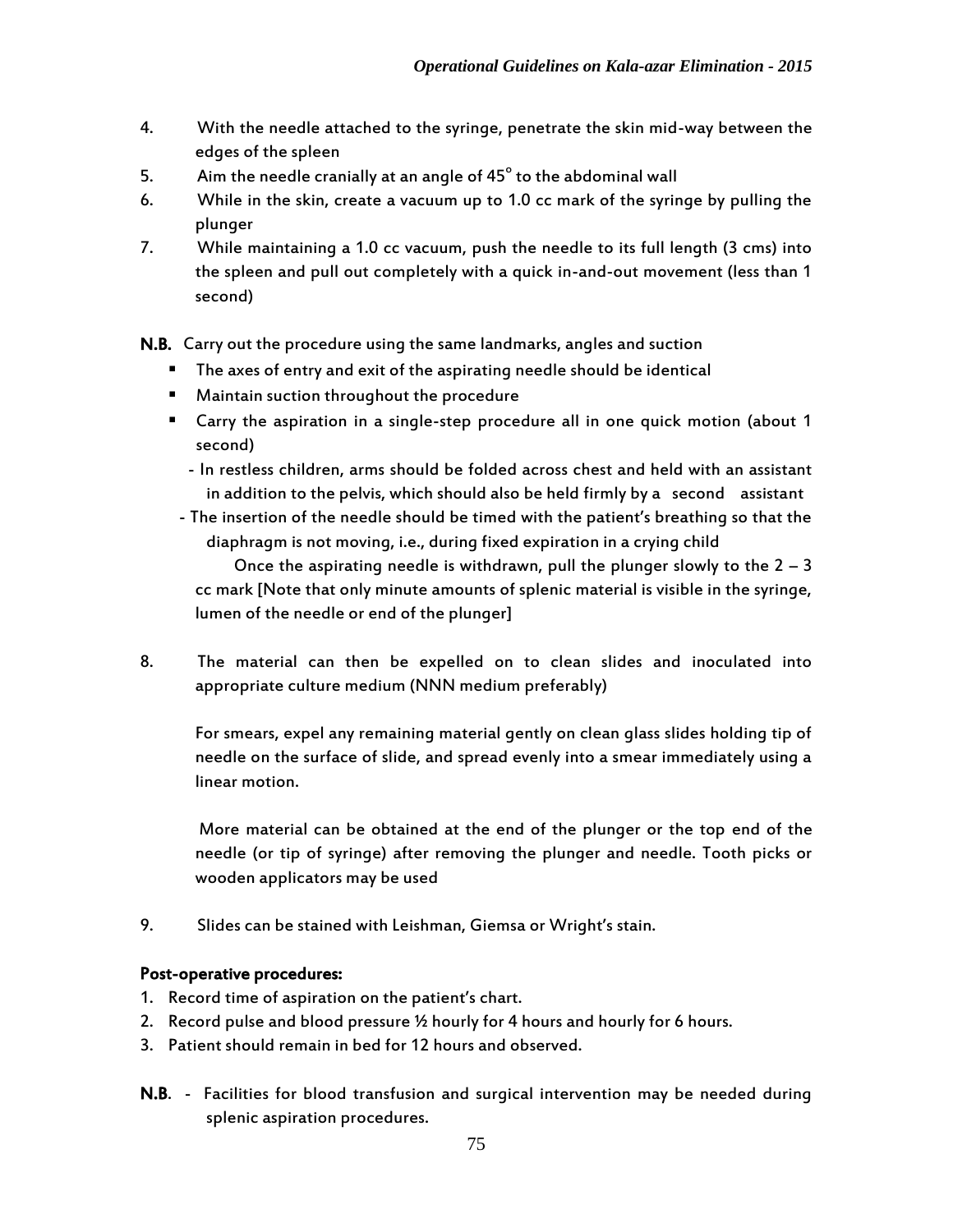- Experience shows that risk of mortality from aspiration procedure may happen 1 in 1000 cases aspirated

#### 4.7.2 Lymph node (LN) aspiration procedures

#### Materials needed

- 5 ml syringes and needle (1¼-inch x 21-gauge/32 x 0.8 mm)
- Clean microscope slides
- Wooden applicator or tooth picks
- Spirit lamp with sufficient flame
- Drapes
- Sterile gloves
- Sterile cotton and gauze
- Plaster
- Labels
- Pen and pencil/marker

#### Pre-operative procedures

No specific procedures are needed, except that inguinal or epitrochlear lymph nodes should be palpable.

#### Aspiration sites

The inguinal and epitrochlear lymph nodes are most convenient for the procedure.

#### Aspiration procedures

- 1. Label a slide with the patients' reference number using a diamond pencil and clean the slide with gauze or dry cotton wool.
- 2. Rest the patient on the back with the legs stretched out. Another person can hold down the patient if he/she is restless. If it is a small child, the mother can hold him/her in her lap.
- 3. Put on sterile gloves, cover the aspiration site with sterile drapes, and disinfect the skin over the lymph node with cotton wool soaked in 70% alcohol or iodine and allow drying.
- 4. Grasp the lymph node between the thumb and index finger of the left hand and insert a sterile 21-gauge needle attached with a 5 ml syringe into the centre of the gland at right angles to the skin. Avoid adjacent blood vessels.
- 5. Gently squeeze the node with the left hand and twirl the needle in the right hand, at the same time pushing the needle in and out, and pull the plunger to maintain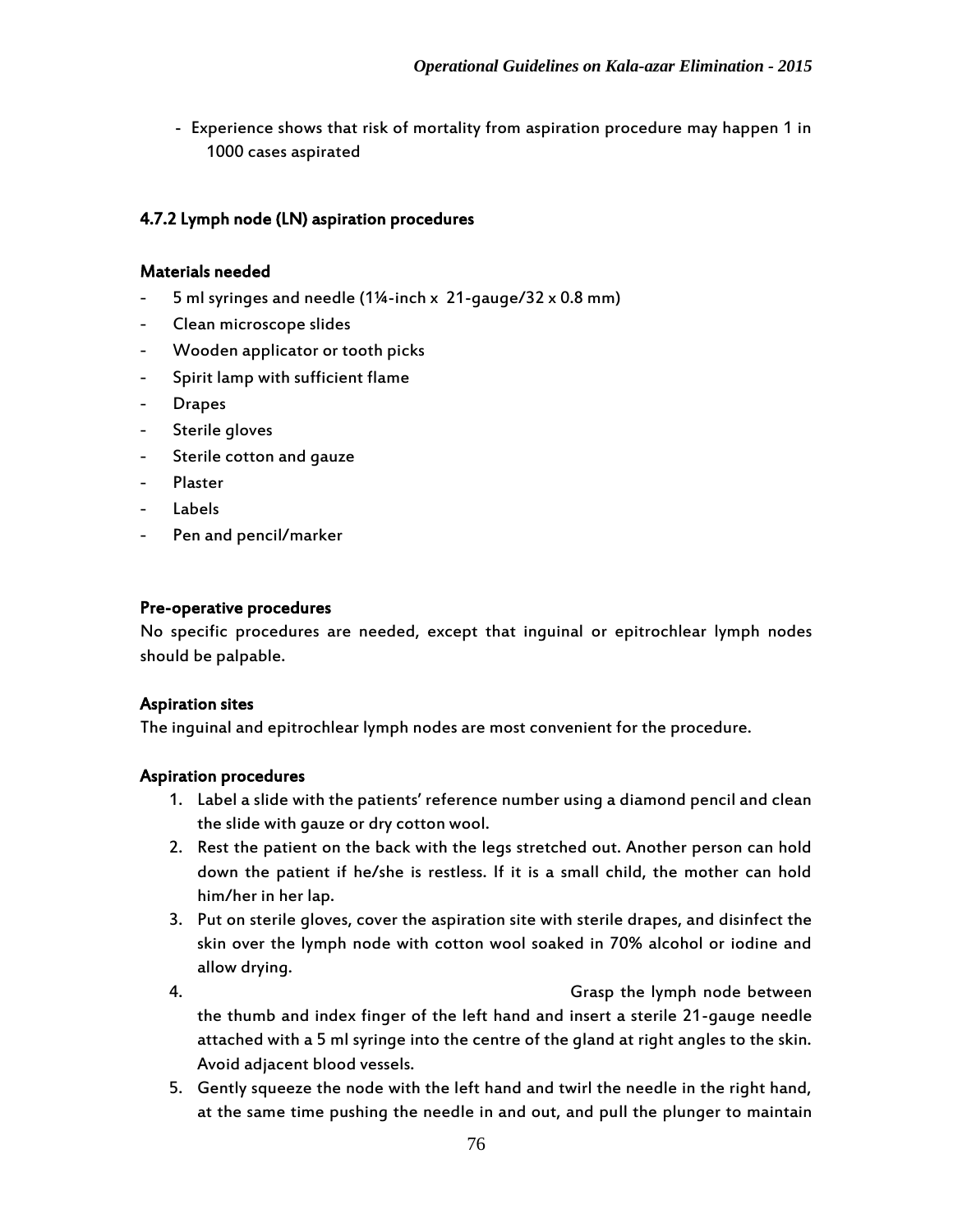suction [This may be done for a few minutes, until some tissue is visible at the end of the lumen of the needle]

- N. B. The procedure may be painful, but tolerable (no anaesthesia is needed)
	- Big LNs may fill the needle with lymph and dilute the tissue; and so smaller but palpable LNs are preferred.
	- Lymph nodes might be difficult to grasp by two fingers, hence caution should be made not to sample the surrounding fatty tissues. Palpable lymph nodes (size more than 1x1 cm) are usually felt in the inguinal, femoral and epitrochlear regions.
- 6. The material can then be expelled on to clean slides and also inoculated aseptically into appropriate culture medium (preferably NNN medium).

For smears, expel any remaining material gently on clean glass slides holding tip of needle on the surface of slide, and spread evenly into a smear immediately using a linear motion. More material can be obtained at the end of the plunger or the needle (or tip of syringe) after removing the plunger and needle. Tooth picks or wooden applicators may be used for this purpose.

N.B. For cultures, insert needle into a tube containing culture medium and push the plunger into the barrel to expel contents of the needle on to the side walls of the tube or directly into the liquid phase of the medium. You may repeat this once or twice until the LN material is visible in the tube. For safety purposes, inoculate 2 culture tubes.

### 4.7.3 Bone Marrow aspiration procedures Materials needed

- Sterile Bone Marrow needle
- 10 ml syringe
- Clean microscope slides
- NNN or any other suitable culture medium
- Wooden applicator or tooth picks
- Spirit lamp with sufficient flame
- **Drapes**
- Sterile gloves
- Sterile cotton and gauze
- Plaster
- **Labels**
- Pen and pencil/marker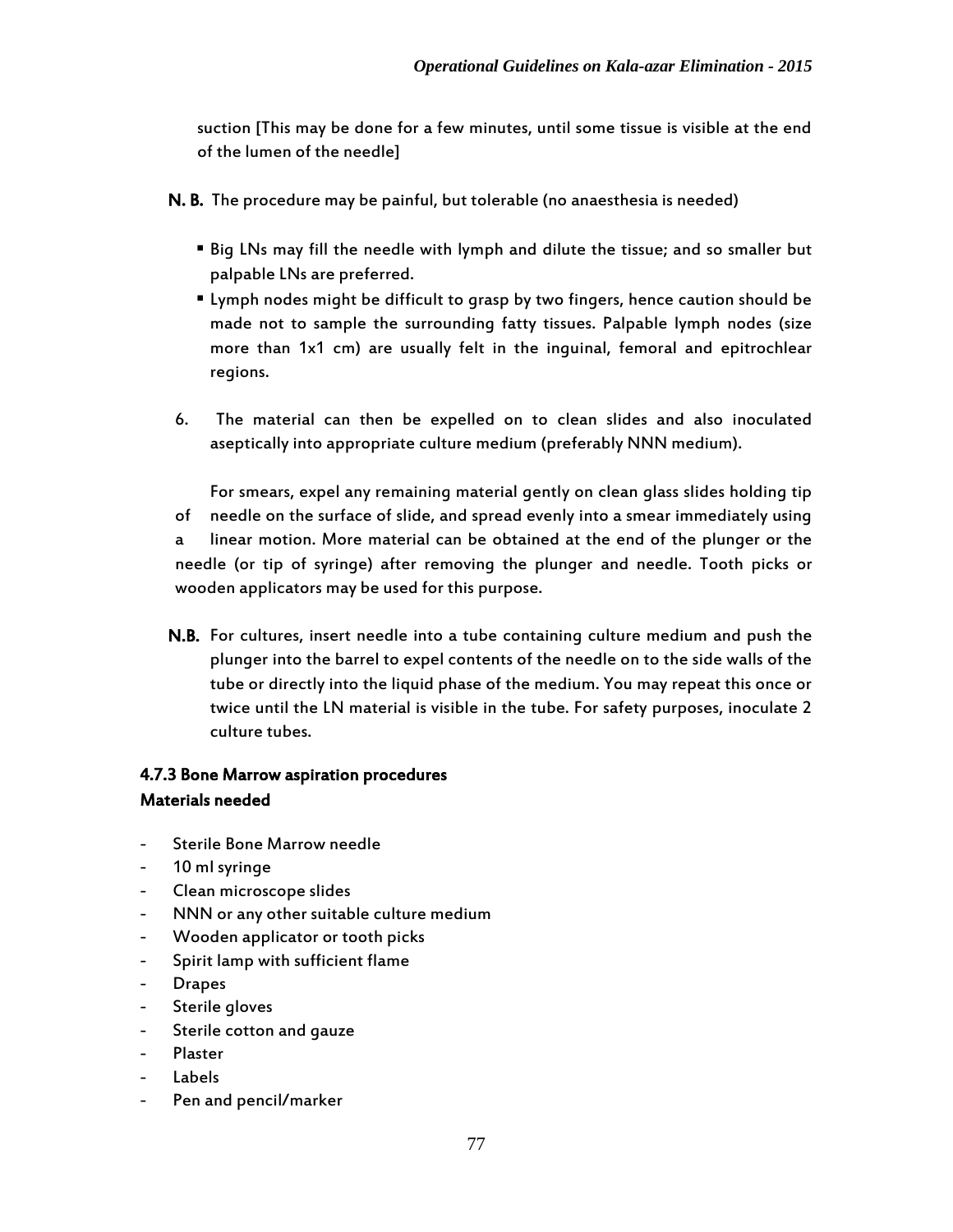#### Biopsy aspiration needles (recommended sizes):

| Regular/Adults: | 4-inch, 11-gauge               |
|-----------------|--------------------------------|
| Adults:         | 4-inch, 8-gauge                |
| Orthopaedic:    | 6-inch, 10/11-gauge            |
| Paediatric:     | $3\frac{1}{2}$ -inch, 13-gauge |
| Infant:         | 2-inch, 13-gauge               |

#### Aspiration procedures

- 1. Place the patient in a right or left lateral decubitus position with the back comfortably flexed and the top knee drawn towards the chest.
- 2. Locate the posterior iliac spine and mark with ink or thumb nail pressure
- 3. Using sterile technique, prepare the skin with anti-septics and drape
- 4. Using sterile syringe, apply/infiltrate the marked area with anesthesia especially in the peritoneum
- 5. Make a 3-mm skin incision with a scalpel blade over the marked area.
- 6. Hold the needle with the proximal end in the palm and the index finger against the shaft near the tip.
- 7. With the stylet locked in place, introduce the needle through the incision pointing towards the anterior superior iliac spine and bring it into contact with the posterior iliac spine.
- 8. Using gentle but firm pressure, advance the needle to bore through the iliac spine.
- 9. Rotate the needle in an alternating clock-wise and counter-clockwise motion. Entrance into the marrow cavity is generally detected by decreased resistance.
- 10. Remove the stylet, and check for presence/absence of marrow material. If not, proceed to bore until marrow is found in the tips of the stylet.
- 11. With a syringe locked into the proximal portion, apply a negative pressure.
- 12. The material can then be expelled on to clean slides and also inoculated into appropriate culture medium (preferably NNN medium)

For smears, expel any remaining material gently on clean glass slides holding tip of needle on the surface of slide, and spread evenly into a smear immediately using a linear motion. More material can be obtained at the end of the plunger or the needle (or tip of syringe) after removing the plunger and needle. Tooth picks or wooden applicators may be used for this purpose.

 It is important that culture tubes are not over loaded by large amounts of inoculum, which is not uncommon with BM aspirates.

13. Slides can be stained with Leishman, Giemsa or Wright's stain. NNN cultures should be incubated at 25 $^{\rm 0}$ C for up to 2 weeks.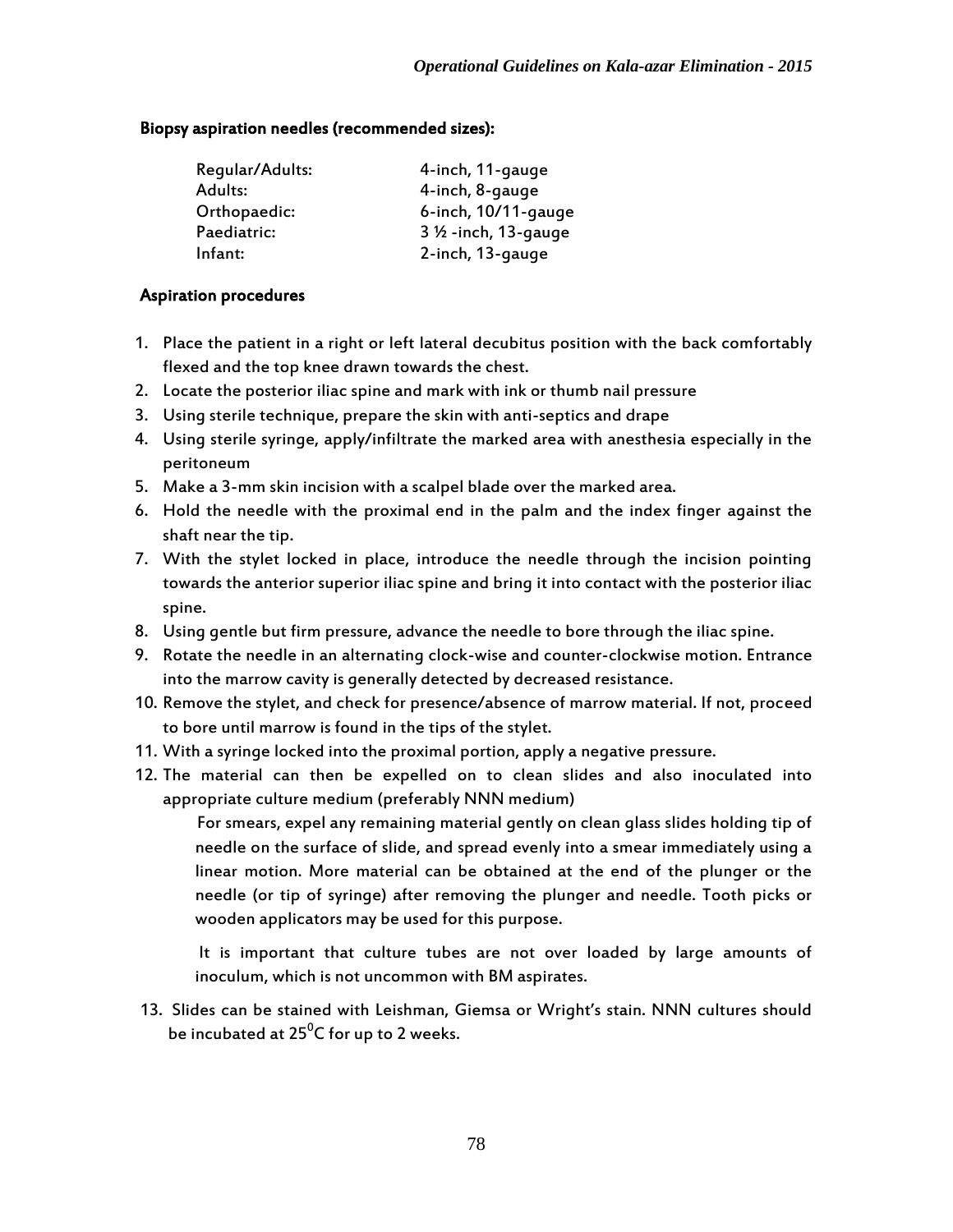#### 4.7.4 Preparation and staining of aspirates

#### Materials needed

Slides rack, staining rack or staining trough, 100% methanol, filtered stock of Giemsa stain

#### Fixation

- Place the slides horizontally on the slide rack and leave to air dry.
- Fix the slides by dipping them in 100% methanol for 1minute. The methanol must be stored in a tightly closed bottle to prevent absorption of water.

#### **Staining**

- Stain the slides with Giemsa stain 1: 10 concentration; 1ml of stock Giemsa stain to 9ml buffer solution pH 7.2. In the absence of buffer solution, tap water or filtered water can be used provided the pH is 7.2. The slides can either be stained in a staining trough or on a staining rack. When the stain concentration is 1:10, the staining time is 10 minutes.
- At the end of the staining, rinse the slides briefly with tap water or filtered water and place them in vertical position on a slides rack to dry.

#### Reading Slides:

Examine at least 300 microscope fields for amastigotes using 100  $^{\texttt{x}}$  oil immersion lens. An artefact is more likely to be taken for a parasite if the microscopists are overloaded (more than 4 hours of microscopy per day), have poor light for the microscopes, or if dirty (unfiltered) Giemsa is used. It takes at least 20 minutes or 300 microscope fields of reading to label a slide as negative.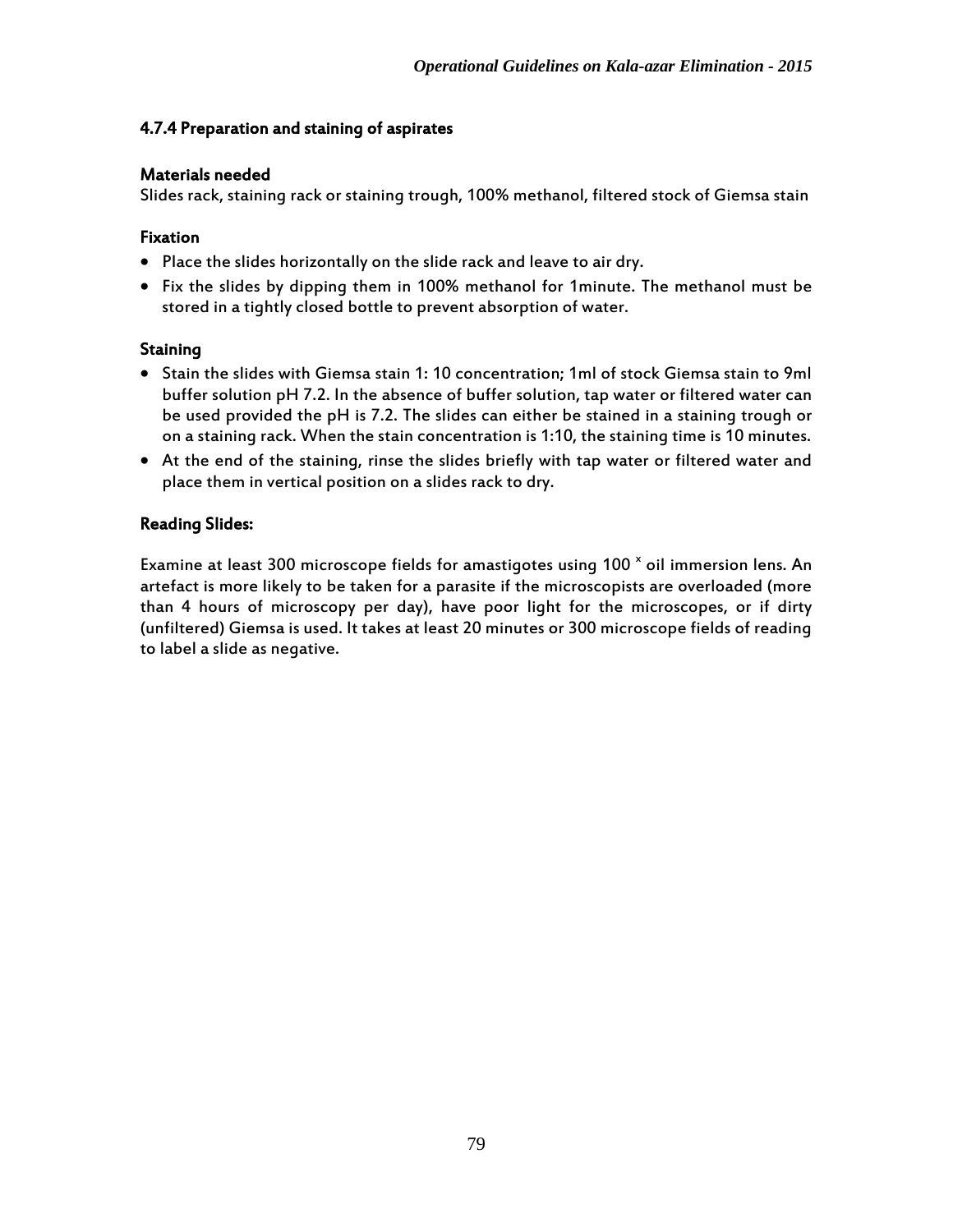## **Liposomal Amphotericin B dosage sheet**

|                 | 10 mg/Kg Liposomal Amphoterecin B - doses          |                         |                                                              |                                      |                                         |                                  |                                     |  |  |
|-----------------|----------------------------------------------------|-------------------------|--------------------------------------------------------------|--------------------------------------|-----------------------------------------|----------------------------------|-------------------------------------|--|--|
|                 |                                                    |                         |                                                              | Hospital level use                   |                                         |                                  |                                     |  |  |
| Weight<br>in kg | Liposomal<br>Amphoterecin<br>B doses (10<br>mg/kg) | No. of<br><b>Vials</b>  | mls Diluted<br>Liposomal<br>Amphoterecin B<br>in 12 ml water | <b>Minimum</b><br>Volume<br>(2mg/ml) | <b>Maximum</b><br>volume (0.2<br>mg/ml) | <b>Suggested</b><br>volume in ml | Drops/min<br>infusion 15-120<br>min |  |  |
| 5               | 50                                                 | $\mathbf{1}$            | 12.5                                                         |                                      | 250                                     | 100                              | 15                                  |  |  |
| 6               | 60                                                 | $\overline{2}$          | 15.0                                                         | 30                                   | 300                                     |                                  |                                     |  |  |
| 7               | 70                                                 | $\overline{2}$          | 17.5                                                         | 35                                   | 350                                     | 100                              | 15                                  |  |  |
| 8               | 80                                                 | $\mathbf{2}$            | 20.0                                                         | 40                                   | 400                                     |                                  |                                     |  |  |
| 9               | 90                                                 | $\overline{2}$          | 22.5                                                         | 45                                   | 450                                     |                                  |                                     |  |  |
| 10              | 100                                                | $\overline{2}$          | 25.0                                                         | 50                                   | 500                                     |                                  |                                     |  |  |
| 11              | 110                                                | 3                       | 27.5                                                         | 55                                   | 550                                     |                                  |                                     |  |  |
| 12              | 120                                                | 3                       | 30.0                                                         | 60                                   | 600                                     | 300                              | 60                                  |  |  |
| 13              | 130                                                | 3                       | 32.5                                                         | 65                                   | 650                                     |                                  |                                     |  |  |
| 14              | 140                                                | 3                       | 35.0                                                         | 70                                   | 700                                     |                                  |                                     |  |  |
| 15              | 150                                                | 3                       | 37.5                                                         | 75                                   | 750                                     |                                  |                                     |  |  |
| 16              | 160                                                | $\overline{\mathbf{4}}$ | 40.0                                                         | 80                                   | 800                                     |                                  |                                     |  |  |
| 17              | 170                                                | $\overline{\mathbf{4}}$ | 42.5                                                         | 85                                   | 850                                     |                                  |                                     |  |  |
| 18              | 180                                                | $\overline{4}$          | 45.0                                                         | 90                                   | 900                                     | 400                              | 90                                  |  |  |
| 19              | 190                                                | $\overline{\mathbf{4}}$ | 47.5                                                         | 95                                   | 950                                     |                                  |                                     |  |  |
| 20              | 200                                                | $\overline{\mathbf{4}}$ | 50.0                                                         | 100                                  | 1000                                    |                                  |                                     |  |  |
| 21              | 210                                                | 5                       | 52.5                                                         | 105                                  | 1050                                    |                                  |                                     |  |  |
| 22              | 220                                                | 5                       | 55.0                                                         | 110                                  | 1100                                    |                                  |                                     |  |  |
| 23              | 230                                                | 5                       | 57.5                                                         | 115                                  | 1150                                    |                                  |                                     |  |  |
| 24              | 240                                                | 5                       | 60.0                                                         | 120                                  | 1200                                    |                                  |                                     |  |  |
| 25              | 250                                                | 5                       | 62.5                                                         | 125                                  | 1250                                    |                                  |                                     |  |  |
| 26              | 260                                                | $\boldsymbol{6}$        | 65.0                                                         | 130                                  | 1300                                    |                                  |                                     |  |  |
| 27              | 270                                                | 6                       | 67.5                                                         | 135                                  | 1350                                    | 500                              | 90                                  |  |  |
| 28              | 280                                                | $\boldsymbol{6}$        | 70.0                                                         | 140                                  | 1400                                    |                                  |                                     |  |  |
| 29              | 290                                                | 6                       | 72.5                                                         | 145                                  | 1450                                    |                                  |                                     |  |  |
| 30              | 300                                                | $\boldsymbol{6}$        | 75.0                                                         | 150                                  | 1500                                    |                                  |                                     |  |  |
| 31              | 310                                                | $\overline{7}$          | 77.5                                                         | 155                                  | 1550                                    |                                  |                                     |  |  |
| 32              | 320                                                | $\overline{7}$          | 80.0                                                         | 160                                  | 1600                                    |                                  |                                     |  |  |
| 33              | 330                                                | $\overline{7}$          | 82.5                                                         | 165                                  | 1650                                    |                                  |                                     |  |  |
| 34              | 340                                                | $\overline{7}$          | 85.0                                                         | 170                                  | 1700                                    |                                  |                                     |  |  |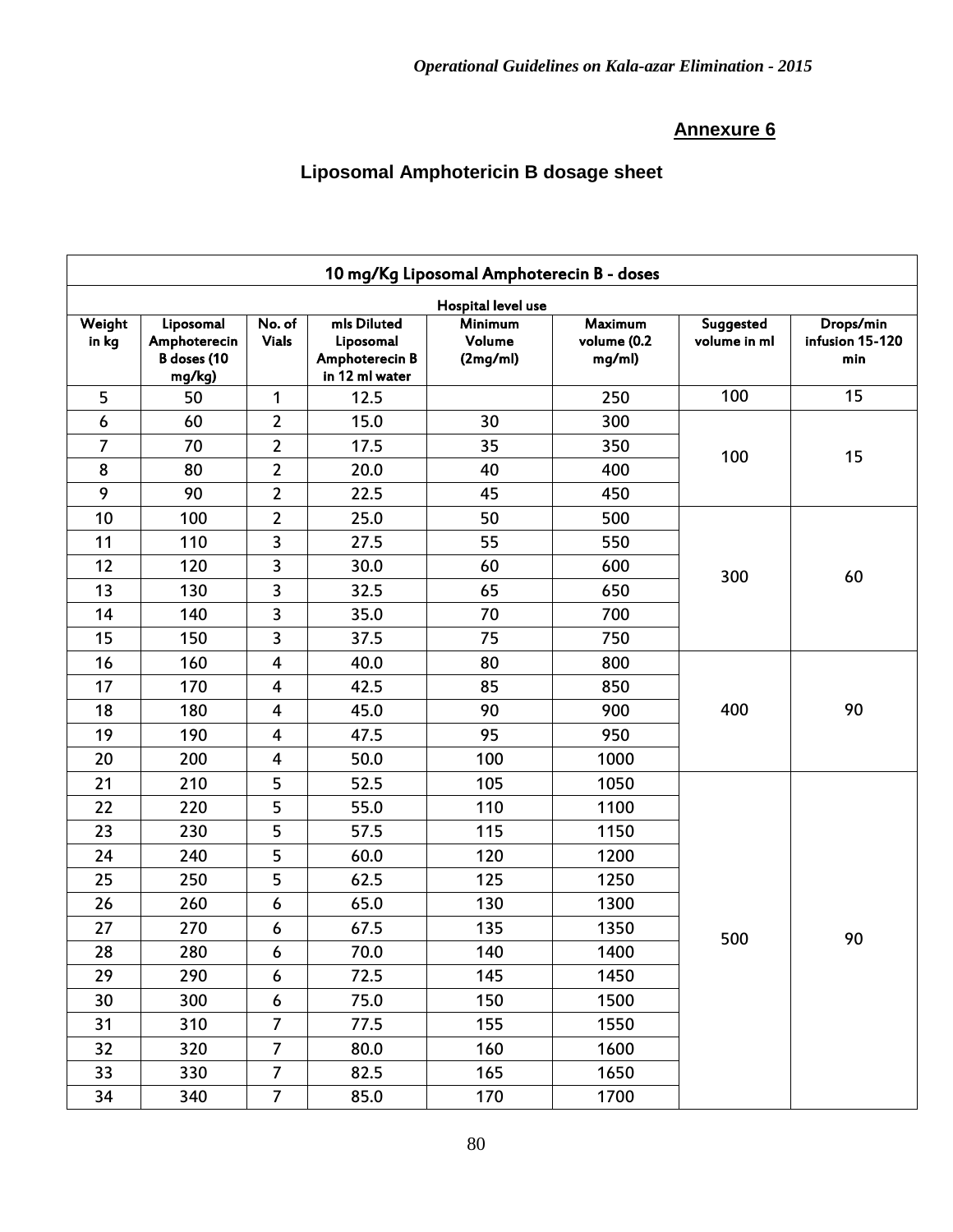| 35 | 350 | $\overline{7}$ | 87.5  | 175 | 1750 |      |    |
|----|-----|----------------|-------|-----|------|------|----|
| 36 | 360 | 8              | 90.0  | 180 | 1800 |      |    |
| 37 | 370 | 8              | 92.5  | 185 | 1850 |      |    |
| 38 | 380 | 8              | 95.0  | 190 | 1900 |      |    |
| 39 | 390 | 8              | 97.5  | 195 | 1950 |      |    |
| 40 | 400 | 8              | 100.0 | 200 | 2000 |      |    |
| 41 | 410 | 9              | 102.5 | 205 | 2050 |      |    |
| 42 | 420 | 9              | 105.0 | 210 | 2100 |      |    |
| 43 | 430 | 9              | 107.5 | 215 | 2150 |      |    |
| 44 | 440 | 9              | 110.0 | 220 | 2200 |      |    |
| 45 | 450 | 9              | 112.5 | 225 | 2250 |      |    |
| 46 | 460 | 10             | 115.0 | 230 | 2300 |      |    |
| 47 | 470 | 10             | 117.5 | 235 | 2350 |      |    |
| 48 | 480 | 10             | 120.0 | 240 | 2400 |      |    |
| 49 | 490 | 10             | 122.5 | 245 | 2450 |      |    |
| 50 | 500 | 10             | 125.0 | 250 | 2500 |      |    |
| 51 | 510 | 11             | 127.5 | 255 | 2550 |      |    |
| 52 | 520 | 11             | 130.0 | 260 | 2600 |      |    |
| 53 | 530 | 11             | 132.5 | 265 | 2650 |      |    |
| 54 | 540 | 11             | 135.0 | 270 | 2700 |      |    |
| 55 | 550 | 11             | 137.5 | 275 | 2750 |      |    |
| 56 | 560 | 12             | 140.0 | 280 | 2800 |      |    |
| 57 | 570 | 12             | 142.5 | 285 | 2850 |      |    |
| 58 | 580 | 12             | 145.0 | 290 | 2900 |      |    |
| 59 | 590 | 12             | 147.5 | 295 | 2950 | 500  | 90 |
| 60 | 600 | 12             | 150.0 | 300 | 3000 |      |    |
| 61 | 610 | 13             | 152.5 | 305 | 3050 |      |    |
| 62 | 620 | 13             | 155.0 | 310 | 3100 |      |    |
| 63 | 630 | 13             | 157.5 | 315 | 3150 |      |    |
| 64 | 640 | 13             | 160.0 | 320 | 3200 |      |    |
| 65 | 650 | 13             | 162.5 | 325 | 3250 |      |    |
| 66 | 660 | 14             | 165.0 | 330 | 3300 |      |    |
| 67 | 670 | 14             | 167.5 | 335 | 3350 |      |    |
| 68 | 680 | 14             | 170.0 | 340 | 3400 |      |    |
| 69 | 690 | 14             | 172.5 | 345 | 3450 |      |    |
| 70 | 700 | 14             | 175.0 | 350 | 3500 |      |    |
| 71 | 710 | 15             | 177.5 | 355 | 3550 |      |    |
| 72 | 720 | 15             | 180.0 | 360 | 3600 |      |    |
| 73 | 730 | 15             | 182.5 | 365 | 3650 |      |    |
| 74 | 740 | 15             | 185.0 | 370 | 3700 |      |    |
| 75 | 750 | 15             | 187.5 | 375 | 3750 |      |    |
| 76 | 760 | 16             | 190.0 | 380 | 3800 | 1000 | 90 |
|    |     |                |       |     |      |      |    |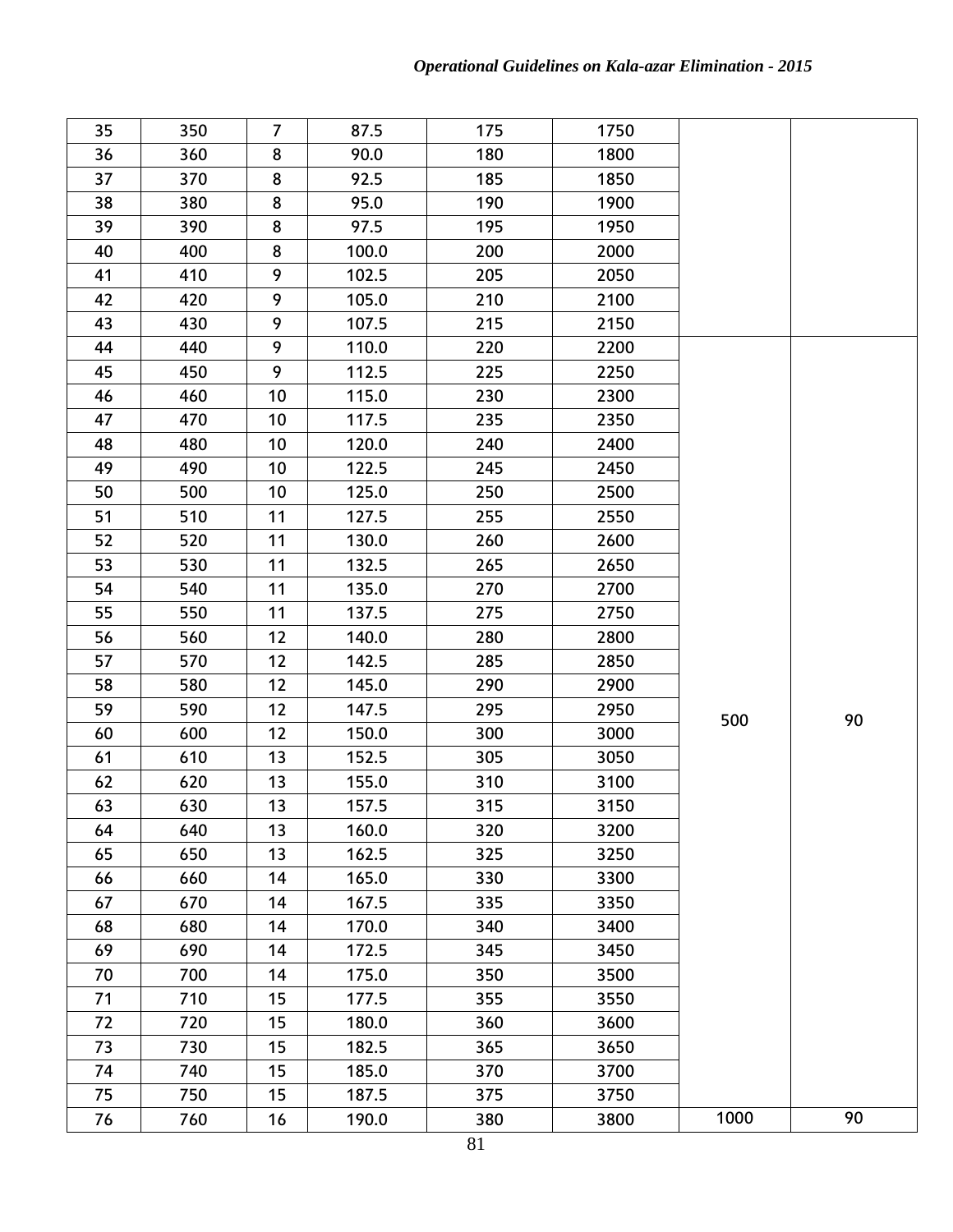| 77  | 770  | 16 | 192.5 | 385 | 3850 |  |
|-----|------|----|-------|-----|------|--|
| 78  | 780  | 16 | 195.0 | 390 | 3900 |  |
| 79  | 790  | 16 | 197.5 | 395 | 3950 |  |
| 80  | 800  | 16 | 200.0 | 400 | 4000 |  |
| 81  | 810  | 17 | 202.5 | 405 | 4050 |  |
| 82  | 820  | 17 | 205.0 | 410 | 4100 |  |
| 83  | 830  | 17 | 207.5 | 415 | 4150 |  |
| 84  | 840  | 17 | 210.0 | 420 | 4200 |  |
| 85  | 850  | 17 | 212.5 | 425 | 4250 |  |
| 86  | 860  | 18 | 215.0 | 430 | 4300 |  |
| 87  | 870  | 18 | 217.5 | 435 | 4350 |  |
| 88  | 880  | 18 | 220.0 | 440 | 4400 |  |
| 89  | 890  | 18 | 222.5 | 445 | 4450 |  |
| 90  | 900  | 18 | 225.0 | 450 | 4500 |  |
| 91  | 910  | 19 | 227.5 | 455 | 4550 |  |
| 92  | 920  | 19 | 230.0 | 460 | 4600 |  |
| 93  | 930  | 19 | 232.5 | 465 | 4650 |  |
| 94  | 940  | 19 | 235.0 | 470 | 4700 |  |
| 95  | 950  | 19 | 237.5 | 475 | 4750 |  |
| 96  | 960  | 20 | 240.0 | 480 | 4800 |  |
| 97  | 970  | 20 | 242.5 | 485 | 4850 |  |
| 98  | 980  | 20 | 245.0 | 490 | 4900 |  |
| 99  | 990  | 20 | 247.5 | 495 | 4950 |  |
| 100 | 1000 | 20 | 250.0 | 500 | 5000 |  |
| 101 | 1010 | 21 | 252.5 | 505 | 5050 |  |
| 102 | 1020 | 21 | 255.0 | 510 | 5100 |  |
| 103 | 1030 | 21 | 257.5 | 515 | 5150 |  |
| 104 | 1040 | 21 | 260.0 | 520 | 5200 |  |
| 105 | 1050 | 21 | 262.5 | 525 | 5250 |  |
| 106 | 1060 | 22 | 265.0 | 530 | 5300 |  |
| 107 | 1070 | 22 | 267.5 | 535 | 5350 |  |
| 108 | 1080 | 22 | 270.0 | 540 | 5400 |  |
| 109 | 1090 | 22 | 272.5 | 545 | 5450 |  |
| 110 | 1100 | 22 | 275.0 | 550 | 5500 |  |
| 111 | 1110 | 23 | 277.5 | 555 | 5550 |  |
| 112 | 1120 | 23 | 280.0 | 560 | 5600 |  |
| 113 | 1130 | 23 | 282.5 | 565 | 5650 |  |
| 114 | 1140 | 23 | 285.0 | 570 | 5700 |  |
| 115 | 1150 | 23 | 287.5 | 575 | 5750 |  |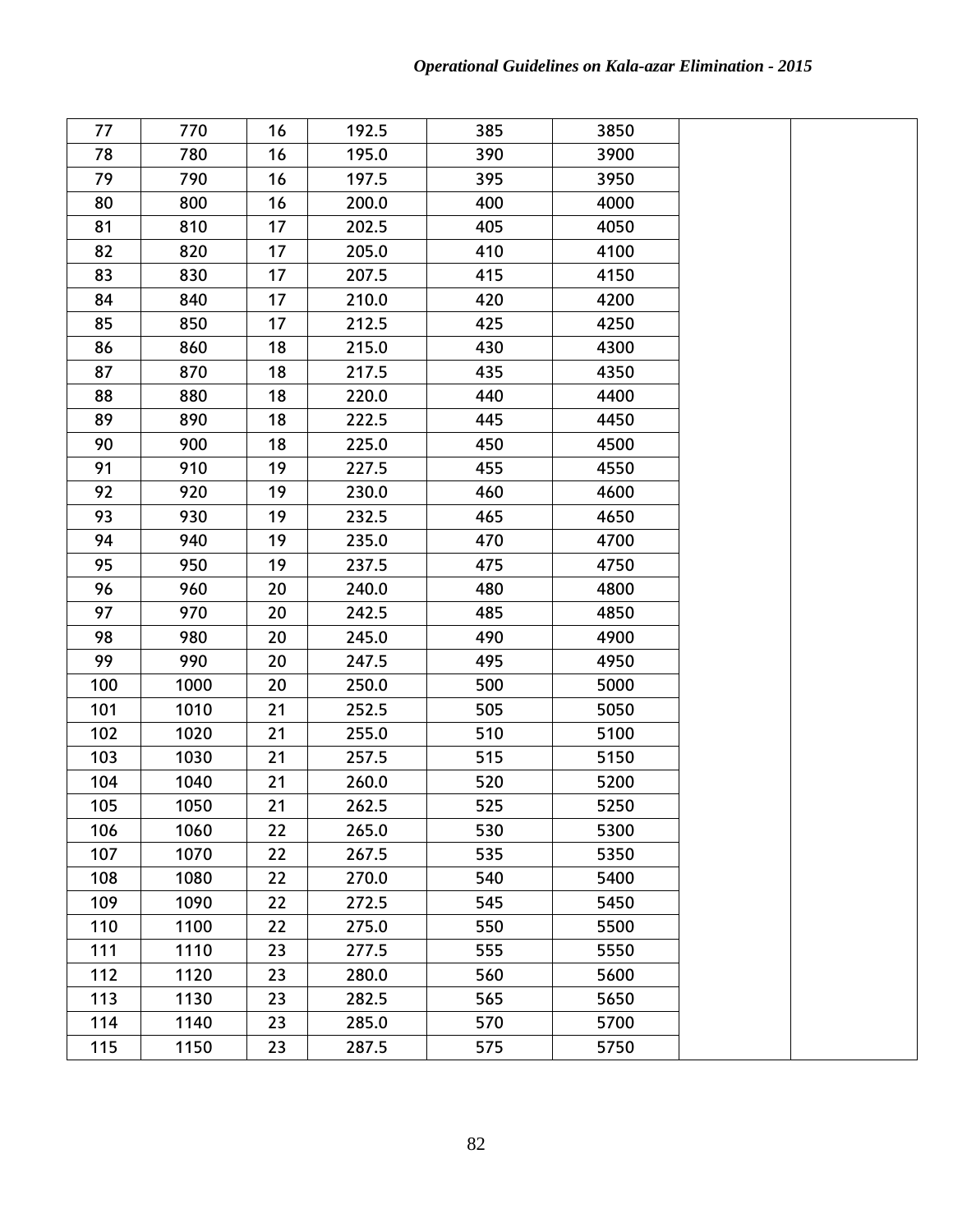## **Miltefosine dosage Guide for Adults (>12 year)**

| Weight             | Morning Dose (after meal)       | Evening Dose (after meal)          |
|--------------------|---------------------------------|------------------------------------|
| More than 25<br>kg | 1 capsules of Miltefosine 50 mq | 1 capsules of Miltefosine 50<br>mq |
| Less than 25 kg    | 1 capsules of Miltefosine 50 mq | Drug not to be given at<br>evening |

### Dosage Guide for Children (2-11 year)

| Body weight     | Daily Dosage     | <b>Number of Capsules</b>         |
|-----------------|------------------|-----------------------------------|
| 9-11 kg         | 20 <sub>mg</sub> | 2 capsules of Miltefosine 10 mq   |
| 12-16 kg        | 30 <sub>mg</sub> | 3 capsules of Miltefosine 10 mg   |
| 17-20 kg        | 40 mg            | 4 capsules of Miltefosine 10 mg   |
| 21-25 kg        | 50 <sub>mg</sub> | 1 capsules of Miltefosine 50 mq   |
| 26-31 kg        | 60 mg            | 1 capsules of Miltefosine 50 mg   |
|                 |                  | & 1 capsules of Miltefosine 10 mg |
| 32-39 kg        | 80 <sub>mg</sub> | 1 capsules of Miltefosine 50 mq   |
|                 |                  | & 3 capsules of Miltefosine 10 mg |
| 40 kg and above | $100 \text{ mg}$ | 2 capsules of Miltefosine 50 mg   |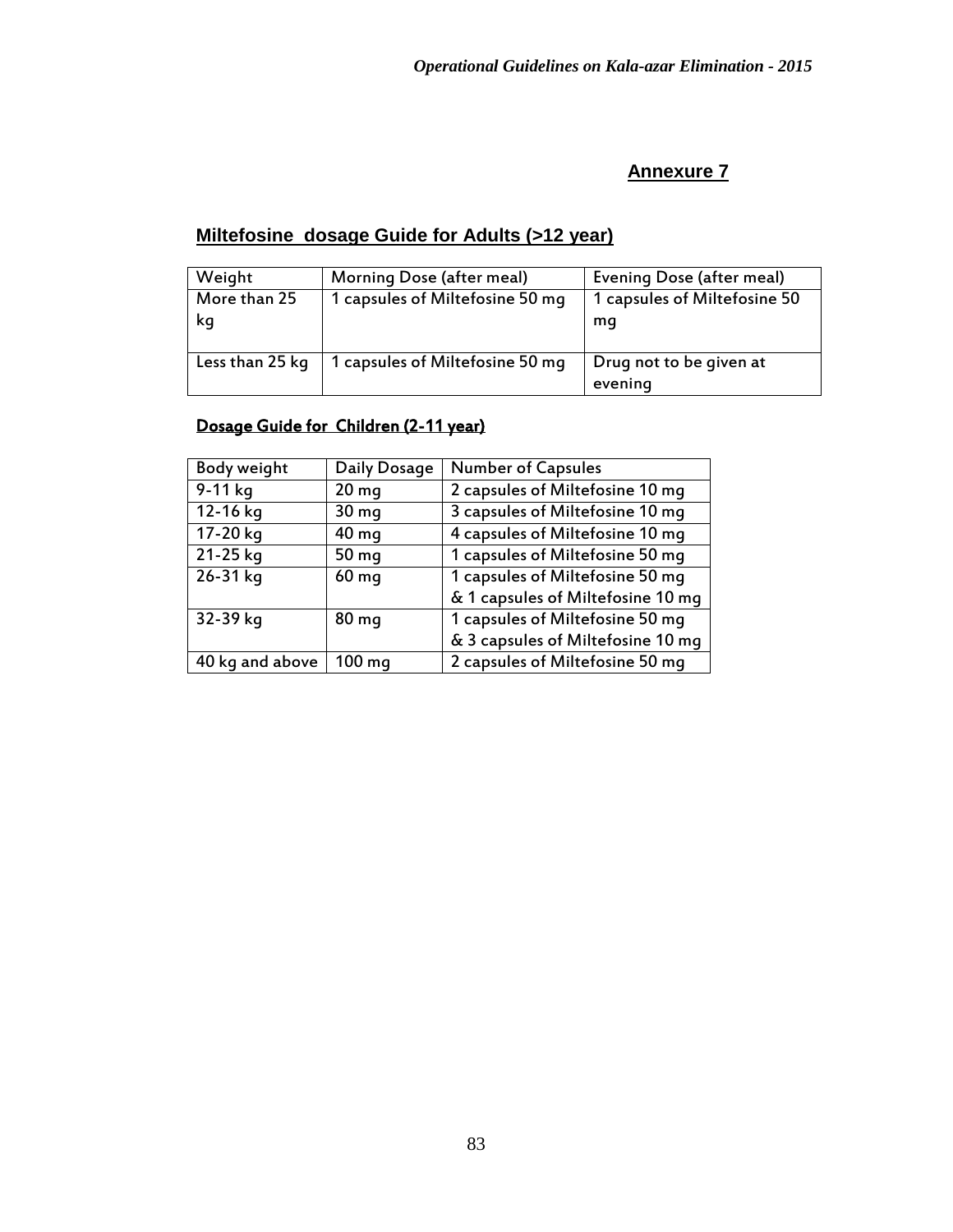| <b>For Patient</b>      | Dose              | <b>For Patient</b> | Dose              | <b>For Patient</b> | Dose              |
|-------------------------|-------------------|--------------------|-------------------|--------------------|-------------------|
| Weighing                | Volume            | Weighing           | Volume            | Weighing           | Volume            |
| (Kg)                    | (m <sub>l</sub> ) | (Kg)               | (m <sub>l</sub> ) | (Kg)               | (m <sub>l</sub> ) |
| $\overline{5}$          | 0.1               | $\overline{32}$    | 0.9               | 59                 | 1.7               |
| $\overline{6}$          | $\overline{0.2}$  | $\overline{33}$    | 1.0               | 60                 | 1.8               |
| $\overline{7}$          | 0.2               | $\overline{34}$    | 1.0               | 61                 | $\overline{1.8}$  |
| $\overline{\mathbf{8}}$ | $\overline{0.2}$  | $\overline{35}$    | 1.0               | $\overline{62}$    | 1.8               |
| 9                       | 0.3               | $\overline{36}$    | 1.1               | 63                 | $\overline{1.8}$  |
| $\overline{10}$         | 0.3               | 37                 | 1.1               | 64                 | 1.9               |
| 11                      | 0.3               | $\overline{38}$    | 1.1               | 65                 | $\overline{1.9}$  |
| $\overline{12}$         | 0.4               | $\overline{39}$    | 1.1               | 66                 | $\overline{1.9}$  |
| $\overline{13}$         | $\overline{0.4}$  | 40                 | $\overline{1.2}$  | 67                 | $\overline{2.0}$  |
| 14                      | 0.4               | 41                 | 1.2               | 68                 | 2.0               |
| $\overline{15}$         | 0.4               | $\overline{42}$    | 1.2               | 69                 | $\overline{2.0}$  |
| 16                      | 0.5               | 43                 | 1.3               | 70                 | 2.1               |
| 17                      | 0.5               | $\overline{44}$    | 1.3               | $\overline{71}$    | 2.1               |
| 18                      | 0.5               | 45                 | 1.3               | 72                 | 2.1               |
| 19                      | 0.6               | 46                 | 1.3               | 73                 | 2.1               |
| 20                      | 0.6               | 47                 | 1.4               | 74                 | 2.2               |
| $\overline{21}$         | 0.6               | 48                 | 1.4               | 75                 | 2.2               |
| 22                      | 0.6               | 49                 | 1.4               | 76                 | 2.2               |
| $\overline{23}$         | 0.7               | 50                 | 1.5               | $\overline{77}$    | 2.3               |
| 24                      | 0.7               | 51                 | 1.5               | 78                 | 2.3               |
| $\overline{25}$         | 0.7               | 52                 | 1.5               | 79                 | 2.3               |
| 26                      | 0.8               | $\overline{53}$    | 1.6               | 80                 | 2.3               |
| $\overline{27}$         | $\overline{0.8}$  | $\overline{54}$    | 1.6               | 81                 | $\overline{2.4}$  |
| 28                      | 0.8               | $\overline{55}$    | 1.6               | 82                 | 2.4               |
| $\overline{29}$         | $\overline{0.9}$  | $\overline{56}$    | 1.6               | $\overline{83}$    | $\overline{2.4}$  |
| $\overline{30}$         | 0.9               | $\overline{57}$    | 1.7               | 84                 | 2.5               |
| $\overline{31}$         | 0.9               | 58                 | 1.7               | 85                 | 2.5               |

### **Paramomycin dosage guide for patients with normal renal function**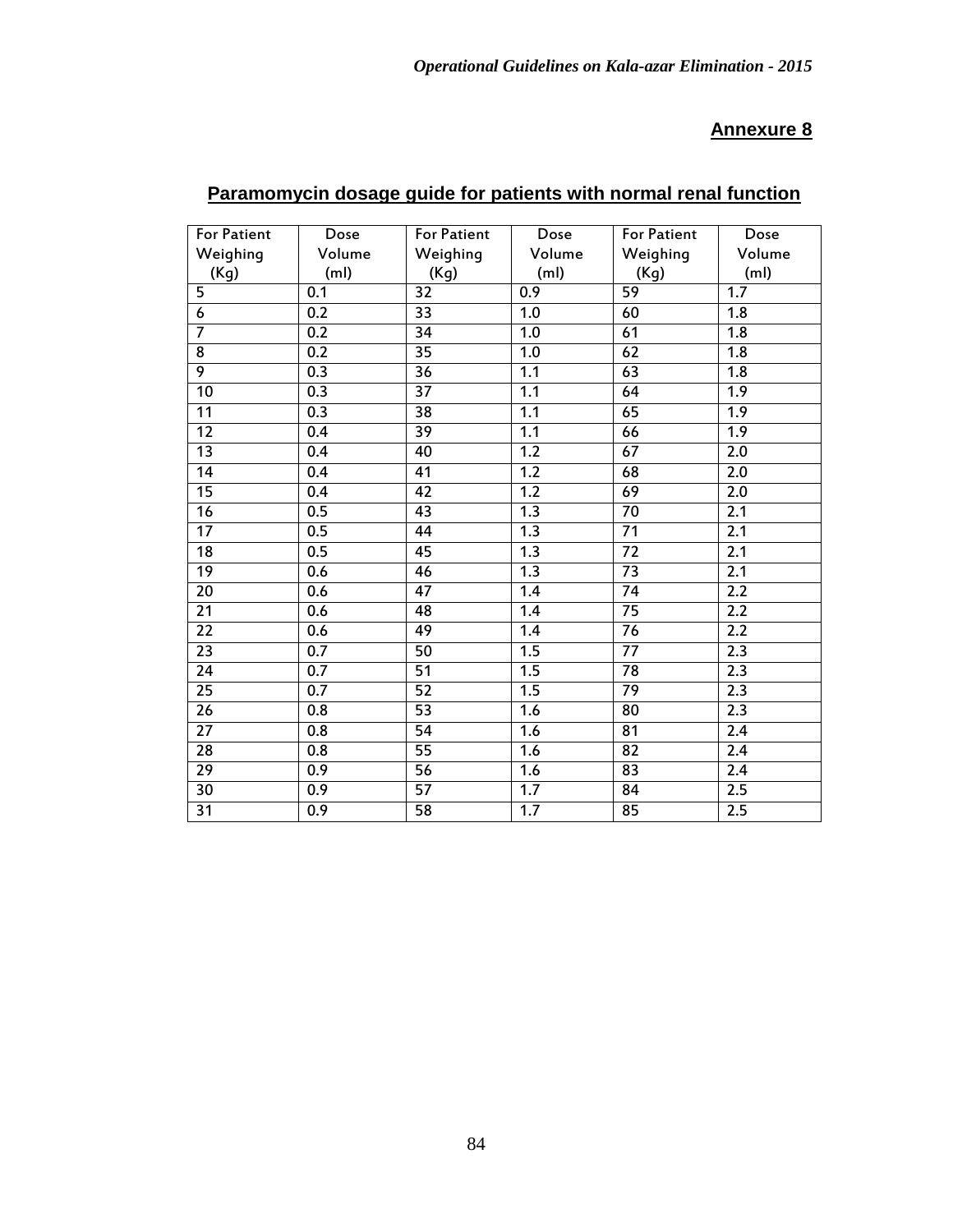|                              |                                                                      | <u>Annexure 9A</u>                                                          |     |
|------------------------------|----------------------------------------------------------------------|-----------------------------------------------------------------------------|-----|
|                              | <b>TREATMENT CARD</b>                                                |                                                                             |     |
|                              |                                                                      | NATIONAL VECTOR BORNE DISEASE CONTROL PROGRAMME                             |     |
|                              |                                                                      |                                                                             |     |
|                              |                                                                      |                                                                             |     |
|                              | <b>KALA-AZAR TREATMENT CARD</b>                                      |                                                                             |     |
| Name : _________             |                                                                      |                                                                             |     |
| Age                          | <b>Sex</b>                                                           | : Male/Female                                                               |     |
| <b>Address</b>               |                                                                      |                                                                             |     |
|                              |                                                                      | Diagnosis with RDT: Positive / Negative  Date of Diagnosis/ Confirmation:   |     |
|                              |                                                                      | Date of start of treatment: _______________Date of completion of treatment: |     |
|                              | Ensuring usage of contraceptives by MO (female patients): Yes/ No.   |                                                                             |     |
|                              | <b>CLINICAL MONITORING</b> (Every week to be recorded by the doctor) |                                                                             |     |
| I. Clinical:                 | <b><i>Communication</i> Communication</b>                            | $\sim$ 111<br><b>IV</b>                                                     |     |
| a) Weight                    |                                                                      |                                                                             |     |
| b) Loss of appetite          |                                                                      |                                                                             |     |
| c) Fever                     |                                                                      |                                                                             |     |
| d) Anaemia                   |                                                                      |                                                                             |     |
| e) Spleenomegaly             |                                                                      |                                                                             |     |
| f) Hepatomegaly              |                                                                      |                                                                             |     |
| Any other<br>q)              |                                                                      |                                                                             |     |
| II. Lab:                     |                                                                      |                                                                             |     |
| a) TLC                       | b). DLC                                                              | $c)$ . Hb                                                                   |     |
| d). Urine :                  | Sugar                                                                | Albumen                                                                     |     |
| $\cdot$                      |                                                                      |                                                                             | Yes |
| No<br><b>Side reactions:</b> |                                                                      |                                                                             |     |
|                              | Minor Nausea<br>Vomiting                                             |                                                                             |     |
|                              | Diarrhoea                                                            |                                                                             |     |
|                              |                                                                      |                                                                             |     |
|                              |                                                                      |                                                                             |     |

 Major.. Jaundice Decreased urine Oedema

#### Prescription:

#### Doctor's Name, Designation & Signature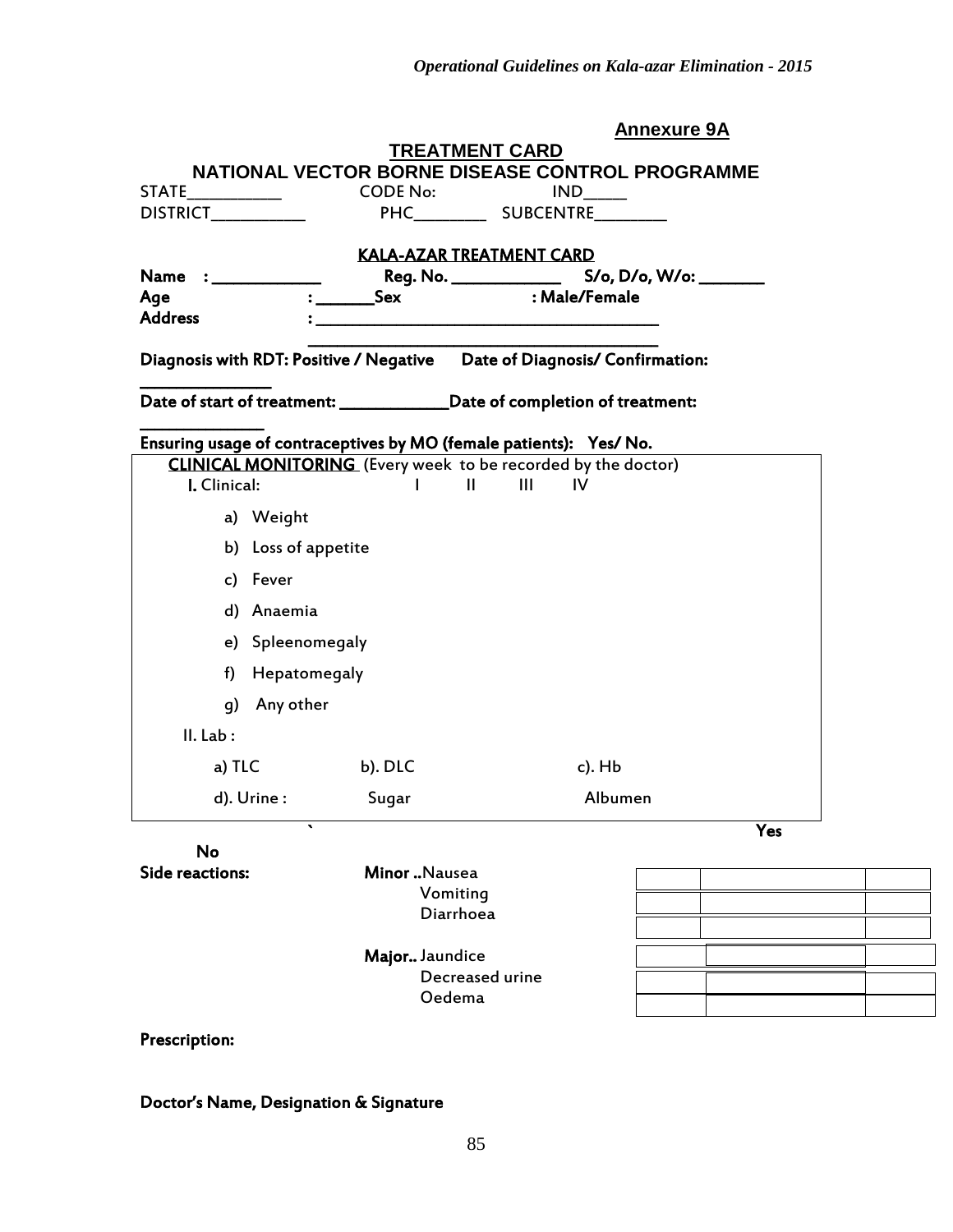### **Annexure 9B**

| Drug                                                      | <b>Dosage</b>                                                                                                                                                                                                                                                                                                                                                                                                                                                                                              |
|-----------------------------------------------------------|------------------------------------------------------------------------------------------------------------------------------------------------------------------------------------------------------------------------------------------------------------------------------------------------------------------------------------------------------------------------------------------------------------------------------------------------------------------------------------------------------------|
| Liposomal Amphotericin B                                  | 10mg/kg bw intravenous infusion over 2 hours                                                                                                                                                                                                                                                                                                                                                                                                                                                               |
| Paramomycin/Miltefosine<br>combination                    | Combination of Miltefosine given orally for 10 days (day<br>1-10) at 100 mg daily for adults over 25 kg, 50 mg daily<br>for adults under 25 kg, and 2.5 mg/kg daily for children<br>plus Paromomycin 11 mg/kg base given intramuscularly<br>for 10 days (day 1-10)                                                                                                                                                                                                                                         |
| <b>Miltefosine</b>                                        | 100 mg miltefosine daily as one capsule (50 mg) in the<br>morning and one capsule in the evening, after meals for<br>28 days<br>Adults (>12 years) weighing (less than 25 kg):<br>50 mg miltefosine daily as one capsule (50 mg) in the<br>morning, after meals for 28 days<br>Children (2-11 years):<br>Miltefosine will be given at 2.5 mg/kg once daily after<br>meals for 28 days<br>The drug is not to be used in the case of children below 2<br>years of age and pregnant women/child bearing women |
| <b>Amphotericin B injection</b><br>deoxycholate injection | 1 mg per kg. body weight on alternate days for fifteen<br>doses.                                                                                                                                                                                                                                                                                                                                                                                                                                           |

## **KALA-AZAR: TREATMENT SCHEDULE**

\*Separate Treatment Cards should be used for each course of treatment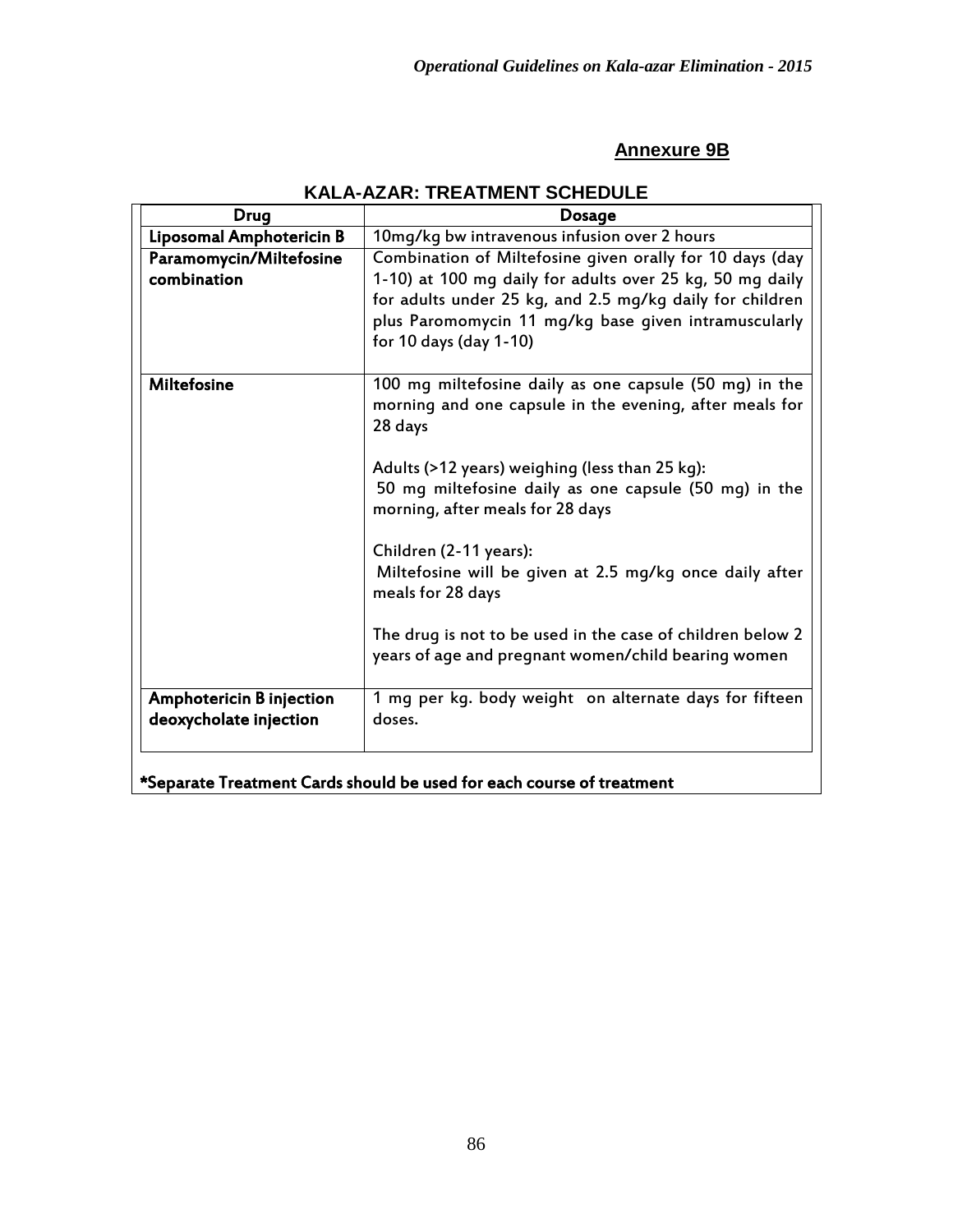# **Annexure 9C**

|                  |                                                                                                      |   |                |                | <b>TREATMENT SCHEDULE</b> |                        |   |                |   |                                                             |                                                                                      |
|------------------|------------------------------------------------------------------------------------------------------|---|----------------|----------------|---------------------------|------------------------|---|----------------|---|-------------------------------------------------------------|--------------------------------------------------------------------------------------|
|                  | DRUG REGIMEN: INJ. Liposomal Amphotericin B or PM/MF/Ampho. B deoxycholate inj.<br>(Course details): |   |                |                |                           |                        |   |                |   |                                                             |                                                                                      |
|                  |                                                                                                      | 1 | $\overline{2}$ | $\overline{3}$ | $\overline{4}$            | 5                      | 6 | $\overline{7}$ | 8 | 9                                                           | 10                                                                                   |
| Date             |                                                                                                      |   |                |                |                           |                        |   |                |   |                                                             |                                                                                      |
|                  | Sig.of M.O.                                                                                          |   |                |                |                           |                        |   |                |   |                                                             |                                                                                      |
|                  |                                                                                                      |   |                |                |                           |                        |   |                |   |                                                             |                                                                                      |
| <b>OUTCOME:</b>  |                                                                                                      |   |                |                |                           |                        |   |                |   |                                                             |                                                                                      |
|                  | <b>COMPLETE TREATMENT</b>                                                                            |   |                |                |                           |                        |   |                |   |                                                             |                                                                                      |
|                  | <b>INCOMPLETE TREATMENT</b>                                                                          |   |                |                |                           |                        |   |                |   |                                                             |                                                                                      |
|                  | <b>REASON'S FOR INCOMPLETE TREATMENT:</b>                                                            |   |                |                |                           |                        |   |                |   |                                                             |                                                                                      |
|                  |                                                                                                      |   |                |                |                           |                        |   |                |   |                                                             |                                                                                      |
|                  | 1. DEFAULT<br>2. SIDE EFFECTS                                                                        |   |                |                |                           |                        |   |                |   |                                                             |                                                                                      |
|                  |                                                                                                      |   |                |                |                           |                        |   |                |   |                                                             |                                                                                      |
|                  | 3. NON AVAIL ABILITY OF DRUGS<br>4. NON AVAI ABILITY OF MO/PARA MEDICAL STAFF                        |   |                |                |                           |                        |   |                |   |                                                             |                                                                                      |
| 5.               | <b>ANY OTHER, SPECIFY</b>                                                                            |   |                |                |                           |                        |   |                |   |                                                             |                                                                                      |
|                  |                                                                                                      |   |                |                |                           |                        |   |                |   | IN CASE OF DEFAULT, MO INCHARGE UNDERTAKE DEFAULT RETRIEVAL |                                                                                      |
| <b>REMEMBER:</b> |                                                                                                      |   |                |                |                           |                        |   |                |   |                                                             |                                                                                      |
| $\bullet$        | Complete course of treatment is a must to cure Kala-azar.                                            |   |                |                |                           |                        |   |                |   |                                                             |                                                                                      |
| $\bullet$        | period.                                                                                              |   |                |                |                           |                        |   |                |   |                                                             | Incomplete treatment may require repeated courses of treatment for a prolonged       |
|                  | Irregular treatment may cause drug resistance leading to severe complications.                       |   |                |                |                           |                        |   |                |   |                                                             |                                                                                      |
| $\bullet$        | Ensure complete treatment of all Kala-azar patients in the family.                                   |   |                |                |                           |                        |   |                |   |                                                             |                                                                                      |
| $\bullet$        | centre.                                                                                              |   |                |                |                           |                        |   |                |   |                                                             | In case of any side effects of treatment, report to the nearest health worker/health |
| $\bullet$        | Ensure your house and cattle shed are sprayed with DDT.                                              |   |                |                |                           |                        |   |                |   |                                                             |                                                                                      |
| $\bullet$        | Advise the community to get their houses and cattle sheds with DDT.                                  |   |                |                |                           |                        |   |                |   |                                                             |                                                                                      |
|                  | Sleep away from cattle.                                                                              |   |                |                |                           |                        |   |                |   |                                                             |                                                                                      |
| $\bullet$        | Sleep on cots.                                                                                       |   |                |                |                           |                        |   |                |   |                                                             |                                                                                      |
|                  |                                                                                                      |   |                |                |                           | <b>CASE DEFINITION</b> |   |                |   |                                                             |                                                                                      |
|                  | Person with fever of more than 15 days duration, not responding to anti-malarials and                |   |                |                |                           |                        |   |                |   |                                                             |                                                                                      |
|                  | antibiotics with splenomegaly may be a suspected case of Kala-azar. Diagnosis and                    |   |                |                |                           |                        |   |                |   |                                                             |                                                                                      |

treatment for Kala-azar is available free of cost at your nearest health centre.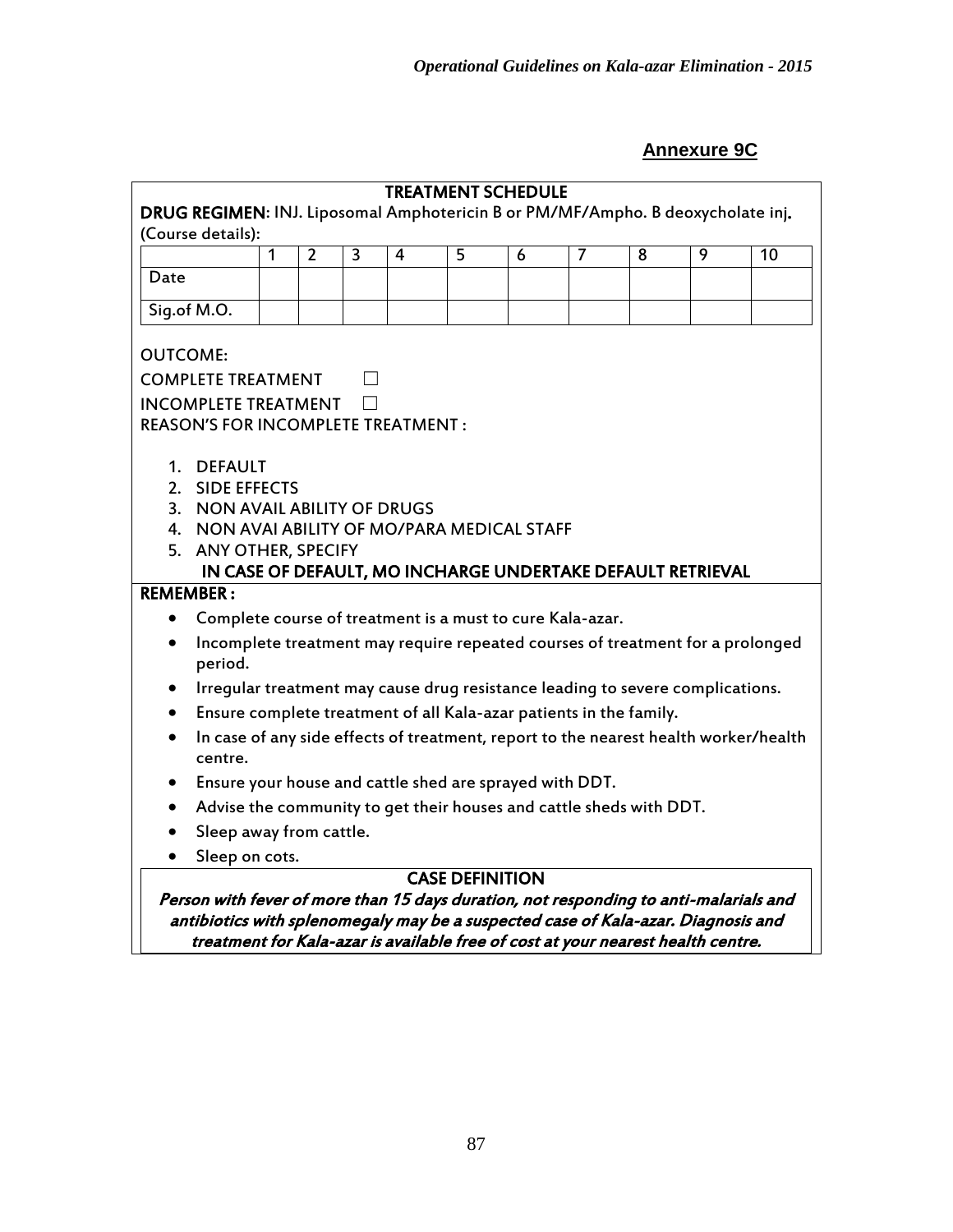#### Question 1. Testing for HIV in VL patients?

Answer Considering that 2-5.6% of VL patients may be co-infected with HIV, it was recommended that all patients who are diagnosed with VL. (rk-39 positive (RDT for VL or otherwise) should be "offered" HIV testing with appropriate linkage to ICTC/F-ICTC where counseling and testing for HIV should be done with formed consent as per national guidelines. These will be done across the country but initial focus will be on four states viz. Bihar, West Bengal, Jharkhand and UP.

#### Question 2. *Look up for VL in HIV infected patients?*

Answer The medical officers at ART centers in endemic states should be sensitized and trained to suspect for VL in all HIV positive individuals having fever >2 weeks duration, hepatosplenomegaly and pancytopenia from an endemic area. Such patients should be referred for VL testing with rk-39 (RDT). Those with rk-39 positivity should be immediately linked to facility where VL treatment is available. Those with rk-39 negative but high clinical suspicion for VL should undergo Bone marrow aspiration for confirmation of diagnosis as per algorithm.

#### Question 3. Can we treat all HN-VL co-infected persons with ART irrespective of CD+ counts?

- Answer Though, VL is not an AIDS defining illness the group felt that considering the fact that 79 to 97% of VL patients will relapse, If not started on ART, it was recommended that all HIV-VL co-infected persons to be put on ART irrespective of CD4 counts.
- Question 4. *Is there any need for secondary prophylaxis?*
- Answer **At the moment there is insufficient evidence to recommend secondary** prophylaxis. Moreover, there were concerns about resistance in case secondary prophylaxis because of low dosages used.
- Question 5. When to start ART-after VL treatment or simultaneously?
- Answer **It was decided to start VL treatment immediately and ART to be started** after 7-10 days once the patients has been adequately counseled and prepared for life-long ART.
- Question 6. What would be the coordination mechanism between NACP and NVBDCP programme for of HIV-VL co-infected patients?
- Answer It was recommended that strong coordination mechanism be established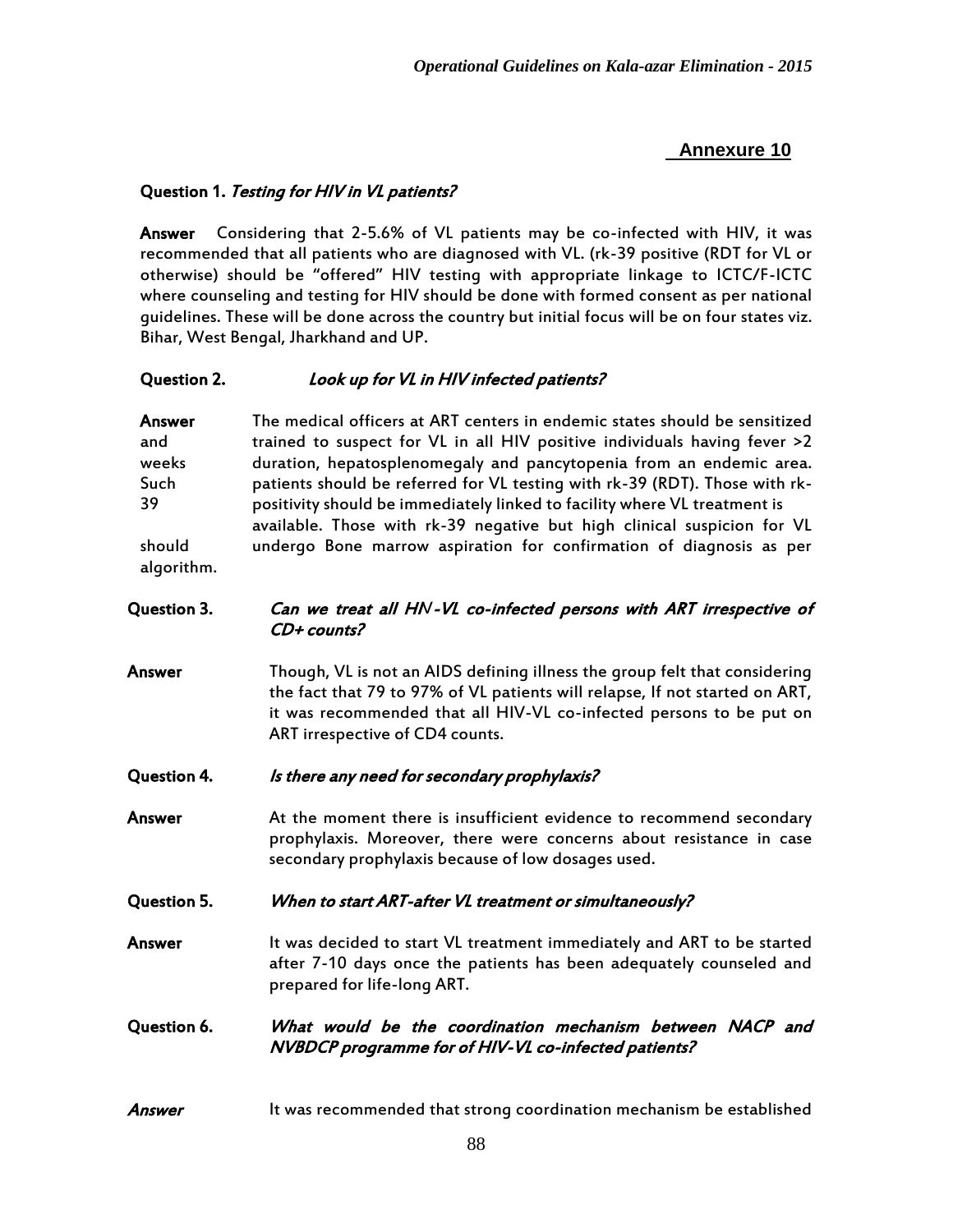between NACP and NVBDCP at national level as well as at state level in these 4 states. For proper coordination M  $\&$  E tools be developed for tracking of HIV-VL co-infected patients and regular reporting (on the lines of HIV-TB coordination mechanism). The state VBD officer should be involved in review meeting of ART centre at SACS level. It was also decided that of HIV-VL co-infected patients should be immediately tracked by outreach workers of CARE India and Support Centres (NACO) and brought back for adequate treatment.

#### Question 7. How to treat patients presenting with a relapse to 40mg/kg Liposomal Amphoterecin B ( Liposomal Amphoterecin B ( AmBisome))?

Answer Since these patients are going to have multiple relapses even after HAART, best opt ion is to retreat them with Liposomal Amphoterecin B ( Liposomal Amphoterecin B ( Liposomal Amphoterecin B ( AmBisome)))(40 mg/kg), Presently there is no recommendation for combination therapy and further evidence is needed.

### 1.5 Test of cure (TOC)

The test of cure is a splenic or bone marrow aspirate whereas the latter is less sensitive. If necessary, material can also be obtained from affected lymph nodes. With a therapeutic regime like Liposomal Amphoterecin B ( Liposomal Amphoterecin B ( AmBisome)), it is not essential to do TOC systematically to all patients, but in some cases it is important to evaluate if there is parasitological cure. See annexes for the procedures. TOC may be necessary in:

- i) Patients without a satisfactory clinical recovery.
- ii) Patient who had previous treatment and have signs of clinical relapse.
- iii) Those who interrupted the treatment (e.g. defaulted more than 2 weeks ago) and still have signs of disease.
- **If negative aspirate and clinical recovery**  $\Rightarrow$  **discharge.**
- If negative aspirate in a patient who did not clinically recover  $\Rightarrow$  do further investigations related to other diseases (especially HIV, TB) and repeat TOC after one week.

### 1.5.1 First relapse

A definitive cure is defined as an absence of signs and symptoms 6 months after initial cure (which was at the time of discharge). Therefore, to establish definite cure, active follow up should be done as part of the treatment centre activities. For definitive cure one looks at the clinical picture. No aspirate is necessary at follow up unless relapse is clinically suspected. Patients should be instructed to return for follow up.

If a person returns with symptoms, after having been treated and discharged well, the patient could have a relapse. It is impossible to differentiate a relapse from a re-infection. The later could occur in theory, but in practice it is improbable within the six-month period from treatment (e.g. transmission season, incubation period). Therefore, all are considered relapses and treated as such.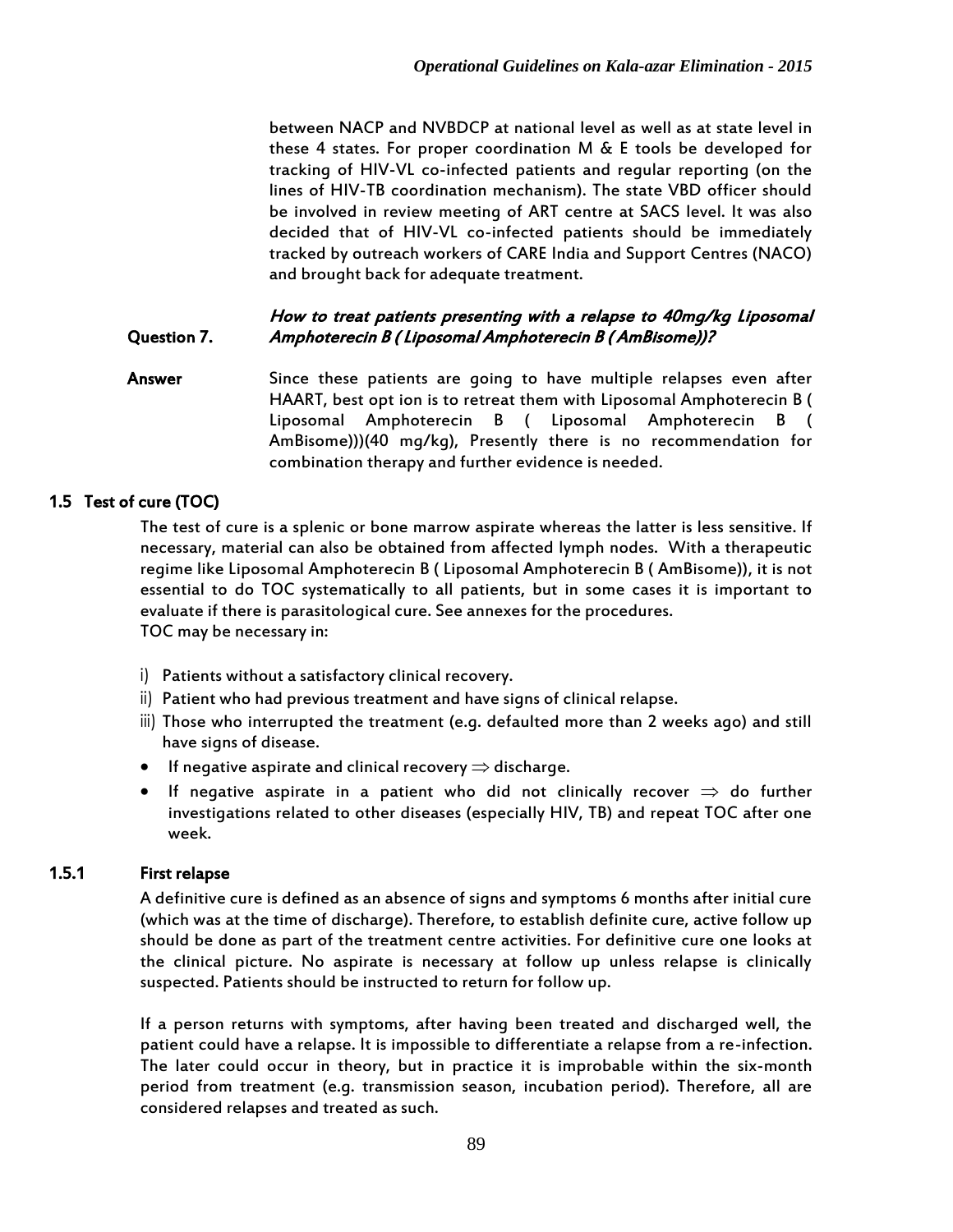**Table- below indicates the quantity of the insecticide (DDT or SP) to be used for making appropriate suspension as well as the requirement per annum of the insecticide**

| INSECTICIDAL FORMULATIONS AND THEIR DOSAGES FOR INDOOR RESIDUAL |                           |  |  |
|-----------------------------------------------------------------|---------------------------|--|--|
|                                                                 | <b>SPRAY IN KALA-AZAR</b> |  |  |

| S1.<br>No.       | of<br>Name<br>the<br>Insecticide          | Preparation<br>of<br>suspension<br>in water | Dosage<br>per<br>sq. metre of<br>active<br>ingredient | Residual<br>effect in<br>weeks | No. of<br>spray<br>round<br>per<br>S.<br>annu |             | Requirement<br>per<br>million population |                               |
|------------------|-------------------------------------------|---------------------------------------------|-------------------------------------------------------|--------------------------------|-----------------------------------------------|-------------|------------------------------------------|-------------------------------|
|                  |                                           |                                             |                                                       |                                | m                                             |             |                                          | n to get<br>correct<br>dosage |
| $\mathbf 1$      | 2                                         | 3                                           | 4                                                     | 5                              | 6                                             | 7           | 8                                        | 9                             |
| 1.               | DDT 50% wp                                | $1 \text{ kg} / 10$<br>Lit                  | $1 \text{ gm}$                                        | $10 - 12$                      | $\overline{2}$                                | 37.5 MT     | 75 MT                                    | 500 sq. m                     |
| 2.               | Deltamethrin<br>2.5%<br>(K-Othrine)<br>wp | $400 \text{ gm}$ /<br>$10$ Lit              | $20 \text{ mg}$                                       | $10 - 12$                      | $\overline{2}$                                | 15 MT       | 30 MT                                    | 500 sq. m                     |
| 3.               | Cyfluthrin<br>10% wp (Solfac)             | $125$ gm $/$<br>$10$ Lit                    | $25 \text{ mg}$                                       | $10 - 12$                      | 2                                             | 4.69 MT     | 9.38 MT                                  | $500$ sq. m                   |
| $\overline{4}$ . | Lambdacyhalothrin<br>$10\%$ wp (ICON)     | $125$ gm $/$<br>$10$ Lit                    | $25 \text{ mg}$                                       | $10 - 12$                      | 2                                             | 4.69 MT     | 9.38 MT                                  | $500$ sq. m                   |
| 5.               | Alphacypermethrin<br>5%                   | $250$ gm/<br>10 Lit                         | $25 \text{ mg}$                                       | $10 - 12$                      | 2                                             | 18.75<br>MT | 37.50<br>MT                              | $500$ sq. m                   |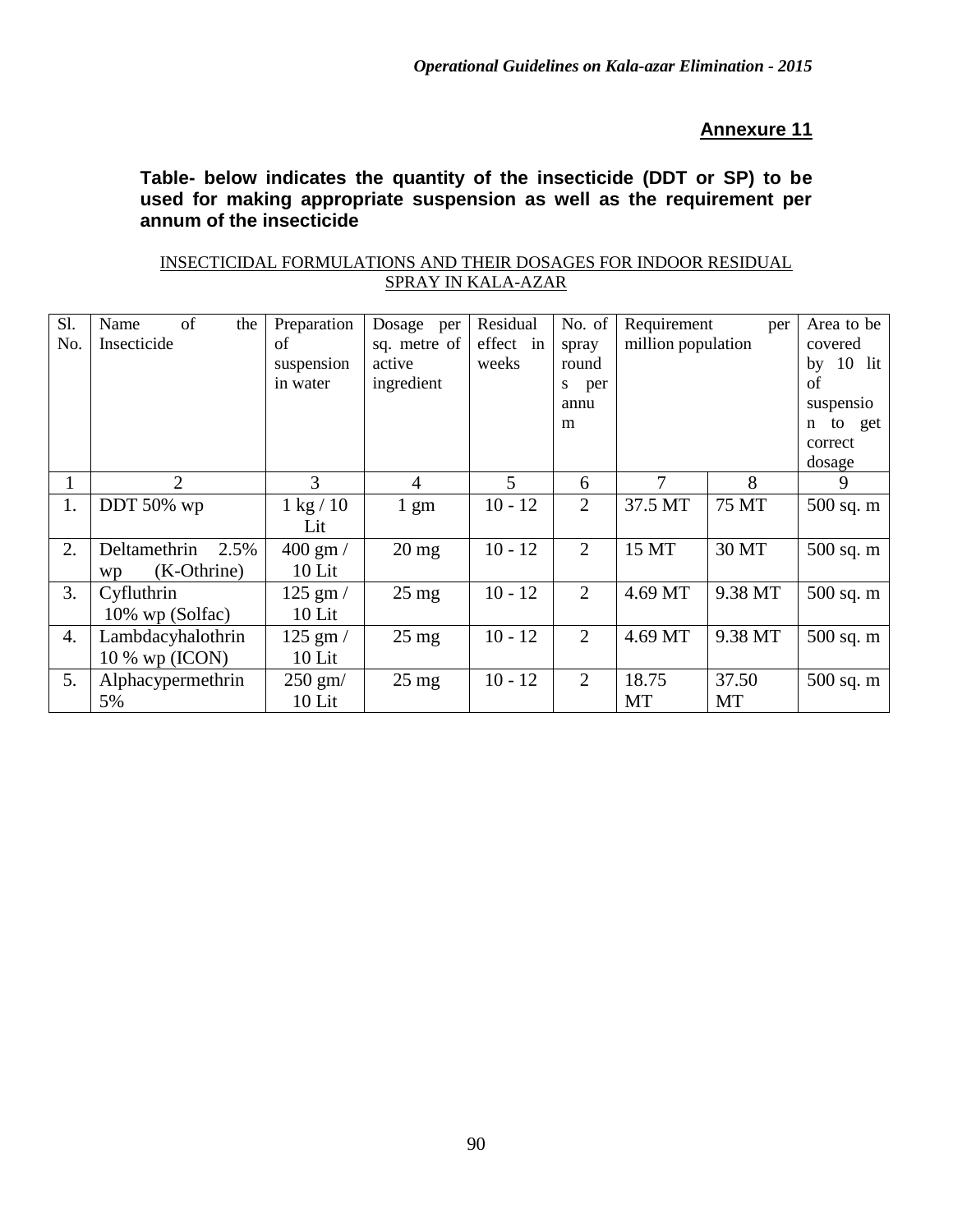| Spray Operations at Village, Sub-centre, Health post |                 |       |               | (Name) | or                        |  |  |  |
|------------------------------------------------------|-----------------|-------|---------------|--------|---------------------------|--|--|--|
|                                                      |                 |       |               |        |                           |  |  |  |
| Village                                              | <b>Targeted</b> |       | Sprayed       |        |                           |  |  |  |
|                                                      | <b>Houses</b>   | Rooms | <b>Houses</b> | Rooms  | Locked/<br><b>Refused</b> |  |  |  |
|                                                      |                 |       |               |        |                           |  |  |  |
|                                                      |                 |       |               |        |                           |  |  |  |
|                                                      |                 |       |               |        |                           |  |  |  |
|                                                      |                 |       |               |        |                           |  |  |  |
|                                                      |                 |       |               |        |                           |  |  |  |
|                                                      |                 |       |               |        |                           |  |  |  |
|                                                      |                 |       |               |        |                           |  |  |  |

| Spray Operations At Village, Sub-center / Health Post (Name)<br>on, |
|---------------------------------------------------------------------|
|                                                                     |

| Insecticide<br>Issued<br>(Qty. wp) | <b>Balance</b><br>insecticide<br>available<br>from | Number of buckets (10 liters) |          |  |  |
|------------------------------------|----------------------------------------------------|-------------------------------|----------|--|--|
|                                    | previous day                                       | Prepared                      | Consumed |  |  |
|                                    |                                                    |                               |          |  |  |
|                                    |                                                    |                               |          |  |  |
|                                    |                                                    |                               |          |  |  |
|                                    |                                                    |                               |          |  |  |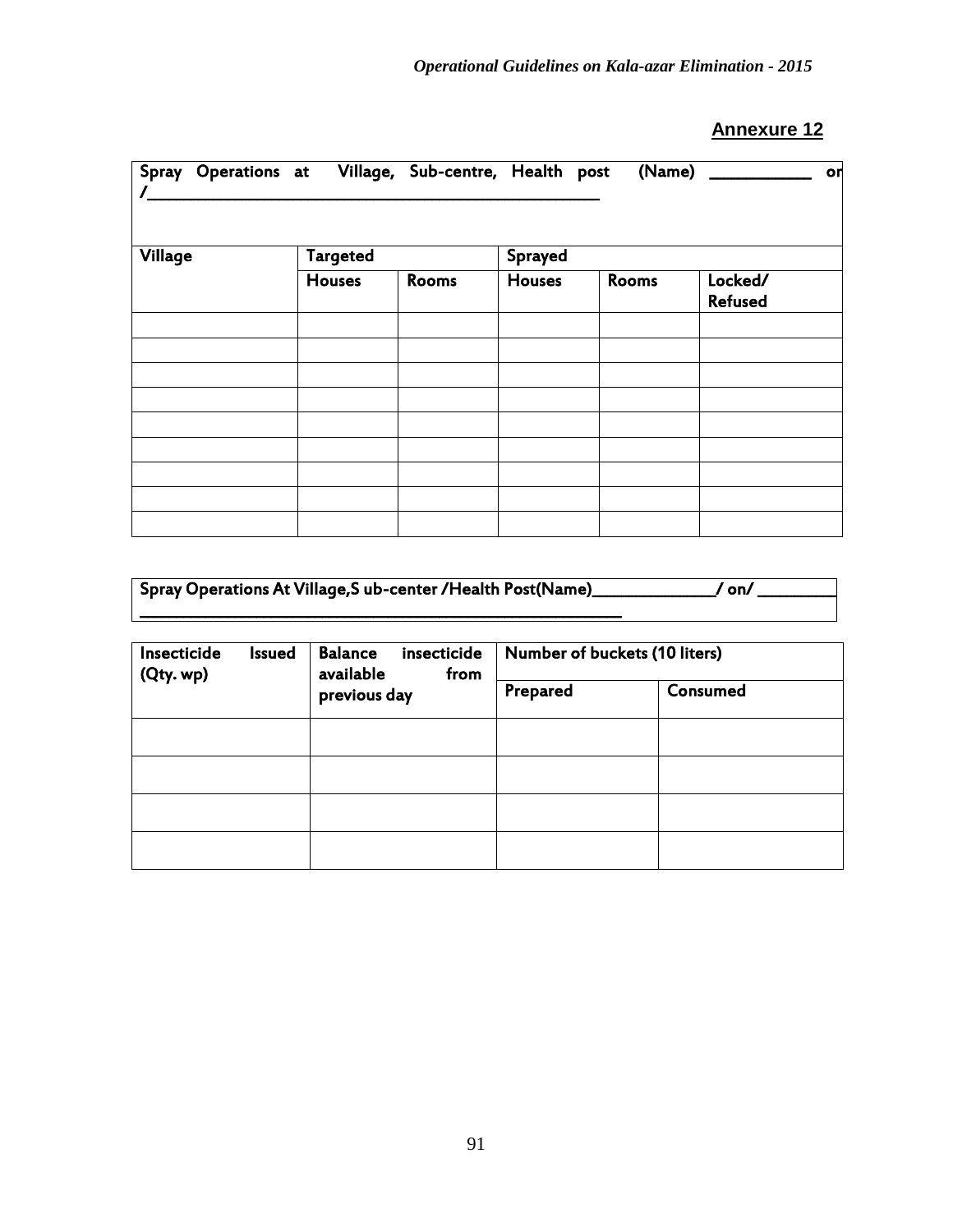| Whom                                                                                                            | Locatio<br>n                             | <b>Duration</b>                | No. per<br><b>Batch</b> | Responsibility                                                       |
|-----------------------------------------------------------------------------------------------------------------|------------------------------------------|--------------------------------|-------------------------|----------------------------------------------------------------------|
| <b>District level</b>                                                                                           |                                          |                                |                         |                                                                      |
| ASHA / AWW / CHV                                                                                                | Sector/<br><b>Block</b>                  | 2days<br>(No<br>night<br>stay) | 25                      | MO in charge assisted by<br><b>KTS</b>                               |
| MPHS/ MPW (M&F)                                                                                                 | <b>Block</b>                             | 3days                          | 25                      | MO in charge assisted by<br><b>KTS</b>                               |
| MO (PHC)                                                                                                        | <b>District</b>                          | 3 days                         | 25                      | <b>Medical College</b>                                               |
| Physicians from<br>district and other<br>hospitals including<br>private/NGO                                     | Regional                                 | $\overline{2}$ day             | $\overline{25}$         | <b>Designated Medical College</b>                                    |
| <b>State level</b>                                                                                              |                                          |                                |                         |                                                                      |
| <b>Private Doctors</b>                                                                                          | <b>District</b>                          | $\frac{1}{2}$ day              | 10                      | DMO/ IMA/ Pvt Sector/ SPO                                            |
| <b>National level</b>                                                                                           |                                          |                                |                         |                                                                      |
| Entomologists                                                                                                   | Sub-<br>National/<br><b>State</b>        | 4 weeks                        | 15                      | <b>RMRI</b>                                                          |
| <b>DMOs</b>                                                                                                     | National<br>$\prime$<br>Sub-<br>national | 5 days                         | $\overline{2}5$         | <b>RMRI</b>                                                          |
| <b>VBD</b> consultants                                                                                          | National<br>/ Sub-<br>national           | 3 months                       | $\overline{25}$         | <b>RMRI</b>                                                          |
| <b>State Program</b><br>Managers/Regional<br>Directorate/<br>Entomologists/<br><b>VBD</b> /State<br>consultants | National                                 | 5 days                         | 20                      | <b>National VBDCP</b> in<br>collaboration with<br>management experts |

## **Training norms of different categories of functionaries**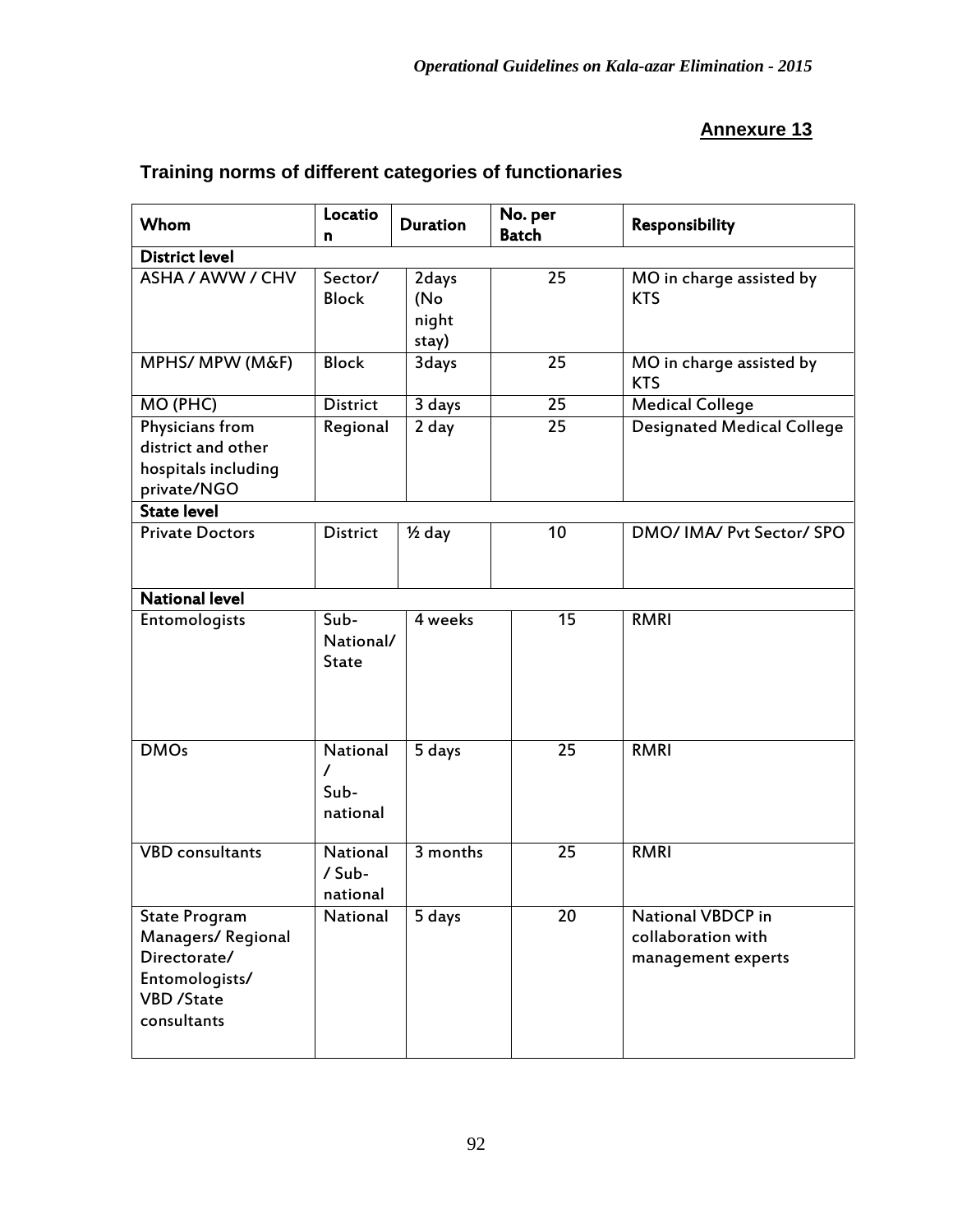### **STOCK REPORT ON DDT/SP/DRUGS**

State \_\_\_\_\_\_\_\_\_\_\_\_\_\_\_\_\_\_\_\_\_\_\_\_\_\_\_\_\_\_\_\_\_\_ PHC \_\_\_\_\_\_\_\_\_\_\_\_\_\_\_\_\_\_\_\_\_\_\_\_\_\_\_\_\_\_

District \_\_\_\_\_\_\_\_\_\_\_\_\_\_\_\_\_\_\_\_\_\_\_\_\_\_\_\_\_\_\_\_\_ No. of sub-centres \_\_\_\_\_\_\_\_\_\_\_\_\_\_\_\_\_\_\_\_\_\_\_\_\_\_

| $\overline{\mathsf{SL}}$<br>No |                        | <b>Balance from</b><br>previous year |             |         | year | Quantity received in (KTS) during the |        | Total<br>Qty. used<br>In (M.Tons)<br>quantity<br>(MT) |       |  | Qty.<br>Balance<br>(MT) |
|--------------------------------|------------------------|--------------------------------------|-------------|---------|------|---------------------------------------|--------|-------------------------------------------------------|-------|--|-------------------------|
|                                |                        | Qty.                                 | Date. of    | Date of | Qty. | Manufacture                           | Expiry |                                                       | 1st   |  |                         |
|                                |                        | (MT)                                 | Manufacture | Expiry  | (MT) | date                                  | date   |                                                       | round |  |                         |
| $\overline{1}$ .               | DDT 50% w.p.           |                                      |             |         |      |                                       |        |                                                       |       |  |                         |
| $\overline{2}$                 | SP                     |                                      |             |         |      |                                       |        |                                                       |       |  |                         |
| $\overline{\mathbf{3}}$        | <b>LAMB</b>            |                                      |             |         |      |                                       |        |                                                       |       |  |                         |
| 4                              | Miltefosine<br>10mg    |                                      |             |         |      |                                       |        |                                                       |       |  |                         |
| $\overline{5}$                 | Miltefosine<br>50mg    |                                      |             |         |      |                                       |        |                                                       |       |  |                         |
| 6                              | Paramomycin<br>Inj.    |                                      |             |         |      |                                       |        |                                                       |       |  |                         |
| $\overline{7}$                 | Amphotericin<br>B Inj. |                                      |             |         |      |                                       |        |                                                       |       |  |                         |
| $\overline{\mathbf{8}}$        | Any other              |                                      |             |         |      |                                       |        |                                                       |       |  |                         |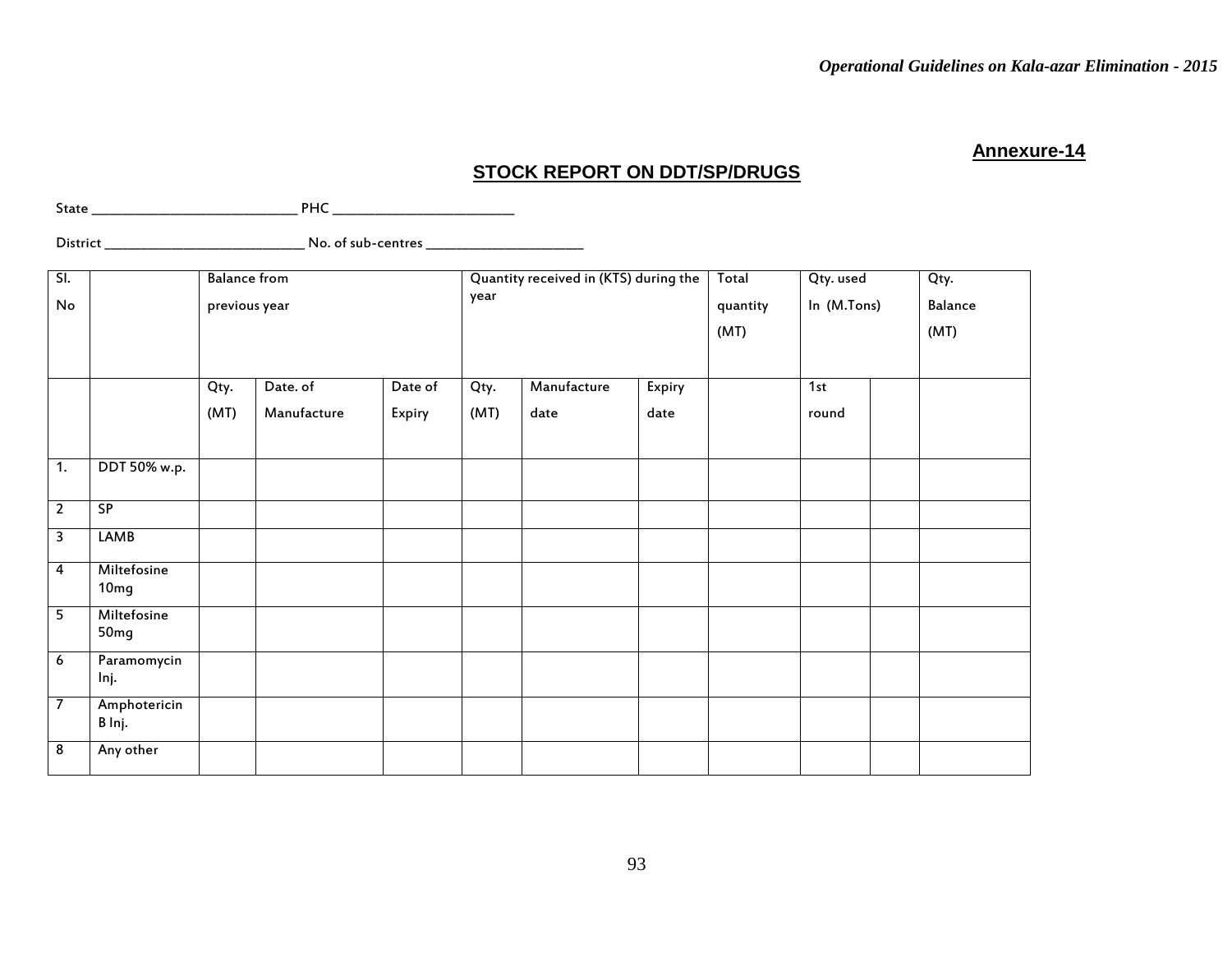#### NATIONAL VECTOR BORNE DISEASES CONTROL PROGRAMME

#### MONTHLY PROGRESS REPORT OF THE UTILIZATION OF rK39 DIP-STICKS (KALA-AZAR ELIMINATION **PROGRAMME)**

Month ........................

|                          | <b>MONTHLY PROGRESS</b>                                                                      |                                                                                    |                                                              |                                                |                    |                                                         |                           |                 |                                                                                       |                                                                          | <b>PROGRESSIVE TOTAL</b>                                               |                                                                     |    |                                                 |                               |
|--------------------------|----------------------------------------------------------------------------------------------|------------------------------------------------------------------------------------|--------------------------------------------------------------|------------------------------------------------|--------------------|---------------------------------------------------------|---------------------------|-----------------|---------------------------------------------------------------------------------------|--------------------------------------------------------------------------|------------------------------------------------------------------------|---------------------------------------------------------------------|----|-------------------------------------------------|-------------------------------|
| Name<br>of<br><b>PHC</b> | Balanc<br>of<br>e<br>rK39<br>test<br>availabl<br>e as on<br>day<br>lst<br>the<br>of<br>month | No.<br>of<br>rK39<br>tests<br>receive<br>d from<br>state<br>during<br>the<br>month | Total<br>stock of<br>rK39<br>tests<br>during<br>the<br>month | No.<br>suspected<br>cases<br>detected<br>month | of I<br>during the | of<br>No.<br>rK39<br>tests<br>(sample)<br>conducte<br>d | No.<br>cases<br>with rK39 | оf<br>confirmed | Balance<br>rk39<br>of<br>tests<br>available<br>the<br>at<br>of<br>end<br>the<br>month | Total No.<br>of rK39<br>tests<br>available<br>upto<br>reporting<br>month | Total<br>No.<br>rK39<br>of<br>tests used<br>upto<br>reporting<br>month | No.<br>suspected<br>cases<br>detected<br>upto<br>reporting<br>month | of | No.<br>cases<br>confirmed<br>reporting<br>month | of<br>with rK39<br>tests upto |
|                          |                                                                                              |                                                                                    |                                                              | Kala<br>۰<br>azar                              | <b>PKD</b>         |                                                         | Kal<br>a-<br>azar         | <b>PKD</b><br>L |                                                                                       |                                                                          |                                                                        | Kala<br>azar                                                        |    | <b>PKDL Kala-</b><br>azar                       | <b>PKDL</b>                   |
|                          |                                                                                              |                                                                                    |                                                              |                                                |                    |                                                         |                           |                 |                                                                                       |                                                                          |                                                                        |                                                                     |    |                                                 |                               |
|                          |                                                                                              |                                                                                    |                                                              |                                                |                    |                                                         |                           |                 |                                                                                       |                                                                          |                                                                        |                                                                     |    |                                                 |                               |
|                          |                                                                                              |                                                                                    |                                                              |                                                |                    |                                                         |                           |                 |                                                                                       |                                                                          |                                                                        |                                                                     |    |                                                 |                               |
|                          |                                                                                              |                                                                                    |                                                              |                                                |                    |                                                         |                           |                 |                                                                                       |                                                                          |                                                                        |                                                                     |    |                                                 |                               |
|                          |                                                                                              |                                                                                    |                                                              |                                                |                    |                                                         |                           |                 |                                                                                       |                                                                          |                                                                        |                                                                     |    |                                                 |                               |

**Chief Medical Officer** District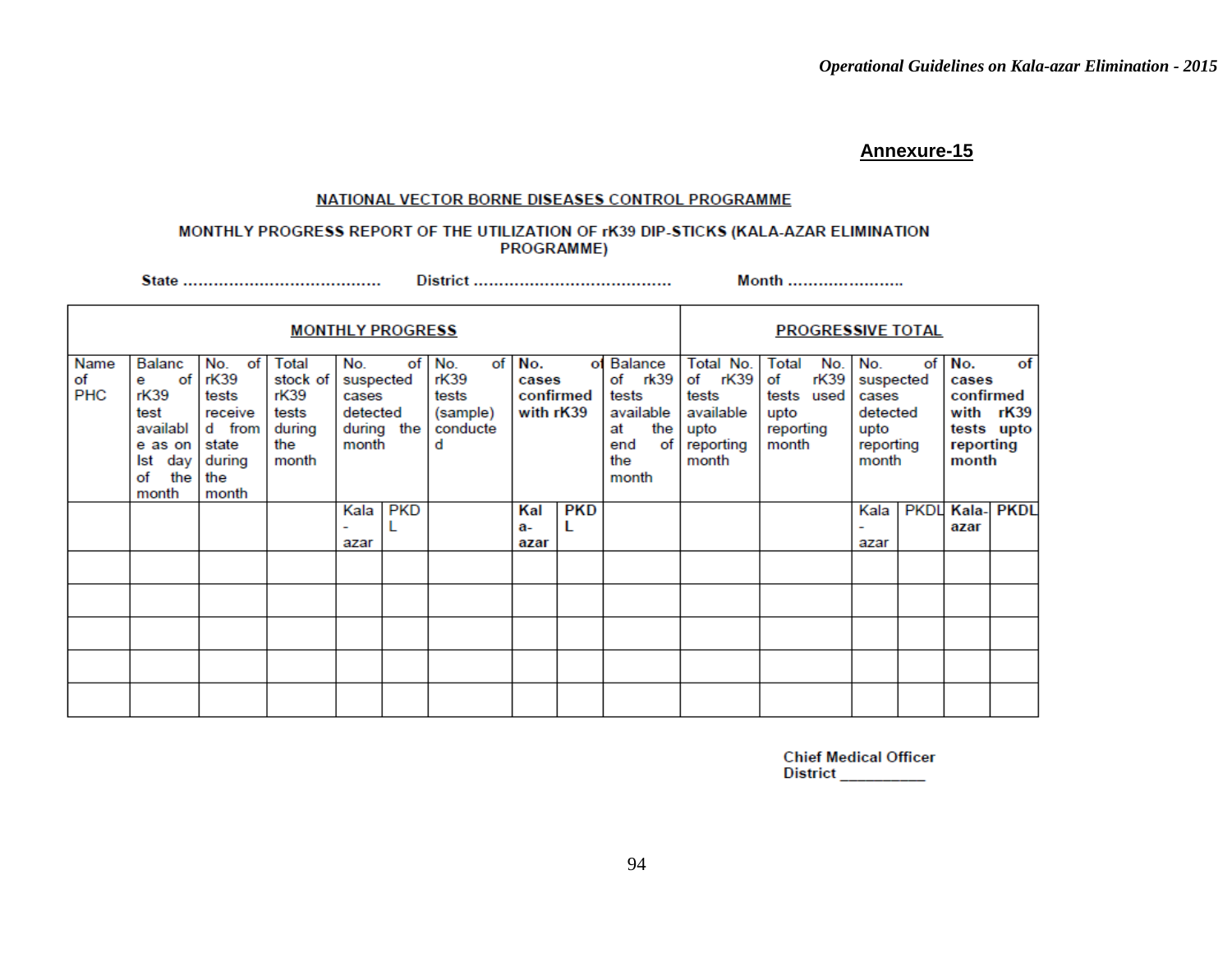## **STOCK REPORT ON SPRAY EQUIPMENT**

State \_\_\_\_\_\_\_\_\_\_\_\_\_\_\_\_\_\_\_PHC selected for spray\_\_\_\_\_\_\_\_\_\_\_\_\_\_\_\_\_\_\_\_\_

District \_\_\_\_\_\_\_\_\_\_\_\_\_\_\_\_\_\_No. of sub-centres \_\_\_\_\_\_\_\_\_\_\_\_\_\_\_\_\_\_\_\_\_\_\_\_\_\_\_\_\_\_\_\_\_\_

Name of Supervisor \_\_\_\_\_\_\_\_\_\_\_\_\_\_\_\_\_ Population \_\_\_\_\_\_\_\_\_\_\_\_\_\_\_\_\_\_\_\_\_

| Sr.<br>No. | Type of<br>Sprayers | <b>Balance in</b><br>the<br>beginning<br>of the year | Received<br>during the<br>year | In<br>working<br>Order | Repaira<br>ble | Unrepaira<br>ble | Remarks |
|------------|---------------------|------------------------------------------------------|--------------------------------|------------------------|----------------|------------------|---------|
|            |                     |                                                      |                                |                        |                |                  |         |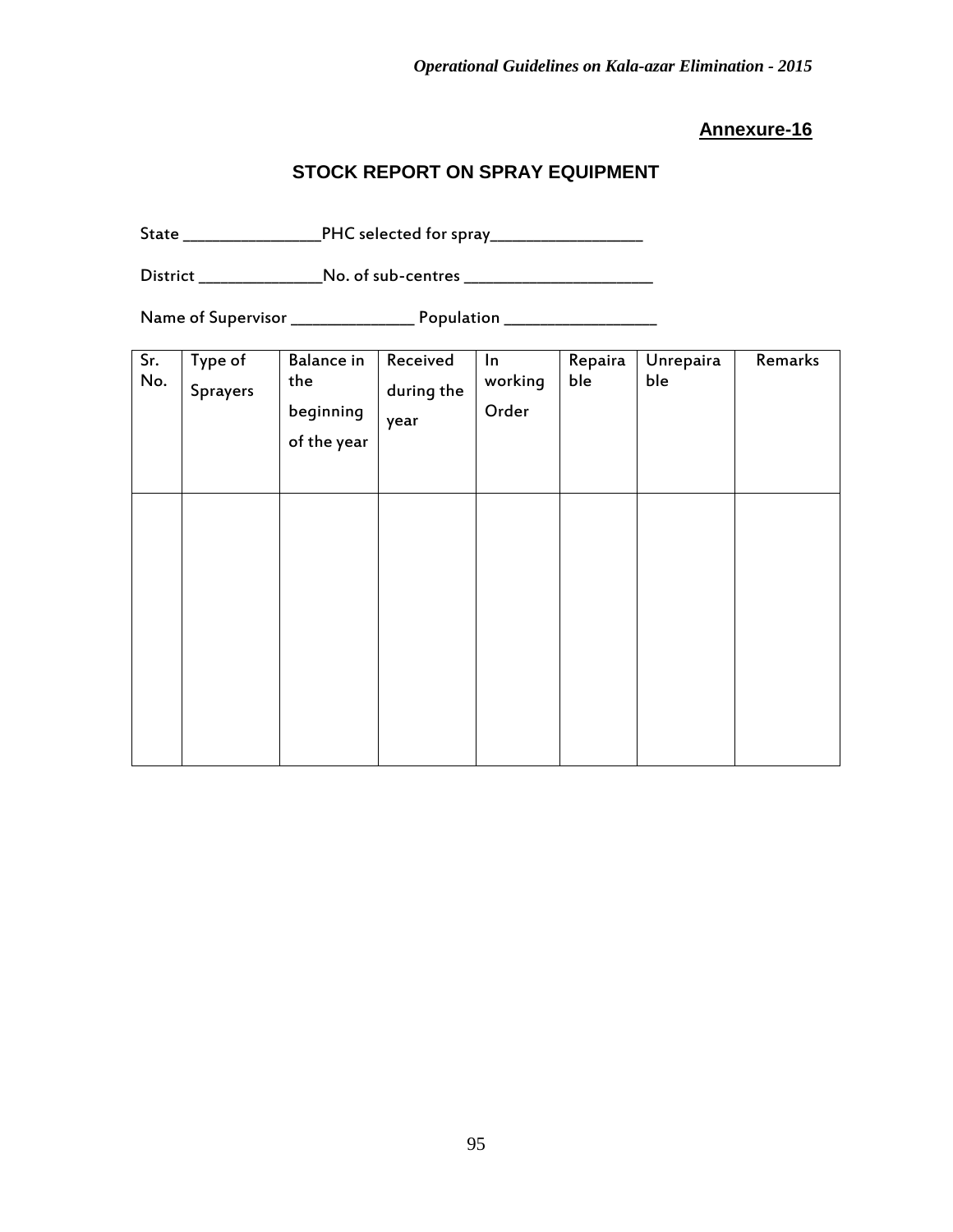### **HAND COMPRESSION SPRAYER**

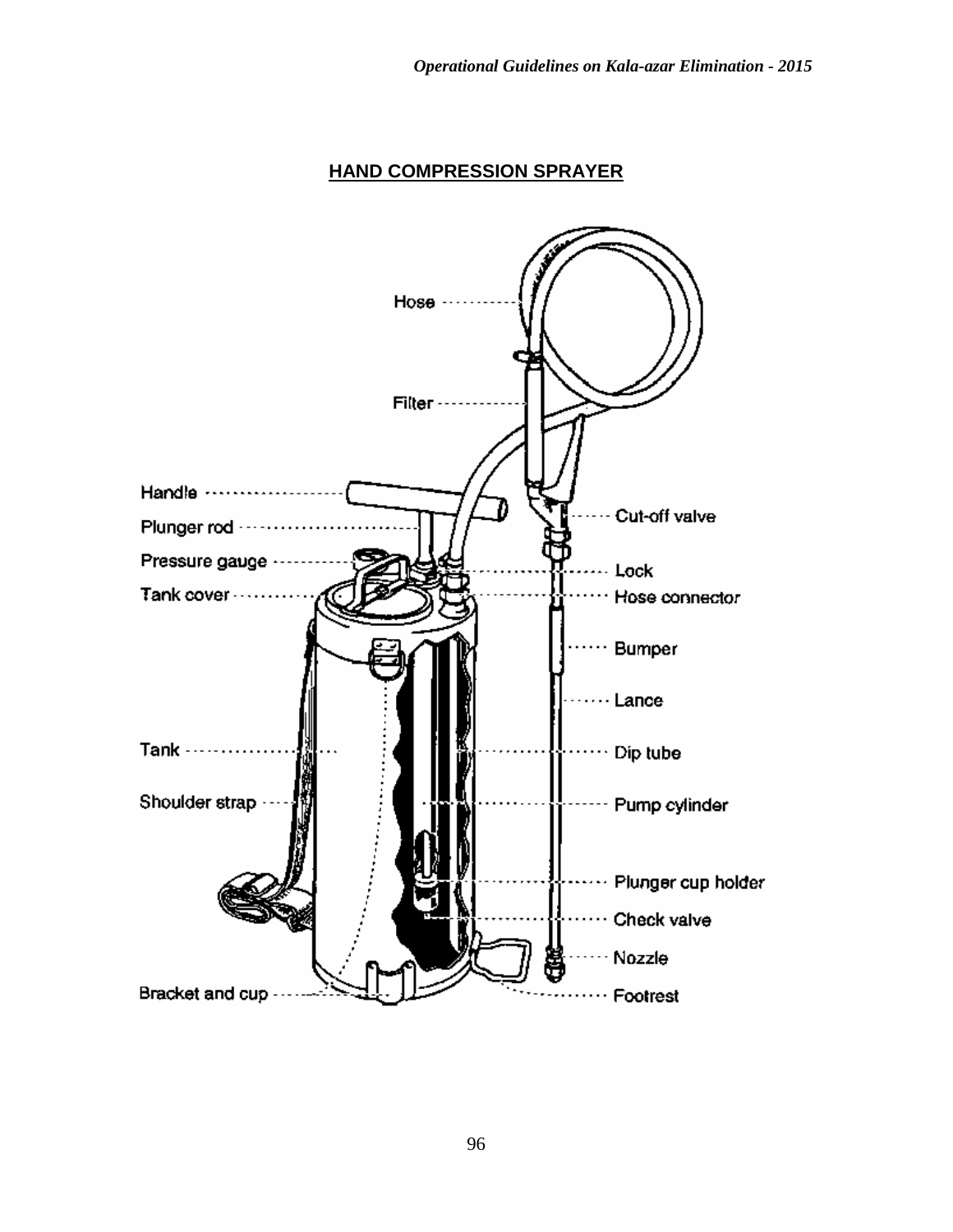### **STIRRUP PUMP SPRAYER**

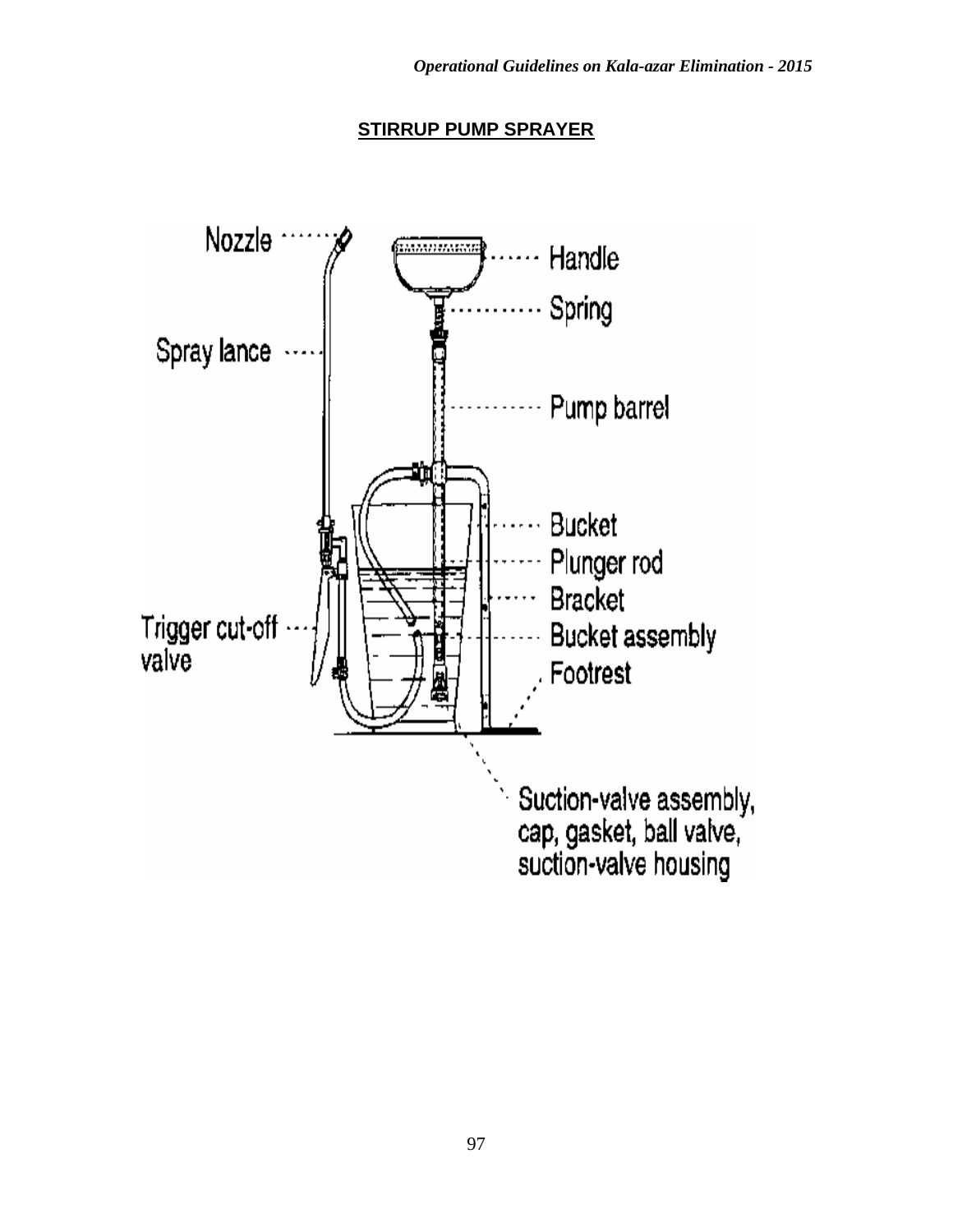#### **Suggested Reading**

- 1. C.P.Thakur (1984) Epidemiological, Clinical and Therapeutic features of Bihar Kala-azr (including Post Kala-azar Dermal Leishmaniasis) .Transactions of Royal society of Tropical Medicine and Hygiene Volume 18, issue 3, pp 391-398.
- 2. World Health Assembly (2007). World Health Assembly (WHA 60.13) on the control of Leishmaniasis. Geneva, Switzerland, page 5.
- 3. Narain JP, Dash, AP, Parnell B, Bhattacharya, SK Barua S, et. al (2010). Elimination of Neglected Tropical Diseases in South East Asia Region of the WHO.Bull. World Health Organization 88: 206-210.
- 4. Hirve S, Singh SP, Kumar N, Banjara MR, Das P, et al (2010). Effectiveness and feasibility of active and passive case detection in the Visceral Leishmaniasis elimination initiative in India, Bangladesh and Nepal. Am.J. Trop. Med. Hyg. 83.:507-511.
- 5. Philippe J Guerin et al (2002). Visceral Leishamaniasis; current status of control, diagnosis and treatment and a proposed research and development agenda. The Lancet Infectious Disease volume 2, Issue 8, pages 494 -501.
- 6. Sujit K. Bhattacharya, T.K.Jha, Shyam Sundar C.P. Thakur, Jurgen Engel, Herbert Sindermann, Klus Junge at al (2004). Efficacy and tolerability of Miltefosine for childhood Visceral Leishmaniasis in India. Clinical Infectious Diseases, Volume 38, Issue 2, pp 217-221.
- 7. D. Bora: (1999).Epidemiology of Visceral Leishmaniasis in India.The National Medical Journal of India. Volume 12, No. 2, pages 62-68.
- 8. Shyam Sundar, Krishna Pandey, Chandreshwar Prasad Thakur, Tara Kant Jha, Vidya Nand Ravi Das, Neena Verma, Chandra Shekher Lal, Deepak Verma, Shanawaz Alam, Pradeep Das.(2014). Efficacy and safety of Amphotericin B emulsion versus Liposomal formulation in Indian patients with Visceral Leishmaniasis. A randomized, open label study. PLUS Neglected Tropical Diseases, Volume 8, issue 9, e 3169, pages – 1-7.
- 9. Shiv L, Saxena NBL, Dhillon, GPS (eds) 1996. Manual on Visceral Leishmaniasis (Kalaazar) in India, New Delhi: National Malaria Eradication Programme, Ministry of Health and Family Welfare, government of India.
- 10. Control of the Leishmaniases (2010): Report of a meeting of the WHO Expert Committee on the control of Leishmaniasis, Geneva, 22-26 March.